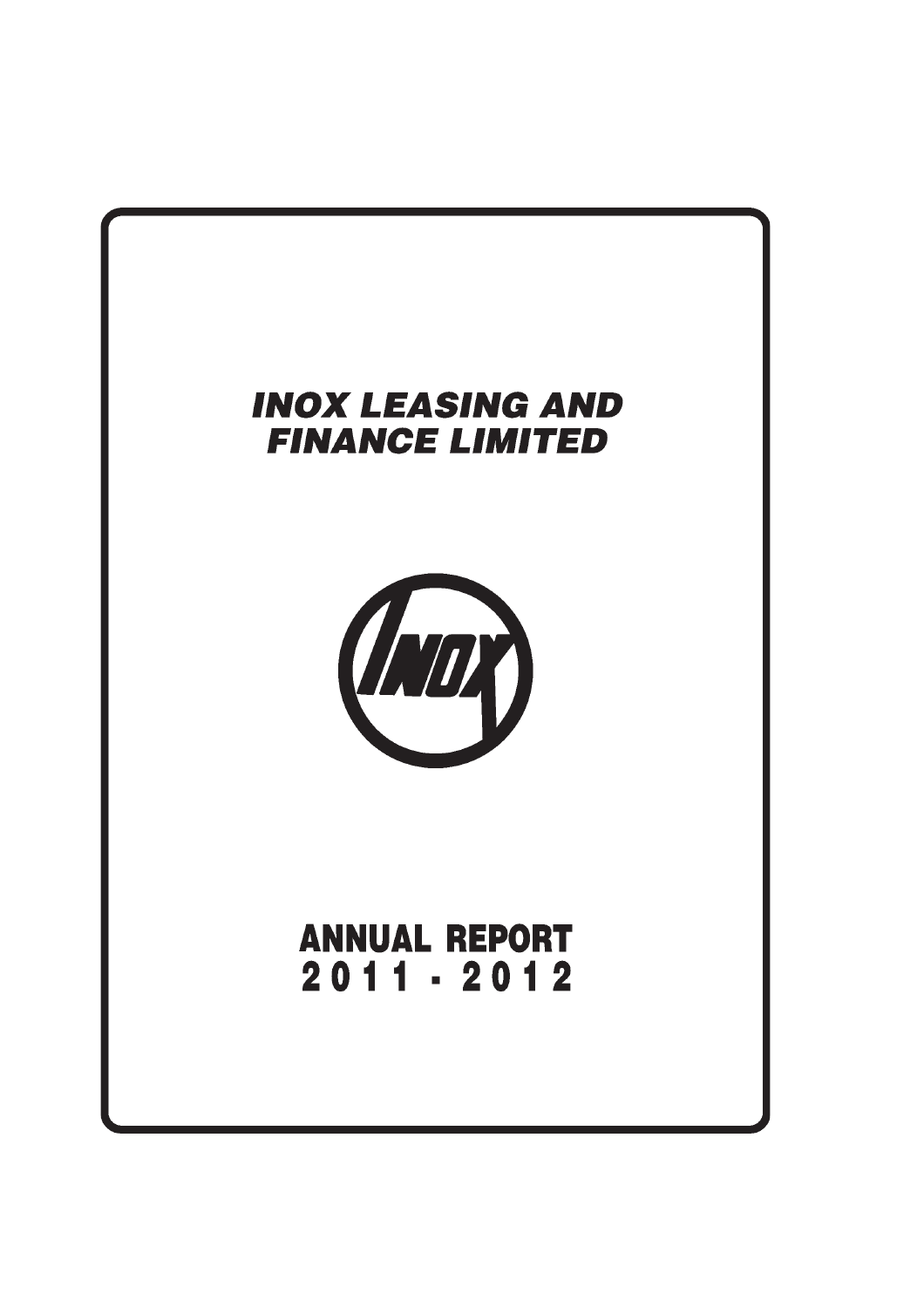## 17th ANNUAL REPORT

## $2011 - 2012$

## **BOARD OF DIRECTORS**

| Shri D.K. Jain           | Chairman                   |
|--------------------------|----------------------------|
| Shri P.K. Jain           | <b>Managing Director</b>   |
| Shri V.K. Jain           | Director                   |
| Shri Siddharth Jain      | Director                   |
| <b>Shri Deepak Asher</b> | <b>Whole-time Director</b> |

## **AUDIT COMMITTEE**

Shri Deepak Asher

Shri V.K. Jain

Shri Siddharth Jain

## **COMPANY SECRETARY**

Shri Vijay Saxena

## **AUDITORS**

M/s. S. C. Bandi & Co. Chartered Accountants

## **BANKERS**

Standard Chartered Bank HDFC Bank Limited Axis Bank Limited

## **REGISTERED OFFICE**

69, Jolly Maker Chambers II Nariman Point, Mumbai – 400021.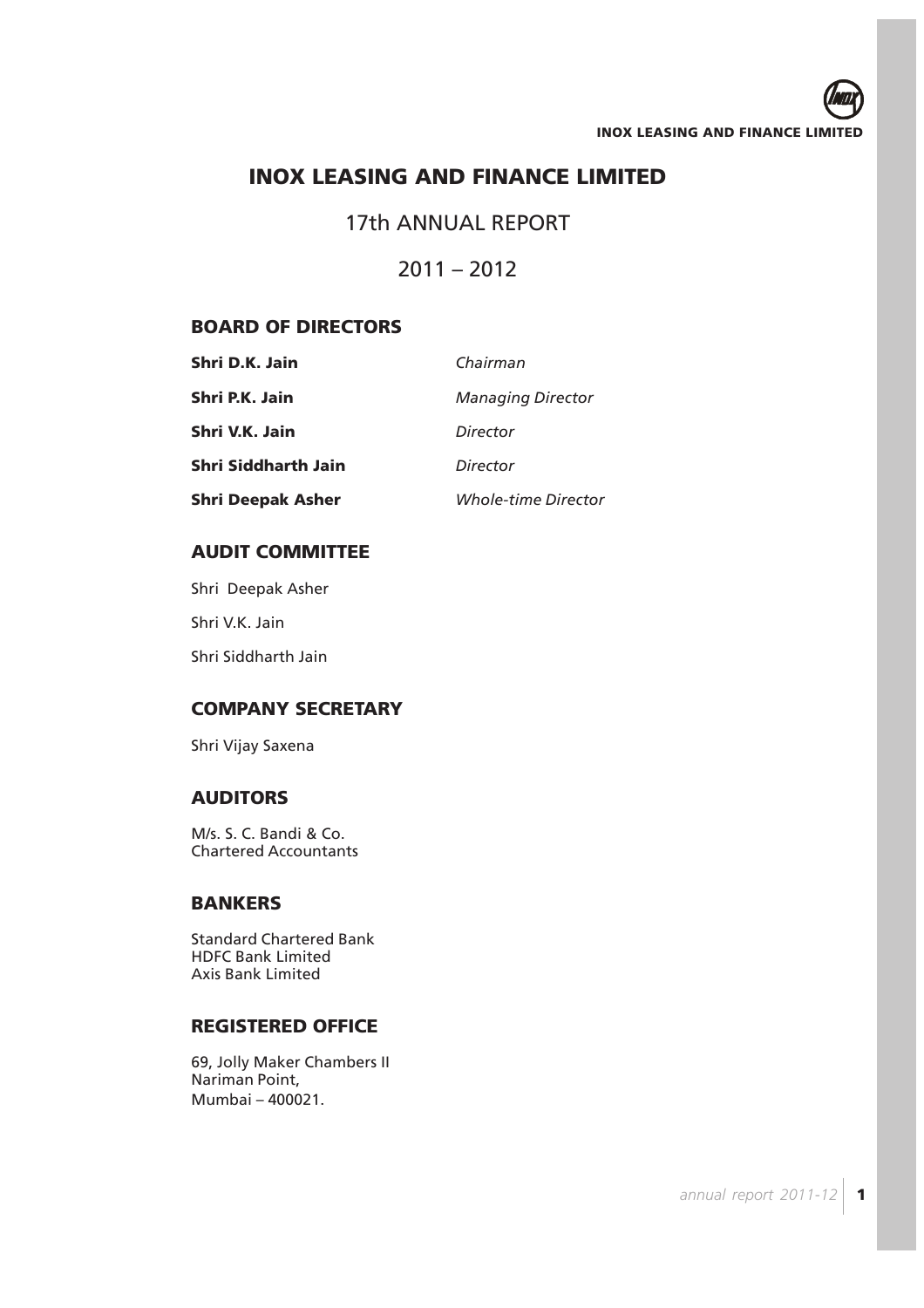

## **NOTICE**

NOTICE is hereby given that the Seventeenth Annual General Meeting of the Members of **INOX LEASING AND FINANCE** LIMITED will be held on Saturday, the 29<sup>th</sup> day of September, 2012 at 10.00 a.m. at 69, Jolly Maker Chambers II, Nariman Point, Mumbai - 400 021 to transact the following business:

### **ORDINARY BUSINESS:**

- 1. To receive, consider and adopt the Statement of Profit and Loss for the year ended 31<sup>st</sup> March, 2012 the Balance Sheet as at that date, the Auditors' Report thereon and the Directors' Report for the said year.
- 2. To note payment of interim dividend and declare final dividend for the year ended  $31^{st}$  March, 2012.
- 3. To appoint a Director in place of Shri V.K. Jain who retires by rotation and being eligible offers himself for reappointment.
- 4. To appoint a Director in place of Shri Siddharth Jain who retires by rotation and being eligible offers himself for reappointment.
- 5. To appoint Auditors to hold office from the conclusion of this meeting up to the conclusion of the next Annual General Meeting and to fix their remuneration.

By Order of the Board of Directors

 **D. K. JAIN** Chairman

New Delhi, 13th August, 2012

#### **REGISTERED OFFICE:**

69, Jolly Maker Chambers II, Nariman Point, Mumbai – 400 021.

## **NOTES:**

- 1) A MEMBER ENTITLED TO ATTEND THE MEETING AND VOTE THEREAT IS ENTITLED TO APPOINT A PROXY TO ATTEND AND VOTE, INSTEAD OF HIMSELF AND A PROXY NEED NOT BE A MEMBER. THE DULY EXECUTED INSTRUMENT OF PROXY MUST BE DEPOSITED AT THE REGISTERED OFFICE OF THE COMPANY NOT LESS THAN FORTY-EIGHT HOURS BEFORE THE COMMENCEMENT OF THE MEETING.
- 2) The Register of Members and Share Transfer Books of the Company will remain closed from  $22^{nd}$  September, 2012 to 29<sup>th</sup> September, 2012 (both days inclusive).

By Order of the Board of Directors

 **D. K. JAIN** Chairman

New Delhi, 13th August, 2012

**REGISTERED OFFICE:** 69, Jolly Maker Chambers II, Nariman Point, Mumbai – 400 021.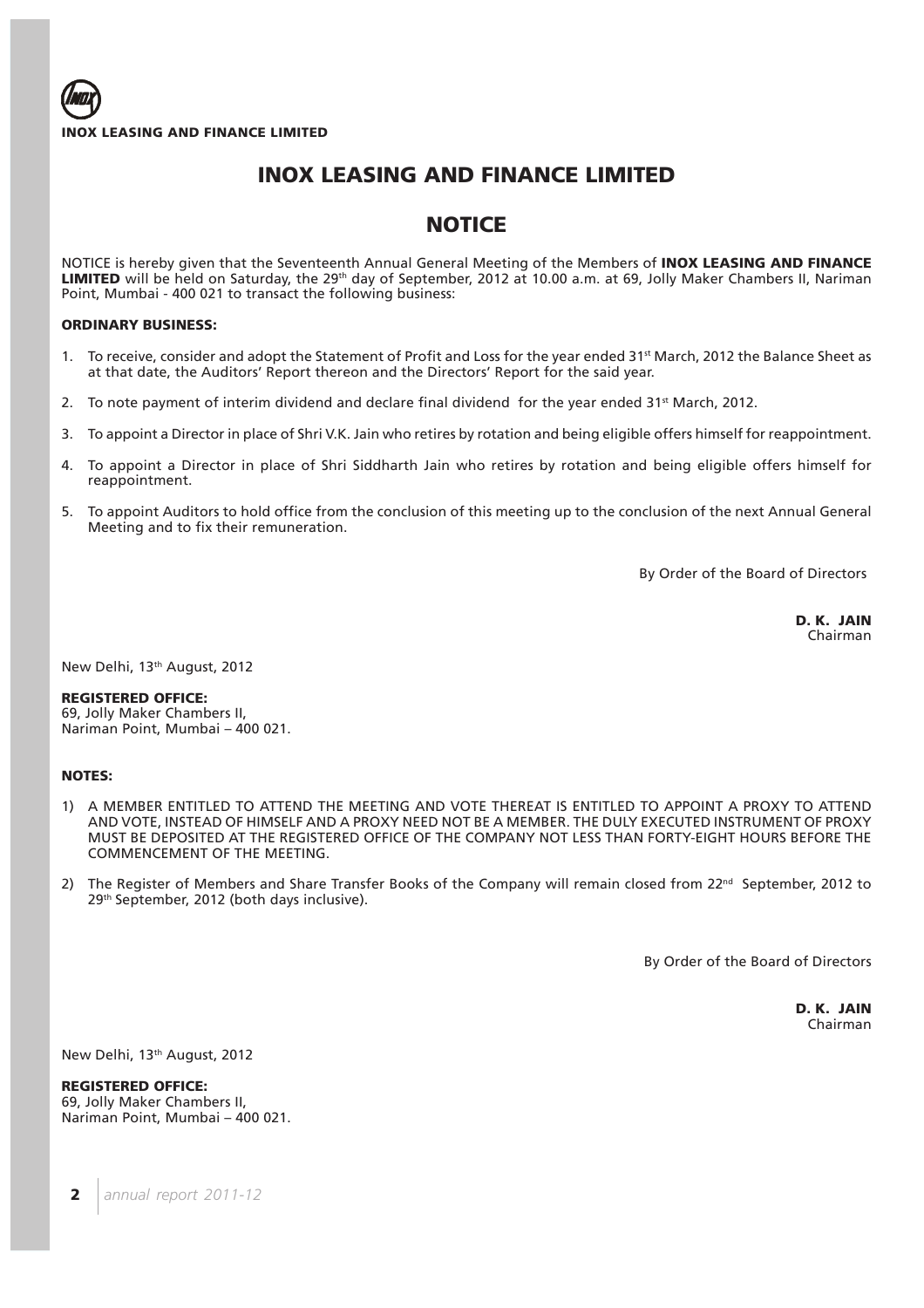**DIRECTORS' REPORT**

To

The Members of Inox Leasing and Finance Limited

Dear Member,

Your Directors have pleasure in presenting to you their Seventeenth Annual Report together with the Audited Accounts of the Company for the year ended 31st March, 2012.

## **1. Financial Results**

Given below is the financial performance as reflected in the Audited Accounts for the year ended 31<sup>st</sup> March 2012.

|                                                | (Rupees)<br>2011-2012 | (Rupees)<br>2010-2011 |
|------------------------------------------------|-----------------------|-----------------------|
| <b>Total Income</b>                            | 340,681,475           | 267,794,127           |
| Profit before Interest & Depreciation          | 323,722,624           | 255,836,810           |
| Less: Interest                                 |                       |                       |
| <b>Profit before Depreciation</b>              | 323,722,624           | 255,836,810           |
| Less: Depreciation                             | 1,056,072             | 1,354,246             |
| Profit before Tax                              | 322,666,552           | 254,482,564           |
| Less: Provision for Taxation                   | 8,892,141             | 2,794,554             |
| Profit for the year                            | 313,774,411           | 251,688,010           |
| Add: Profit brought forward from previous year | 465,517,831           | 395,014,491           |
|                                                | 779,292,242           | 646,702,501           |
| Appropriations                                 |                       |                       |
| Transferred to Statutory Reserve Fund          | 63,000,000            | 50,000,000            |
| <b>Transferred to General Reserve</b>          | 31,500,000            | 25,000,000            |
| Interim Dividend                               | 106,184,670           |                       |
| Proposed Dividend                              | 106,184,670           | 106,184,670           |
| Balance carried to Balance Sheet               | 472,422,902           | 465,517,831           |
|                                                | 779,292,242           | 646,702,501           |
|                                                |                       |                       |

## **2. Dividend**

Your Company has paid an Interim Dividend of Rs. 10.00 per share (100%) and now recommend a final dividend of Rs. 10/- per share (100%) for the year ended 31<sup>st</sup> March, 2012, subject to approval of the shareholders. The total dividend pay out for the year will be Rs. 21,23,69,340/-.

## **3. Responsibility Statement**

As required under Section 217(2AA) of the Companies Act, 1956, your Directors would like to confirm that:

- I. in the preparation of the Annual Accounts, the applicable Accounting Standards have been followed;
- II. the Directors have selected such Accounting Policies and applied them consistently and made judgments and estimates that are reasonable and prudent so as to give a true and fair view of the state of affairs of the Company at the end of the Financial Year and of the Profit of the Company for the year under review;
- III. the Directors have taken proper and sufficient care for the maintenance of adequate accounting records in accordance with the provisions of the Companies Act, 1956 for safeguarding the assets of the Company and for preventing and detecting fraud and other irregularities **;**
- IV. the Directors have prepared the Annual Accounts on a going concern basis.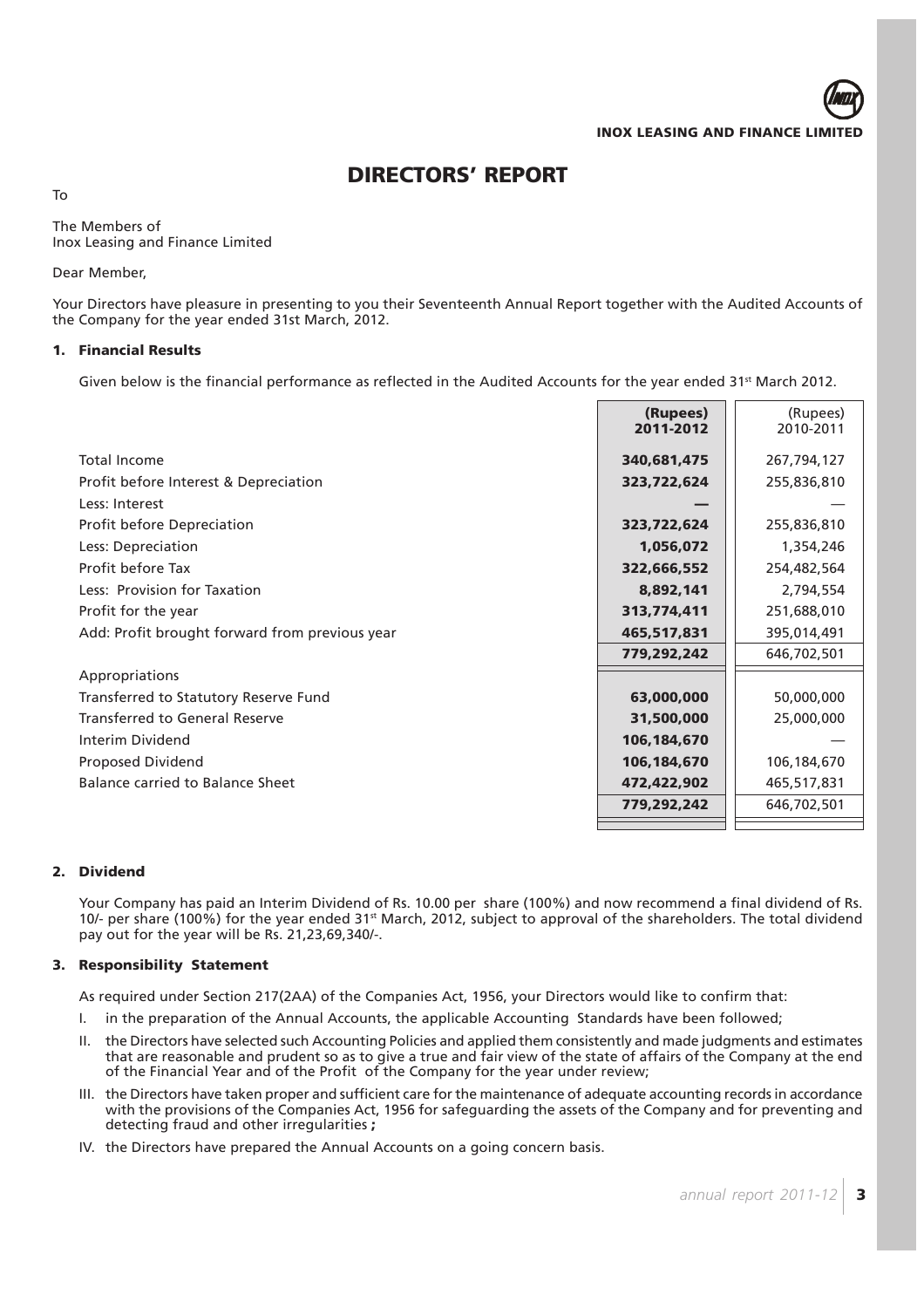

### **4. Fixed Deposits**

Your Company has neither invited nor accepted any Deposits from the public.

### **5. Directors**

Mr. V.K. Jain and Mr. Siddharth Jain, Directors retire by rotation and being eligible offer themselves for re-appointment.

#### **6. Subsidiaries**

Ministry of Corporate Affairs, New Delhi vide its General Circular No. 2/2011 dated 8th February, 2011 has granted general exemption to Holding Companies from attaching the Balance Sheet(s) of Subsidiary Company(ies) as required under Section 212 of the Companies Act, 1956. In view of the above, the Board of Directors of your company have by resolution dated 13th August, 2012 accorded consent for not attaching the balance sheets of all the Company's subsidiaries.

The financial data of the subsidiaries have been furnished under 'Statement pursuant to exemption under Section 212 (8) of the Companies Act, 1956 relating to Subsidiary Companies' and forms part of this Annual Report. The Consolidated Financial Statements of holding company and its subsidiaries prepared in accordance with applicable Accounting Standards duly audited by the Statutory Auditors of the company are provided in the Annual Report.

### **7. Audit Committee**

In compliance with Section 292A of the Companies Act, 1956, an Audit Committee of the Board has been formed comprising of Mr. Deepak Asher, Mr. V.K. Jain and Mr. Siddharth Jain.

### **8. Auditors' Report**

The notes forming part of the accounts are self explanatory and do not call for any further clarifications under Section 217(3) of the Companies Act, 1956.

#### **9. Auditors**

M/s. S.C. Bandi & Company, Auditors of the Company, retire at the conclusion of the ensuing Annual General Meeting and being eligible offer themselves for reappointment.

#### **10. Particulars regarding Conservation of Energy, Technology Absorption, Foreign Exchange Earnings and Outgo**

As the Company is not a manufacturing Company, matters relating to conservation of energy and technology absorption as required under the Companies (Disclosure of Particulars in the report of Board of Directors) Rules, 1988 is not applicable. Foreign exchange earnings / outgo during the year is mentioned in Note No. 27 & 28 of Notes to Financial Statements.

#### **11. Particulars of Employees**

There was no employee drawing remuneration in excess of the limits prescribed under Section 217(2A) of the Companies Act, 1956, read with the Company's (Particulars of Employees) Rules, 1975.

#### **12**. **Insurance**

The Company's property and assets have been adequately insured.

By Order of the Board of Directors

 **D. K. JAIN** Chairman

New Delhi, 13th August, 2012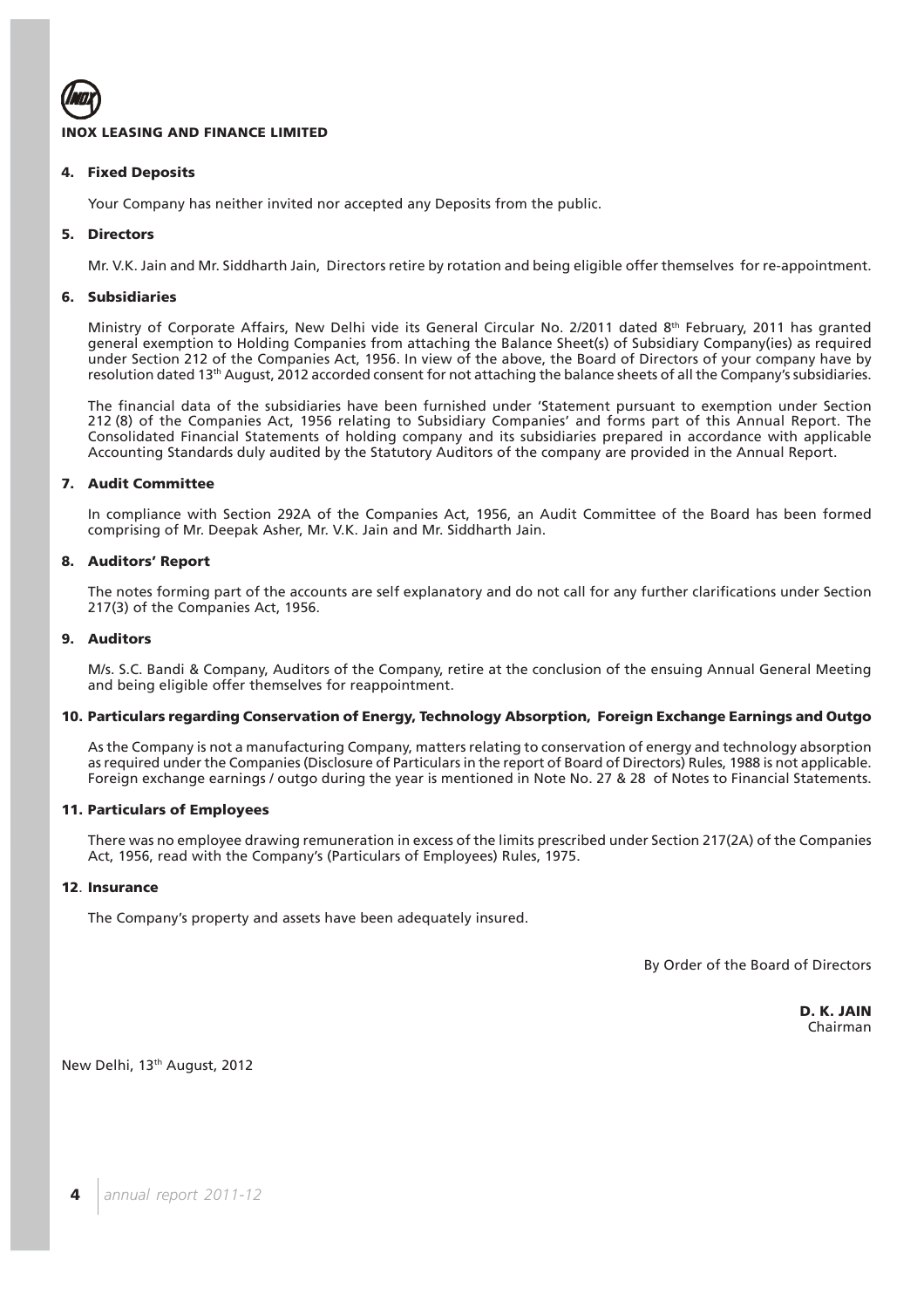

## **AUDITORS' REPORT**

### **AUDITORS' REPORT TO THE SHAREHOLDERS**

We have audited the attached Balance Sheet of INOX LEASING AND FINANCE LIMITED as at 31<sup>st</sup> March, 2012 the Statement of Profit and Loss and the Cash Flow Statement for the year ended on that date annexed thereto. These financial statements are the responsibility of the Company's management. Our responsibility is to express an opinion on these financial statements based on our audit.

We conducted our audit in accordance with auditing standards generally accepted in India. Those standards require that we plan and perform the audit to obtain reasonable assurance about whether the financial statements are free of material misstatement. An audit includes examining, on a test basis, evidence supporting the amounts and disclosures in the financial statements. An audit also includes assessing the accounting principles used and significant estimates made by management, as well as evaluating the overall financial statement presentation. We believe that our audit provides a reasonable basis for our opinion.

As required by the Companies (Auditors' Report) Order, 2003 issued by the Central Government of India in terms of subsection (4A) of Section 227 of the Companies Act, 1956, we enclose in the Annexure a statement on the matters specified in paragraphs 4 and 5 of the said Order.

Further to our comments in the Annexure referred to above, we report that :

- (i) We have obtained all the information and explanations, which to the best of our knowledge and belief were necessary for the purpose of our audit;
- (ii) In our opinion, proper books of account as required by law have been kept by the Company so far as appears from our examination of those books;
- (iii) The Balance Sheet, the Statement of Profit and Loss and the Cash Flow Statement dealt with by this report are in agreement with the books of account;
- (iv) In our opinion, the Balance Sheet the Statement of Profit and Loss and the Cash Flow Statement dealt with by this report comply with the accounting standards referred to in sub-section (3C) of Section 211 of the Companies Act, 1956;
- (v) On the basis of the written representations received from the directors, as on 31<sup>st</sup> March, 2012, and taken on record by the Board of Directors, we report that none of the directors is disqualified as on 31<sup>st</sup> March, 2012 from being appointed as a director in terms of clause (g) of sub-section (1) of Section 274 of the Companies Act, 1956;
- (vi) In our opinion and to the best of our information and according to the explanations given to us, the said accounts give the information required by the Companies Act, 1956, in the manner so required and give a true and fair view in conformity with the accounting principles generally accepted in India:
	- a) in the case of the Balance Sheet, of the state of affairs of the Company as at  $31^{st}$  March, 2012;
	- b) in the case of the Statement of Profit and Loss, of the profit for the year ended on that date, and
	- c) in the case of Cash Flow Statement, of the cash flows for the year ended on that date.

**For S.C. BANDI & CO.** Chartered Accountants Firm Registration No. 130850W

> **S.C. BANDI** Proprietor Mem. No. 16932

Place: Mumbai Date: 13<sup>th</sup> August, 2012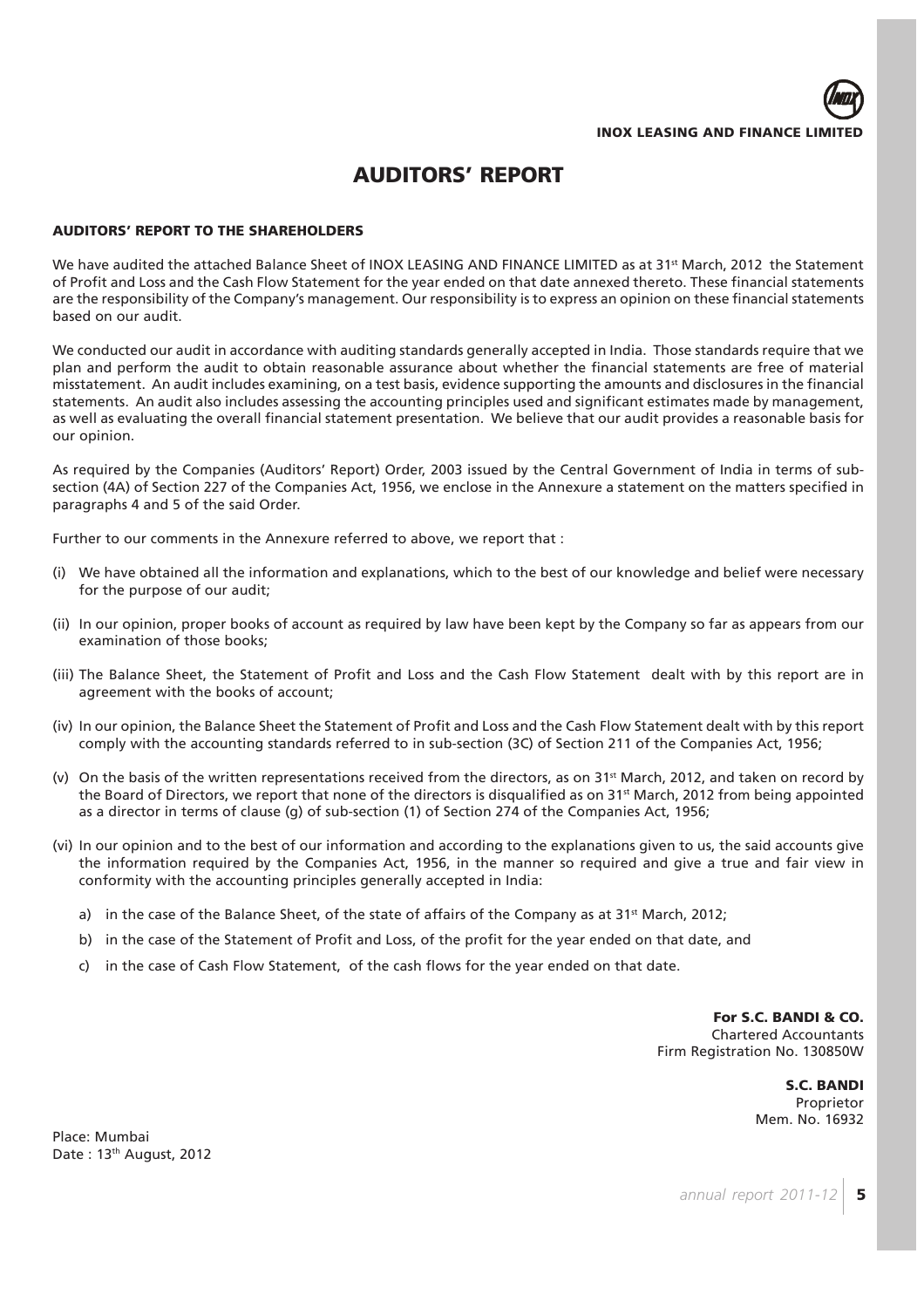## **ANNEXURE REFERRED TO IN OUR REPORT OF EVEN DATE FOR THE YEAR ENDED 31ST MARCH, 2012**

In terms of the information and explanations given to us and the books and records examined by us in the normal course of audit and to the best of our knowledge and belief, we state as under:

- (i) (a) The Company has maintained proper records showing full particulars including quantitative details and situation of its fixed assets.
	- (b) The company has a regular programme of verification of its fixed assets at reasonable intervals. Though all the assets have not been physically verified by the management during the year, the company's programme of verification of such assets, in our opinion, is reasonable having regard to the size of the Company and the nature of its assets. No material discrepancies were noticed on such verification.
	- (c) During the year, the company has not disposed off substantial part of its fixed assets, which will affect the going concern status of the Company.
- (ii) (a) The stock of shares have been physically verified by the management during the year. In our opinion the frequency of verification is reasonable.
	- (b) The procedures of physical verification of stocks of shares followed by the management are reasonable and adequate in relation to the size of the company and the nature of its business.
	- (c) We are informed that no material discrepancies have been noticed on physical verification of stocks of shares as compared to the book records.
- (iii) During the year, Company has not taken any loans, secured or unsecured from Companies, firms or other parties covered in the register maintained under Section 301 of the Act.
- (iv) In our opinion and according to the information and explanations given to us, there are adequate internal control procedures commensurate with the size of the Company and the nature of its business with regard to purchases of inventory, fixed assets and with regard to the sale of goods. During the course of our audit, we have not observed any continuing failure to correct major weaknesses in internal controls.
- (v) (a) According to the information and explanations given to us, we are of the opinion that the transactions that need to be entered into the register maintained under Section 301 of the Companies Act, 1956 have been so entered.
	- (b) In our opinion and according to the information and explanations given to us, the transactions made in pursuance of contracts or arrangements entered in the register maintained under Section 301 of the Companies Act, 1956 and exceeding the value of rupees five lakhs in respect of any party during the year have been made at prices which are reasonable having regard to prevailing market prices at the relevant time.
- (vi) The Company has not accepted any deposits from the public.
- (vii) The Company has no internal audit system. However internal controls exercised by the management of the Company commensurate with its size and nature of its business.
- (viii) Being an Investment Company the maintenance of cost records as prescribed by the Central Government under Section 209(1)(d) of the Companies Act, 1956 is not applicable to the company.
- (ix) (a) The company is regular in depositing with appropriate authorities undisputed statutory dues including provident fund, investor education protection fund, employees' state insurance, income tax, sales tax, wealth tax, custom duty, excise duty, cess and other material statutory dues applicable to it.
	- (b) According to the information and explanations given to us, no undisputed amounts payable in respect of income tax, wealth tax, sales tax were in arrears, as at 31.03.2012 for a period of more than six months from the date they became payable.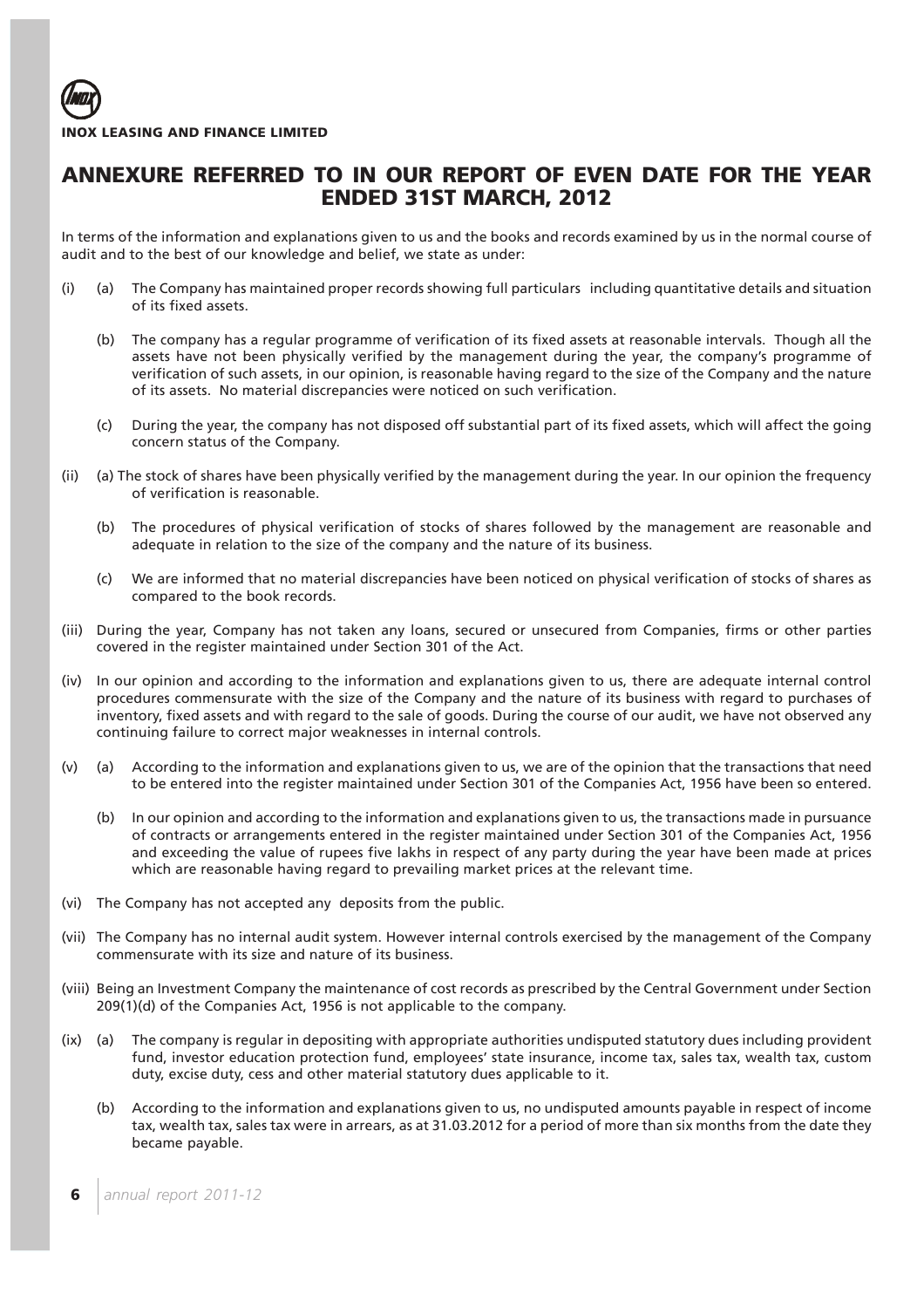

- 
- (c) According to the information and explanation given to us, there are no dues of sales tax, income tax, customs duty and wealth tax, which have not been deposited on account of any dispute.
- (x) The Company does not have accumulated losses as at  $31<sup>st</sup>$  March, 2012 and has not incurred any cash losses in the current financial year and the immediately preceding financial year.
- (xi) In our opinion and according to the information and explanations given to us, the company has not taken any loans from Financial Institutions, Banks and debenture holders.
- (xii) The Company has not granted any loans and advances on the basis of security by way of pledge of shares, debentures and other securities.
- (xiii) In our opinion, the company is not a chit fund or a nidhi mutual benefit fund/society. Therefore, the provisions of clause 4(xiii) of the Companies (Auditors' Report) Order, 2003 are not applicable to the company.
- (xiv) The Company is engaged in the business of trading in shares, securities and other investments. The Company has maintained proper records of transactions and contracts in respect of trading of shares and other securities and timely entries have been made therein. The Company's investments are held in its own name.
- (xv) The company has not given any guarantee for loans taken by others from banks and financial institutions.
- (xvi) The Company has not obtained any term loan for any purpose.
- (xvii) According to information and explanations given to us and on overall examination of the Balance Sheet of the Company, we report that no funds raised on short term basis have been used for long term investments and vice versa.
- (xviii) According to information and explanations given to us, during the year under audit the Company has not made any preferential allotment of shares to parties and companies covered in the Register maintained under Section 301 of the Companies Act, 1956.
- (xix) The company has not issued any debentures during the financial year covered by our audit.
- (xx) The company has not raised any money by public issue during the financial year covered by our audit.
- (xxi) According to the information and explanations given to us, no fraud on or by the company has been noticed or reported during the course of our audit.

**For S.C. BANDI & CO.** Chartered Accountants Firm Registration No. 130850W

> **S.C. BANDI** Proprietor Membership No. 16932

Place : Mumbai Date: 13<sup>th</sup> August, 2012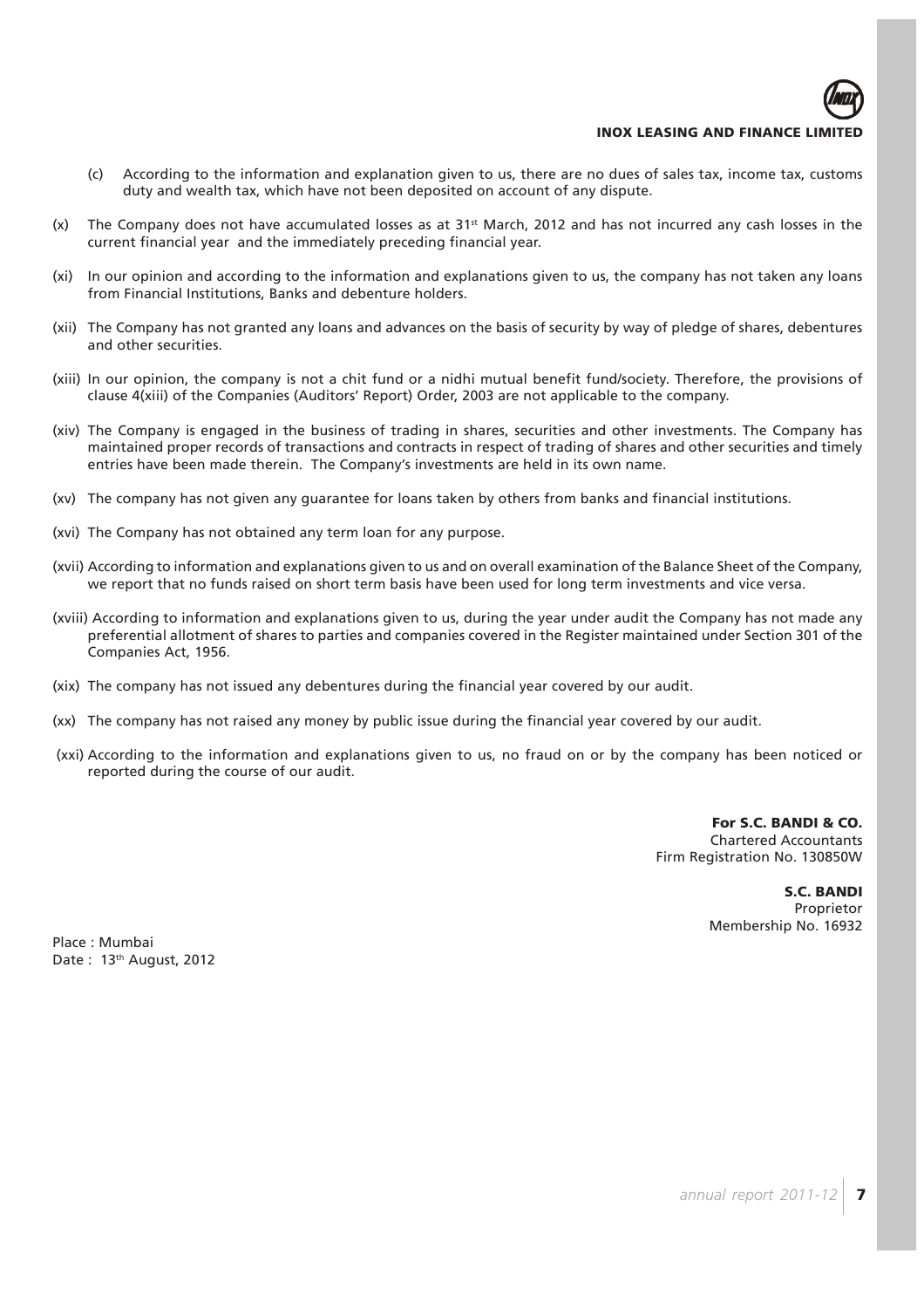# **BALANCE SHEET AS AT 31st MARCH, 2012**

|                                  | <b>Note</b> | As at 31st March, 2012         | As at 31st March, 2011         |
|----------------------------------|-------------|--------------------------------|--------------------------------|
|                                  | No.         | <b>Rupees</b><br><b>Rupees</b> | <b>Rupees</b><br><b>Rupees</b> |
| <b>EQUITY AND LIABILITIES</b>    |             |                                |                                |
| <b>Shareholders' funds:</b>      |             |                                |                                |
| <b>Share Capital</b>             | 4           | 106,184,670                    | 106, 184, 670                  |
| Reserves and Surplus             | 5           | 1,129,051,729                  | 1,027,646,658                  |
| <b>Non-current liabilities</b>   |             |                                |                                |
| <b>Long-term Provisions</b>      | 6           | 1,441,415                      | 10,21,188                      |
| <b>Current liabilities</b>       |             |                                |                                |
| <b>Trade Payables</b>            | 7           | 483,432                        | 31,08,087                      |
| <b>Other Current Liabilities</b> | 8           | 4,460,811                      | 2,364,309                      |
| <b>Short-term Provisions</b>     | 9           | 106,544,698                    | 107,323,863                    |
| <b>TOTAL</b>                     |             | 1,348,166,755                  | 1,247,648,775                  |
| <b>ASSETS</b>                    |             |                                |                                |
| <b>Non-current Assets</b>        |             |                                |                                |
| <b>Fixed assets</b>              |             |                                |                                |
| Tangible assets                  | 10          | 4,681,183                      | 5,700,005                      |
| Capital work-in-progress         |             | 215, 135, 519                  | 165,576,500                    |
| Deferred Tax Asset               | 24          | 1,440,941                      | 1,378,406                      |
| Non-current investments          | 11          | 432,892,770                    | 270,430,536                    |
| Long-term Loans and advances     | 12          | 85,833,103                     | 203,295,462                    |
| <b>Current Assets</b>            |             |                                |                                |
| <b>Current investments</b>       | 13          | 495,846,481                    | 480,295,797                    |
| Trade receivables                | 14          | 379,258                        | 633,242                        |
| Cash and bank balances           | 15          | 89,982,680                     | 104,670,311                    |
| Short-term loans and advances    | 16          | 6,424,781                      | 6,156,577                      |
| Other current assets             | 17          | 15,550,039                     | 9,511,939                      |
| <b>TOTAL</b>                     |             | 1,348,166,755                  | 1,247,648,775                  |

The accompanying notes are an integral part of the financial statements

As per our report of even date attached and of the Board of Directors on behalf of the Board of Directors

for **S.C. BANDI & CO.** Chartered Accountants

Proprietor Company Secretary

**S.C.BANDI PRESECTE D. R. A. P. R. A. P. R. A. P. R. A. Proprietor <b>P. R. A. P. R. A. P. R. A. P. R. A. P. R. A. P. R. A. P. R. A. P. R. A. P. R. A. P. R. A. P. R. A. P. R. A. P. R. A. P. R. A. P. R. A. P. R. A. P. R. A.** 

**Membership No. 16932**

Place: Mumbai Place: Mumbai Place: New Delhi<br>
Date: 13th August, 2012<br>
Place: 13th August, 2012 Date: 13th August, 2012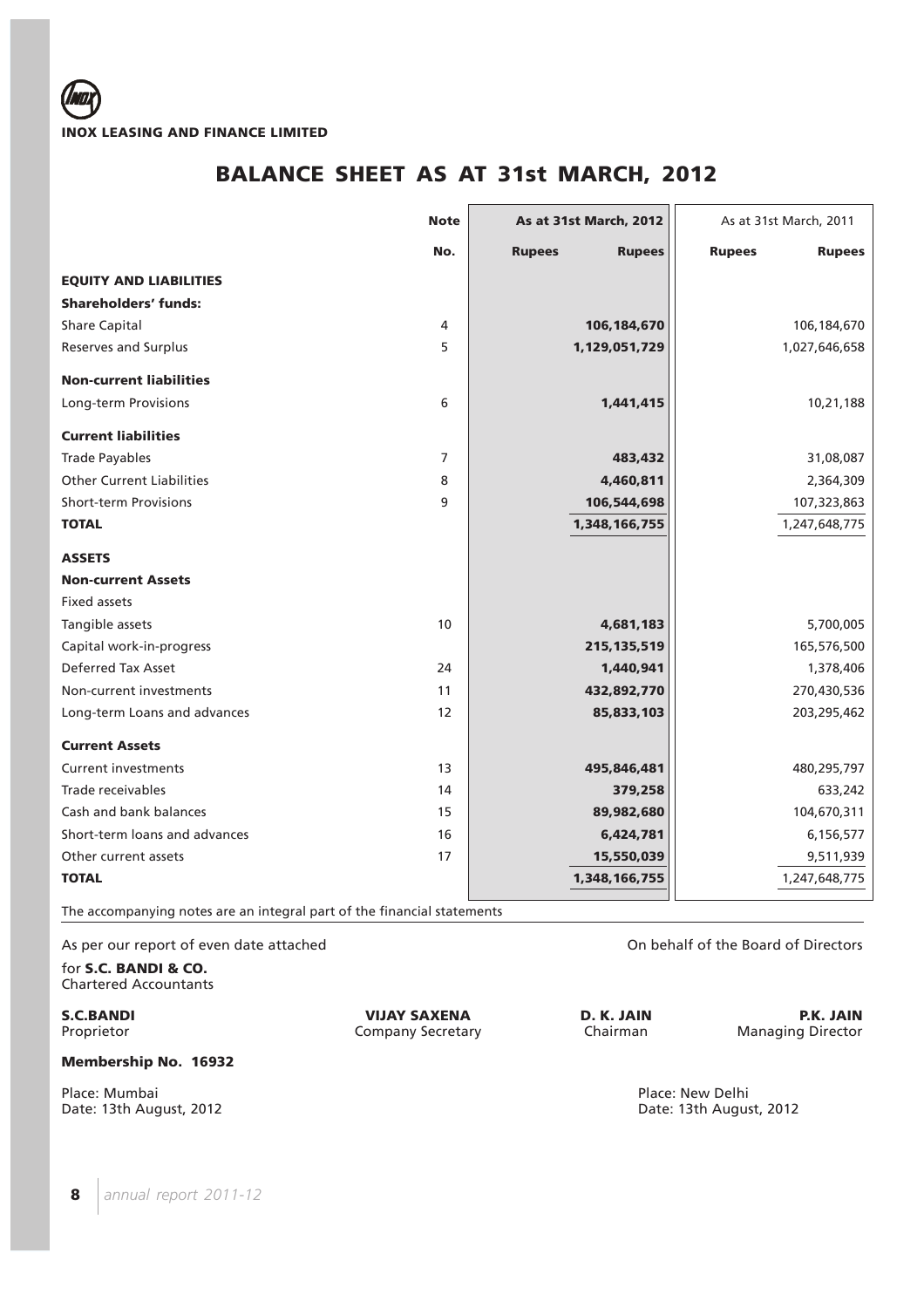# **STATEMENT OF PROFIT AND LOSS ACCOUNT FOR THE YEAR ENDED 31st MARCH, 2012**

|                                              | <b>Note</b><br>No. | <b>Rupees</b> | 2011-2012<br><b>Rupees</b> | Rupees        | 2010-2011<br><b>Rupees</b> |
|----------------------------------------------|--------------------|---------------|----------------------------|---------------|----------------------------|
| <b>INCOME</b>                                |                    |               |                            |               |                            |
| Revenue from Operations (Gross)              | 18                 |               | 335,624,423                |               | 261,366,393                |
| Other Income                                 | 19                 |               | 5,057,052                  |               | 6,427,734                  |
| <b>Total Revenue</b>                         |                    |               | 340,681,475                |               | 267,794,127                |
|                                              |                    |               |                            |               |                            |
| <b>EXPENSES</b><br>Employee benefits expense | 20                 |               | 6,789,595                  |               | 5,886,055                  |
| Depreciation and amortization                | 21                 |               | 1,056,072                  |               | 1,354,246                  |
| Other expenses                               | 22                 |               | 10,169,256                 |               | 6,071,262                  |
| <b>Total Expenses</b>                        |                    |               | 18,014,923                 |               | 13,311,563                 |
| Profit before tax                            |                    |               | 322,666,552                |               | 254,482,564                |
| (A) Tax Expense<br><b>Current Tax</b><br>a)  |                    | 13,450,000    |                            | 14,600,000    |                            |
| Deferred Tax<br>b)                           |                    | (62, 535)     |                            | (287, 110)    |                            |
| Mat Credit entitlement<br>$\mathsf{c}$       |                    | (4, 495, 324) |                            | (9,400,234)   |                            |
|                                              |                    |               | 8,892,141                  |               | 4,912,656                  |
| (B) Taxation pertaining to earlier years     |                    |               |                            |               |                            |
| Income tax<br>a)                             |                    |               |                            | (1, 158, 725) |                            |
| Deferred Tax<br>b)                           |                    |               |                            | (959, 377)    |                            |
|                                              |                    |               | 8,892,141                  |               | (2, 118, 102)              |
| Profit for the year                          |                    |               | 313,774,411                |               | 251,688,010                |
| Basic & diluted earning per equity share     |                    |               | 29.55                      |               | 23.70                      |

The accompanying notes are an integral part of the financial statements

As per our report of even date attached On behalf of the Board of Directors

for **S.C. BANDI & CO.** Chartered Accountants

Company Secretary

**S.C.BANDI P.K. JAIN P.K. JAIN P.K. JAIN P.K. JAIN Proprietor D. K. JAIN Proprietor P.K. JAIN Proprietor Company Secretary Chairman Chairman Managing Director** 

## **Membership No. 16932**

Place: Mumbai Place: Mumbai Place: New Delhi<br>
Date: 13th August, 2012<br>
Place: 13th August, 2012 Date: 13th August, 2012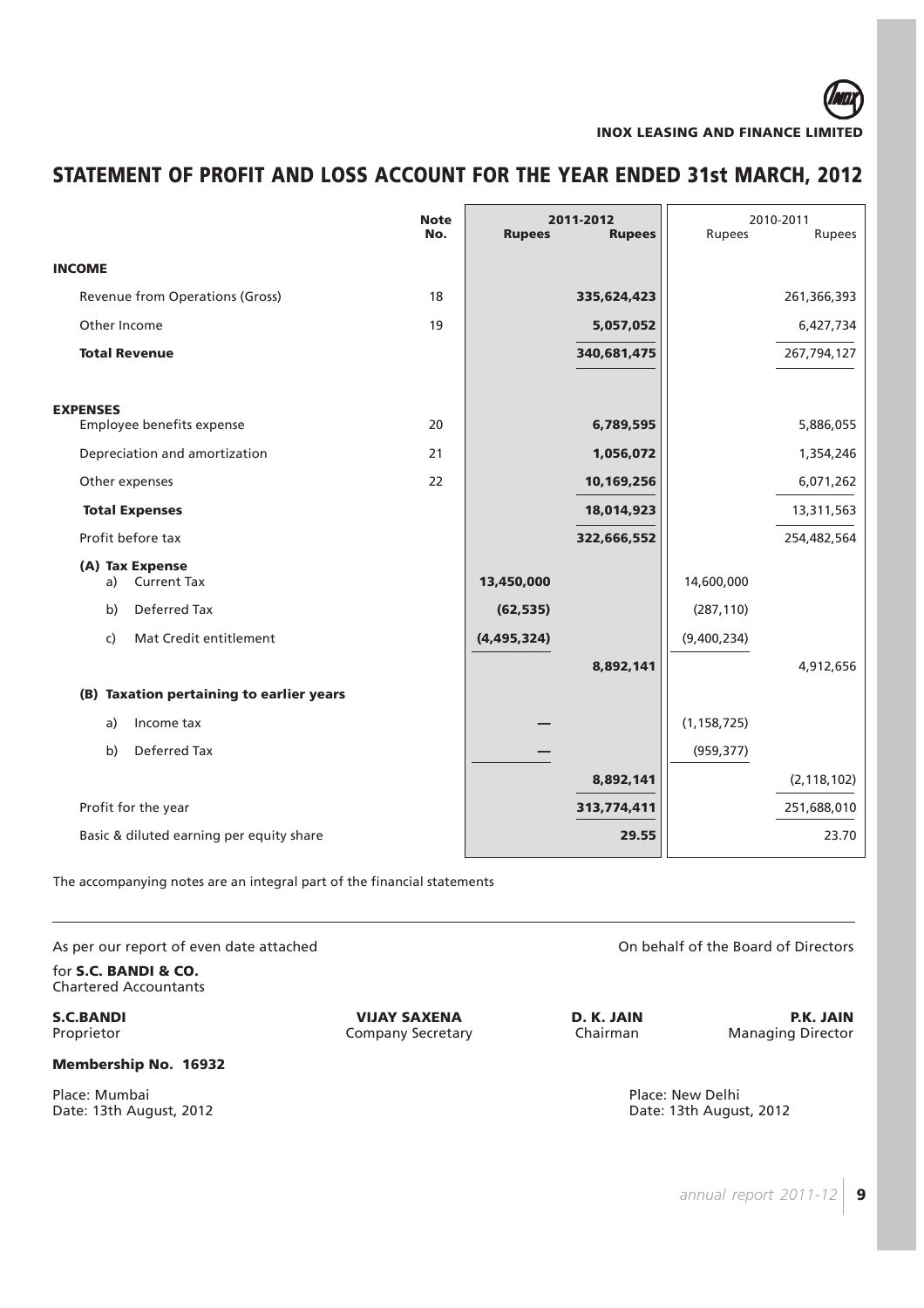

# **Cash Flow Statement for the year ended 31st March, 2012**

|   | <b>Particulars</b>                                                                                                                                                                                                                 | 2011-12<br><b>Rupees</b>                                                                                                                           | 2010-11<br>Rupees                                                                      |
|---|------------------------------------------------------------------------------------------------------------------------------------------------------------------------------------------------------------------------------------|----------------------------------------------------------------------------------------------------------------------------------------------------|----------------------------------------------------------------------------------------|
| A | <b>Cash flow from operating activities</b><br>Profit before tax                                                                                                                                                                    | 322,666,552.00                                                                                                                                     | 254,482,564.00                                                                         |
|   | Adjustments for:<br>Depreciation and Amortisation<br>Provision for diminution in value of investments<br>Provision for diminution in value of investments written back<br>Income in respect of investing activities (Net)          | 1,056,072.00<br>5,000,000.00<br>(333, 679, 323.00)                                                                                                 | 1,354,246.00<br>(19,653,300.00)<br>(254, 867, 010.00)                                  |
|   | Operative profit before working capital changes                                                                                                                                                                                    | (327, 623, 251.00)<br>(4,956,699.00)                                                                                                               | (273, 166, 064.00)<br>(18,683,500.00)                                                  |
|   | Adjustments for:<br>Long-term provisions<br>Trade payables<br>Other current liabilities<br>Short-term provisions<br>Long-term loans and advances<br>Trade receivables<br>Other non current assets<br>Short-term loans and advances | 420,227.00<br>(2,624,655.00)<br>2,096,502.00<br>(779, 165.00)<br>67,903,340.00<br>253,984.00<br>(1, 542, 776.00)<br>(268, 204.00)<br>65,459,253.00 | 4,482,339.00<br>343,909.00<br>(129, 402, 732.00)<br>2,752,577.00<br>(121, 823, 907.00) |
|   | Cash generated from operations<br>Income-tax paid (Net)                                                                                                                                                                            | 60,502,554.00<br>(13, 450, 000.00)                                                                                                                 | (140, 507, 407.00)<br>(12, 493, 424.00)                                                |
|   | Net cash used in operating activities                                                                                                                                                                                              | 47,052,554.00                                                                                                                                      | (153,000,831.00)                                                                       |
| В | <b>Cash flow from investing activities</b><br>Purchase of fixed assets<br>Purchase of investments<br>Redemption/Sale of Investments<br>Interest and Dividend received (Net of expenses)                                            | (37, 250.00)<br>(663, 308, 715.00)<br>531,882,986.00<br>282,092,134.00                                                                             | (440, 663, 385.00)<br>586,948,937.00<br>174,140,770.00                                 |
|   | Net cash from investment activities                                                                                                                                                                                                | 150,629,155.00                                                                                                                                     | 320,426,322.00                                                                         |
| C | <b>Cash flow from financing activities</b><br>Dividend paid (Including Tax on Dividend)                                                                                                                                            | (212, 369, 340.00)                                                                                                                                 | (106, 184, 670.00)                                                                     |
|   | Net cash (used) in financing activities                                                                                                                                                                                            | (212, 369, 340.00)                                                                                                                                 | (106, 184, 670.00)                                                                     |
|   | Net increase/(decrease) in cash and cash equivalent<br>Cash and cash equivalents as at the beginning of the year<br>Cash and cash equivalents as at the end of the year                                                            | (14,687,631.00)<br>104,670,311.00<br>89,982,680.00                                                                                                 | 61,240,821.00<br>43,429,490.00<br>104,670,311.00                                       |

As per our report of even date attached **On behalf of the Board of Directors** On behalf of the Board of Directors

for **S.C. BANDI & CO.** Chartered Accountants

Company Secretary

### **Membership No. 16932**

Date: 13th August, 2012

**S.C.BANDI P.K. JAIN P.K. JAIN P.R. JAIN P.R. JAIN Proprietor Company Secretary D. K. JAIN Proprietor Managing Director** 

Place: Mumbai Place: Mumbai Place: New Delhi<br>
Date: 13th August, 2012<br>
Place: 13th August, 2012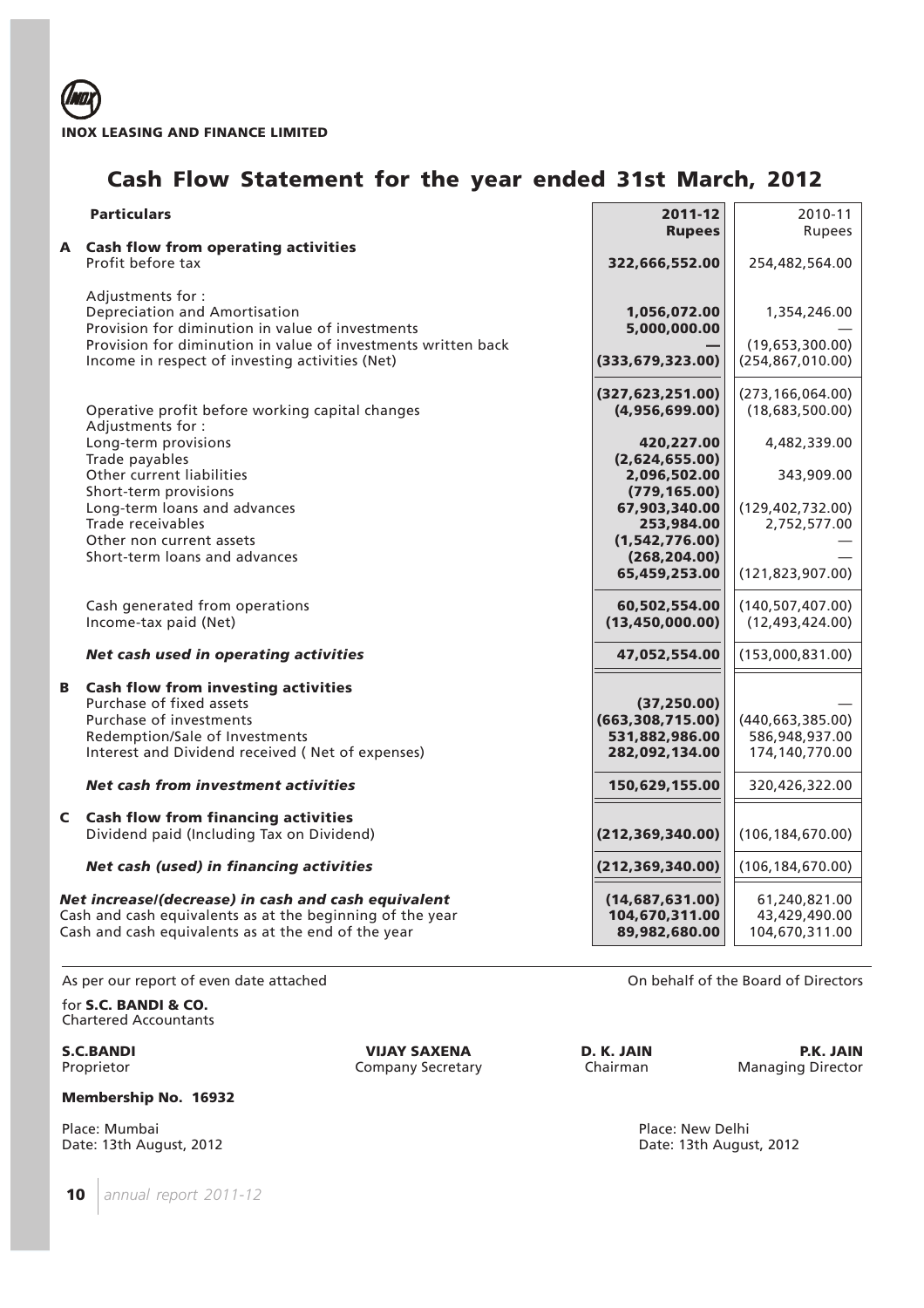# **Notes to Financial Statements for the year ended 31st March 2012**

## **1. CORPORATE INFORMATION**

Inox Leasing and Finance Limited (the "Company") is a public Company engaged in the business of financial services, investments in shares, bonds and units of mutual funds,and and earns brokerage income on investments in mutual funds etc. The company is the holding company of Gujarat Fluorochemicals Limited.

## **2. BASIS OF PREPARATION**

These financial statements have been prepared in accordance with the generally accepted accounting principles in India, under the historical cost convention and on accrual basis. These financial statements comply in all material respects with the applicable Accounting Standards notified under the Companies Accounting Standards notified under the Companies (Accounting Standard) Rules, 2006 and the relevant provisions of the Companies Act, 1956

During the year ended 31st March 2012, the revised Schedule VI notified under the Companies Act, 1956 has become applicable to the Company, for preparation and presentation of its financial statements. The adoption of revised Schedule VI does not impact recognition and measurement principles followed for preparation of financial statements. However, it has significant impact on presentation and disclosures made in the financial statements. The Company has also reclassified the previous year figures in accordance with the requirements applicable in the current year.

## **3. SIGNIFICANT ACCOUNTING POLICIES:**

## **(a) Revenue Recognition**

The Company follows the mercantile system of accounting and recognises income and expenditure on accrual basis.

Dividend income is accounted for when the right to receive the same is established.

## **(b) FIXED ASSETS AND DEPRECIATION**

Fixed Assets are stated at cost less depreciation. Depreciation is provided on Written Down Value Method on prorata basis at the rates specified in Schedule XIV of the Companies Act, 1956.

## **(c) INVESTMENTS**

Non current Investments are carried at cost. Provision for diminution is made to recognize the decline, other than temporary in the value of these investments. Current investments are carried at cost or market price whichever is lower.

## **(d) EMPLOYEE BENEFITS**

Short term employee benefits are recognized as an expense at the undiscounted amount in the Statement of Profit and Loss in the year in which the related service is rendered. Company's contribution towards Provident and Pension Funds vis-à-vis defined contribution plan paid/payable during the year are charged to the Statement of Profit and Loss. Post employment benefits in the form of Gratuity and Leave encashment are recognised as expense in the Statement of Profit and Loss at present value of the amounts payable determined on the basis of acturial value technique, using the projected unit credit method. Acturial gains and losses are recognised in the Statement of Profit and Loss.

## **(e) TAXES ON INCOME**

Income Tax expense comprises current tax and deferred tax charge. Deferred tax is recognized on timing differences, subject to consideration of prudence, being the difference between taxable income and accounting income that originate in one period and are capable of reversal in one or more subsequent periods.

## **(f) IMPAIRMENT OF ASSETS**

At Balance Sheet date, an assessment is done to determine whether there is any indication of impairment in the carrying amount of the Company's fixed assets. If any such indication exists, the asset's recoverable amount is estimated. An impairment loss is recognised whenever the carrying amount of an asset exceeds its recoverable amount. An impairment loss is charged to Statement of Profit and Loss in the year in which an asset is identified as impaired.

## **(g) PROVISIONS & CONTINGENT LIABILITIES**

A provision is recognized when the Company has a present obligation as a result of past event and it is probable that an outfolw of resources will be required to settle the obligation and in respect of which a reliable estimate can be made. A disclosure for a contingent liability is made when there is a possible obligation or a present obligation that may, but probably will not require an outflow of resources. When there is possible obligation or a present obligation in respect of which the likelihood of outflow of resource is remote, no provision or disclosure is made.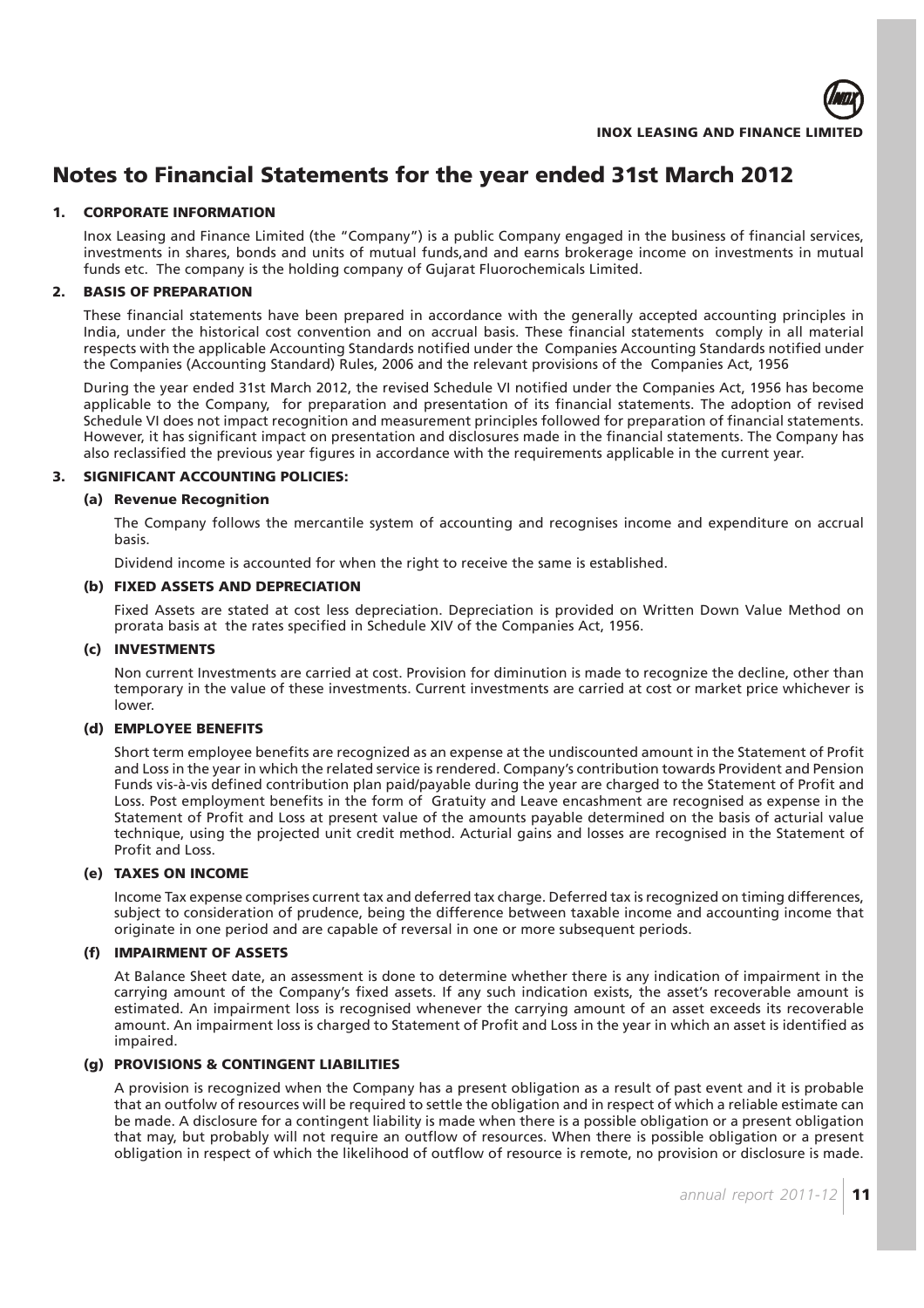### **(h) USE OF ESTIMATES**

The preparation of financial statements in conformity with Indian GAAP requires the management to make judgements, estimates and assumptions that affect the reported balances of assets and liabilities and disclosure of contingent liabilities, at the end of the accounting year and reported amounts of revenue and expenses during the year. Although these estimates are based on the management's best knowledge of current events and actions, uncertainty about these assumptions and estimates could result in outcomes requiring a material adjustment to the carrying amounts of assets or liabilities in future periods.

## **4. SHARE CAPITAL**

## **Authorised capital**

| Authorised capital<br>11,000,000 Equity Shares of Rs.10/- each                            | 110,000,000 | 110,000,000 |
|-------------------------------------------------------------------------------------------|-------------|-------------|
| 1,500,000 Redeemable Cumulative<br>Preference Shares of Rs. 100/- each                    | 150,000,000 | 150,000,000 |
| <b>Total</b>                                                                              | 260,000,000 | 260,000,000 |
| Issued, Subscribed and fully paid up capital<br>10,618,467 Equity Shares of Rs.10/- each* | 106,184,670 | 106,184,670 |
| <b>Total</b>                                                                              | 106,184,670 | 106,184,670 |

\*includes 2,43,367 equity shares allotted as fully paid up to shareholders of Roland Industrial Company Limited pursuant to Scheme of Amalgamation, without payment received in cash.

#### **a. Reconciliation of the number of shares outstanding at the beginning and at the end of the year**

|                                                 | As at 31-03-2012 |             |               | As at 31-03-2011   |  |
|-------------------------------------------------|------------------|-------------|---------------|--------------------|--|
|                                                 | <b>Number</b>    | Rs.         | <b>Number</b> | Rs.<br>106,184,670 |  |
| Shares outstanding at the beginning of the year | 10,618,467       | 106,184,670 | 10,618,467    |                    |  |
| Add: Shares issued during the year              |                  |             |               |                    |  |
| Less: Shares bought back during the year        |                  |             |               |                    |  |
| Shares outstanding at the end of the year       | 10,618,467       | 106,184,670 | 10,618,467    | 106,184,670        |  |

#### **b. Terms/rights attached to equity shares**

The Company has only one class of equity shares having a par value of Rupees 10/- per share. Each holder of equity shares is entitled to one vote per share.

The dividend proposed by the Board of Directors is subject to the approval of the shareholders in the Annual General Meeting. In the event of liquidation of the Company, the holders of equity shares will be entitled to receive remaining assets of the company, after distribution of all preferential amounts, if any.

During the financial year, company has paid interim dividend of Rs. 10/- per share (previous year Rs. Nil per equity share). Further, dividend of Rs. 10/- per equity share (previous year Rs. 10/- per equity share) is proposed to be distributed to the equity shareholders. The total distribution of dividend to the equity shareholders is Rs. 20/- per equity share (previous year Rs. 10/- per equity share).

#### **c. Details of shareholders holding more than 5% shares in the Company**

|                      | 31-03-2012    |           | 31-03-2011    |           |
|----------------------|---------------|-----------|---------------|-----------|
|                      | <b>Number</b> | % holding | <b>Number</b> | % holding |
| Mr. Pavan Kumar Jain | 2,474,178     | 23.30     | 2,473,478     | 23.29     |
| Mr. Vivek Kumar Jain | 2,366,405     | 22.29     | 2,366,405     | 22.29     |
| Mr. Devansh Jain     | 1,307,618     | 12.31     | 1,257,618     | 11.84     |
| Mrs. Nayantara Jain  | 1,172,832     | 11.05     | 1,122,832     | 10.57     |
| Mrs. Nandita Jain    | 1.031.644     | 9.72      | 981.644       | 9.24      |
| Mr. Siddharth Jain   | 1,018,292     | 9.59      | 968,292       | 9.12      |
|                      |               |           |               |           |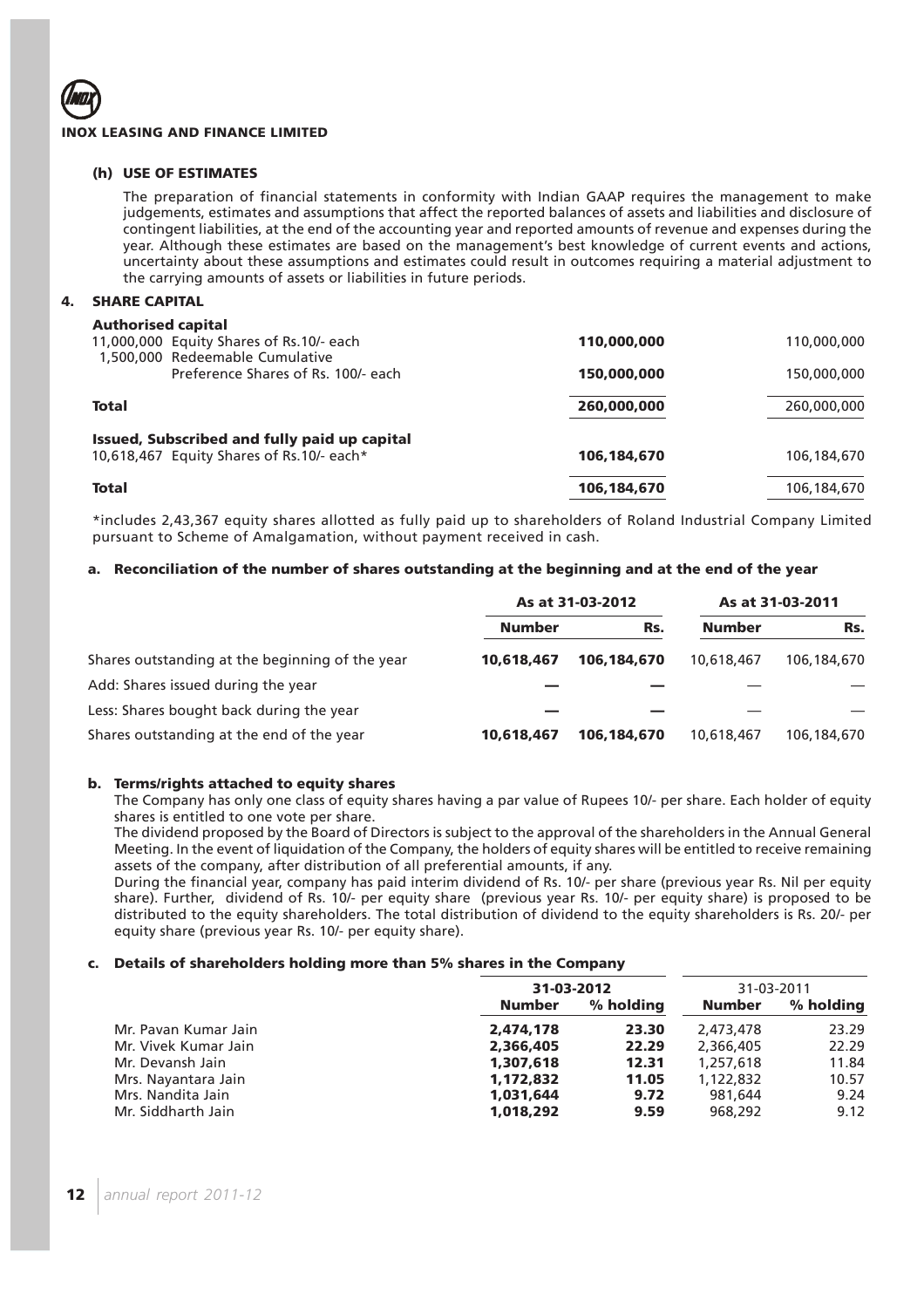## **5. RESERVES AND SURPLUS**

|    | As at 31st March, 2012<br><b>Rupees</b>                                |             | <b>Rupees</b> | <b>Rupees</b> | As at 31st March, 2011<br>Rupees |
|----|------------------------------------------------------------------------|-------------|---------------|---------------|----------------------------------|
|    | <b>Reconstruction Reserve</b><br>Balance as per last Balance Sheet     |             | 63,952,497    |               | 63,952,497                       |
|    | <b>Amalgamation Reserve</b>                                            |             |               |               |                                  |
|    | Balance as per last Balance Sheet                                      |             | 7,576,330     |               | 7,576,330                        |
|    | <b>Capital Redemption Reserve</b><br>Balance as per last Balance Sheet |             | 140,000,000   |               | 140,000,000                      |
|    | <b>Statutory Reserve Fund*</b>                                         |             |               |               |                                  |
|    | Balance as per last Balance Sheet                                      | 280,600,000 |               | 230,600,000   |                                  |
|    | Add: Transferred from Profit and Loss Account                          | 63,000,000  |               | 50,000,000    |                                  |
|    | *Pursuant to Reserve Bank of India (Amendment)<br>Act, 1947.           |             | 343,600,000   |               | 280,600,000                      |
|    | <b>General Reserve</b><br>Balance as per last Balance Sheet            | 70,000,000  |               | 45,000,000    |                                  |
|    | Add: Transferred from Profit and Loss Account                          | 31,500,000  |               | 25,000,000    |                                  |
|    | Balance at the end of the year                                         |             | 101,500,000   |               | 70,000,000                       |
|    | <b>Surplus in the statement of Profit &amp; Loss</b>                   |             |               |               |                                  |
|    | Balance as per last Balance Sheet                                      | 465,517,831 |               | 395,014,491   |                                  |
|    | Add: Profit for the year                                               | 313,774,411 |               | 251,688,010   |                                  |
|    | <b>Less: Appropriations</b>                                            | 779,292,242 |               | 646,702,501   |                                  |
|    | Interim Dividend                                                       | 106,184,670 |               |               |                                  |
|    | Proposed dividend                                                      | 106,184,670 |               | 106, 184, 670 |                                  |
|    | Transfer to Statutory Reserve Fund                                     | 63,000,000  |               | 50,000,000    |                                  |
|    | <b>Transfer to General Reserve</b>                                     | 31,500,000  |               | 25,000,000    |                                  |
|    | <b>Total Appropriations</b>                                            | 306,869,340 |               | 181, 184, 670 |                                  |
|    | Balance at the end of the year                                         |             | 472,422,902   |               | 465,517,831                      |
|    | <b>Total</b>                                                           |             | 1,129,051,729 |               | 1,027,646,658                    |
| 6. | <b>LONG TERM PROVISIONS</b><br>Provision for employee benefits         |             |               |               |                                  |
|    | For Gratuity                                                           |             | 978,076       |               | 632,566                          |
|    | For Leave benefits                                                     |             | 463,339       |               | 388,622                          |
|    | <b>Total</b>                                                           |             | 1,441,415     |               | 1,021,188                        |
| 7. | <b>TRADE PAYABLES</b><br><b>Dues to</b>                                |             |               |               |                                  |
|    | Micro and Small Enterprises                                            |             |               |               |                                  |
|    | Others                                                                 |             | 483,432       |               | 31,08,087                        |
|    | <b>Total</b>                                                           |             | 483,432       |               | 31,08,087                        |
|    |                                                                        |             |               |               |                                  |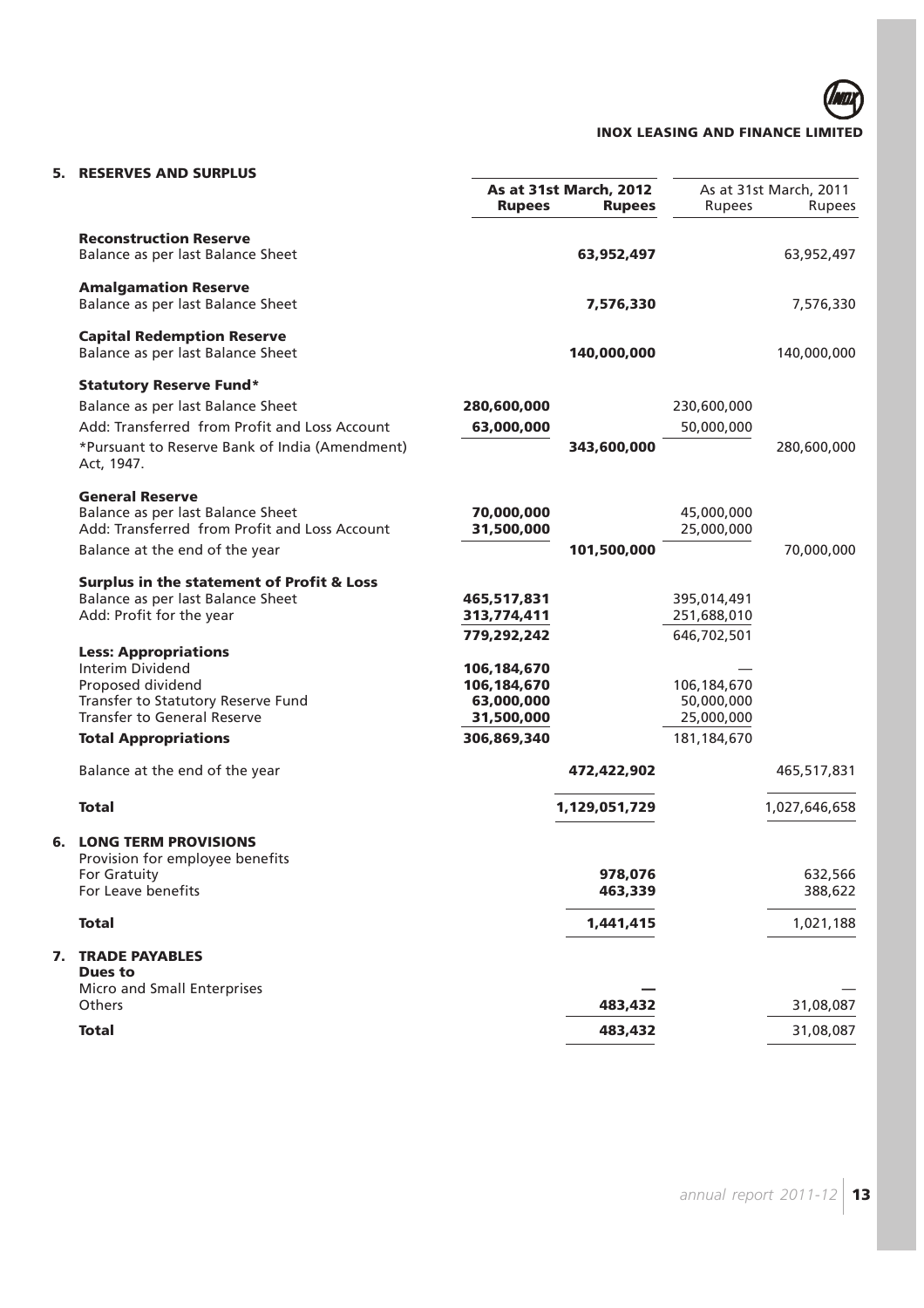**AD** 

## **8. OTHER CURRENT LIABILITIES**

| _______________________________<br>Unclaimed dividend (see note below)<br>Other current liabilities<br>Statutory dues and taxes                | 3,810,580<br>608,460<br>41,771 | 1,731,040<br>565,020<br>68,249 |
|------------------------------------------------------------------------------------------------------------------------------------------------|--------------------------------|--------------------------------|
| Total                                                                                                                                          | 44,60,811                      | 23,64,309                      |
| In respect of unpaid dividends, the actual amount to be<br>transferred to the Investor Protection Fund shall be<br>determined on the due date. |                                |                                |
| 9. SHORT TERM PROVISIONS                                                                                                                       |                                |                                |
| Provision for employee benefits                                                                                                                |                                |                                |
| Gratuity                                                                                                                                       | 189,751                        | 182,073                        |
| Leave benefits                                                                                                                                 | 26,607                         | 9.269                          |
| <b>Proposed Dividend</b>                                                                                                                       | 106,184,670                    | 106,184,670                    |
| Provision for Tax (net of Income Tax paid)                                                                                                     | 143,670                        | 947,851                        |
| <b>Total</b>                                                                                                                                   | 106,544,698                    | 107,323,863                    |
|                                                                                                                                                |                                |                                |

## **10. TANGIBLE ASSETS**

|             |                                 | GROSS BLOCK       |                                |                                       | <b>DEPRECIATION</b> |                   |                                |                                | NET BLOCK         |                   |                   |
|-------------|---------------------------------|-------------------|--------------------------------|---------------------------------------|---------------------|-------------------|--------------------------------|--------------------------------|-------------------|-------------------|-------------------|
| Sr.<br>INo. | Description of Asset            | As at<br>01.04.11 | Addition<br>during<br>the year | <b>Deletion</b><br>during<br>the year | As at<br>31.03.12   | As at<br>01.04.11 | Addition<br>during the<br>year | Deletion<br>during the<br>year | As at<br>31.03.12 | As at<br>31.03.12 | As at<br>31.03.11 |
|             | <b>BUILDINGS</b>                | 3,128,050         |                                | -                                     | 3,128,050           | 2,105,870         | 51,109                         |                                | 2,156,979         | 971,071           | ا 180,22,180.     |
| 2.          | <b>FURNITURE &amp; FIXTURES</b> | 1,825,800         |                                | -                                     | 825,800             | 1,045,074         | 141.311                        | $\overline{\phantom{0}}$       | 1,186,385         | 639.415           | 780.726           |
| 3.          | <b>VEHICLES</b>                 | 10,909,116        |                                |                                       | 10,909,116          | 8,257,335         | 686,546                        |                                | 8,943,881         | 1,965,235         | 2,651,781         |
| 4.          | <b>OFFICE EQUIPMENTS</b>        | 2,454,864         | 37,250                         | $\overline{\phantom{m}}$              | 2,492,114           | 1,209,546         | 177.106                        | -                              | 1,386,652         | 1,105,462         | ا 245.318.        |
|             | <b>TOTAL</b>                    | 18,317,830        | 37,250                         |                                       | 18,355,080          | 12,617,825        | 1,056,072                      | $\qquad \qquad$                | 13,673,897        | 4,681,183         | 57,00,005         |
|             | <b>Previous Year</b>            | 18,317,830        | –                              |                                       | 18,317,830          | 1,12,63,579       | 1,354,246                      | $\qquad \qquad -$              | .26,17,825        | 57,00,005         |                   |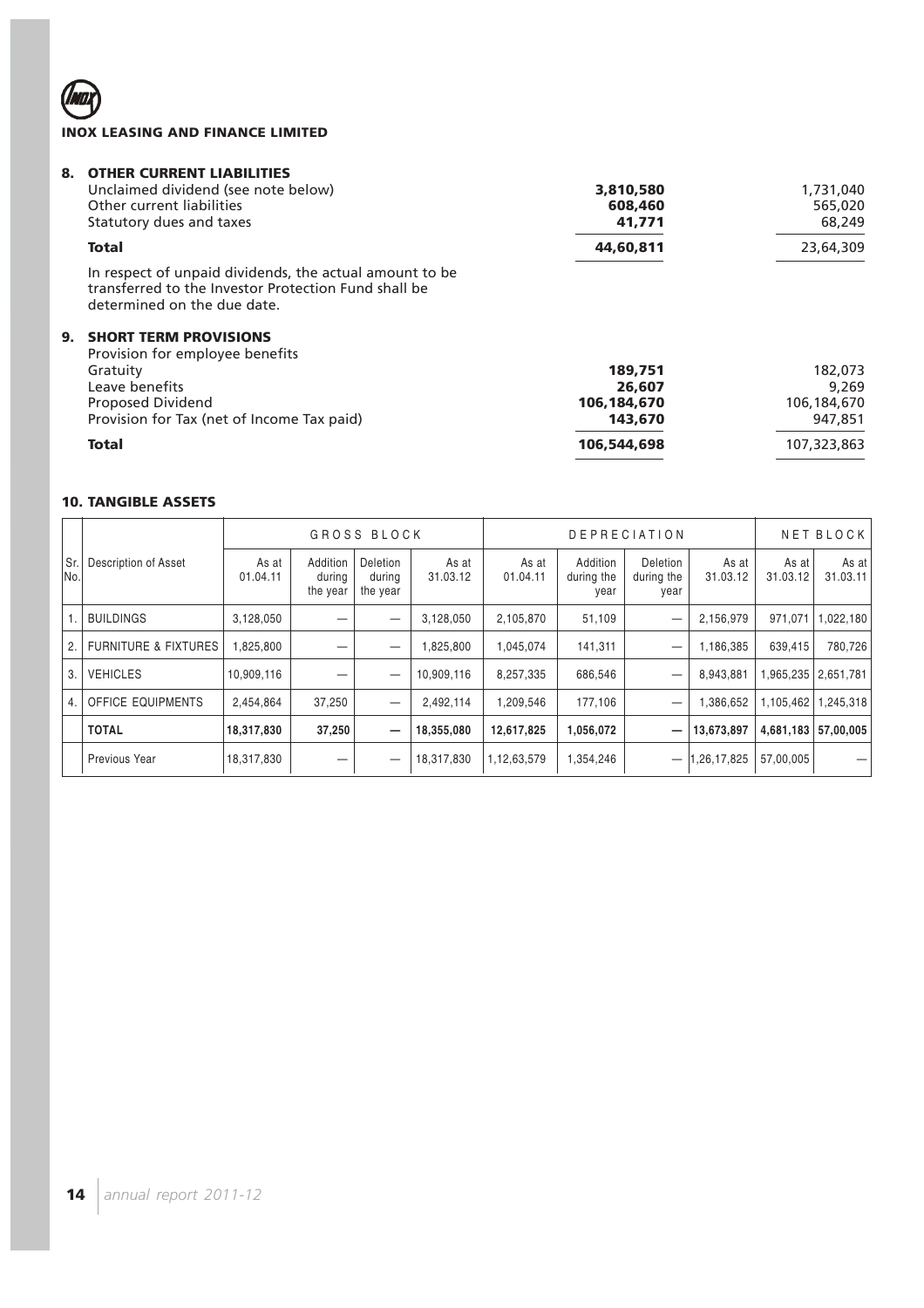

|     |                                                                                        |                    |                 | <b>As at 31st March, 2012</b> |                 | As at 31st March, 2011 |
|-----|----------------------------------------------------------------------------------------|--------------------|-----------------|-------------------------------|-----------------|------------------------|
|     | <b>11. NON CURRENT INVESTMENTS</b>                                                     | Face Value         | Nos.            | <b>Rupees</b>                 | Nos.            | Rupees                 |
|     | (Long term, non-trade, at cost,                                                        |                    |                 |                               |                 |                        |
|     | unless otherwise stated)                                                               |                    |                 |                               |                 |                        |
|     | <b>QUOTED</b>                                                                          |                    |                 |                               |                 |                        |
| i)  | In Subsidiary Company                                                                  |                    |                 |                               |                 |                        |
|     | <b>Gujarat Fluorochemicals Limited</b>                                                 | $\mathbf{1}$       | 57,715,310      | 192,118,091                   | 57,715,310      | 192,118,091            |
|     | Inox Leisure Limited                                                                   | 10                 | 587,461         | 25,720,144                    | 213,875         | 9,728,658              |
|     | (subsidiary of Gujarat Fluorochemicals Limited)                                        |                    |                 |                               |                 |                        |
|     | ii) In Other Companies                                                                 |                    |                 |                               |                 |                        |
|     | Damania Capital Market Limited                                                         | 10                 | 124,200         | 3,726,000                     | 124,200         | 3,726,000              |
|     | <b>Eastern Mining Limited</b>                                                          | 10                 | 10,300          | 329,600                       | 10,300          | 329,600                |
|     | Konar Organics Limited<br>Rajinder Pipes Limited                                       | 10<br>10           | 41,100<br>8,300 | 411,000<br>332,000            | 41,100<br>8,300 | 411,000<br>332,000     |
|     | Unified Agro Industries (India) Limited                                                | 10                 | 1,800           | 45,000                        | 1,800           | 45,000                 |
|     | W S Telesystem Limited                                                                 | 10                 | 8,300           | 332,000                       | 8,300           | 332,000                |
|     | <b>Orient Fabritex Limited</b>                                                         | 10                 | 140,000         | 1,400,000                     | 140,000         | 1,400,000              |
|     | <b>BOC India Limited</b>                                                               | 10                 | 200             | 21,020                        | 200             | 21,020                 |
|     | <b>Ahmedabad Gases Limited</b>                                                         | 10                 | 200             | 2,022                         | 200             | 2,022                  |
|     | Mount Everest Mineral Water Limited                                                    | 10                 | 255,400         | 18,600,692                    | 255,400         | 18,600,692             |
|     | Bombay Oxygen Corpn. Limited                                                           | 100                | 5               | 6,316                         | 5               | 6,316                  |
|     |                                                                                        |                    |                 | 243,043,884                   |                 | 227,052,398            |
|     | Less: Provision for dimunition in value of                                             |                    |                 |                               |                 |                        |
|     | investments                                                                            |                    |                 | 6,099,412                     |                 | 6,099,412              |
|     |                                                                                        |                    |                 | 236,944,472                   |                 | 220,952,986            |
|     | <b>UNQUOTED</b>                                                                        |                    |                 |                               |                 |                        |
| i)  | In Equity shares                                                                       | 10                 |                 |                               |                 |                        |
|     | Ideas & U Limited                                                                      |                    | 500,000         | 5,000,000                     | 500,000         | 5,000,000              |
|     |                                                                                        |                    |                 | 5,000,000                     |                 | 5,000,000              |
|     | Less: Provision for dimunition in value                                                |                    |                 |                               |                 |                        |
|     | of investments                                                                         |                    |                 | 5,000,000                     |                 |                        |
|     |                                                                                        |                    |                 |                               |                 | 5,000,000              |
| ii) | Investments in Mutual Funds                                                            |                    |                 |                               |                 |                        |
|     | <b>ICICI Prudential FMP Series 55-15M</b>                                              |                    |                 |                               |                 |                        |
|     | Plan A-Growth<br><b>ICICI Prudential FMP Series 55-13M</b>                             | 10                 |                 |                               | 2031509.000     | 20,315,090             |
|     | Plan B-Growth                                                                          | 10                 |                 |                               | 2416246.000     | 24,162,460             |
|     | <b>BSL FTP Series EV-Growth</b>                                                        | 10                 | 2000000.000     | 20,000,000                    |                 |                        |
|     | DSP BR FMP Series 41-12.5M-Growth                                                      | 10                 | 2000000.000     | 20,000,000                    |                 |                        |
|     | DSP BR FMP Series 38-12.5M-Growth                                                      | 10                 | 1015629.870     | 10,156,299                    |                 |                        |
|     | HDFC FMP 400D March'12(1) series                                                       |                    |                 |                               |                 |                        |
|     | XXII-Growth                                                                            | 10                 | 2000000.000     | 20,000,000                    |                 |                        |
|     | <b>ICICI Prudential FMP Series 60-18M</b>                                              |                    |                 |                               |                 |                        |
|     | Plan B-Growth                                                                          | 10                 | 2000000.000     | 20,000,000                    |                 |                        |
|     | IDFC FMP 18M Series 9-Growth                                                           | 10                 | 2000000.000     | 20,000,000                    |                 |                        |
|     | TATA FMP Series 39 Scheme H-Growth                                                     | 10                 | 1500000.000     | 15,000,000                    |                 |                        |
|     |                                                                                        |                    |                 | 125, 156, 299                 |                 | 44,477,550             |
|     | iii) Investments in Bonds                                                              |                    |                 |                               |                 |                        |
|     | HUDCO 7.62% Tax Free Bond Oct'11<br>IRFC 7.55% Tax Free Bond Oct'11                    | 100,000<br>100,000 | 250<br>250      | 25,000,000                    |                 |                        |
|     | POWER FINANCE CORP 8.20% Tax                                                           |                    |                 | 25,000,000                    |                 |                        |
|     | Free Bonds                                                                             | 1,000              | 8,544           | 8,544,000                     |                 |                        |
|     | REC 7.93% Tax Free Bond                                                                | 1,000              | 12,248          | 12,248,000                    |                 |                        |
|     |                                                                                        |                    |                 | 70,792,000                    |                 |                        |
|     |                                                                                        |                    |                 |                               |                 |                        |
|     | <b>Total Investments</b>                                                               |                    |                 | 432,892,770                   |                 | 270,430,536            |
|     | Aggregate value of quoted investments                                                  |                    |                 | 243,043,884                   |                 | 227,052,398            |
|     | Market value of quoted investments                                                     |                    |                 | 29,702,186,621                |                 | 20,727,580,543         |
|     | Aggregate value of unquoted investments<br>Aggregate provision for dimunition in value |                    |                 | 75,792,000                    |                 | 49,477,550             |
|     | of investments                                                                         |                    |                 | 11,099,412                    |                 | 6,099,412              |
|     |                                                                                        |                    |                 |                               |                 |                        |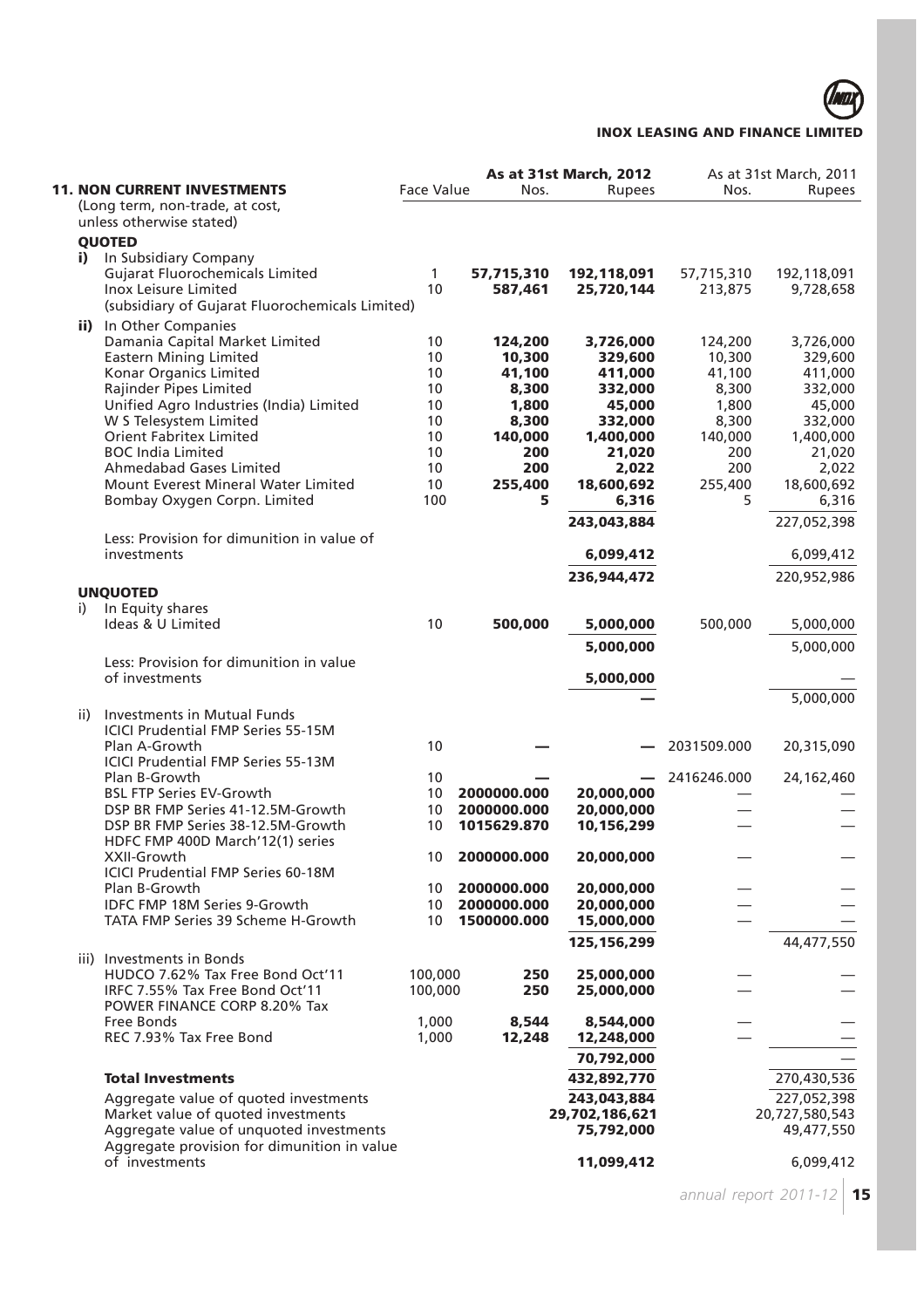## **12. LONG TERM LOANS AND ADVANCES**

| (Unsecured, considered good)                       |             |              |
|----------------------------------------------------|-------------|--------------|
| Capital Advances                                   | 18,269,883  | 15,688,792   |
| Loans to employees                                 | 63,220      | 106,670      |
| Advances recoverable in cash or in kind            |             |              |
| - Considered Good                                  | 7,500,000   | 7,500,000    |
| Inter corporate Deposits - to subsidiary companies | 60,000,000  | 180,000,000  |
| <b>Total</b>                                       | 8,58,33,103 | 20,32,95,462 |
|                                                    |             |              |

## **13. CURRENT INVESTMENTS**

| A Current Portion of Long Term Investment<br><b>Investment in Mutual Funds</b><br><b>ICICI Prudential FMP Series 55-15M Plan</b><br>A-Growth<br>10<br>2031509.000<br>20,315,090<br>ICICI Prudential FMP Series 55-13M Plan<br><b>B-Growth</b><br>10<br>2416246.000<br>24, 162, 460<br>DSP Black Rock FMP 13M Series 2-Growth<br>10<br>883862.000<br>8,838,620<br><b>ICICI Prudential FMP Series 50-19M</b><br>10<br>2000000.000<br>Plan A-Growth<br>20,000,000<br><b>IDFC FMP 14 Months Series 1-Growth</b><br>10<br>1000000.000<br>10,000,000<br><b>Reliance Fixed Horizon Fund XIII Series</b><br>6-Growth<br>10<br>2000000.000<br>20,000,000<br>Tata FMP Series 25 Scheme A-Growth<br>2000000.000<br>10<br>20,000,000<br>UTI Fixed Term Income Fund Series VII-II<br>10<br>(407 Days)-Growth<br>500000.000<br>5,091,538<br>UTI Fixed Term Income Fund Series VII-II<br>(407 Days)-Growth<br>1500000.000<br>15,000,000<br>10<br>Birla Sunlife FTP Series CU-Growth<br>10<br>2008500.000<br>20,085,000<br>Fidelity FMP Series V Plan E-Growth<br>20,000,000<br>10<br>2000000.000<br>Birla Sunlife FTP Series CT-Growth<br>10<br>2500000.000<br>25,000,000<br>$\qquad \qquad$<br>Birla Sunlife FTP Series CI-Growth<br>10<br>2000000.000<br>20,000,000<br>SBI Debt Fund Series 370 Days-8-Growth<br>10<br>2000000.000<br>20,000,000<br>$\overline{\phantom{0}}$<br>ICICI Prudential FMP Series 53-1Yr Plan<br>10<br>20,000,000<br><b>B-Growth</b><br>2000000.000<br>Birla Sunlife FTP Series CE-Growth<br>10<br>2000000.000<br>20,000,000<br>ICICI Prudential FMP Series 53-1Yr Plan<br>10<br>2000000.000<br>20,000,000<br>A-Growth<br>Fidelity FMP Series 5 Plan B-Dividend<br>10<br>825429.922<br>8,254,299<br>HDFC FMP 370D August 2010(1)-Growth<br>10<br>900000.000<br>9,000,000<br>DSP Black Rock FMP 12M Series 6-Growth<br>10<br>900000.000<br>9,000,000<br>10<br>HDFC FMP 370D July'2010 (1) Series XV-Growth<br>2000000.000<br>20,000,000<br>$\overline{\phantom{0}}$<br>UTI Fixed Term Income Fund Series VIII-IV<br>10<br>20,000,000<br>(369 Days)-Growth<br>2000000.000<br>UTI Fixed Term Income Fund Series VIII-II<br>(367 Days)-Growth<br>10<br>2500000.000<br>25,000,000<br>HDFC FMP 370D June'2010(1)-Growth<br>10<br>5000000.000<br>50,000,000<br>Templeton India Income Opportunities<br>Fund-Growth<br>10<br>11,794,200<br>1139723.433<br>ICICI Prudential FMP Series 55-1Yr.<br>Plan F-Growth<br>10<br>3005665.000<br>30,056,650<br>$\overline{\phantom{0}}$<br><b>BSL FTP Series CY-Growth</b><br>10 <sup>°</sup><br>1001661.000<br>10,016,610<br><b>BSL FTP Series EW-Growth</b><br>10<br>2651942.000<br>26,519,420<br><b>BSL FTP Series FA-Growth</b><br>10<br>2049704.000<br>20,497,040<br>DSP BR FMP 12M Series 19-Growth<br>10<br>2250585.000<br>22,505,850<br>DSP BR FMP Series 39-12M-Growth<br>10<br>1302272.762<br>13,022,728 |  |  | <b>As at 31st March, 2012</b><br><b>Face Value</b><br>Nos.<br><b>Rupees</b> |  | As at 31st March, 2011<br>Nos.<br><b>Rupees</b> |  |  |
|---------------------------------------------------------------------------------------------------------------------------------------------------------------------------------------------------------------------------------------------------------------------------------------------------------------------------------------------------------------------------------------------------------------------------------------------------------------------------------------------------------------------------------------------------------------------------------------------------------------------------------------------------------------------------------------------------------------------------------------------------------------------------------------------------------------------------------------------------------------------------------------------------------------------------------------------------------------------------------------------------------------------------------------------------------------------------------------------------------------------------------------------------------------------------------------------------------------------------------------------------------------------------------------------------------------------------------------------------------------------------------------------------------------------------------------------------------------------------------------------------------------------------------------------------------------------------------------------------------------------------------------------------------------------------------------------------------------------------------------------------------------------------------------------------------------------------------------------------------------------------------------------------------------------------------------------------------------------------------------------------------------------------------------------------------------------------------------------------------------------------------------------------------------------------------------------------------------------------------------------------------------------------------------------------------------------------------------------------------------------------------------------------------------------------------------------------------------------------------------------------------------------------------------------------------------------------------------------------------------------------------------------------------------------------------------------------------------------------------------------------------------------------------------------------------------------------------------------------------------|--|--|-----------------------------------------------------------------------------|--|-------------------------------------------------|--|--|
|                                                                                                                                                                                                                                                                                                                                                                                                                                                                                                                                                                                                                                                                                                                                                                                                                                                                                                                                                                                                                                                                                                                                                                                                                                                                                                                                                                                                                                                                                                                                                                                                                                                                                                                                                                                                                                                                                                                                                                                                                                                                                                                                                                                                                                                                                                                                                                                                                                                                                                                                                                                                                                                                                                                                                                                                                                                               |  |  |                                                                             |  |                                                 |  |  |
|                                                                                                                                                                                                                                                                                                                                                                                                                                                                                                                                                                                                                                                                                                                                                                                                                                                                                                                                                                                                                                                                                                                                                                                                                                                                                                                                                                                                                                                                                                                                                                                                                                                                                                                                                                                                                                                                                                                                                                                                                                                                                                                                                                                                                                                                                                                                                                                                                                                                                                                                                                                                                                                                                                                                                                                                                                                               |  |  |                                                                             |  |                                                 |  |  |
|                                                                                                                                                                                                                                                                                                                                                                                                                                                                                                                                                                                                                                                                                                                                                                                                                                                                                                                                                                                                                                                                                                                                                                                                                                                                                                                                                                                                                                                                                                                                                                                                                                                                                                                                                                                                                                                                                                                                                                                                                                                                                                                                                                                                                                                                                                                                                                                                                                                                                                                                                                                                                                                                                                                                                                                                                                                               |  |  |                                                                             |  |                                                 |  |  |
|                                                                                                                                                                                                                                                                                                                                                                                                                                                                                                                                                                                                                                                                                                                                                                                                                                                                                                                                                                                                                                                                                                                                                                                                                                                                                                                                                                                                                                                                                                                                                                                                                                                                                                                                                                                                                                                                                                                                                                                                                                                                                                                                                                                                                                                                                                                                                                                                                                                                                                                                                                                                                                                                                                                                                                                                                                                               |  |  |                                                                             |  |                                                 |  |  |
|                                                                                                                                                                                                                                                                                                                                                                                                                                                                                                                                                                                                                                                                                                                                                                                                                                                                                                                                                                                                                                                                                                                                                                                                                                                                                                                                                                                                                                                                                                                                                                                                                                                                                                                                                                                                                                                                                                                                                                                                                                                                                                                                                                                                                                                                                                                                                                                                                                                                                                                                                                                                                                                                                                                                                                                                                                                               |  |  |                                                                             |  |                                                 |  |  |
|                                                                                                                                                                                                                                                                                                                                                                                                                                                                                                                                                                                                                                                                                                                                                                                                                                                                                                                                                                                                                                                                                                                                                                                                                                                                                                                                                                                                                                                                                                                                                                                                                                                                                                                                                                                                                                                                                                                                                                                                                                                                                                                                                                                                                                                                                                                                                                                                                                                                                                                                                                                                                                                                                                                                                                                                                                                               |  |  |                                                                             |  |                                                 |  |  |
|                                                                                                                                                                                                                                                                                                                                                                                                                                                                                                                                                                                                                                                                                                                                                                                                                                                                                                                                                                                                                                                                                                                                                                                                                                                                                                                                                                                                                                                                                                                                                                                                                                                                                                                                                                                                                                                                                                                                                                                                                                                                                                                                                                                                                                                                                                                                                                                                                                                                                                                                                                                                                                                                                                                                                                                                                                                               |  |  |                                                                             |  |                                                 |  |  |
|                                                                                                                                                                                                                                                                                                                                                                                                                                                                                                                                                                                                                                                                                                                                                                                                                                                                                                                                                                                                                                                                                                                                                                                                                                                                                                                                                                                                                                                                                                                                                                                                                                                                                                                                                                                                                                                                                                                                                                                                                                                                                                                                                                                                                                                                                                                                                                                                                                                                                                                                                                                                                                                                                                                                                                                                                                                               |  |  |                                                                             |  |                                                 |  |  |
|                                                                                                                                                                                                                                                                                                                                                                                                                                                                                                                                                                                                                                                                                                                                                                                                                                                                                                                                                                                                                                                                                                                                                                                                                                                                                                                                                                                                                                                                                                                                                                                                                                                                                                                                                                                                                                                                                                                                                                                                                                                                                                                                                                                                                                                                                                                                                                                                                                                                                                                                                                                                                                                                                                                                                                                                                                                               |  |  |                                                                             |  |                                                 |  |  |
|                                                                                                                                                                                                                                                                                                                                                                                                                                                                                                                                                                                                                                                                                                                                                                                                                                                                                                                                                                                                                                                                                                                                                                                                                                                                                                                                                                                                                                                                                                                                                                                                                                                                                                                                                                                                                                                                                                                                                                                                                                                                                                                                                                                                                                                                                                                                                                                                                                                                                                                                                                                                                                                                                                                                                                                                                                                               |  |  |                                                                             |  |                                                 |  |  |
|                                                                                                                                                                                                                                                                                                                                                                                                                                                                                                                                                                                                                                                                                                                                                                                                                                                                                                                                                                                                                                                                                                                                                                                                                                                                                                                                                                                                                                                                                                                                                                                                                                                                                                                                                                                                                                                                                                                                                                                                                                                                                                                                                                                                                                                                                                                                                                                                                                                                                                                                                                                                                                                                                                                                                                                                                                                               |  |  |                                                                             |  |                                                 |  |  |
|                                                                                                                                                                                                                                                                                                                                                                                                                                                                                                                                                                                                                                                                                                                                                                                                                                                                                                                                                                                                                                                                                                                                                                                                                                                                                                                                                                                                                                                                                                                                                                                                                                                                                                                                                                                                                                                                                                                                                                                                                                                                                                                                                                                                                                                                                                                                                                                                                                                                                                                                                                                                                                                                                                                                                                                                                                                               |  |  |                                                                             |  |                                                 |  |  |
|                                                                                                                                                                                                                                                                                                                                                                                                                                                                                                                                                                                                                                                                                                                                                                                                                                                                                                                                                                                                                                                                                                                                                                                                                                                                                                                                                                                                                                                                                                                                                                                                                                                                                                                                                                                                                                                                                                                                                                                                                                                                                                                                                                                                                                                                                                                                                                                                                                                                                                                                                                                                                                                                                                                                                                                                                                                               |  |  |                                                                             |  |                                                 |  |  |
|                                                                                                                                                                                                                                                                                                                                                                                                                                                                                                                                                                                                                                                                                                                                                                                                                                                                                                                                                                                                                                                                                                                                                                                                                                                                                                                                                                                                                                                                                                                                                                                                                                                                                                                                                                                                                                                                                                                                                                                                                                                                                                                                                                                                                                                                                                                                                                                                                                                                                                                                                                                                                                                                                                                                                                                                                                                               |  |  |                                                                             |  |                                                 |  |  |
|                                                                                                                                                                                                                                                                                                                                                                                                                                                                                                                                                                                                                                                                                                                                                                                                                                                                                                                                                                                                                                                                                                                                                                                                                                                                                                                                                                                                                                                                                                                                                                                                                                                                                                                                                                                                                                                                                                                                                                                                                                                                                                                                                                                                                                                                                                                                                                                                                                                                                                                                                                                                                                                                                                                                                                                                                                                               |  |  |                                                                             |  |                                                 |  |  |
|                                                                                                                                                                                                                                                                                                                                                                                                                                                                                                                                                                                                                                                                                                                                                                                                                                                                                                                                                                                                                                                                                                                                                                                                                                                                                                                                                                                                                                                                                                                                                                                                                                                                                                                                                                                                                                                                                                                                                                                                                                                                                                                                                                                                                                                                                                                                                                                                                                                                                                                                                                                                                                                                                                                                                                                                                                                               |  |  |                                                                             |  |                                                 |  |  |
|                                                                                                                                                                                                                                                                                                                                                                                                                                                                                                                                                                                                                                                                                                                                                                                                                                                                                                                                                                                                                                                                                                                                                                                                                                                                                                                                                                                                                                                                                                                                                                                                                                                                                                                                                                                                                                                                                                                                                                                                                                                                                                                                                                                                                                                                                                                                                                                                                                                                                                                                                                                                                                                                                                                                                                                                                                                               |  |  |                                                                             |  |                                                 |  |  |
|                                                                                                                                                                                                                                                                                                                                                                                                                                                                                                                                                                                                                                                                                                                                                                                                                                                                                                                                                                                                                                                                                                                                                                                                                                                                                                                                                                                                                                                                                                                                                                                                                                                                                                                                                                                                                                                                                                                                                                                                                                                                                                                                                                                                                                                                                                                                                                                                                                                                                                                                                                                                                                                                                                                                                                                                                                                               |  |  |                                                                             |  |                                                 |  |  |
|                                                                                                                                                                                                                                                                                                                                                                                                                                                                                                                                                                                                                                                                                                                                                                                                                                                                                                                                                                                                                                                                                                                                                                                                                                                                                                                                                                                                                                                                                                                                                                                                                                                                                                                                                                                                                                                                                                                                                                                                                                                                                                                                                                                                                                                                                                                                                                                                                                                                                                                                                                                                                                                                                                                                                                                                                                                               |  |  |                                                                             |  |                                                 |  |  |
|                                                                                                                                                                                                                                                                                                                                                                                                                                                                                                                                                                                                                                                                                                                                                                                                                                                                                                                                                                                                                                                                                                                                                                                                                                                                                                                                                                                                                                                                                                                                                                                                                                                                                                                                                                                                                                                                                                                                                                                                                                                                                                                                                                                                                                                                                                                                                                                                                                                                                                                                                                                                                                                                                                                                                                                                                                                               |  |  |                                                                             |  |                                                 |  |  |
|                                                                                                                                                                                                                                                                                                                                                                                                                                                                                                                                                                                                                                                                                                                                                                                                                                                                                                                                                                                                                                                                                                                                                                                                                                                                                                                                                                                                                                                                                                                                                                                                                                                                                                                                                                                                                                                                                                                                                                                                                                                                                                                                                                                                                                                                                                                                                                                                                                                                                                                                                                                                                                                                                                                                                                                                                                                               |  |  |                                                                             |  |                                                 |  |  |
|                                                                                                                                                                                                                                                                                                                                                                                                                                                                                                                                                                                                                                                                                                                                                                                                                                                                                                                                                                                                                                                                                                                                                                                                                                                                                                                                                                                                                                                                                                                                                                                                                                                                                                                                                                                                                                                                                                                                                                                                                                                                                                                                                                                                                                                                                                                                                                                                                                                                                                                                                                                                                                                                                                                                                                                                                                                               |  |  |                                                                             |  |                                                 |  |  |
|                                                                                                                                                                                                                                                                                                                                                                                                                                                                                                                                                                                                                                                                                                                                                                                                                                                                                                                                                                                                                                                                                                                                                                                                                                                                                                                                                                                                                                                                                                                                                                                                                                                                                                                                                                                                                                                                                                                                                                                                                                                                                                                                                                                                                                                                                                                                                                                                                                                                                                                                                                                                                                                                                                                                                                                                                                                               |  |  |                                                                             |  |                                                 |  |  |
|                                                                                                                                                                                                                                                                                                                                                                                                                                                                                                                                                                                                                                                                                                                                                                                                                                                                                                                                                                                                                                                                                                                                                                                                                                                                                                                                                                                                                                                                                                                                                                                                                                                                                                                                                                                                                                                                                                                                                                                                                                                                                                                                                                                                                                                                                                                                                                                                                                                                                                                                                                                                                                                                                                                                                                                                                                                               |  |  |                                                                             |  |                                                 |  |  |
|                                                                                                                                                                                                                                                                                                                                                                                                                                                                                                                                                                                                                                                                                                                                                                                                                                                                                                                                                                                                                                                                                                                                                                                                                                                                                                                                                                                                                                                                                                                                                                                                                                                                                                                                                                                                                                                                                                                                                                                                                                                                                                                                                                                                                                                                                                                                                                                                                                                                                                                                                                                                                                                                                                                                                                                                                                                               |  |  |                                                                             |  |                                                 |  |  |
|                                                                                                                                                                                                                                                                                                                                                                                                                                                                                                                                                                                                                                                                                                                                                                                                                                                                                                                                                                                                                                                                                                                                                                                                                                                                                                                                                                                                                                                                                                                                                                                                                                                                                                                                                                                                                                                                                                                                                                                                                                                                                                                                                                                                                                                                                                                                                                                                                                                                                                                                                                                                                                                                                                                                                                                                                                                               |  |  |                                                                             |  |                                                 |  |  |
|                                                                                                                                                                                                                                                                                                                                                                                                                                                                                                                                                                                                                                                                                                                                                                                                                                                                                                                                                                                                                                                                                                                                                                                                                                                                                                                                                                                                                                                                                                                                                                                                                                                                                                                                                                                                                                                                                                                                                                                                                                                                                                                                                                                                                                                                                                                                                                                                                                                                                                                                                                                                                                                                                                                                                                                                                                                               |  |  |                                                                             |  |                                                 |  |  |
|                                                                                                                                                                                                                                                                                                                                                                                                                                                                                                                                                                                                                                                                                                                                                                                                                                                                                                                                                                                                                                                                                                                                                                                                                                                                                                                                                                                                                                                                                                                                                                                                                                                                                                                                                                                                                                                                                                                                                                                                                                                                                                                                                                                                                                                                                                                                                                                                                                                                                                                                                                                                                                                                                                                                                                                                                                                               |  |  |                                                                             |  |                                                 |  |  |
|                                                                                                                                                                                                                                                                                                                                                                                                                                                                                                                                                                                                                                                                                                                                                                                                                                                                                                                                                                                                                                                                                                                                                                                                                                                                                                                                                                                                                                                                                                                                                                                                                                                                                                                                                                                                                                                                                                                                                                                                                                                                                                                                                                                                                                                                                                                                                                                                                                                                                                                                                                                                                                                                                                                                                                                                                                                               |  |  |                                                                             |  |                                                 |  |  |
|                                                                                                                                                                                                                                                                                                                                                                                                                                                                                                                                                                                                                                                                                                                                                                                                                                                                                                                                                                                                                                                                                                                                                                                                                                                                                                                                                                                                                                                                                                                                                                                                                                                                                                                                                                                                                                                                                                                                                                                                                                                                                                                                                                                                                                                                                                                                                                                                                                                                                                                                                                                                                                                                                                                                                                                                                                                               |  |  |                                                                             |  |                                                 |  |  |
|                                                                                                                                                                                                                                                                                                                                                                                                                                                                                                                                                                                                                                                                                                                                                                                                                                                                                                                                                                                                                                                                                                                                                                                                                                                                                                                                                                                                                                                                                                                                                                                                                                                                                                                                                                                                                                                                                                                                                                                                                                                                                                                                                                                                                                                                                                                                                                                                                                                                                                                                                                                                                                                                                                                                                                                                                                                               |  |  |                                                                             |  |                                                 |  |  |
|                                                                                                                                                                                                                                                                                                                                                                                                                                                                                                                                                                                                                                                                                                                                                                                                                                                                                                                                                                                                                                                                                                                                                                                                                                                                                                                                                                                                                                                                                                                                                                                                                                                                                                                                                                                                                                                                                                                                                                                                                                                                                                                                                                                                                                                                                                                                                                                                                                                                                                                                                                                                                                                                                                                                                                                                                                                               |  |  |                                                                             |  |                                                 |  |  |
|                                                                                                                                                                                                                                                                                                                                                                                                                                                                                                                                                                                                                                                                                                                                                                                                                                                                                                                                                                                                                                                                                                                                                                                                                                                                                                                                                                                                                                                                                                                                                                                                                                                                                                                                                                                                                                                                                                                                                                                                                                                                                                                                                                                                                                                                                                                                                                                                                                                                                                                                                                                                                                                                                                                                                                                                                                                               |  |  |                                                                             |  |                                                 |  |  |
|                                                                                                                                                                                                                                                                                                                                                                                                                                                                                                                                                                                                                                                                                                                                                                                                                                                                                                                                                                                                                                                                                                                                                                                                                                                                                                                                                                                                                                                                                                                                                                                                                                                                                                                                                                                                                                                                                                                                                                                                                                                                                                                                                                                                                                                                                                                                                                                                                                                                                                                                                                                                                                                                                                                                                                                                                                                               |  |  |                                                                             |  |                                                 |  |  |
|                                                                                                                                                                                                                                                                                                                                                                                                                                                                                                                                                                                                                                                                                                                                                                                                                                                                                                                                                                                                                                                                                                                                                                                                                                                                                                                                                                                                                                                                                                                                                                                                                                                                                                                                                                                                                                                                                                                                                                                                                                                                                                                                                                                                                                                                                                                                                                                                                                                                                                                                                                                                                                                                                                                                                                                                                                                               |  |  |                                                                             |  |                                                 |  |  |
|                                                                                                                                                                                                                                                                                                                                                                                                                                                                                                                                                                                                                                                                                                                                                                                                                                                                                                                                                                                                                                                                                                                                                                                                                                                                                                                                                                                                                                                                                                                                                                                                                                                                                                                                                                                                                                                                                                                                                                                                                                                                                                                                                                                                                                                                                                                                                                                                                                                                                                                                                                                                                                                                                                                                                                                                                                                               |  |  |                                                                             |  |                                                 |  |  |
|                                                                                                                                                                                                                                                                                                                                                                                                                                                                                                                                                                                                                                                                                                                                                                                                                                                                                                                                                                                                                                                                                                                                                                                                                                                                                                                                                                                                                                                                                                                                                                                                                                                                                                                                                                                                                                                                                                                                                                                                                                                                                                                                                                                                                                                                                                                                                                                                                                                                                                                                                                                                                                                                                                                                                                                                                                                               |  |  |                                                                             |  |                                                 |  |  |
|                                                                                                                                                                                                                                                                                                                                                                                                                                                                                                                                                                                                                                                                                                                                                                                                                                                                                                                                                                                                                                                                                                                                                                                                                                                                                                                                                                                                                                                                                                                                                                                                                                                                                                                                                                                                                                                                                                                                                                                                                                                                                                                                                                                                                                                                                                                                                                                                                                                                                                                                                                                                                                                                                                                                                                                                                                                               |  |  |                                                                             |  |                                                 |  |  |
|                                                                                                                                                                                                                                                                                                                                                                                                                                                                                                                                                                                                                                                                                                                                                                                                                                                                                                                                                                                                                                                                                                                                                                                                                                                                                                                                                                                                                                                                                                                                                                                                                                                                                                                                                                                                                                                                                                                                                                                                                                                                                                                                                                                                                                                                                                                                                                                                                                                                                                                                                                                                                                                                                                                                                                                                                                                               |  |  |                                                                             |  |                                                 |  |  |
|                                                                                                                                                                                                                                                                                                                                                                                                                                                                                                                                                                                                                                                                                                                                                                                                                                                                                                                                                                                                                                                                                                                                                                                                                                                                                                                                                                                                                                                                                                                                                                                                                                                                                                                                                                                                                                                                                                                                                                                                                                                                                                                                                                                                                                                                                                                                                                                                                                                                                                                                                                                                                                                                                                                                                                                                                                                               |  |  |                                                                             |  |                                                 |  |  |
|                                                                                                                                                                                                                                                                                                                                                                                                                                                                                                                                                                                                                                                                                                                                                                                                                                                                                                                                                                                                                                                                                                                                                                                                                                                                                                                                                                                                                                                                                                                                                                                                                                                                                                                                                                                                                                                                                                                                                                                                                                                                                                                                                                                                                                                                                                                                                                                                                                                                                                                                                                                                                                                                                                                                                                                                                                                               |  |  |                                                                             |  |                                                 |  |  |
|                                                                                                                                                                                                                                                                                                                                                                                                                                                                                                                                                                                                                                                                                                                                                                                                                                                                                                                                                                                                                                                                                                                                                                                                                                                                                                                                                                                                                                                                                                                                                                                                                                                                                                                                                                                                                                                                                                                                                                                                                                                                                                                                                                                                                                                                                                                                                                                                                                                                                                                                                                                                                                                                                                                                                                                                                                                               |  |  |                                                                             |  |                                                 |  |  |
|                                                                                                                                                                                                                                                                                                                                                                                                                                                                                                                                                                                                                                                                                                                                                                                                                                                                                                                                                                                                                                                                                                                                                                                                                                                                                                                                                                                                                                                                                                                                                                                                                                                                                                                                                                                                                                                                                                                                                                                                                                                                                                                                                                                                                                                                                                                                                                                                                                                                                                                                                                                                                                                                                                                                                                                                                                                               |  |  |                                                                             |  |                                                 |  |  |
|                                                                                                                                                                                                                                                                                                                                                                                                                                                                                                                                                                                                                                                                                                                                                                                                                                                                                                                                                                                                                                                                                                                                                                                                                                                                                                                                                                                                                                                                                                                                                                                                                                                                                                                                                                                                                                                                                                                                                                                                                                                                                                                                                                                                                                                                                                                                                                                                                                                                                                                                                                                                                                                                                                                                                                                                                                                               |  |  |                                                                             |  |                                                 |  |  |
|                                                                                                                                                                                                                                                                                                                                                                                                                                                                                                                                                                                                                                                                                                                                                                                                                                                                                                                                                                                                                                                                                                                                                                                                                                                                                                                                                                                                                                                                                                                                                                                                                                                                                                                                                                                                                                                                                                                                                                                                                                                                                                                                                                                                                                                                                                                                                                                                                                                                                                                                                                                                                                                                                                                                                                                                                                                               |  |  |                                                                             |  |                                                 |  |  |
|                                                                                                                                                                                                                                                                                                                                                                                                                                                                                                                                                                                                                                                                                                                                                                                                                                                                                                                                                                                                                                                                                                                                                                                                                                                                                                                                                                                                                                                                                                                                                                                                                                                                                                                                                                                                                                                                                                                                                                                                                                                                                                                                                                                                                                                                                                                                                                                                                                                                                                                                                                                                                                                                                                                                                                                                                                                               |  |  |                                                                             |  |                                                 |  |  |
|                                                                                                                                                                                                                                                                                                                                                                                                                                                                                                                                                                                                                                                                                                                                                                                                                                                                                                                                                                                                                                                                                                                                                                                                                                                                                                                                                                                                                                                                                                                                                                                                                                                                                                                                                                                                                                                                                                                                                                                                                                                                                                                                                                                                                                                                                                                                                                                                                                                                                                                                                                                                                                                                                                                                                                                                                                                               |  |  |                                                                             |  |                                                 |  |  |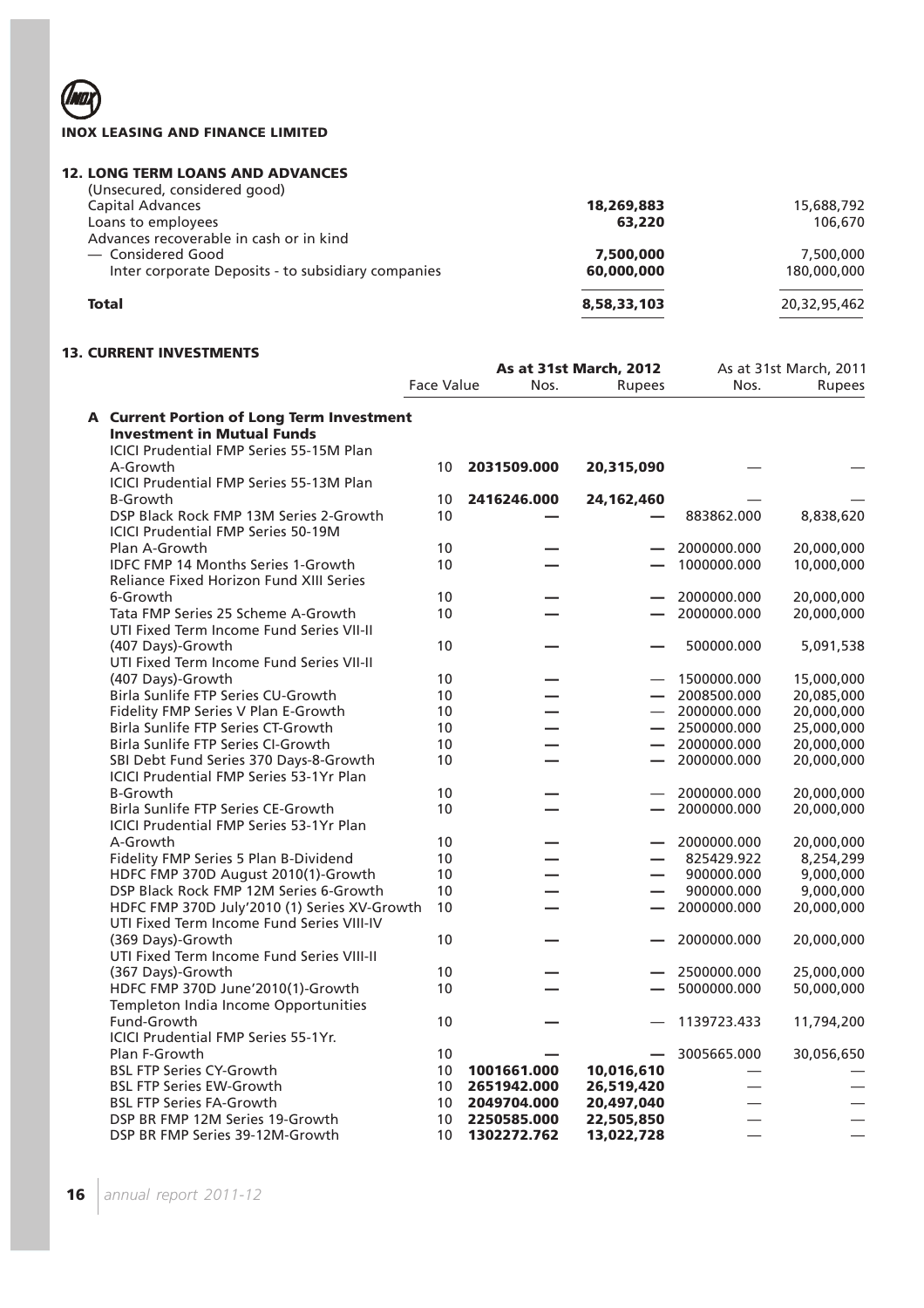| HDFC FMP 370D June'11(4) series XVIII-Growth                                | 10              | 2500000.000             | 25,000,000               |                         |             |
|-----------------------------------------------------------------------------|-----------------|-------------------------|--------------------------|-------------------------|-------------|
| HDFC FMP 375D July'11(2) series XVIII-Growth                                | 10              | 2000000.000             | 20,000,000               |                         |             |
| <b>ICICI Prudential FMP Series 54-1Yr</b>                                   |                 |                         |                          |                         |             |
| Plan C-Growth                                                               | 10              | 750000.000              | 7,500,000                |                         |             |
| <b>ICICI Prudential FMP Series 54-1Yr</b>                                   |                 |                         |                          |                         |             |
| Plan D-Growth<br><b>ICICI Prudential interval Fund Annual</b>               | 10              | 1499939.000             | 14,999,390               |                         |             |
| Plan 1-Growth                                                               | 10              | 2207245.652             | 30,000,000               |                         |             |
| ICICI Prudential FMP Series 60-1 Yr                                         |                 |                         |                          |                         |             |
| Plan J-Growth                                                               | 10              | 1506316.000             | 15,063,160               |                         |             |
| TATA FMP Series 30 Scheme C-Growth                                          | 10              | 2244260.000             | 22,442,600               |                         |             |
| TATA FMP Series 38 Scheme D-Growth                                          | 10              | 2002005.000             | 20,020,050               |                         |             |
| TATA FMP Series 39 Scheme E-Growth                                          | 10 <sup>°</sup> | 1003851.010             | 10,038,510               |                         |             |
| UTI Fixed Term Income Fund IX-II 369D -Growth 10                            |                 | 1619820.000             | 16,198,200               |                         |             |
| UTI Fixed Term Income Fund Series IX-VI 368                                 |                 |                         |                          |                         |             |
| D-Growth<br>UTI FTIF Series X-III 370D-Growth                               | 10              | 2684493.171             | 26,844,932               |                         |             |
|                                                                             | 10              | 2151600.000             | 21,516,000               |                         |             |
| <b>Current Investment</b>                                                   |                 |                         |                          |                         |             |
| <b>Investment in Mutual Funds</b>                                           |                 |                         |                          |                         |             |
| Birla Sunlife Short Term FMP Series 4-Dividend                              | 10              |                         |                          | 1066964.000             | 10,669,640  |
| DSP Black Rock FMP 3M Series 29-Dividend                                    | 10              |                         |                          | 2250585.000             | 22,505,850  |
| BSL Short Term FMP Series 23-Growth                                         | 10              | 2171040.000             | 21,710,400               |                         |             |
| <b>BSL QLY Interval Series 4-Growth</b>                                     | 10              | 1519344.788             | 20,465,270               |                         |             |
| DSP BR FMP Series 42-3M-Growth                                              | 10              | 1537033.225             | 15,370,332               |                         |             |
| ICICI Prudential interval Fund II QLY Plan<br>D-Growth                      | 10              | 2351847.000             |                          |                         |             |
| IDFC FMP QS 69-Growth                                                       | 10              | 2068397.627             | 25,687,578<br>20,683,976 |                         |             |
| UTI FIIF Series II QLY Interval Plan VI-Growth                              | 10 <sup>°</sup> | 2241899.837             | 25,266,884               |                         |             |
|                                                                             |                 |                         |                          |                         |             |
| <b>Total</b>                                                                |                 |                         | 495,846,481              |                         | 480,295,797 |
| <b>14. TRADE RECEIVABLES</b>                                                |                 |                         |                          |                         |             |
| (Unsecured, considered good, unless otherwise stated)                       |                 |                         |                          |                         |             |
| Outstanding for a period exceeding six months                               |                 |                         |                          |                         |             |
| Others                                                                      |                 | 379,258                 |                          | 633,242                 |             |
|                                                                             |                 |                         |                          |                         |             |
|                                                                             |                 |                         |                          |                         |             |
| <b>Total</b>                                                                |                 |                         | 379,258                  |                         | 633,242     |
|                                                                             |                 |                         |                          |                         |             |
| <b>15. CASH AND BANK BALANCES</b>                                           |                 |                         |                          |                         |             |
| <b>Cash and cash equivalents</b><br>Balances with banks in current accounts |                 | 5,453,379               |                          |                         |             |
| Cash on hand                                                                |                 | 218,721                 |                          | 27,752,137<br>95,215    |             |
| In Liquid fund of Mutual Funds                                              |                 | 30,500,000              |                          | 25,091,919              |             |
|                                                                             |                 |                         |                          |                         |             |
| <b>Other bank balances</b>                                                  |                 |                         | 36,172,100               |                         | 52,939,271  |
|                                                                             |                 |                         |                          |                         |             |
| Unpaid dividend account<br>Deposits with original maturity of more than     |                 | 3,810,580<br>50,000,000 |                          | 1,731,040<br>50,000,000 |             |
| 3 months but less than 12 months                                            |                 |                         |                          |                         |             |
|                                                                             |                 |                         | 53,810,580               |                         | 51,731,040  |
|                                                                             |                 |                         |                          |                         |             |
| <b>Total</b>                                                                |                 |                         | 89,982,680               |                         | 104,670,311 |
| <b>16. SHORT TERM LOANS AND ADVANCES</b>                                    |                 |                         |                          |                         |             |
| (Unsecured, considered good, unless otherwise stated)                       |                 |                         |                          |                         |             |
| <b>Prepaid Expenses</b>                                                     |                 |                         | 185,866                  |                         | 43,851      |
| Loans to employees                                                          |                 |                         | 177,140                  |                         | 52,100      |
| <b>Security Deposits</b>                                                    |                 |                         | 6,061,775                |                         | 6,060,626   |
| <b>Total</b>                                                                |                 |                         | 6,424,781                |                         | 6,156,577   |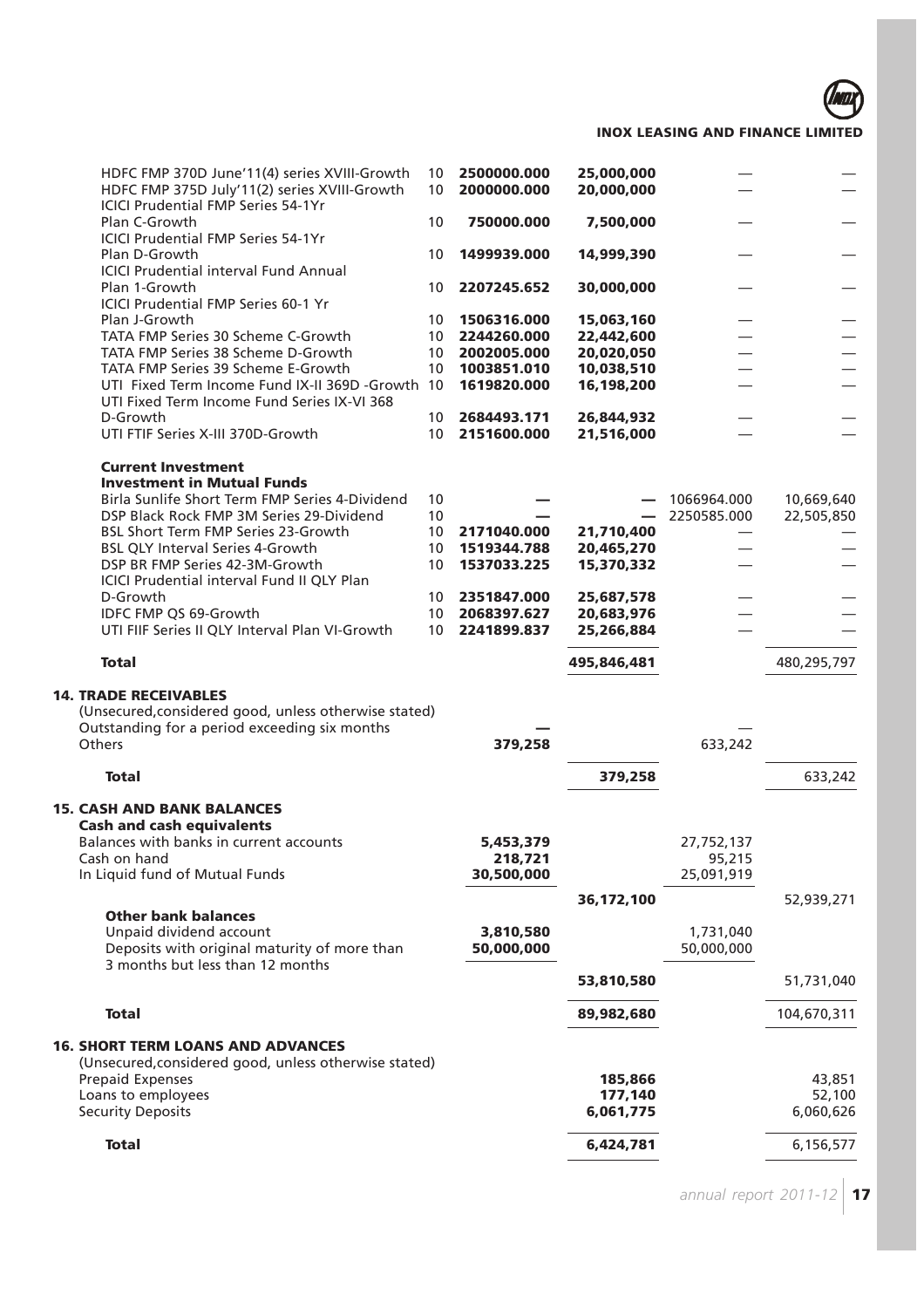**Umra** 

| <b>17. OTHER CURRENT ASSETS</b>                   |             |             |
|---------------------------------------------------|-------------|-------------|
| interest accrued on Bank deposits                 | 24,090      | 111,705     |
| interest accrued on Tax Free Bonds                | 1,619,425   |             |
| <b>MAT</b> credit entitlement                     | 1,38,95,558 | 94,00,234   |
| Others                                            | 10,966      |             |
| <b>Total</b>                                      | 1,55,50,039 | 95,11,939   |
|                                                   | 2011-12     | 2010-11     |
| <b>18. REVENUE FROM OPERATIONS</b>                |             |             |
| Brokerage received                                | 2,202,151   | 9,327,117   |
| Dividend Income                                   |             |             |
| - on long term investments                        |             |             |
| from subsidiary company<br>i)                     | 259,718,895 | 144,288,275 |
| from others<br>ii)                                | 14,910      | 24,044      |
| on current investments                            | 852,529     | 20,060,390  |
| Profit on sale of investments                     |             |             |
| - on long term investments                        | 38,839,253  | 80,406,527  |
| on current investments                            | 12,747,937  | 319,713     |
| Interest income                                   |             |             |
| - on inter corporate deposits                     | 13,948,356  | 6,023,699   |
| $-$ on bank deposits                              | 5,260,689   | 916,628     |
| $-$ on tax free bonds                             | 2,039,703   |             |
| <b>Total</b>                                      | 335,624,423 | 261,366,393 |
| <b>19. OTHER INCOME</b>                           |             |             |
| Interest income                                   |             |             |
| - Others                                          | 257,052     | 2,827,734   |
| Rent received                                     | 4,800,000   | 3,600,000   |
| Total                                             | 5,057,052   | 6,427,734   |
| <b>20. EMPLOYEE BENEFIT EXPENSES</b>              |             |             |
| Salaries and wages                                | 6,048,976   | 5,407,276   |
| Contribution to Provident fund and other fund     | 276,874     | 253,704     |
| Gratuity                                          | 353,188     | 182,073     |
| <b>Staff Welfare</b>                              | 110,557     | 43,002      |
| Total                                             | 6,789,595   | 5,886,055   |
| <b>21. DEPRECIATION AND AMORTIZATION EXPENSE</b>  |             |             |
| Depreciation on Tangible assets                   | 1,056,072   | 1,354,246   |
| <b>Total</b>                                      | 1,056,072   | 1,354,246   |
| <b>22. OTHER EXPENSES</b>                         |             |             |
| Rates & Taxes                                     | 20,808      | 279,859     |
| Legal & Professional Expenses                     | 479,484     | 430,065     |
| Rent paid                                         | 1,200,000   | 1,200,000   |
| Insurance                                         | 89,328      | 83,591      |
| <b>General Repairs</b>                            | 128,293     | 378,681     |
| Repairs & Maintenance Building                    | 32,239      |             |
| Miscellaneous Expenses                            | 3,219,104   | 3,699,066   |
| Provision for dimunition for value of investments | 5,000,000   |             |
| <b>Total</b>                                      | 10,169,256  | 6,071,262   |
|                                                   |             |             |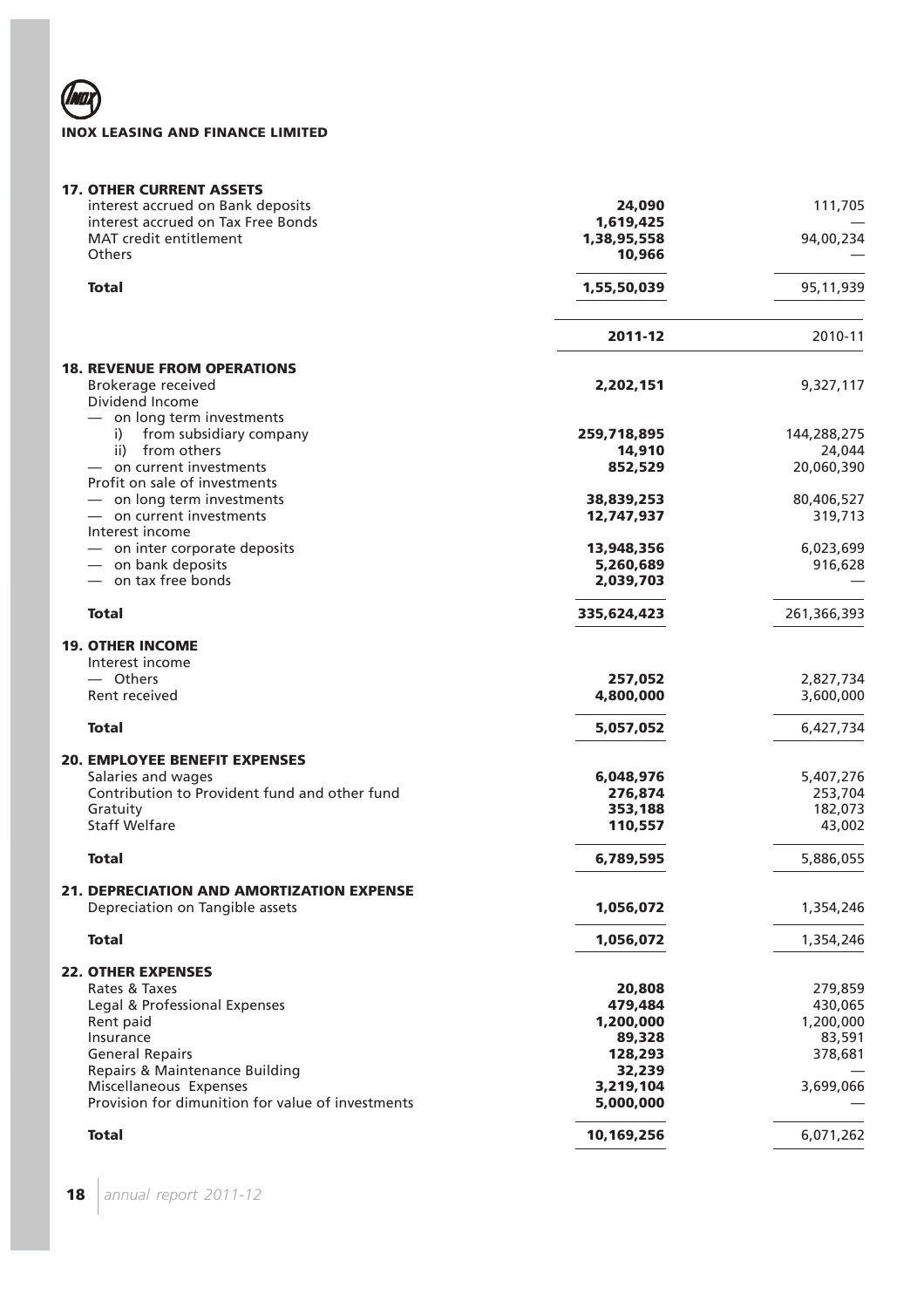|                                                                                                                                                                                                                      | 2011-12                 | 2010-11                 |
|----------------------------------------------------------------------------------------------------------------------------------------------------------------------------------------------------------------------|-------------------------|-------------------------|
| 23 COMMITMENTS<br>Estimate amounts of contacts remaining to be executed on<br>capital account and not provided for (net of advances)<br>Rs. 2,24,86,909/- (Previous year Rs. 3,65,06,594/-)                          |                         |                         |
| 24 The major components of the net deferred tax liability are as under:<br>Particulars<br><b>Deferred Tax Liability -</b>                                                                                            |                         |                         |
| <b>Deferred Tax Assets:</b>                                                                                                                                                                                          |                         |                         |
| Provision for retirement benefits                                                                                                                                                                                    | 537,864                 | 393,406<br>801,679      |
| Depreciation (on account of difference between tax<br>depreciation and depreciatio charged in the books)                                                                                                             | 705,662                 |                         |
| Expenses allowable on payment basis                                                                                                                                                                                  | 197,415                 | 183,321                 |
| <b>Total assets</b>                                                                                                                                                                                                  | 1,440,941               | 1,378,406               |
| 25 Payments to the firm of auditors:<br><b>Particulars</b>                                                                                                                                                           |                         |                         |
| <b>Audit Fees</b>                                                                                                                                                                                                    | 100,000                 | 100,000                 |
| <b>Tax Audit Fees</b><br><b>Taxation matters</b>                                                                                                                                                                     | 50,000<br>55,000        | 50,000<br>55,000        |
| <b>Consolidated Accounts and NBFC Balance Sheet</b>                                                                                                                                                                  | 105,000                 |                         |
| Certification                                                                                                                                                                                                        | 2,500                   | 2,500                   |
| Service Tax                                                                                                                                                                                                          | 35,278                  | 21,373                  |
| Total                                                                                                                                                                                                                | 347,778                 | 228,873                 |
| 26 Basic and diluted Earning per share:<br>Basic and Diluted Earnings have been calculated as follows:<br>Profit after taxation (Rs)<br>No. of equity shares outstanding at the beginning and end<br>end of the year | 313,774,411<br>10618467 | 251,688,010<br>10618467 |
| Nominal value of each share (Rs).                                                                                                                                                                                    | 10                      | 10                      |
| Basic and diluted Earnings per Share (Rs)                                                                                                                                                                            | 29.55                   | 23.70                   |
| 27 Expenditure in foreign currency:<br>Particulars                                                                                                                                                                   |                         |                         |
| Others - Travelling                                                                                                                                                                                                  | 393,629                 | 4,67,732                |
| <b>Total</b>                                                                                                                                                                                                         | 393,629                 | 4,67,732                |
| 28 Earnings in foreign currency:                                                                                                                                                                                     |                         |                         |
| 29 Disclosure as required by Accounting Standard - AS 19<br>on "Leases"<br>(a) In respect of Assets given on Operating Lease:                                                                                        | <b>Rupees</b>           | Rupees                  |
| (i) Gross carrying amount of asset given on operating lease                                                                                                                                                          |                         |                         |
| included in Buildings of Fixed Asset                                                                                                                                                                                 | 1,486,370               | 1,486,370               |
| (ii) Accumulated Depreciation as at the end of the year                                                                                                                                                              | 1,112,281               | 1,092,592               |
| (iii) Depreciation for the year                                                                                                                                                                                      | 19,689                  | 21,816                  |
| (iv) Future minimum lease payments-                                                                                                                                                                                  |                         |                         |
| (a) Not later than one year                                                                                                                                                                                          | 6,000,000               | 1,800,000               |
| (b) Later than one year and not later than five years                                                                                                                                                                | 22,800,000              |                         |
| Later than five years                                                                                                                                                                                                |                         |                         |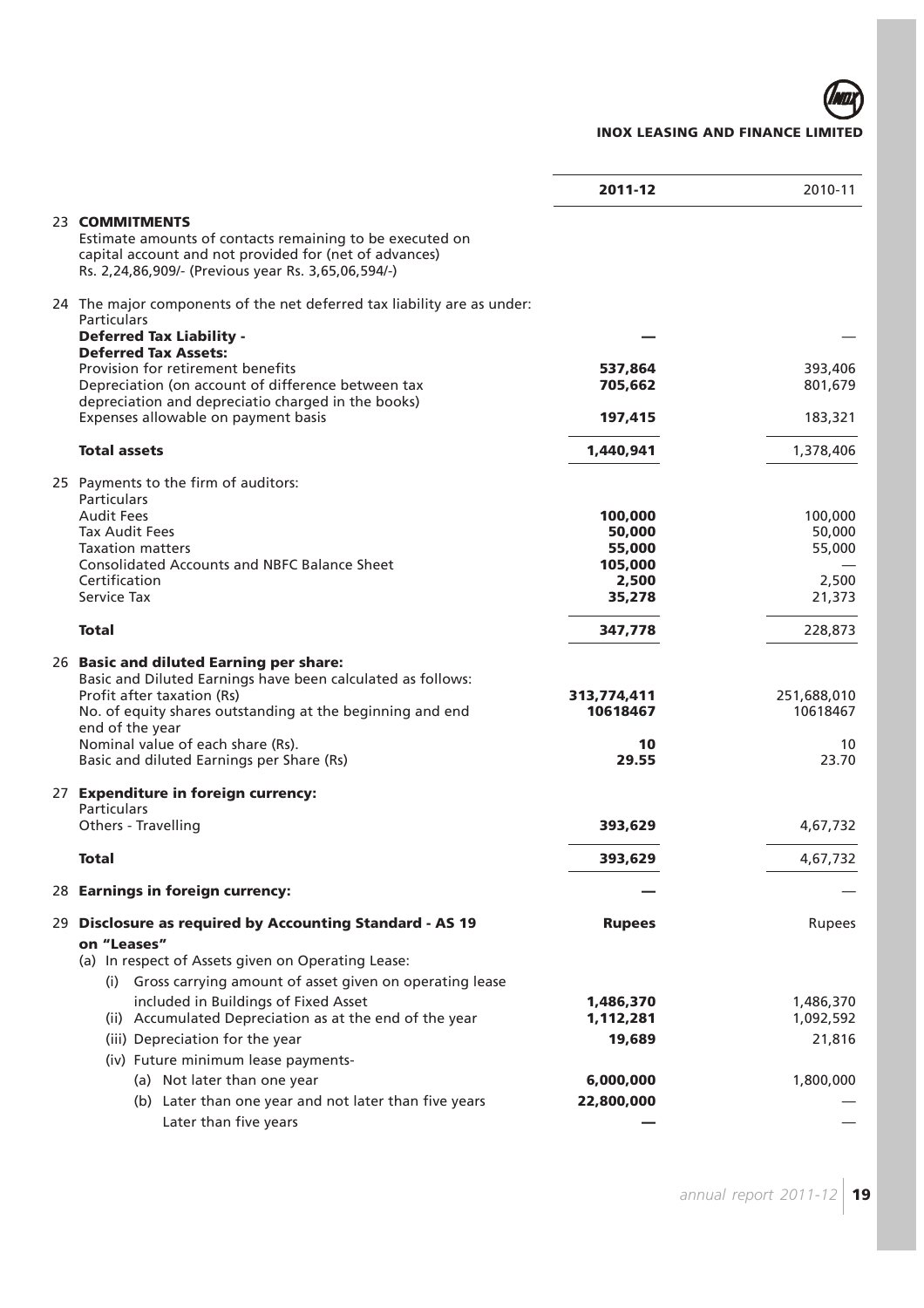(v) General description

Asset given on operating lease is Office Premises. The non-cancellable initial tenure is for five years, which can be further extended at the mutual option of both the parties.

- (b) In respect of assets taken on operating lease:
	- Payable in future
	- (i) Not later than one year **3,00,000** 400,000
	-
	- (ii) Later than one year and not later than five years
	- (iii) Later than five years
	- (iv) The company's significant leasing arrangements are in respect of operating leases for premises taken on lease. Generally, these lease arrangements are non-cancellable, for a period of 11 months and are usually renewable by mutual consent on mutually agreeable terms. The aggregate lease rentals are charged as expenses in the Statement of Profit and Loss Account.

30 Related party disclosures as required by Accounting Standard (AS18) are as under:

(i) Names of Related Parties:

## **A) Where control exists:**

Subsidiary Company: Gujarat Fluorochemicals Limited Subsidiary Companies of Gujarat Fluorochemicals Limited: Inox Leisure Limited Inox Infrastructure Private Limited Inox Motion Pictures Limited Inox Wind Limited Gujarat Fluorochemicals Americas-LLC, USA. Inox Renewables Limited (incorporated on 11th November, 2010) GFL Singapore Pte Ltd. (incorporated on 25th July, 2011) GFL GM Fluorspar SA (incorporated on 16th August, 2011) and subsidiary upto 28th Sept., 2011 and subsequently subsidiary of GFL Singapore Pte Ltd. Subsidiary Companies of Inox Leisure Limited: Fame India Limited (w.e.f. 6<sup>th</sup> January, 2011) Fame Motion Pictures Limited (formerly Shringar Films Limited) Big Pictures Hospitality Services Private Limited (subsidiary of Fame India Limited) Headstrong Films Private Limited (subsidiary of Fame India Limited w.e.f. 27th March, 2012)

## **(B) Other related parties with whom there are transactions during the year:**

Enterprises over which key management personnel or his relative has significant influence — Rajni Farms Private Limited

- Key Management Personnel
- Mr. Pavan Kumar Jain (Managing Director)
- Mr. Deepak Asher (Whole time Director)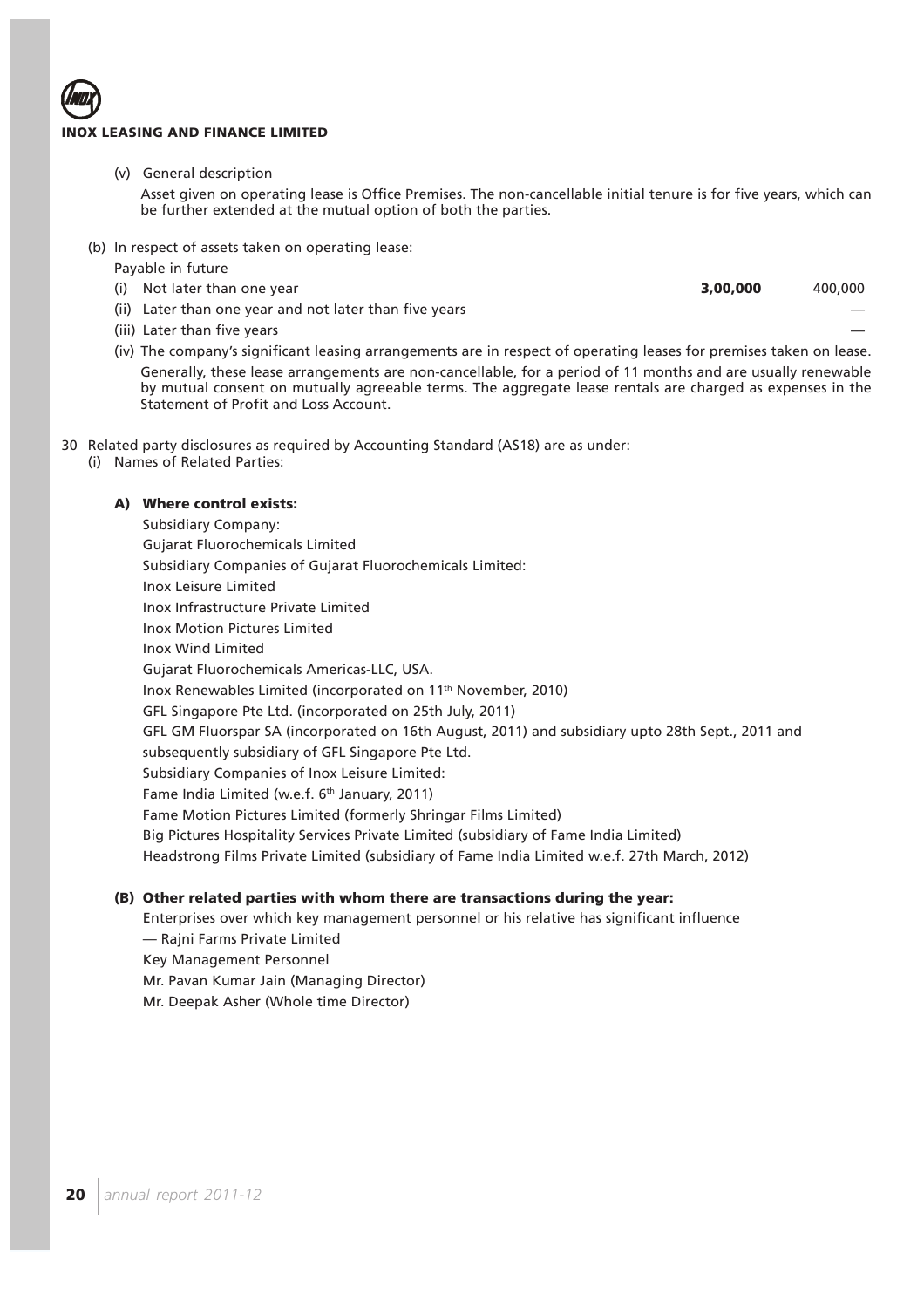

## (ii) Particulars of Transactions:

| Particulars |                                                                           | <b>Subsidiary Company</b><br>and sub-subsidiary<br>company | Enterprises<br><b>KMP</b> has<br>significant<br>influence | Key<br>over which Management<br>Personnel | Total                            |
|-------------|---------------------------------------------------------------------------|------------------------------------------------------------|-----------------------------------------------------------|-------------------------------------------|----------------------------------|
|             |                                                                           | (Rs.)                                                      | (Rs.)                                                     | (Rs.)                                     | (Rs.)                            |
| i)          | (A) Transactions during the year<br>Rent received                         |                                                            |                                                           |                                           |                                  |
|             | <b>Gujarat Fluorochemicals Ltd</b>                                        | 4,800,000<br>(36,00,000)                                   |                                                           |                                           | 4,800,000<br>(36,00,000)         |
| ii)         | Dividend received                                                         |                                                            |                                                           |                                           |                                  |
|             | Gujarat Fluorochemicals Ltd                                               | 259,718,895<br>(14, 42, 88, 275)                           |                                                           |                                           | 259,718,895<br>(14, 42, 88, 275) |
|             | iii) Reimbursement of expenses (paid)                                     |                                                            |                                                           |                                           |                                  |
|             | Gujarat Fluorochemicals Ltd                                               | 27,703<br>(38, 688)                                        |                                                           |                                           | 27,703<br>(38, 688)              |
| iv)         | Reimbursement of expenses (received)                                      |                                                            |                                                           |                                           |                                  |
|             | <b>Gujarat Fluorochemicals Ltd</b>                                        | 57,054<br>(76, 072)                                        |                                                           |                                           | 57,054<br>(76, 072)              |
| v)          | Rent paid                                                                 |                                                            |                                                           |                                           |                                  |
|             | Rajni Farms Pvt Ltd.                                                      |                                                            | 1,200,000<br>(12,00,000)                                  |                                           | 1,200,000                        |
| vi)         | Inter-Corporate Deposit paid                                              |                                                            |                                                           |                                           | (12,00,000)                      |
|             | <b>Inox Leisure Limited</b>                                               | (130,000,000)                                              |                                                           |                                           | (130,000,000)                    |
|             | vii) Inter-Corporate Deposit received back<br><b>Inox Leisure Limited</b> | 120,000,000<br>$(-)$                                       |                                                           |                                           | 120,000,000<br>$(-)$             |
|             | viii) Interest received<br>Inox Leisure Limited                           | 12,553,521<br>(6,023,699)                                  |                                                           |                                           | 12,553,521<br>(6,023,699)        |
|             | ix) Remuneration paid                                                     |                                                            |                                                           |                                           |                                  |
|             | Shri Deepak Asher                                                         |                                                            |                                                           | 1,758,810                                 | 1,758,810                        |
|             |                                                                           |                                                            |                                                           | (1,758,810)                               | (1,758,810)                      |
|             | (B) Amounts outstanding<br><b>Deposit paid</b>                            |                                                            |                                                           |                                           |                                  |
| i)          | Rajni Farms Pvt Ltd.                                                      |                                                            | 6,000,000                                                 |                                           | 6,000,000                        |
|             |                                                                           |                                                            | (60,00,000)                                               |                                           | (60,00,000)                      |
| ii)         | <b>Inter-corporate Deposit paid</b>                                       |                                                            |                                                           |                                           |                                  |
|             | Inox Leisure Limited                                                      | 60,000,000<br>(18,00,00,000)                               |                                                           |                                           | 60,000,000<br>(18,00,00,000)     |
|             | (C) Amounts payable                                                       |                                                            |                                                           |                                           |                                  |
|             | iii) Reimbursement of expenses                                            | 8,052                                                      |                                                           |                                           | 8,052                            |
|             | <b>Gujarat Fluorochemicals Ltd</b>                                        | (4, 491)                                                   |                                                           |                                           | (4, 491)                         |
| iv)         | Remuneration                                                              |                                                            |                                                           |                                           |                                  |
|             | Shri Deepak Asher                                                         |                                                            | 184,860                                                   |                                           | 184,860                          |
|             |                                                                           |                                                            | (184, 860)                                                |                                           | (184, 860)                       |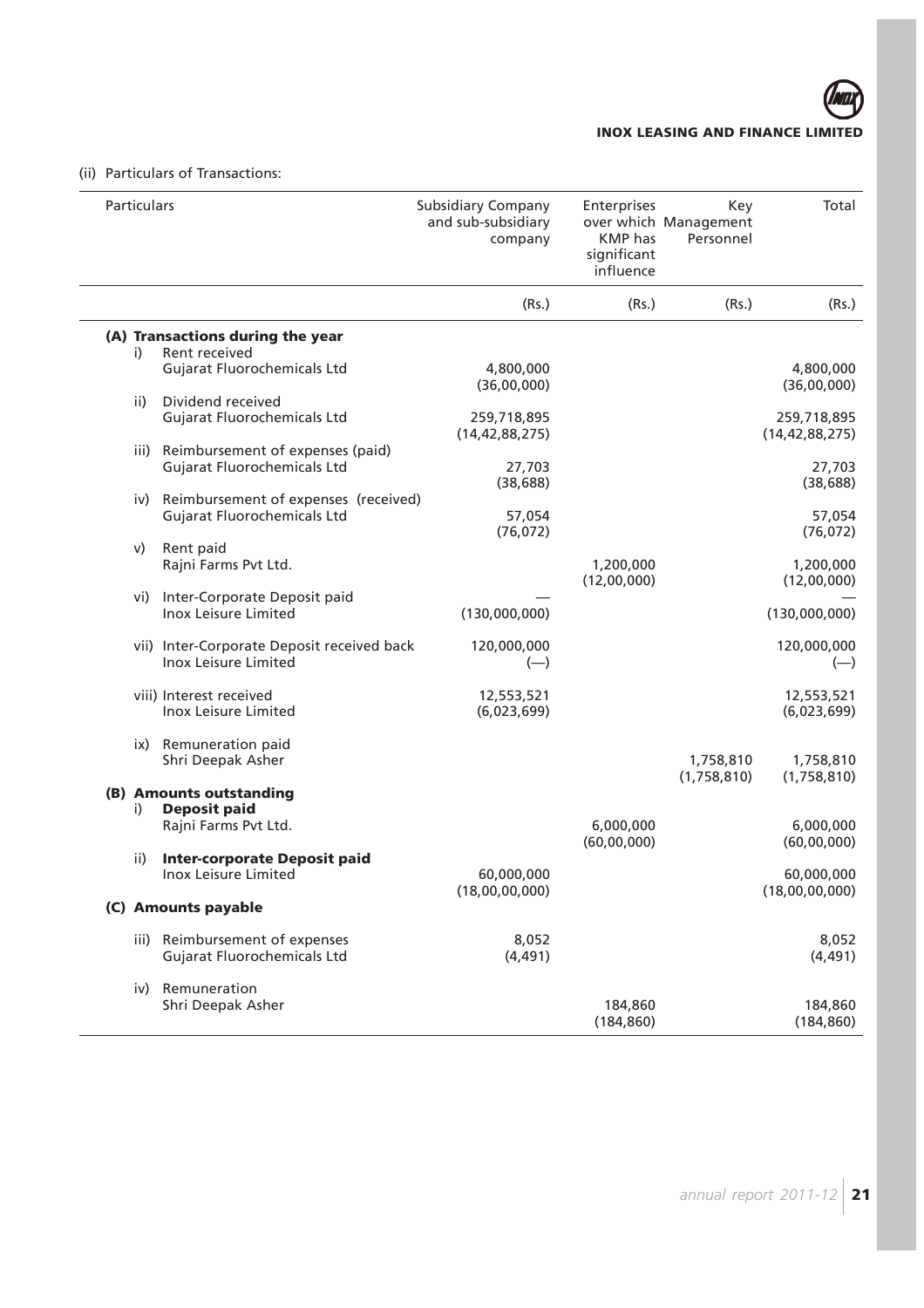- 31 Employee Benefits
	- a) Defined Contribution Plans: Contribution to Provident Fund of Rs. 2,49,540/- (Previous year Rs. 2,28,096/-) is recognised asan expense and included in Contribution to Provident and Other Funds in the Profit and Loss Account.
	- b) Defined Benefit Plans: The amounts recognized in respect of Gratuity and Leave Encashment as per Acturial Valuation as on 31st March, 2012.

| <b>Particulars</b>                                                                |                     | Gratuity                               |                     | <b>Leave Encashment</b> |
|-----------------------------------------------------------------------------------|---------------------|----------------------------------------|---------------------|-------------------------|
| Change in Benefit Obligation                                                      | As at<br>31.03.2012 | As at<br>31.03.2011                    | As at<br>31.03.2012 | As at<br>31.03.2011     |
| Liability at the beginning of the year                                            | 814,639             | 6,32,566                               | 245,324             | 2,36,055                |
| Interest Cost                                                                     | 65,171              | 50,605                                 | 19,626              | 18,884                  |
| <b>Current Service Cost</b>                                                       | 248,584             | 1,70,990                               | 172,801             | 1,42,807                |
| Benefit paid                                                                      |                     |                                        |                     |                         |
| <b>Acturial (Gain)/Loss</b>                                                       | 39,433              | (39, 522)                              | (62, 522)           | (1, 52, 422)            |
| Liability at the end of the year                                                  | 1,167,827           | 8,14,639                               | 375,229             | 2,45,324                |
| Expenses recognized in the Profit and Loss Account                                |                     |                                        |                     |                         |
| <b>Current Service Cost</b>                                                       | 248,584             | 1,70,990                               | 172,801             | 1,42,807                |
| <b>Interest Cost</b>                                                              | 65,171              | 50,605                                 | 19,626              | 18,884                  |
| Acturial (Gain)/Loss                                                              | 39,433              | (39, 522)                              | (62, 522)           | (1, 52, 422)            |
| Expenses recognized in the Profit and Loss Account<br><b>Acturial Assumptions</b> | 353,188             | 1,82,073                               | 129,905             | 9,269                   |
| Discount Rate                                                                     | 9%                  | 8%                                     | 9%                  | 8%                      |
| <b>Salary Escalation Rate</b>                                                     | 10%                 | 7%                                     | 10%                 | 7%                      |
| Retirement Age                                                                    |                     |                                        | 58 years            |                         |
| Mortality                                                                         |                     | LIC (1994-96) published table of rates |                     |                         |

The above defined benefit plans are unfunded. The estimate of future salary increase, considered in acturial valuation, take account of inflation, seniority, promotion and other relevant factors such as supply and demand in the employment market.

As per our report of even date attached On behalf of the Board of Directors

for **S.C. BANDI & CO.** Chartered Accountants

**Membership No. 16932**

Place: Mumbai Place: Mumbai Place: New Delhi<br>
Date: 13th August, 2012<br>
Place: 13th August, 2012 Date: 13th August, 2012

**S.C.BANDI PRESECTE DESCLEMATE PRESECTE D. K. JAIN P.K. JAIN P.K. JAIN Proprietor Company Secretary Chairman Managing Director** Company Secretary

(Amount in Rupees)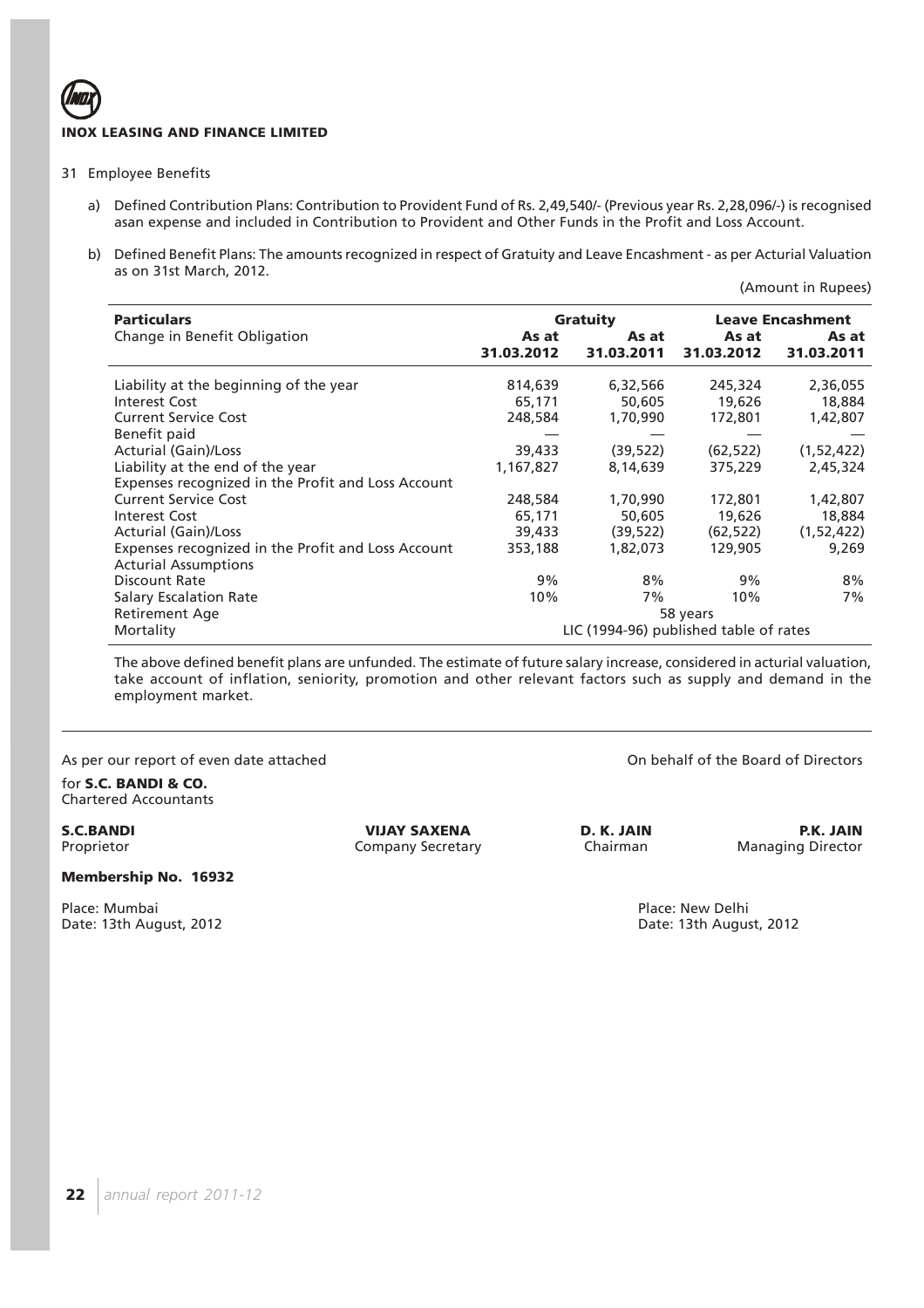

## **AUDITORS' REPORT**

The Board of Directors, Inox Leasing and Finance Limited Mumbai.

Dear Sirs,

We have audited the Balance Sheet of Inox Leasing and Finance Limited as at 31<sup>st</sup> March, 2012 and the Statement of Profit and Loss and the Cash Flow statements for the year ended on that date.

As required by the Non-Banking Financial Companies Auditor's Report (Reserve Bank) Directions, 2008 as amended up to June 30, 2010 issued by Reserve Bank of India we give hereunder our report on matters specified in paragraph 3(A) and (C) of the said Directions.

- 1. The company is engaged in the business of Non-Banking Financial Institution and it has obtained the Certificate of Registration (CoR) from RBI u/s 45-IA of the RBI Act, 1934.
- 2. The asset/ income pattern of the company as on 31.03.2012 shows that financial assets are more than 50 per cent of its total assets (netted off by intangible assets) and income from financial assets is more than 50 per cent of the gross income so the company continued to undertake the business of Non Banking Financial Institution (NBFI) during the year ended on 31-03-2012, there by that company is entitled to continue to hold such CoR in terms of its asset/income pattern as on March 31, 2012.
- 3. The Board of Directors have passed a resolution for non- acceptance of any public deposits.
- 4. The company has not accepted any public deposits during the relevant period/year;
- 5. The company has complied with the prudential norms relating to income recognition, accounting standards, asset classification and provisioning for bad and doubtful debts as applicable to it.
- 6. The capital adequacy ratio as disclosed in the return submitted to the Reserve Bank of India has been correctly determined and such ratio is in compliance with the minimum capital to risk weighted asset ratio as prescribed by the Reserve Bank of India in Directions applicable to the 'Systemically important non-deposit taking non-banking financial company' as defined in paragraph 2(1)(xix) of the Non-Banking Financial (Non-Deposit Accepting or Holding) Companies Prudential Norms (Reserve Bank Directions, 2007. It has also furnished the statement of capital funds, risk assets/exposures and risk asset ratio (NBS-7).

For **S. C. BANDI & Company** Chartered Accountants Proprietor Membership No. 16932

Mumbai Date: 13<sup>th</sup> August, 2012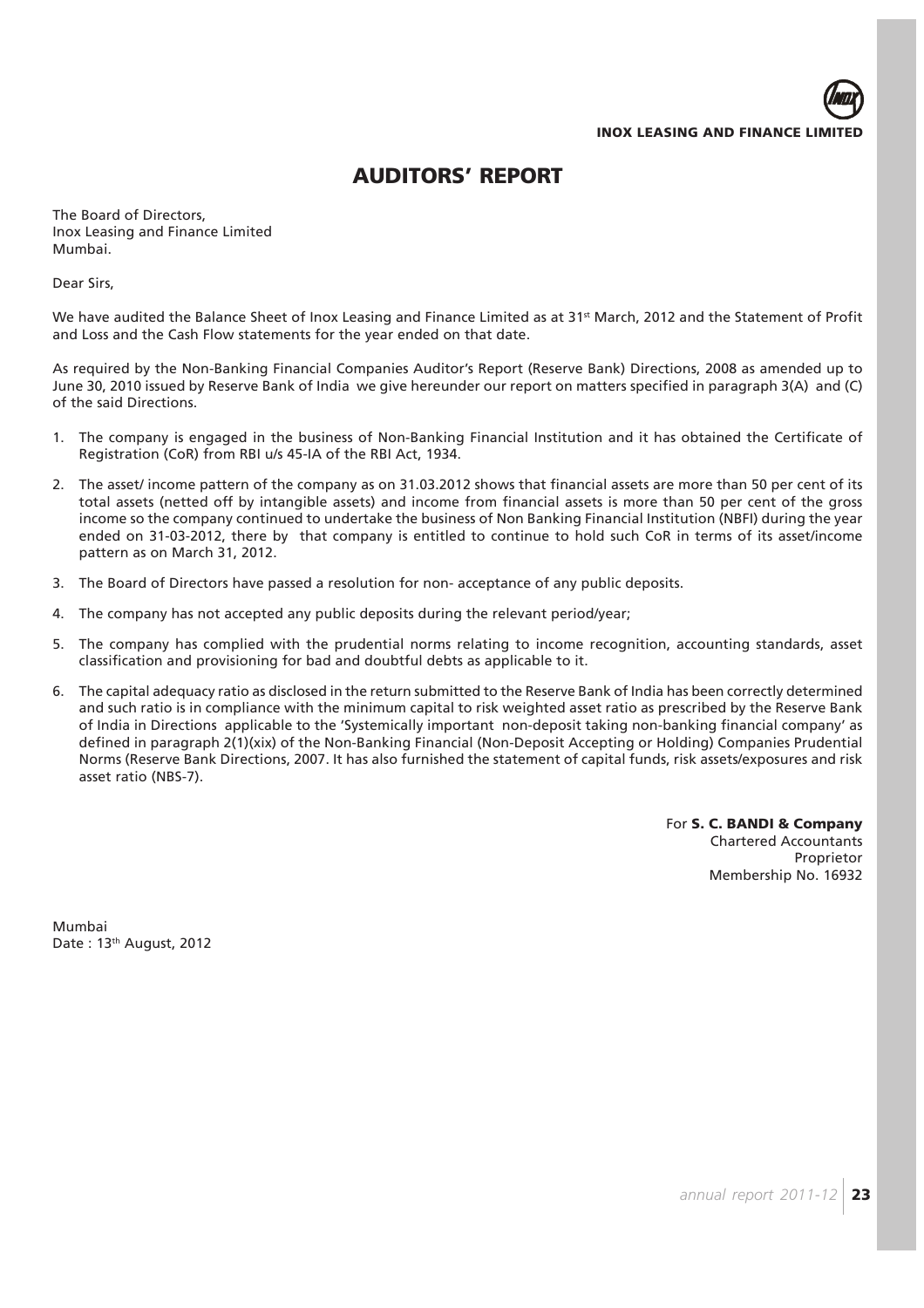**Schedule to the Balance Sheet of a non -deposit taking non-banking financial company (as required in terms of paragraph 13 of Non Banking Financial(Non-Deposit Accepting or Holding) Companies Prudential Norms (Reserve Bank) Directions, 2007)**

|                                                                                                         |                        | (Rs. in Lacs)     |
|---------------------------------------------------------------------------------------------------------|------------------------|-------------------|
| <b>Particulars</b>                                                                                      | Amount<br>out-standing | Amount<br>Overdue |
| Liabilities Side                                                                                        |                        |                   |
| (1)<br>Loans and advances availed by the non-banking<br>financial company inclusive of interest accrued |                        |                   |
| thereon but not paid:                                                                                   | <b>NIL</b>             | <b>NIL</b>        |
| Debentures : Secured<br>(a)<br>: Unsecured                                                              |                        |                   |
| (other than falling within the<br>meaning of public deposit*)                                           |                        |                   |
| <b>Deferred Credits</b><br>(b)                                                                          |                        |                   |
| Term Loans<br>(c)                                                                                       |                        |                   |
| (d)<br>Inter-corporate Loans and borrowing                                                              |                        | $\frac{1}{1}$     |
| <b>Commercial Paper</b><br>(e)                                                                          |                        |                   |
| (f)<br>Other Loans (Specify nature)                                                                     |                        |                   |
| Please see Note 1 below                                                                                 |                        |                   |

|     | Assets Side                                                                                                   | Amount<br>out-standing |
|-----|---------------------------------------------------------------------------------------------------------------|------------------------|
| (2) | Break-up of Loans and Advances including<br>bills receivables (other than those included in<br>$(4)$ below) : |                        |
|     | (a) Secured                                                                                                   |                        |
|     | (b) Unsecured                                                                                                 | 922.58                 |
| (3) | Break up of Leased assets and stock on hire<br>and other assets counting towards AFC activites                |                        |
|     | (i)<br>Lease asssets including lease rentals under<br>sundry debtors:                                         |                        |
|     | (a) Financial Lease                                                                                           |                        |
|     | (b) Operating Lease                                                                                           |                        |
|     | (ii) Stock on hire including hire charges under<br>sundry debtors:                                            |                        |
|     | (a) Assets on hire                                                                                            |                        |
|     | (b) Repossessed Assets                                                                                        |                        |
|     | (iii) Other loans counting towards AFC activities                                                             |                        |
|     | Loans where assets have been<br>(a)                                                                           |                        |
|     | repossessed                                                                                                   |                        |
|     | (b) Loans other than (a) above                                                                                |                        |
|     |                                                                                                               |                        |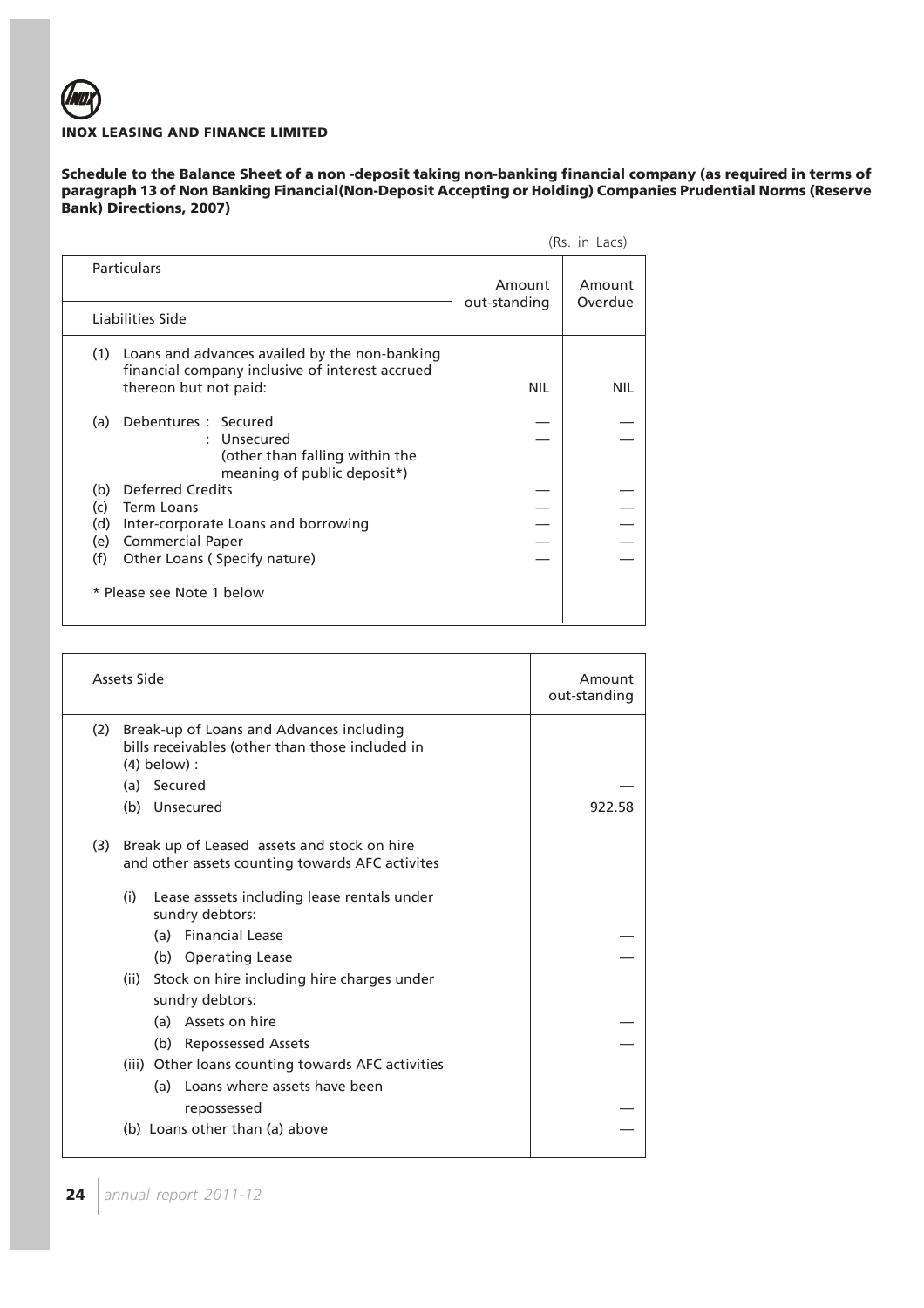

|     | <b>Assets Side</b> |                                                          | Amount<br>out-standing |
|-----|--------------------|----------------------------------------------------------|------------------------|
| (4) |                    | Break -up of Investments:                                |                        |
|     |                    | <b>Current Investments</b>                               |                        |
|     | 1.                 | Ouoted:                                                  |                        |
|     | (1)                | Shares:                                                  |                        |
|     |                    | (a) Equity                                               |                        |
|     |                    | (b) Preference                                           |                        |
|     |                    | (ii) Debentures and Bonds                                | $    -$                |
|     |                    | (iii) Units of Mutual Funds                              |                        |
|     |                    | (iv) Government Securities                               |                        |
|     |                    | (v) Others (Please specify)                              |                        |
|     | 2.                 | Unquoted:                                                |                        |
|     |                    | (a) Equity                                               |                        |
|     |                    | (b) Preference                                           |                        |
|     |                    | (ii) Debentures and Bonds                                |                        |
|     |                    | (iii) Units of Mutual Funds                              | 4958.46                |
|     |                    | (iv) Government Securities                               |                        |
|     |                    | (v) Others (Please specity)                              |                        |
|     |                    | <b>Long Term Investments:-</b>                           |                        |
|     | 1                  | Quoted:                                                  |                        |
|     | (1)                | <b>Shares</b>                                            |                        |
|     |                    | (a) Equity                                               | 2369.44                |
|     |                    | (b) Preference                                           |                        |
|     |                    | (ii) Debentures and Bonds                                |                        |
|     |                    | (iii) Units of mutual funds                              |                        |
|     |                    | (iv) Government Securities                               |                        |
|     |                    | (v) Others (please specify)                              |                        |
|     |                    |                                                          |                        |
|     | 2                  | Unquoted:<br><b>Shares</b>                               |                        |
|     | (1)                |                                                          |                        |
|     |                    | (a) Equity                                               |                        |
|     |                    | (b) Preference                                           |                        |
|     |                    | (ii) Debentures and Bonds<br>(iii) Units of mutual funds |                        |
|     |                    |                                                          | 1,251.56               |
|     |                    | (iv) Government Securities                               |                        |
|     |                    | (v) Others (please specify) Tax free Bonds               | 707.92                 |
|     |                    |                                                          |                        |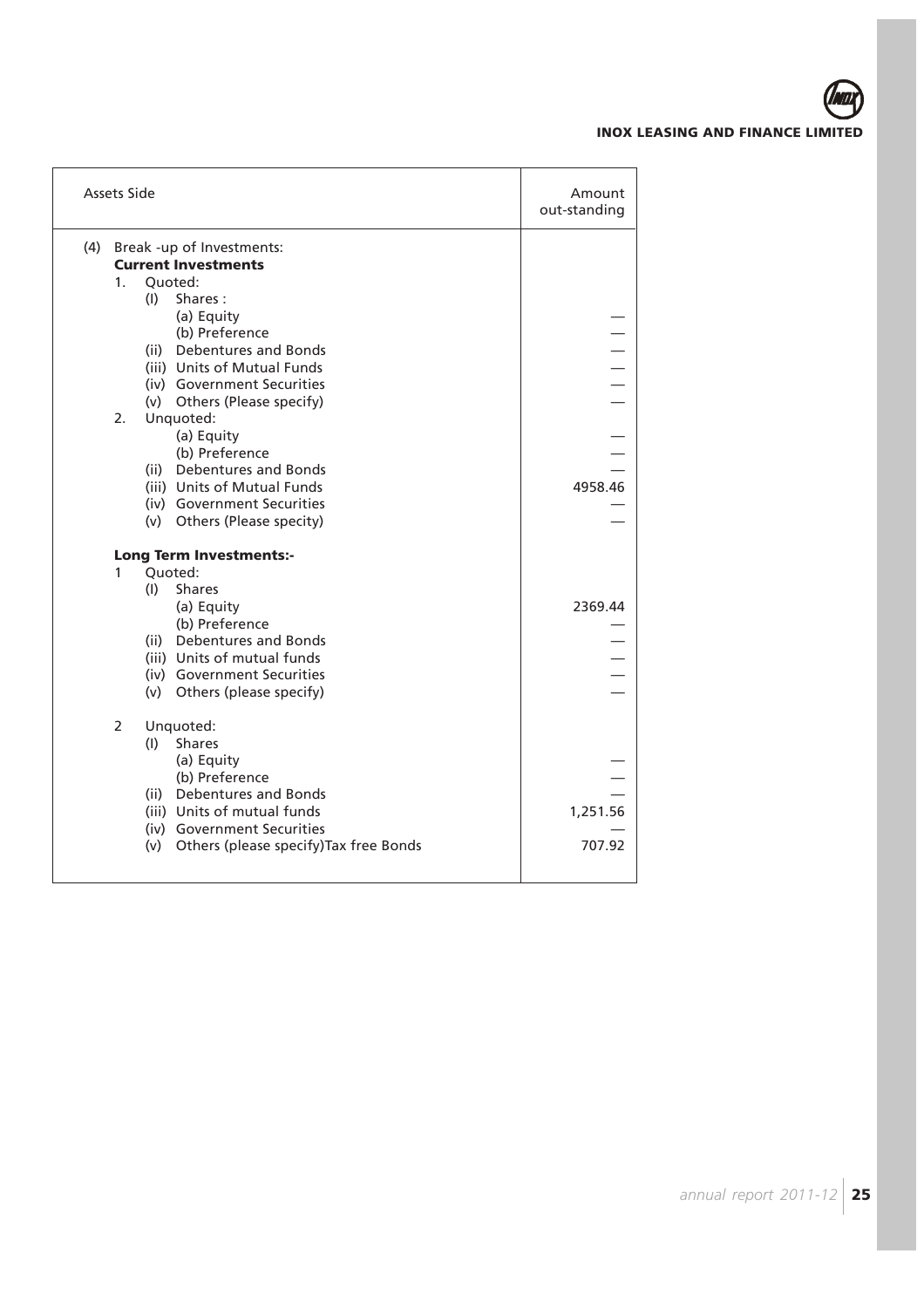## (5) Borrower group-wise classification of assets financed as in (2) and (3) above.

## Please see Note 2 below

|    | Category                            |         | Amount net of provisions |            |  |
|----|-------------------------------------|---------|--------------------------|------------|--|
|    |                                     | Secured | Unsecured                | Total      |  |
| 1. | <b>Related Parties **</b>           |         | <b>NIL</b>               | <b>NIL</b> |  |
|    | Subsidiaries*<br>a)                 |         | 600.00                   | 600.00     |  |
|    | Companies in the same group**<br>b) |         | 60.00                    | 60.00      |  |
|    | Other related parties<br>c)         |         | <b>NIL</b>               | <b>NIL</b> |  |
| 2. | Other than related parties          |         | 262.58                   | 262.58     |  |
|    | Total                               |         | 922.58                   | 922.58     |  |

\*Inter Corporate Deposit to Inox Leisure Limited, sub-subsidiary company. \*\*Security Deposit paid for lease of property.

(6) Investor group-wise classification of all investments (current and long term) in shares and securities (both quoted and unquoted):

Please see note 3 below

|   | Category                                                                                                                                  | Market value/Break<br>up or fair value or<br><b>NAV</b> | <b>Book Value</b><br>(Net of<br>Provisions) |
|---|-------------------------------------------------------------------------------------------------------------------------------------------|---------------------------------------------------------|---------------------------------------------|
| 2 | <b>Related Parties*</b><br>Subsidiaries (including their subsidiaries)<br>a)<br>Other related parties<br>b)<br>Other than related parties | 295484.85<br><b>NIL</b><br>7,704.68                     | 2178.38<br><b>NIL</b><br>7,109.01           |
|   | <b>Total</b>                                                                                                                              | 303,189.53                                              | 9,287.39                                    |

\* As per Accounting Standard of ICAI (Please see Note 3)

\*\* Break up or fair value of investments in unquoted equity shares has been taken at Book Value.

(7) Other information and the extension of the extension of the extension of the Previous year and the extension of the extension of the extension of the extension of the extension of the extension of the extension of the

| <b>Particulars</b>                            | Amount     | Amount     |
|-----------------------------------------------|------------|------------|
| Gross Non -Performing Assets<br>(1)           |            |            |
| <b>Related Parties</b><br>(a)                 | <b>NIL</b> | NIL        |
| Other than related partiaes<br>(b)            | <b>NIL</b> | NIL        |
| Net Non-Performing Assets<br>(ii)             | <b>NIL</b> | <b>NIL</b> |
| <b>Related Parties</b><br>(a)                 | <b>NIL</b> | <b>NIL</b> |
| Other than related parties<br>(b)             | <b>NIL</b> | NIL        |
| (iii) Assets acquired in satisfaction of debt | <b>NIL</b> | NIL        |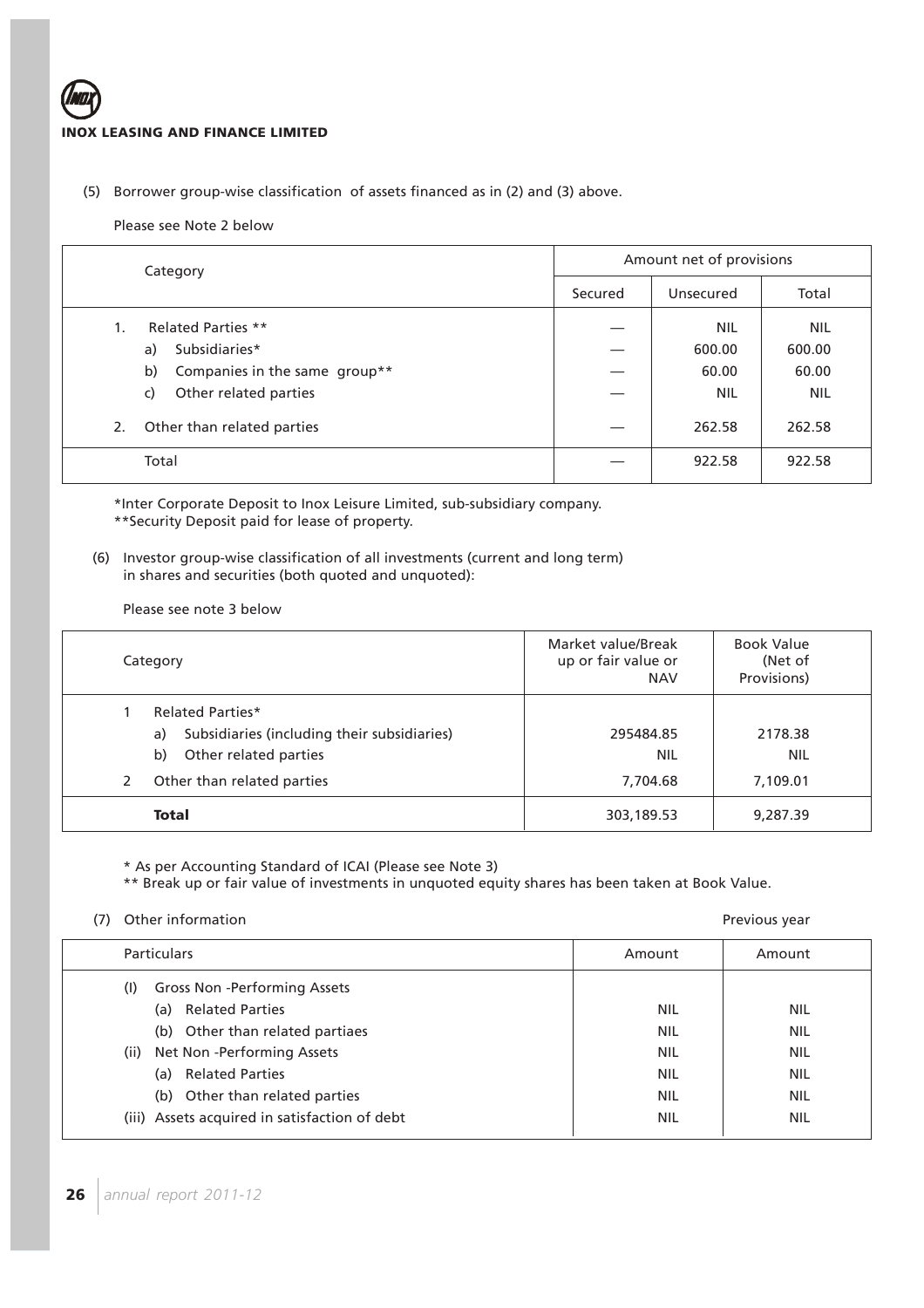#### **Notes:**

- 1 As defined in paragraph 2(1)(xii) of the Non-Banking Financial Companies Acceptance of Public Deposits (Reserve Bank) Directions, 1998.
- 2 Provisioning norms as prescribed in Non-Banking Financial ( Non-Deposit Accepting or Holding) Companies Prudential Norms (Reserve Bank) Directions, 2007 have been followed.
- 3 All Accounting Standards and Guidance Notes issued by ICAI are applicable including for valuation of investments and other assets as also assets acquired in satisfaction of debt. Howerver, market value in respect of quoted investments and break up/ fair value / NAV in respect of unquoted investments should be disclosed irrespective of whether they are classified as long term or current in (4) above.

Additional Disclosures by a Systemically important Non-Deposit taking Non-Banking Financial Company as required by Non-Banking Financial (Non Deposit Accepting or Holidng) Companies Prudential Norms (Reserve Bank) Directions, 2007.

#### 1) Capital to Risk Assets Ratio (CRAR)

|    |                                                       | Current year | Previous year |
|----|-------------------------------------------------------|--------------|---------------|
|    | CRAR(%)<br>(i)                                        | 95.61%       | 75.67%        |
|    | CRAR - Tier I capital (%)<br>(ii)                     | 95.61%       | 75.67%        |
|    | (iii) $CRAR - Tier II capital (%)$                    | <b>NIL</b>   | <b>NIL</b>    |
| 2) | <b>Exposure to Real Estate Sector</b>                 |              |               |
|    | Direct Exposure<br>(a)                                |              |               |
|    | (i) Residential Mortgages                             | <b>NIL</b>   | <b>NIL</b>    |
|    | (ii) Commercial Real Estate                           | <b>NIL</b>   | <b>NIL</b>    |
|    | (iii) Investments in Mortgage Backed Securities (MBS) | <b>NIL</b>   | <b>NIL</b>    |
|    | Indirect Exposure<br>(b)                              | NIL          | <b>NIL</b>    |

3) Maturity pattern of certain items of assets and liabilities (Rs. in Lacs) Maturity pattern of certain items of assets and liabilities

1 day to | Over 1 | Over 2 | Over 3 | Over 6 | Over 1 | Over 3 | Over 5 | Total 30/31 days | month to | months | month | months | year | years | years  $2$  months | upto 3 | upto 6 | upto 1 | upto 3 | upto 5 months | months | year | years | years Liabilities : Borrowings from Banks Market Borrowings Assets : Advances (net of NPA's) 0.20 0.20 0.19 0.57 63.10 858.32 — — 922.58 Investments 953.19 852.15 867.90 1233.61 1051.61 1251.56 — 3077.36 9287.38 (net of Provision)

\* includes Capital Advances

On behalf of the Board of Directors

D.K. JAIN Chairman

VIJAY SAXENA P.K. JAIN Company Secretary **Managing Director** 

Place: New Delhi Date: 13th August, 2012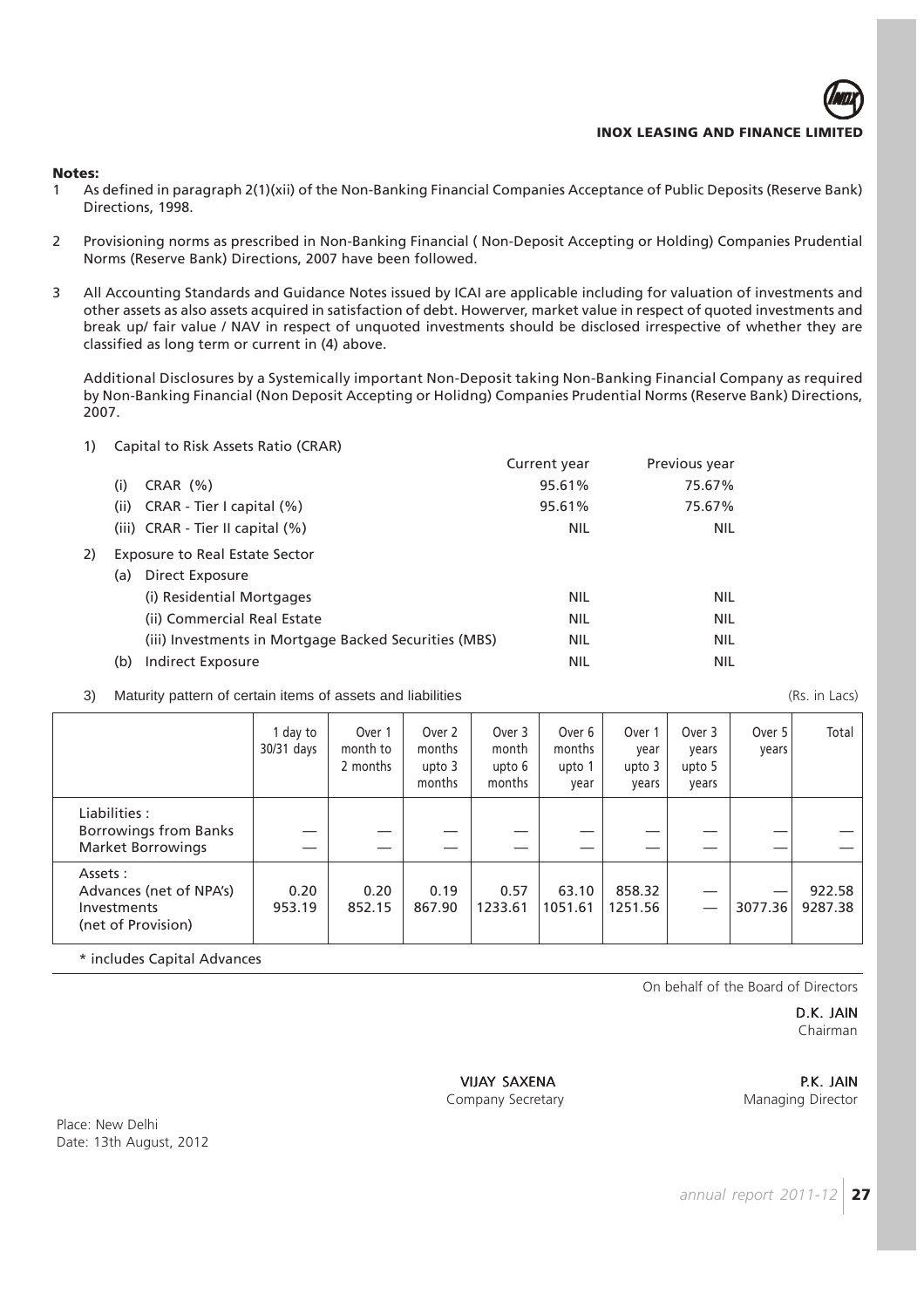# **STATEMENT PURSUANT TO SECTION 212 OF THE COMPANIES ACT, 1956**

| 1. | Name of the Company                                                                                                                                                           | <b>Gujarat Fluorochemicals Limited</b>       | <b>Inox Leisure Limited</b>                |
|----|-------------------------------------------------------------------------------------------------------------------------------------------------------------------------------|----------------------------------------------|--------------------------------------------|
| 2. | Financial year ended                                                                                                                                                          | 31 <sup>st</sup> March, 2012                 | 31 <sup>st</sup> March, 2012               |
| 3. | Shares held by the Holding Company<br>in the Subsidiary Company                                                                                                               | 5,77,15,310 Equity Shares<br>of Rs. 1/- each | 5,87,461 Equity Shares<br>of Rs. 10/- each |
| 4. | Holding Company's interest                                                                                                                                                    | 52.54%                                       | 0.95%                                      |
| 5. | The net aggregate of Profits or Losses<br>for the current and previous financial<br>periods of the Subsidiary so far as it<br>concerns the members of the Holding<br>Company: |                                              |                                            |
|    | dealt with or provided for in the<br>a)<br>accounts of the Holding Company                                                                                                    |                                              |                                            |
|    | not dealt with or provided for in<br>b)<br>the accounts of the Holding Company:                                                                                               | Rs. 43,159.65 lacs<br>(Rs. 26,362.81 lacs)   | Rs. 1027.69 lacs<br>(Rs. 695.79 lacs)      |

## Note:

- 1. Inox Leisure Limited is a subsidiary of Gujarat Fluorochemicals Limited.
- 2. The Company has no investments in the other subsidiary companies of Gujarat Fluorochemicals Limited or Inox Leisure Limited.

By Order of the Board of Directors

New Delhi, 13th August, 2012

 **D.K.JAIN** Chairman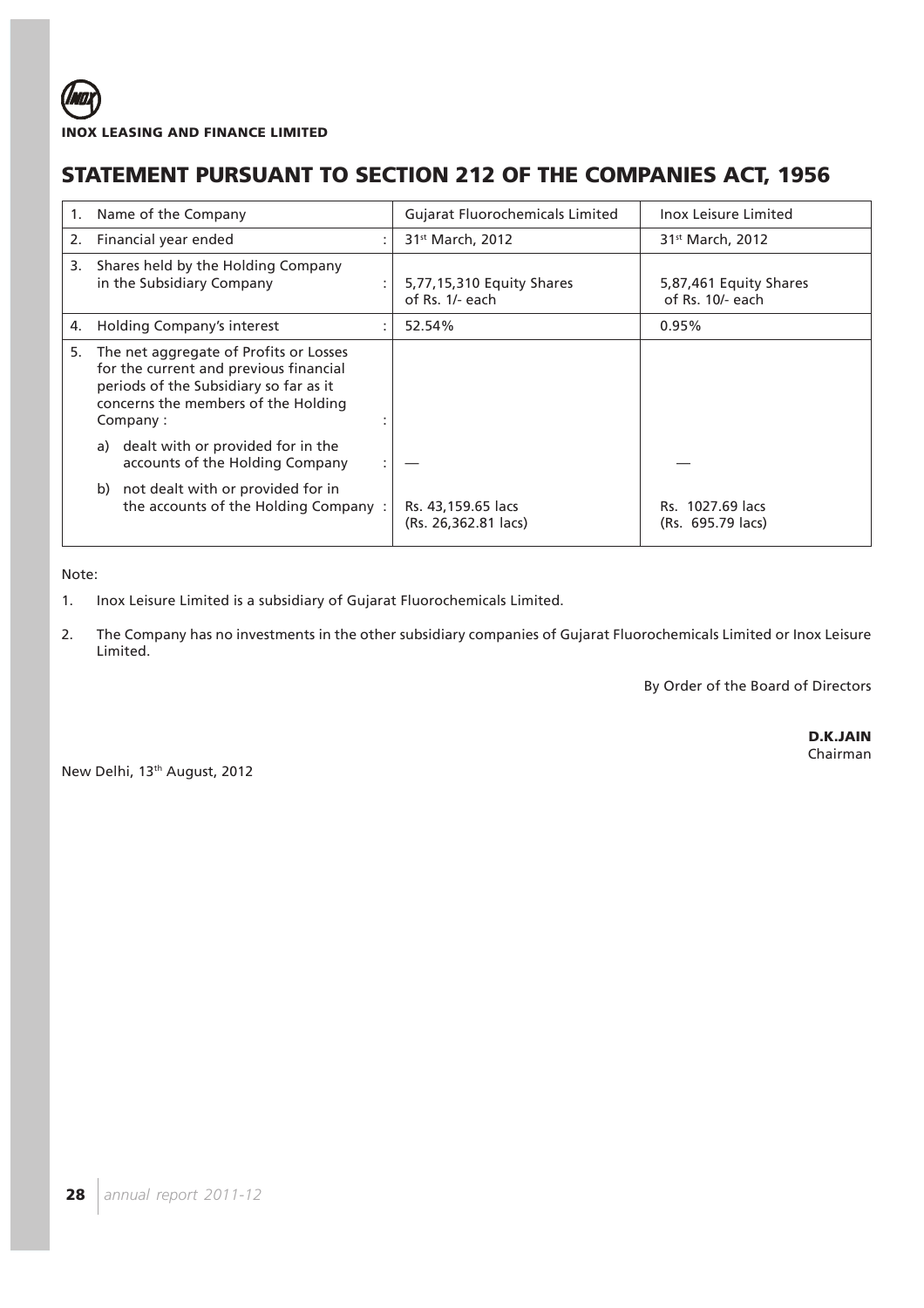

# **CONSOLIDATED**

# **ANNUAL ACCOUNTS**

**2011 – 2012**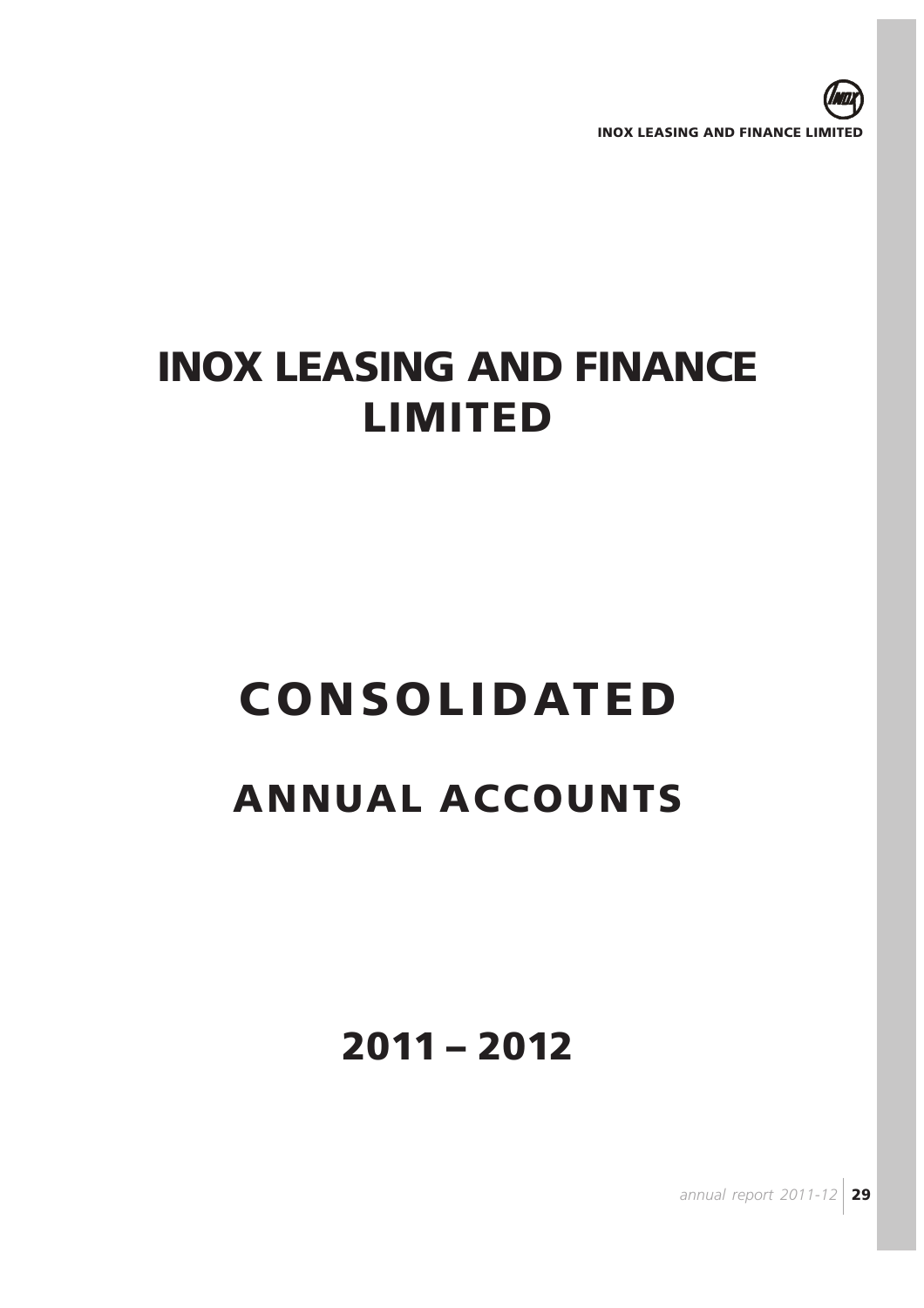

# **AUDITORS' REPORT ON CONSOLIDATED FINANCIAL STATEMENTS**

## **AUDITORS' REPORT TO THE BOARD OF DIRECTORS OF INOX LEASING AND FINANCE LIMITED ON CONSOLIDATED FINANCIAL STATEMENTS**

We have audited the attached Consolidated Balance Sheet of Inox Leasing and Finance Limited (the 'Company'), its subsidiaries, joint venture and associate (collectively the 'Group') as at 31st March, 2012, the Consolidated Statement of Profit and Loss and the Consolidated Cash Flow Statement of the Group for the year ended on that date annexed thereto. These Consolidated Financial Statements are the responsibility of the Company's management. Our responsibility is to express an opinion on these Consolidated Financial Statements based on our audit.

We conducted our audit in accordance with auditing standards generally accepted in India. Those Standards require that we plan and perform the audit to obtain reasonable assurance about whether the financial statements are free of material misstatement. An audit includes examining, on a test basis, evidence supporting the amounts and disclosures in the financial statements. An audit also includes assessing the accounting principles used and significant estimates made by management, as well as evaluating the overall financial statement presentation. We believe that our audit provides a reasonable basis for our opinion.

We have not audited the financial statements of the subsidiary company, Gujarat Fluorochemicals Limited, its subsidiaries, and subsidiaries of subsidiaries, joint venture and associate which reflect total assets of Rs. 518422.34 lacs, total revenues of Rs. 287696.33 lacs and net cash inflows of Rs. 24440.20 lacs . These financial statements and other financial information have been audited by other auditors, whose reports have been furnished to us, and our opinion, in so far as it relates to the amounts included in respect of these subsidiaries, joint venture and associate is based solely on the reports of the other auditors.

We report that the Consolidated Financial Statements have been prepared by the Company's management in accordance with the requirements of Accounting Standard (AS) 21 - Consolidated Financial Statements, Accounting Standard (AS) 23 – Accounting for Investments in Associates in Consolidated Financial Statements and Accounting Standard (AS) 27 – Financial Reporting of Interests in Joint Venture, notified by the Companies (Accounting Standards) Rules, 2006 and the relevant provisions of the Companies Act, 1956.

Based on our audit and on consideration of reports of other auditors on separate financial statements and to the best of our information and according to the explanations given to us, we are of the opinion that the attached Consolidated Financial Statements give a true and fair view in conformity with the accounting principles generally accepted in India.

- a) in case of the Consolidated Balance Sheet, of the state of affairs of the Group as at 31<sup>st</sup> March, 2012;
- b) in case of the Consolidated Statement of Profit and Loss, of the profit of the Group for the year ended on that date; and
- c) in case of the Consolidated Cash Flow Statement, of the cash flows of the Group for the year ended on that date.

**For S.C. BANDI & CO.** Chartered Accountants Firm Registration No. 130850W

> **S.C. BANDI** Proprietor Mem. No. 16932

Place: Mumbai Date: 13<sup>th</sup> August, 2012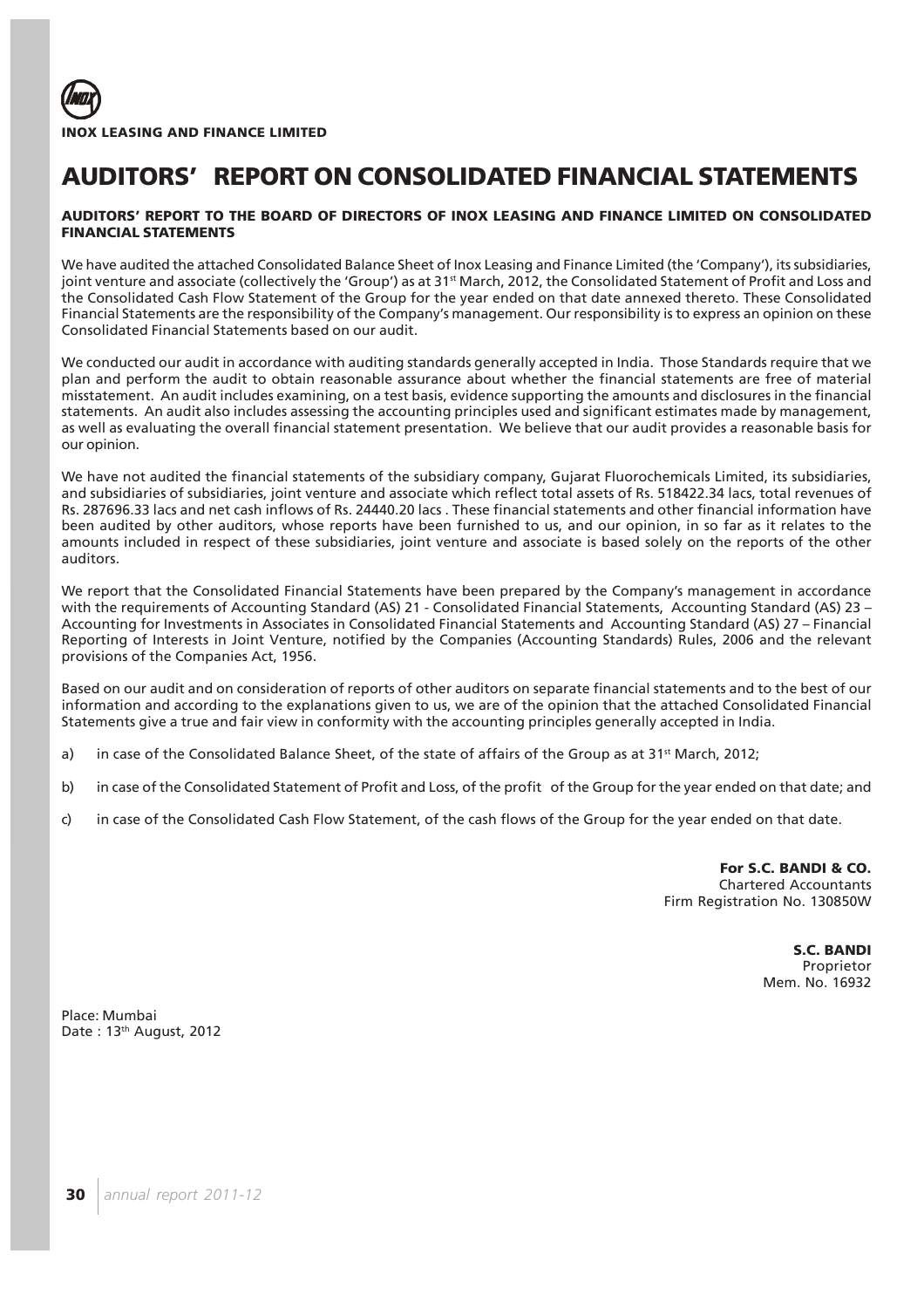# **Consolidated Balance Sheet of Inox Leasing and Finance Limited and its Subsidiary Companies as at 31 st March, 2012**

|    |                                                   |                    |                        | <b>Amount Rs. in Lacs</b> |
|----|---------------------------------------------------|--------------------|------------------------|---------------------------|
|    |                                                   | <b>Note</b><br>No. | As at 31st March, 2012 | As at 31st March, 2011    |
| ı. | <b>EQUITY AND LIABILITIES</b>                     |                    |                        |                           |
|    | (1) Shareholders' funds                           |                    |                        |                           |
|    | (a) Share capital                                 | 4                  | 1,061.85               | 1,061.85                  |
|    | (b) Reserves and surplus                          | 5                  | 161,509.48             | 120,176.95                |
|    |                                                   |                    | 162,571.33             | 121,238.80                |
|    | (2) Minority interest                             |                    | 135,613.71             | 94,716.05                 |
|    | (3) Non-current liabilities                       |                    |                        |                           |
|    | (a) Long-term borrowings                          | 6                  | 88,973.68              | 25,537.43                 |
|    | (b) Deferred tax liabilities (Net)                | 41                 | 16,847.68              | 15,123.28                 |
|    | (c) Other Long term liabilities                   | 7                  | 527.29                 | 10,283.89                 |
|    | (d) Long-term provisions                          | 8                  | 969.93                 | 777.29                    |
|    |                                                   |                    | 107,318.58             | 51,721.89                 |
|    | (4) Current liabilities                           |                    |                        |                           |
|    | (a) Short-term borrowings                         | 9                  | 51,101.99              | 35,257.03                 |
|    | (b) Trade payables                                | 10                 | 22,284.36              | 21,060.44                 |
|    | (c) Other current liabilities                     | 11                 | 44,446.18              | 42,602.32                 |
|    | (d) Short-term provisions                         | 12                 | 5,789.47               | 3,324.86                  |
|    |                                                   |                    | 123,622.01             | 102,244.65                |
|    | <b>TOTAL</b>                                      |                    | 529,125.63             | 369,921.39                |
|    | II. ASSETS                                        |                    |                        |                           |
|    | (1) Non-current assets                            |                    |                        |                           |
|    | (a) Goodwill on consolidation<br>(b) Fixed assets |                    | 6,950.83               | 5,053.31                  |
|    | (i) Tangible assets                               | 13                 | 258,086.33             | 183, 137.35               |
|    | (ii) Intangible assets                            | 14                 | 4,650.56               | 3,032.22                  |
|    | (iii) Capital work-in-progress                    |                    | 76,245.20              | 38,411.23                 |
|    | (c) Deferred tax assets                           | 41                 | 42.53                  | 247.06                    |
|    | (d) Non-current investments                       | 15                 | 17,503.99              | 24,531.51                 |
|    | (e) Long-term loans and advances                  | 16                 | 32,145.62              | 22,231.05                 |
|    | (f) Other non-current assets                      | 17                 | 3,110.77               | 2,132.74                  |
|    |                                                   |                    | 398,735.83             | 278,776.47                |
|    | (2) Current assets                                |                    |                        |                           |
|    | (a) Current investments                           | 18                 | 8,035.74               | 27,298.23                 |
|    | (b) Inventories                                   | 19                 | 53,309.70              | 25,502.29                 |
|    | (c) Trade receivables                             | 20                 | 29,032.76              | 19,849.43                 |
|    | (d) Cash and bank balances                        | 21                 | 30,011.41              | 7,119.11                  |
|    | (e) Short-term loans and advances                 | 22                 | 9,573.66               | 8,347.56                  |
|    | (f) Other current assets                          | 23                 | 426.53                 | 3,028.30                  |
|    |                                                   |                    | 130,389.80             | 91,144.92                 |
|    | <b>TOTAL</b>                                      |                    | 529,125.63             | 369,921.39                |
|    |                                                   |                    |                        |                           |

The accompanying notes are an integral part of the financial statements

As per our report of even date attached On behalf of the Board of Directors

for **S.C. BANDI & CO.** Chartered Accountants

**S.C.BANDI P.K. JAIN P.K. JAIN P.R. JAIN P.R. JAIN P.R. JAIN Proprietor Company Secretary Chairman Chainman Managing Director Membership No. 16932**

Company Secretary

Date: 13th August, 2012

Place: Mumbai Place: New Delhi<br>
Date: 13th August, 2012<br>
Date: 13th August, 2012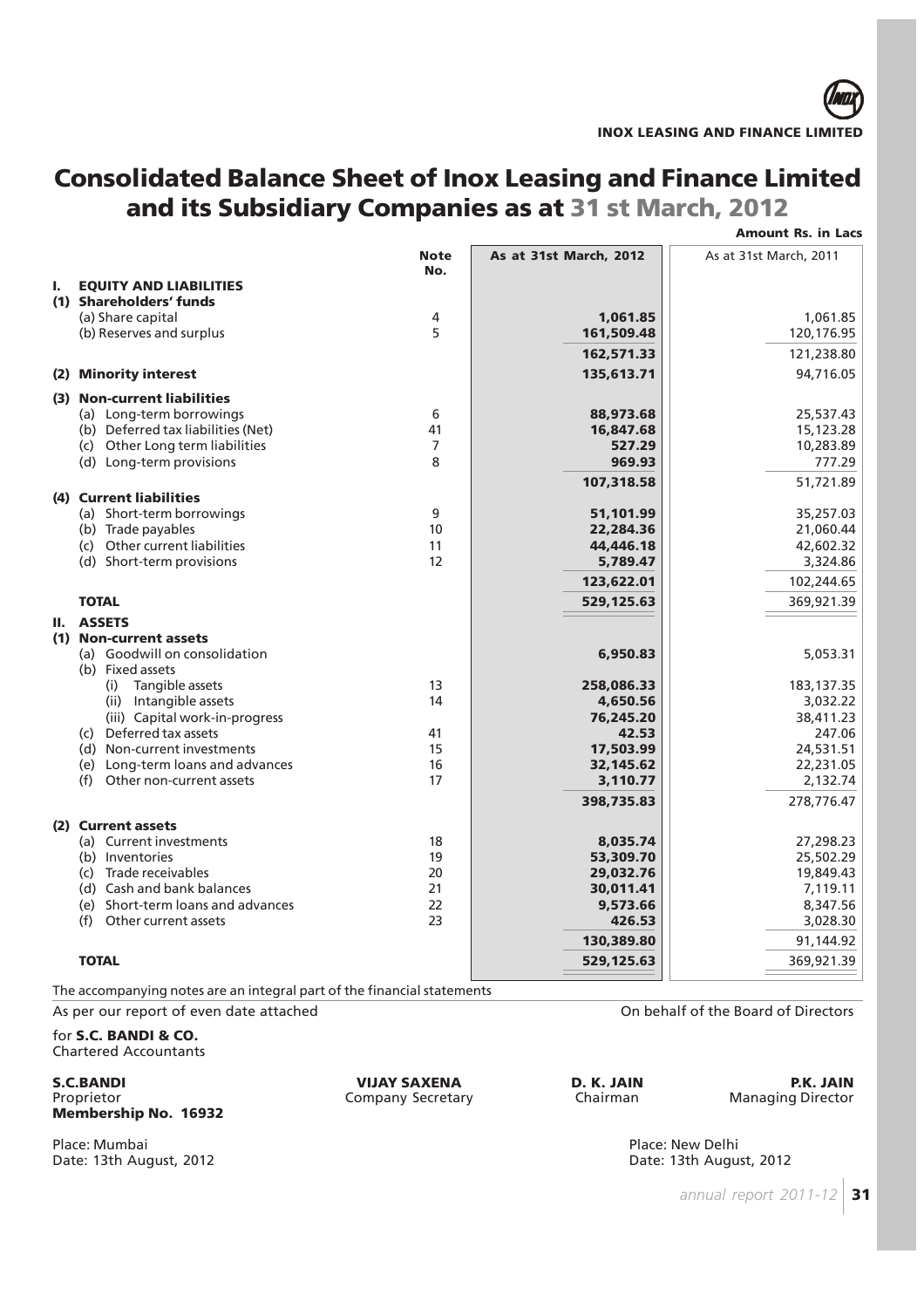## **Consolidated Statement of Profit and Loss of Inox Leasing and Finance Limited and its Subsidiary Companies for the year ended 31 st March, 2012**

|    |                                                                         |                    |            |              |             | <b>Amount Rs. in Lacs</b> |
|----|-------------------------------------------------------------------------|--------------------|------------|--------------|-------------|---------------------------|
|    |                                                                         | <b>Note</b><br>No. |            | 2011-2012    |             | 2010-2011                 |
| L. | <b>Revenue from operations</b>                                          | 24                 | 289,532.23 |              | 148,941.32  |                           |
|    | Less: Excise Duty                                                       |                    | 5,897.01   |              | 3,439.17    |                           |
|    |                                                                         |                    |            | 283,635.22   |             | 145,502.15                |
| Ш. | Other income                                                            | 25                 |            | 4,683.26     |             | 9,473.11                  |
|    | III. Total Revenue (I + II)                                             |                    |            | 288,318.48   |             | 154,975.26                |
|    | IV. Expenses:                                                           |                    |            |              |             |                           |
|    | Cost of materials consumed                                              | 26                 |            | 75,961.13    |             | 33,385.49                 |
|    | Purchases of Stock-in-Trade                                             | 27                 |            | 1,365.65     |             | 1,473.77                  |
|    | Changes in inventories of finished goods,                               |                    |            |              |             |                           |
|    | work-in-progress and Stock-in-Trade                                     | 28                 |            | (10, 326.98) |             | 1,473.85                  |
|    | Employee benefits expense                                               | 29                 |            | 12,818.62    |             | 8,917.43                  |
|    | Finance costs                                                           | 30                 |            | 8,769.51     |             | 4,345.46                  |
|    | Depreciation and amortization expense                                   | 31                 |            | 14,912.69    |             | 9,713.38                  |
|    | Goodwill on consolidation written off                                   |                    |            | 12.85        |             |                           |
|    | Other expenses                                                          | 32                 |            | 130,531.74   |             | 66,262.55                 |
|    | <b>Total expenses</b>                                                   |                    |            | 234,045.20   |             | 125,571.92                |
|    | Less: Expenditure capitalized                                           |                    |            | (50, 011.91) |             | (6,918.42)                |
|    | <b>Net Expenditure</b>                                                  |                    |            | 184,033.29   |             | 118,653.50                |
| V. | Profit before exceptional item and tax (III-IV)                         |                    |            | 104,285.19   |             | 36,321.76                 |
|    | VI. Exceptional item                                                    | 35                 |            | 1,797.51     |             | (561.34)                  |
|    | VII. Profit before tax (V - VI)                                         |                    |            | 102,487.68   |             | 36,883.10                 |
|    | VIII (A) Tax expense:                                                   |                    |            |              |             |                           |
|    | (1) Current tax                                                         |                    | 25,351.33  |              | 7,643.79    |                           |
|    | (2) MAT credit entitlement                                              |                    | (2,934.33) |              | (696.25)    |                           |
|    | (3) Deferred tax                                                        |                    | 2,080.89   |              | 3,492.59    |                           |
|    |                                                                         |                    |            | 24,497.89    |             | 10,440.13                 |
|    | (B) Taxation pertaining to earlier years                                |                    |            |              |             |                           |
|    | (1) Current tax                                                         |                    | 26.46      |              | (132.40)    |                           |
|    | (2) MAT credit entitlement                                              |                    |            |              | (1, 543.39) |                           |
|    | (3) Deferred tax                                                        |                    | (153.92)   |              | (9.59)      |                           |
|    |                                                                         |                    |            | (127.46)     |             | (1,685.38)                |
|    | IX Profit for the year (VII-VIII)                                       |                    |            | 78,117.25    |             | 28,128.34                 |
|    | X Add : Share of minority interest in loss                              |                    |            | (36, 389.69) |             | (12, 752.19)              |
|    | XI Add: Share in profit of associates                                   |                    |            | 0.29         |             |                           |
|    | XII Net Profit (IX+X+XI)                                                |                    |            | 41,727.84    |             | 15,376.15                 |
|    | XIII Earnings per equity share:                                         |                    |            |              |             |                           |
|    | Basic and diluted Earnings Per Share of Re 10/- each                    | 51                 |            | 392.97       |             | 144.81                    |
|    | The accompanying notes are an integral part of the financial statements |                    |            |              |             |                           |

Company Secretary

for **S.C. BANDI & CO.** Chartered Accountants

**S.C.BANDI P.K. JAIN P.K. JAIN P.K. JAIN P.R. JAIN Proprietor Company Secretary D. K. JAIN Proprietor Managing Director Membership No. 16932**

Place: Mumbai Place: Mumbai Place: New Delhi<br>
Date: 13th August, 2012

**32** *annual report 2011-12*

As per our report of even date attached On behalf of the Board of Directors

Date: 13th August, 2012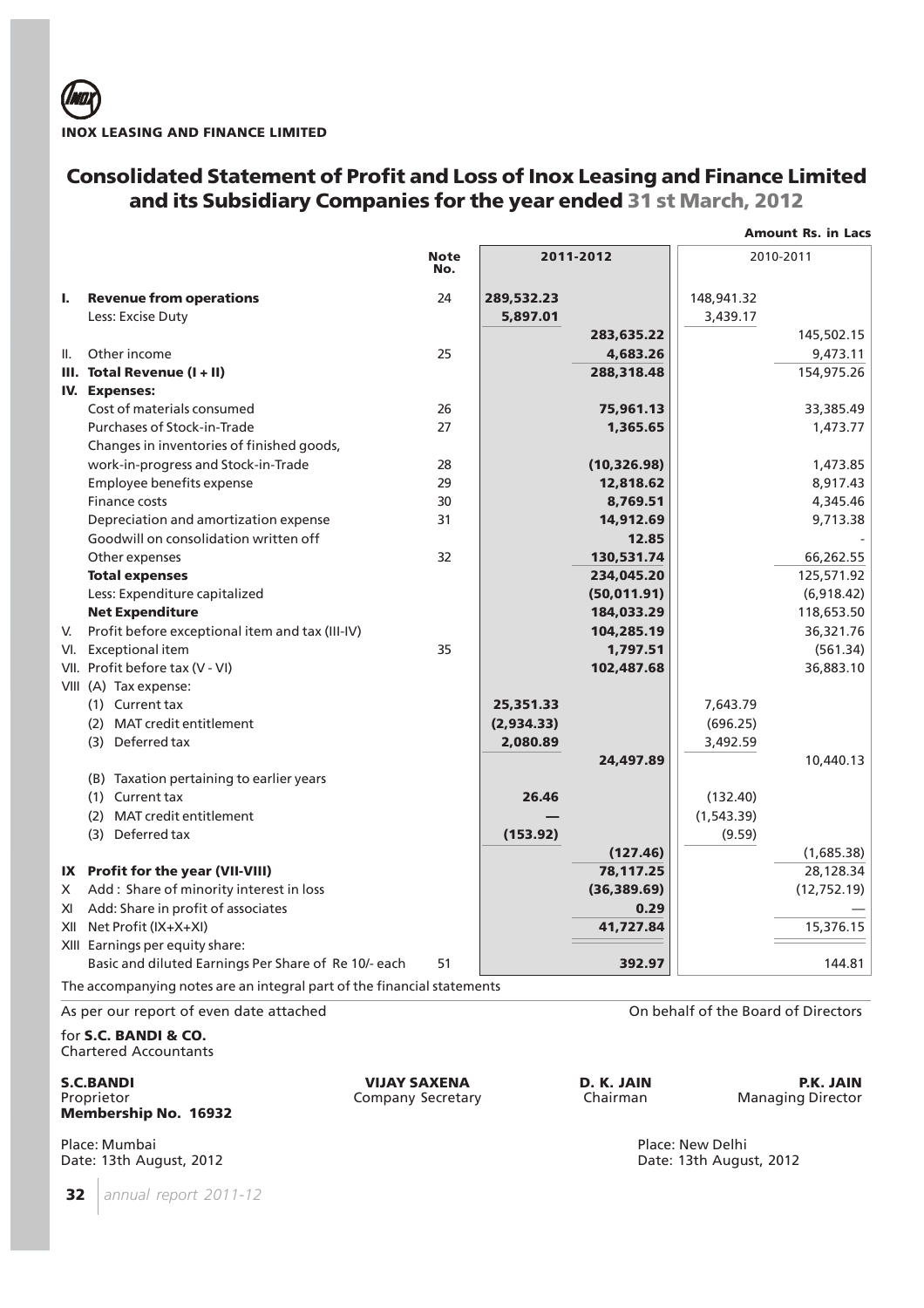# **Consolidated Cash Flow Statement of Inox Leasing and Finance Limited and its Subsidiary Companies for the year ended 31 st March, 2012**

|   |                                                                                  |                      | <b>Amount Rs. in Lacs</b>  |
|---|----------------------------------------------------------------------------------|----------------------|----------------------------|
|   |                                                                                  | 2011-2012            | 2010-2011                  |
| Α | <b>Cash flow from operating activities</b>                                       |                      |                            |
|   | Profit before tax                                                                | 102,487.67           | 36,883.08                  |
|   | Adjustments for:                                                                 |                      |                            |
|   | Depreciation and Amortisation                                                    | 14,912.69            | 9,713.38                   |
|   | Loss on assets sold/scrapped (Net)                                               | 44.33                | 61.94                      |
|   | Provision for diminution in value of investments                                 | 4,239.04             | (135.78)                   |
|   | Provision for doubtful trade receivables (Net)                                   | 160.02               | 98.42                      |
|   | Provision for doubtful advances                                                  | 298.60               | 27.30                      |
|   | <b>Bad debts and remissions</b>                                                  | 96.10                | 3.41                       |
|   | Liabilities and provisions written back                                          | (254.03)             | (199.66)                   |
|   | Provision for doubtful advances written back                                     | (7.21)               | (5.00)                     |
|   | Amounts written-off                                                              | 29.52                | 54.83                      |
|   | Expenses on Abandoned Projects Written Off                                       | 119.27               | 28.34                      |
|   | Amortization of value of Stock Options                                           | (4.78)               | 9.87                       |
|   | Amortization of goodwill on consolidation                                        | 12.85                |                            |
|   | Unreailsed Foreign exchange Loss (Net) and exchange loss on FCCB                 | 4,768.14             | 432.17                     |
|   | Income in respect of investing activities (Net)                                  | (4,096.96)           | (6,590.77)                 |
|   | <b>Finance Costs</b>                                                             | 8,908.99             | 4,405.70                   |
|   |                                                                                  |                      |                            |
|   |                                                                                  | 29,226.58            | 7,904.14                   |
|   |                                                                                  |                      |                            |
|   | Operative profit before working capital changes                                  | 131,714.25           | 44,787.22                  |
|   | Adjustments for:                                                                 |                      |                            |
|   | Other Long term liabilities<br>Long-term provisions                              | (8,837.27)<br>183.07 | (11,061.45)<br>231.30      |
|   | Trade payables                                                                   | 6,601.26             | 5,031.52                   |
|   | Other current liabilities                                                        | 2,526.27             | 15,172.15                  |
|   |                                                                                  | 1,460.71             | 135.65                     |
|   | Short-term provisions<br>Long-term loans and advances                            | 4,376.46             | (19,399.81)                |
|   | Inventories                                                                      |                      |                            |
|   | Trade receivables                                                                | (27, 466.24)         | (5,023.77)<br>(12, 259.30) |
|   | Other non current assets                                                         | (18,891.29)<br>5.43  | 5.22                       |
|   | Short-term loans and advances                                                    |                      |                            |
|   |                                                                                  | (2,320.22)           | 15,440.12                  |
|   |                                                                                  | (42, 361.82)         | (11, 728.35)               |
|   | Cash generated from operations                                                   | 89,352.43            | 33,058.86                  |
|   | Income-tax paid (Net)                                                            | (31, 679.73)         | (7, 773.94)                |
|   |                                                                                  |                      |                            |
|   | Net cash from operating activities                                               | 57,672.69            | 25,284.93                  |
|   |                                                                                  |                      |                            |
| B | <b>Cash flow from investing activities</b>                                       |                      |                            |
|   | Purchase of fixed assets (including change in capital work in progress and       |                      |                            |
|   | capital advances)                                                                | (121, 170.76)        | (59,634.90)                |
|   | Sale of fixed assets                                                             | 160.31               | 7.62                       |
|   | Investments in subsidiary company                                                | (483.75)             |                            |
|   | Purchase of investments                                                          | (100, 709.42)        | (93,037.98)                |
|   | Redemption/Sale of Investments                                                   | 123,512.47           | 116,394.04                 |
|   | Release from Escrow Account for Open Offer                                       |                      | 4,221.54                   |
|   | Inter-corporate and other loans given (Net)                                      | (1,330.31)           | 472.81                     |
|   | Interest and Dividend received (Net of expenses)                                 | 4,604.62             | 2,279.91                   |
|   | Movement in bank fixed deposits with original maturity of more than three months |                      |                            |
|   | and margin money deposits (Net)                                                  | 1,381.29             | (2,045.09)                 |
|   | Adjustment for receivables on investment account                                 | (8.16)               | 145.06                     |
|   |                                                                                  |                      |                            |
|   | Net cash used in investment activities                                           | (94, 043.71)         | (31, 196.99)               |
|   |                                                                                  |                      |                            |
|   |                                                                                  |                      |                            |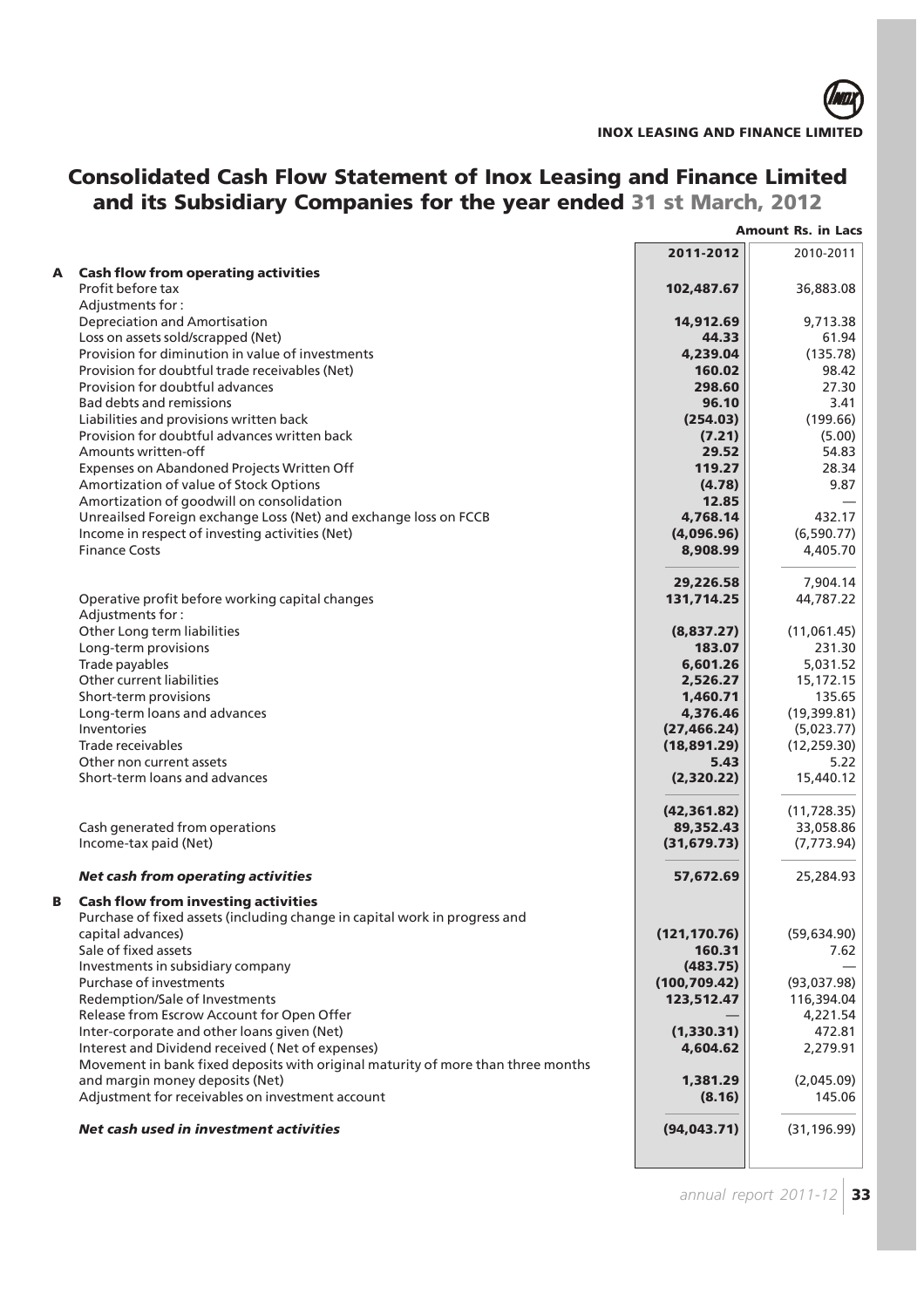|   |                                                                              |             | <b>Amount Rs. in Lacs</b> |
|---|------------------------------------------------------------------------------|-------------|---------------------------|
|   |                                                                              | 2011-2012   | 2010-2011                 |
| C | <b>Cash flow from financing activities</b>                                   |             |                           |
|   | Issue of shares                                                              |             | 0.06                      |
|   | Securities premium received on issue of shares                               | 28.26       |                           |
|   | Proceeds from issue of share capital                                         | 13.83       | 7.16                      |
|   | Refund of Share application money                                            | (12.50)     |                           |
|   | Right issue expenses                                                         | (169.93)    |                           |
|   | Proceeds from Long Term Loans (Net)                                          | 67,365.42   | (9,875.48)                |
|   | Proceeds from Short Term Loans (Net)                                         | 18,499.65   | 9,936.66                  |
|   | Proceeds from Cash Credit/Overdraft(Net)                                     | (3, 147.78) | 5,884.71                  |
|   | Foreign currency convertible bond redeemed                                   | (6, 247.10) |                           |
|   | Yield to maturity paid on redemption of Foreign Currency Convertible Bonds   | (906.63)    |                           |
|   | Inter-corporate loans received (Net)                                         | 382.17      | 1,299.04                  |
|   | Finance costs                                                                | (9,240.24)  | (4,075.34)                |
|   | Dividend paid (Including Tax on Dividend)                                    | (7, 952.73) | (4,264.22)                |
|   | Net cash from /(used in) financing activities                                | 58,612.42   | (1,087.41)                |
| D | <b>Adjustment on accounts of Foreign Currency Translation Reserve</b>        | 1,287.56    | 277.03                    |
| Е | <b>Capital receipts</b><br>(Please refer to note no. 5 of Notes to Accounts) | 764.37      |                           |
|   | Net increase/(decrease) in cash and cash equivalent                          | 24,293.33   | (6, 722.45)               |
|   | Cash and cash equivalents as at the beginning of the year                    | 4.973.16    | 11,667.12                 |
|   | Adjustment on first time consolidation of subsidiary                         | 0.34        | 28.48                     |
|   | Cash and cash equivalents as at the end of the year                          | 29,266.83   | 4,973.15                  |

As per our report of even date attached and of the Board of Directors on behalf of the Board of Directors

for **S.C. BANDI & CO.** Chartered Accountants

**S.C.BANDI P.K. JAIN P.K. JAIN P.K. JAIN P.K. JAIN P.K. JAIN Proprietor D. K. JAIN Proprietor P.K. JAIN Proprietor Company Secretary Chairman Chairman P.K. JAIN Proprietor P.K. JAIN Membership No. 16932**

Place: Mumbai Place: Mumbai Place: New Delhi<br>
Date: 13th August, 2012<br>
Place: 13th August, 2012 Date: 13th August, 2012

Company Secretary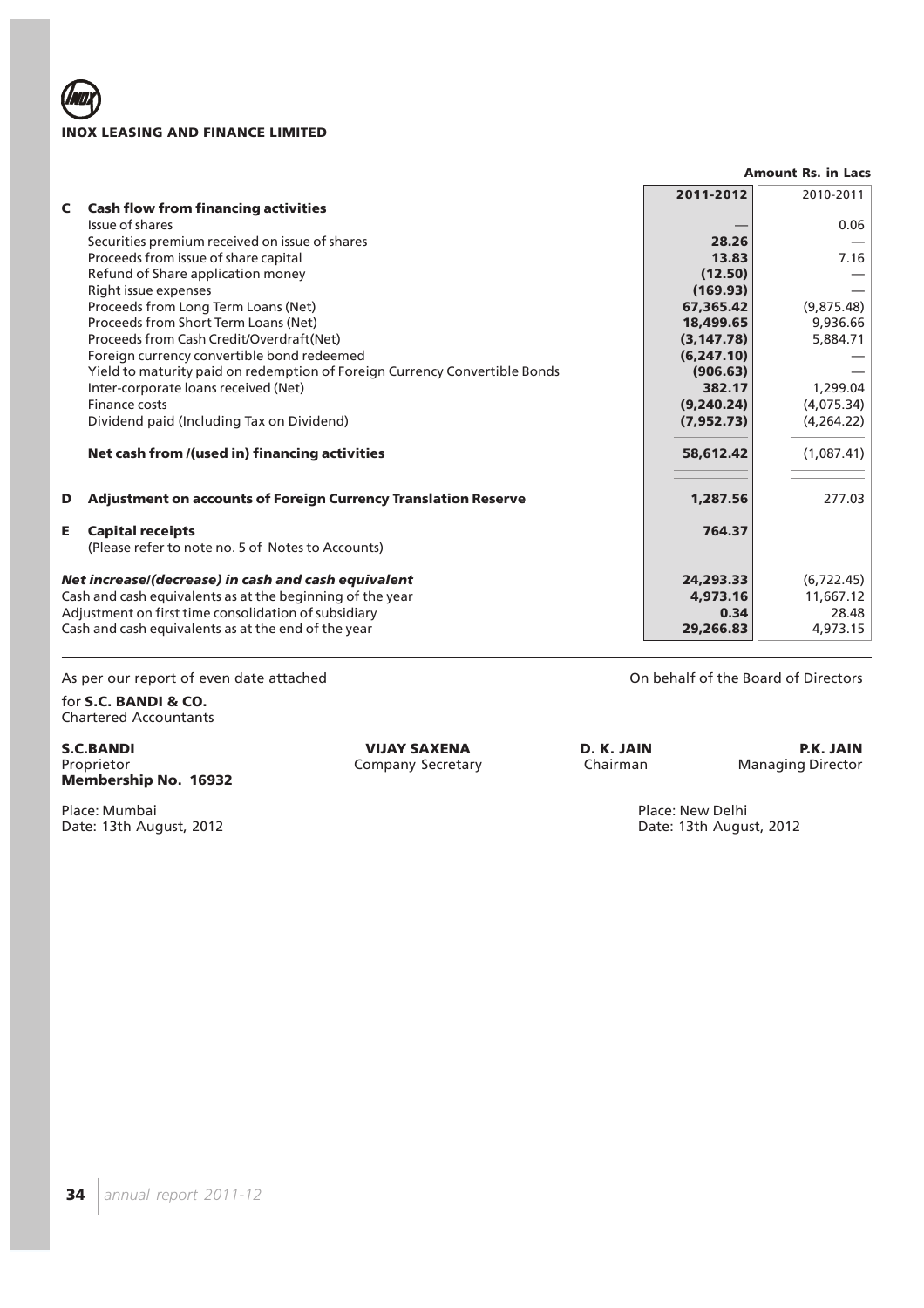## **NOTES TO THE CONSOLIDATED FINANCIAL STATMENTS FOR THE YEAR ENDED 31st MARCH 2012**

## **1. CORPORATE INFORMATION:-**

The Consolidated Financial Statements ("CFS") relate to Inox Leasing and Finance Limited ("the Company"), its subsidiaries, and the joint ventures of a subsidiary and an 'associate' of a subsidiary company (collectively referred to as the "Group").

The Subsidiary companies considered in the financial statements are:

### **(A) Subsidiaries of the Company:-**

| Name of the Company                                                                              | Country of<br>Incorporation |                                      | Proportion of ownership interest     |  |
|--------------------------------------------------------------------------------------------------|-----------------------------|--------------------------------------|--------------------------------------|--|
|                                                                                                  |                             | As at<br>31 <sup>st</sup> March 2012 | As at<br>31 <sup>st</sup> March 2011 |  |
| <b>Gujarat Fluorochemicals Limited</b>                                                           | India                       | 52.54%                               | 52.54%                               |  |
| Inox Leisure Limited (ILL)                                                                       | India                       | 0.95%                                | 0.35%                                |  |
| Inox Infrastructure Private Limited (IIPL)                                                       | India                       | <b>NIL</b>                           | <b>NIL</b>                           |  |
| Inox Motion Pictures Limited (IMPL)                                                              | India                       | <b>NIL</b>                           | <b>NIL</b>                           |  |
| Inox Wind Limited (IWL)                                                                          | India                       | <b>NIL</b>                           | <b>NIL</b>                           |  |
| Gujarat Fluorochemicals Americas, LLC (GFL Americas)                                             | <b>USA</b>                  | <b>NIL</b>                           | <b>NIL</b>                           |  |
| Inox Renewables Limited<br>(incorporated on 11 <sup>th</sup> November 2010) (IRL)                | India                       | <b>NIL</b>                           | <b>NIL</b>                           |  |
| <b>GFL Singapore Pte Limited</b><br>(Incorporated on 25 <sup>th</sup> July 2011) (GFL Singapore) | Singapore                   | <b>NIL</b>                           | <b>NIL</b>                           |  |

Gujarat Fluorochemicals Limited ("GFL") is a public company engaged in the business of manufacturing and trading of Refrigeration Gases, Anhydrous Hydrochloric Acid, Caustic Soda, Chlorine, Chloromethanes, Poly Tetrafluoroethylene (PTFE), Post Treated Poly Tetrafluorethylene (PTPTFE) and earns revenue from carbon credits. The Company caters to both domestic and international markets.

ILL is engaged in the business of operating and managing multiplexes and cinema theatres. IIPL is engaged in the business of real estate and property development. IMPL is engaged in the business of production and distribution of movies. IWL is engaged in the business of manufacture and sale of wind turbine generators (WTGs). GFL Americas is engaged in the business of manufacture and sale of PT-PTFE Compound. IRL is engaged in the business of generation of wind energy and providing services for erection & commissioning and operations and maintenance of wind farms. GFL Singapore has been set up for the purpose of investment activities.

## **(B) Subsidiaries of GFL Singapore Pte Limited**

| Name of the Company                                                                                                                                                                                                                        | Country of<br>Incorporation | Proportion of ownership interest     |                                      |  |
|--------------------------------------------------------------------------------------------------------------------------------------------------------------------------------------------------------------------------------------------|-----------------------------|--------------------------------------|--------------------------------------|--|
|                                                                                                                                                                                                                                            |                             | As at<br>31 <sup>st</sup> March 2012 | As at<br>31 <sup>st</sup> March 2011 |  |
| <b>GFL GM Fluorspar SA</b><br>(Incorporated on 16th August 2011 and a subsidiary<br>of the Company upto 28th September 2011 and<br>subsequently a subsidiary of GFL Singapore Pte Limited<br>- see under 'changes during the year' below). | Morrocco                    | 74%                                  | <b>NA</b>                            |  |

GFL GM Fluorspar SA is in the process of setting up business of exploration of fluorspar mines. Capital commitment towards partly paid shares of GFL GM Fluorspar SA is MAD 1,66,500 i.e. Rs. 10.12 lacs.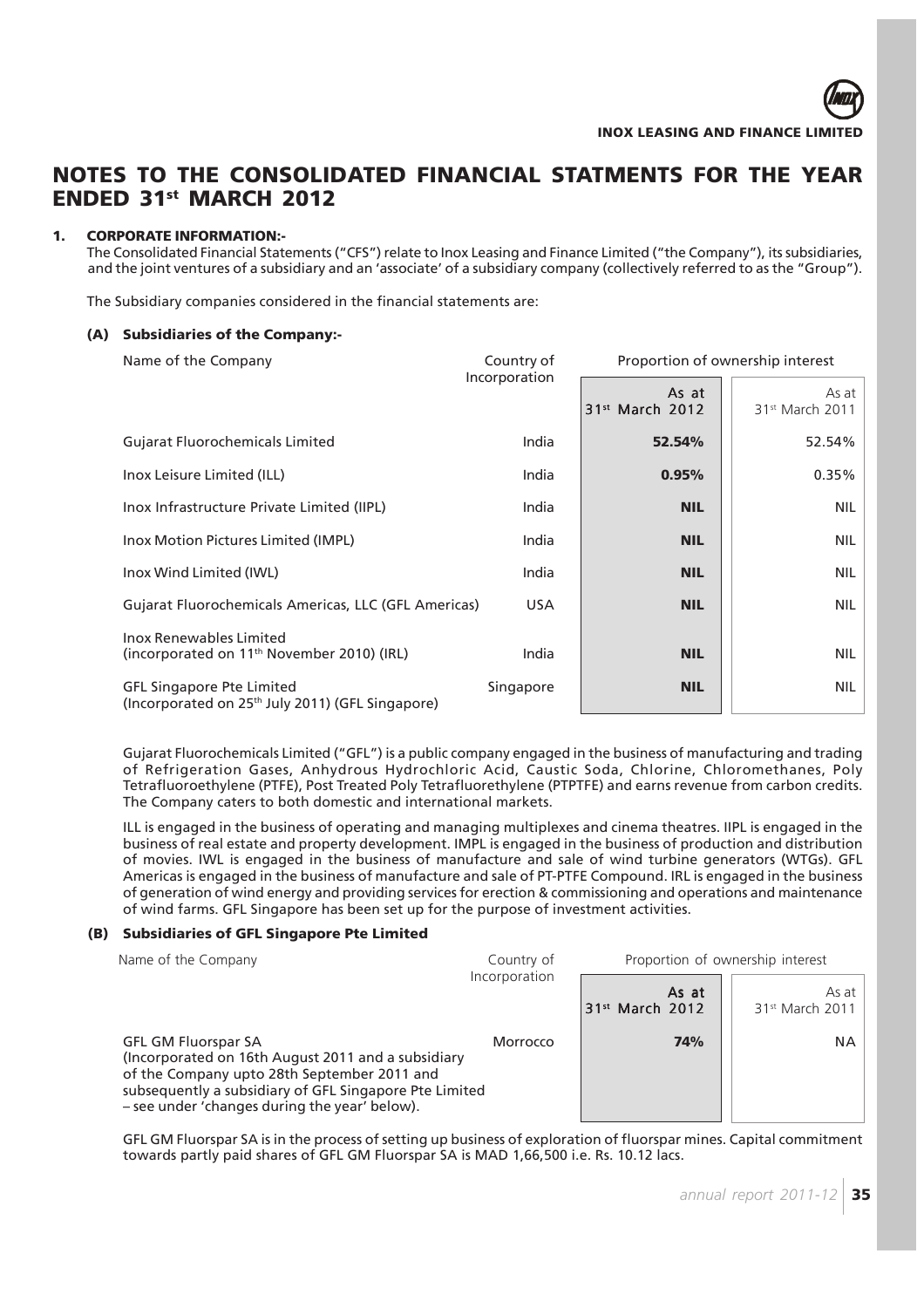**(C) Subsidiaries of Inox Leisure Limited:-**

| Name of the Company                                                                 | Country of<br>Incorporation |                                      | Proportion of ownership interest     |
|-------------------------------------------------------------------------------------|-----------------------------|--------------------------------------|--------------------------------------|
|                                                                                     |                             | As at<br>31 <sup>st</sup> March 2012 | As at<br>31 <sup>st</sup> March 2011 |
| Fame India Limited (see under 'changes during<br>the year' below) ('FIL' or 'Fame') | India                       | 73.14%*                              | 50.27%                               |

\* Including holding of GFL in Fame

FIL is engaged in the business of operating and managing multiplexes and cinema theatres.

# **(D) Subsidiaries of Fame India Limited:-**

| Name of the Company                                                                         | Country of    | Proportion of ownership interest     |                                      |
|---------------------------------------------------------------------------------------------|---------------|--------------------------------------|--------------------------------------|
|                                                                                             | Incorporation | As at<br>31 <sup>st</sup> March 2012 | As at<br>31 <sup>st</sup> March 2011 |
| Fame Motion Pictures Limited (FMPL)                                                         | India         | 100%                                 | 100%                                 |
| <b>Big Picture Hospitality Services Private Limited</b><br>(Big Pictures)                   | India         | 100%                                 | 100%                                 |
| Headstrong Films Private Limited (HFPL)<br>(see note under 'changes during the year' below) | India         | 99.99%                               | N.A.                                 |

FMPL is engaged in the business of exploitation of movie rights (including distribution) and programming.

Big Pictures was engaged in the business of operating food-courts and restaurants in India and HFPL was engaged in the business of film production and distribution in India. During the year, there are no business activities in these two companies. However, the management is reassessing the business feasibility and is exploring new initiatives/projects.

The financial statements of all subsidiaries used in the consolidation are drawn up to the same reporting date as that of the Company viz. year ended 31<sup>st</sup> March 2012.

# **(E) Joint Venture of GFL:-**

GFL has a Joint Venture interest of 33.77% in Xuancheng HengYuan Chemical Technology Company Ltd., a company incorporated in the People's Republic of China. As on  $31$ <sup>st</sup> March 2012 GFLhas invested a sum of Rs.1263.89 lacs in the share capital of this Joint Venture.

The JVC is engaged in the business of manufacture of anhydrous hydrogen fluoride and allied activities.

The financial statements of this joint venture are drawn up to 31<sup>st</sup> December 2011.

# **(F) Joint Ventures of Fame India Limited:-**

Joint ventures of Fame India Limited considered in these CFS are:

| Name of the Company                                                                         | Country of<br>incorporation | <b>Proportion of</b><br>ownership<br>interest of<br><b>Fame India Limited</b><br>as on<br>31 <sup>st</sup> March 2012 | Proportion of<br>ownership<br>interest of<br>Fame India Limited<br>as on<br>31 <sup>st</sup> March 2011 |
|---------------------------------------------------------------------------------------------|-----------------------------|-----------------------------------------------------------------------------------------------------------------------|---------------------------------------------------------------------------------------------------------|
| Swanston Multiplex Cinemas Private Limited                                                  | India                       | 50%                                                                                                                   | 50%                                                                                                     |
| Headstrong Films Private Limited (HFPL)<br>(see note under 'changes during the year' below) | India                       | <b>NA</b>                                                                                                             | 50%                                                                                                     |

SMCPL is engaged in the business of operating a multiplex.

The financial statements of these joint ventures are drawn up to 31<sup>st</sup> March 2012.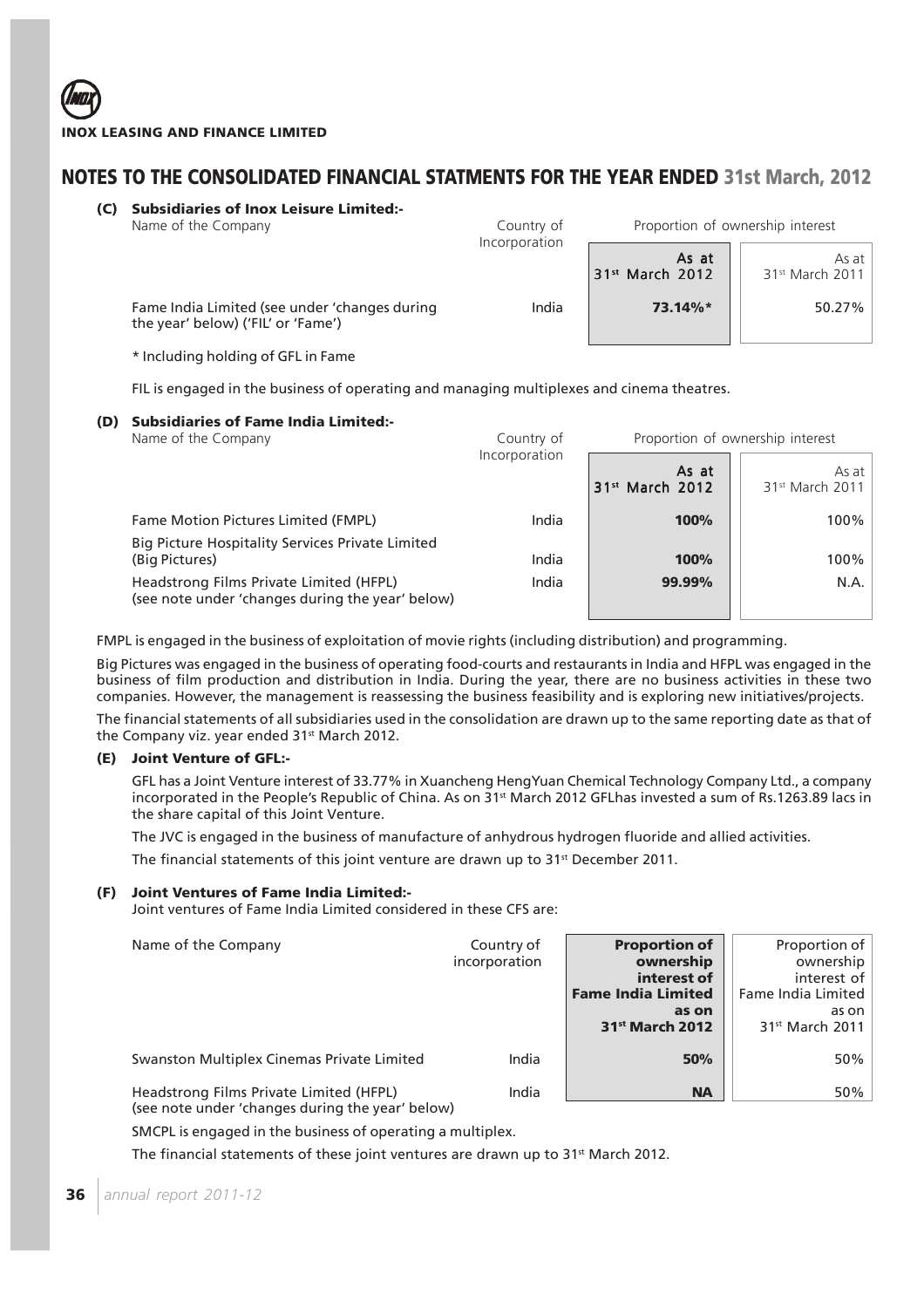

### **(G) Associate of Inox Infrastructure Private Limited:-**

Inox Infrastructure Private Limited (IIPL), a wholly owned subsidiary of GFL, holds 50% of the total equity capital of Megnasolace City Private Limited (Megnasolace). Megnasolace is treated as an 'Associate Company' and the investment is accounted under the equity method in accordance with AS 23 – 'Accounting for Investments in Associates'. The Group's share of the post acquisition profits is included in the carrying cost of the investment as under:-

|   |                                         |           | Amount Rs. lacs |
|---|-----------------------------------------|-----------|-----------------|
|   | S.No. Particulars                       | 2011-2012 | 2010-2011       |
|   | Book value of Investment on acquisition | 3200.00   | 3200.00         |
|   | Share of Profit – Up to Previous Year   | 1.18      | 1.18            |
| 3 | Share of (Loss)/Profit – Current Year   | 0.29      | Nil             |
| 4 | Carrying amount                         | 3201.47   | 3201.18         |

Capital commitment towards partly paid shares of Megnasolace is Rs. 16800 lacs (Previous year Rs. 16800 lacs).

### **Changes during the year**

a) During the year ended 31st March 2010, ILL had acquired 1,50,57,751 equity shares in Fame (India) Limited ("Fame"), being the Promoters' shareholding, through a block deal carried out on the Bombay Stock Exchange. ILL had thereafter acquired another 25,07,537 equity shares in Fame, from the market, through two separate block deals carried out on the Bombay Stock Exchange. As a result of these acquisitions, ILL held 1,75,65,288 equity shares comprising of more than 50% stake in Fame. Pursuant thereto, as required under the Securities and Exchange Board of India (Substantial Acquisition of Shares and Takeover) Regulations, 1997, an Open Offer was made to the Shareholders of Fame for acquisition of 82,31,759 equity shares in Fame at a price of Rs 51 per share. On completion of Open Offer Inox Leisure Limited's stake in Fame stood at 50.27% of the then existing issued and paid-up capital of Fame. Accordingly, as per the provisions of Companies Act, 1956, Fame had become a subsidiary of Inox Leisure Limited w.e.f. 6<sup>th</sup> January 2011.

The consolidated results for previous year of Fame are included in the CFS from 6th January 2011 on the basis of the financial statements prepared by the Fame's management for the period ended on 31st December 2010, after making necessary adjustment for material events between 31st December 2010 and 6th January 2011.

During the current year ILL has subscribed and acquired 2,02,12,212 equity shares of Fame pursuant to Rights issue of Fame. ILL has thereafter acquired 6,59,737 equity shares of Fame from market. As a result of these acquisitions, ILL now holds 3,84,38,312 equity shares comprising of 69.54% stake in Fame.

During the year, GFL has acquired 19,87,200 equity shares of Fame. The combined holding of the Group is now 4,04,25,512 equity shares comprising of 73.14% stake in Fame.

- b) During the year, FIL has acquired further shares in its joint venture HFPL and consequently. HFPL has become a subsidiary of FIL w.e.f. 26th March 2012. Goodwill on consolidation of this subsidiary is written off during the year.
- c) During the year, GFL has incorporated a wholly owned subsidiary GFL Singapore Pte Limited in Singapore.
- d) During the year, GFL has invested in a newly incorporated subsidiary in Morocco viz. GFL GM Fluorspar SA. On 28<sup>th</sup> September 2011 the entire shareholding of GFL in this subsidiary was transferred to GFL Singapore Pte Limited. Consequently, GFL GM Fluorspar SA is now a subsidiary of GFL Singapore Pte Limited.

# **2. BASIS OF PREPARATION AND PRINCIPLES OF CONSOLIDATION :-**

The CFS are prepared in accordance with Accounting Standard (AS) 21 "Consolidated Financial Statements", Accounting Standard (AS) 23 "Accounting for Investment in the Associates in Consolidated Financial Statements" and Accounting Standard (AS) 27 "Financial Reporting of Interest in Joint Ventures" notified under the Companies (Accounting Standard) Rules, 2006.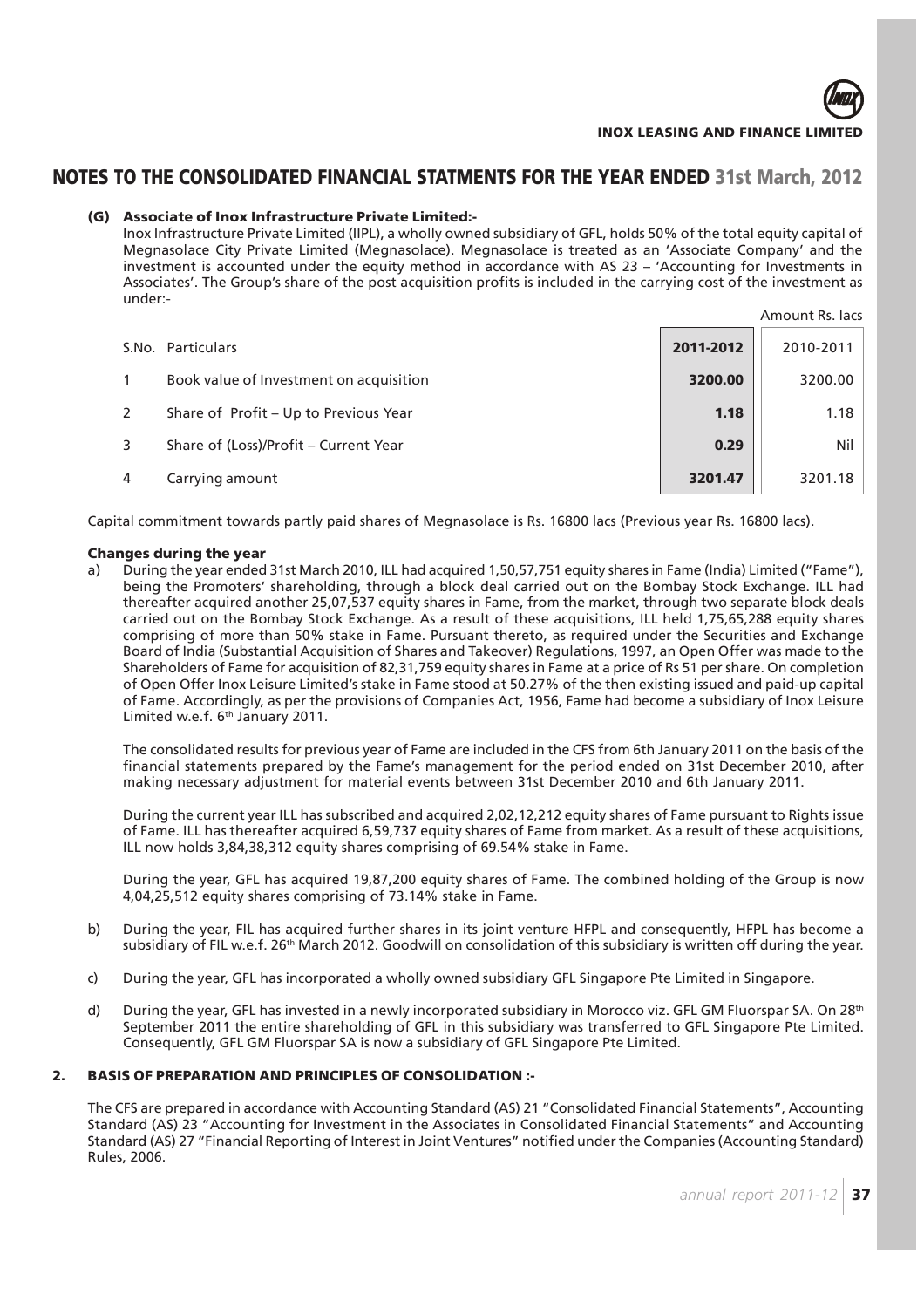

During the year ended 31st March 2012, the revised Schedule VI notified under the Companies Act, 1956 has become applicable to the Company, for preparation and presentation of its financial statements. The adoption of revised Schedule VI does not impact recognition and measurement principles followed for preparation of CFS. However, it has significant impact on presentation and disclosures made in the financial statements. The Company has also reclassified the previous year figures in accordance with the requirements applicable in the current year.

The CFS have been prepared on the following basis.

- a) The financial statements of the Company and its subsidiaries have been combined on a line-by-line basis by adding together the book values of like items of assets, liabilities, income and expenses. Inter-company balances, intercompany transactions and unrealised profits are fully eliminated. Unrealised losses resulting from Inter-company transactions are eliminated unless cost cannot be recovered.
- b) Interest in joint ventures is reported using proportionate consolidation method.
- c) The share of profit/loss of associate company is accounted under the 'equity method' as per which the share of profit/loss of the associate company is adjusted to the cost of investment.
- d) Financial statements of foreign subsidiaries have been translated into Indian Rupees in accordance with the methodology prescribed for conversion of financial statements of a non-integral operation in the Accounting Standard-11 "Effects of Changes in Foreign Exchange Rates".
- e) Goodwill on consolidation represents excess of the cost to the parent of its investment in a subsidiary over the parent's portion of equity of the subsidiary, at the date on which investment in the subsidiary is made, and is recognized as an asset in the consolidated financial statements. For this purpose, the Company share of equity is determined on the basis of the latest financial statements prepared and certified by the Management, prior to the date of acquisition after making necessary adjustments for material events between the date of such financial statements and the date of respective acquisition. The Goodwill on consolidation is evaluated for impairment whenever there is any indication that its carrying amount may have been impaired.
- f) The CFS are prepared using uniform accounting policies for the like transactions and other events in similar circumstances, except where it is not practicable to do so. The CFS are presented, to the extent possible, in the same manner as the Parent Company's separate financial statements.
- g) The Minority interest in the net assets of consolidated subsidiary consist of the amount of equity attributable to minority at the date on which investment in subsidiary is made and the minority's share of movement in equity since the date the parent subsidiary relationship comes into existence.

# **3. (A) CHANGES IN ACCOUNTING POLICIES**

### **a) In respect of GFL:**

The Company has opted for accounting of exchange differences arising on reporting of long term monetary items under Clause 46A of AS 11 "The Effects of Changes in Foreign Exchange Rates" as per notification no. G.S.R. 914(E) dated 29th December, 2011 issued by the Ministry of Corporate Affairs, Government of India.

Accordingly, the exchange difference of Rs. 5098.21 lacs, arising after 1<sup>st</sup> April, 2011 on the reporting of long term foreign currency monetary items at the rates different from those at which they were initially recorded during the period, or reported in previous financial statements, in so far they relate to acquisition of depreciable capital assets, have been added to the cost of assets and shall be depreciated over the balance useful life of the assets.

Up to the last year such exchange difference were charged to Statement of Profit and Loss. Due to this change in accounting policy the profit before tax for the current year is higher by Rs. 4941.65 (net of depreciation charge of Rs. 156.56 lacs) and cost of fixed assets is higher by Rs.3662.73 lacs.

### **b) In respect of FIL:**

Upto last year, lease rentals paid in respect of properties were charged to the Statement of Profit and Loss on a straight line basis over the lease term. During the current year, the management has reviewed the accounting policy for such lease rentals and, in the opinion of management, charging of lease rentals paid in terms of the respective lease agreement will result in more appropriate presentation of the financial statements. Accordingly, the provision of Rs. 296.01 lacs as on 31<sup>st</sup> March 2011, in respect of such lease rentals, is reversed during the current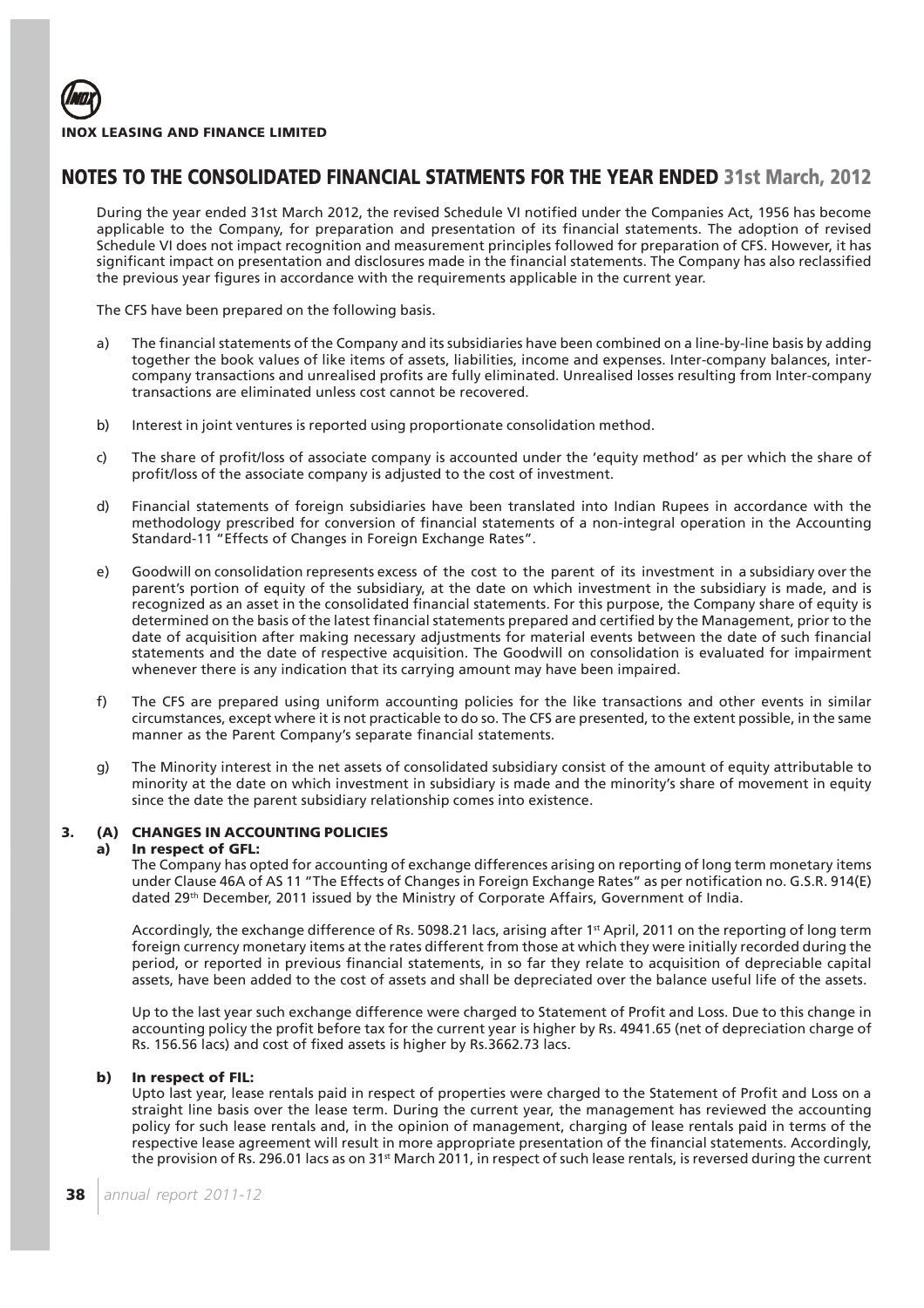

year and credited to the lease rentals charged to the Statement of Profit and Loss and the lease rentals for the current year are also provided accordingly. Due to this change, the amount of lease rentals charged to the Statement of Profit and Loss is lower by Rs. 405.37 lacs and the profit before tax is higher by Rs. 405.37 lacs.

# **c) In respect of GFL Americas:**

Up to the last year depreciation on tangible fixed assets was provided on the basis of rates as prescribed by Schedule XIV of the Companies Act, 1956 being the minimum rates of depreciation. From the current year the depreciation is provided on the basis of the management's estimate of the useful life of a fixed asset, at the time of acquisition of the asset or of the remaining useful life on a subsequent review, which is shorter than that envisaged in the aforesaid schedule, thus depreciation is provided at a higher rate. In the opinion of the management this change will result in more appropriate presentation of the financial statements of the Company.

Due to the above change in method for providing depreciation, the depreciation arising on retrospective recomputation for the period up to 31st March 2011 of Rs. 26.93 lacs is debited to Statement of Profit and Loss and depreciation for the current year is higher by Rs. 30.46 lacs. Consequently, total charge for the depreciation is higher, the profit before tax for the year is lower and the net block of fixed assets is lower by Rs. 57.39 lacs.

### **3. (B) OTHER SIGNIFICANT ACCOUNTING POLICIES a) FIXED ASSETS AND INTANGIBLE ASSETS**

i. In respect of assets other than those mentioned in (ii) below:

Freehold land is carried at cost. Leasehold Land is carried at cost, comprising of lease premium and expenses on acquisition thereof, as reduced by accumulated amortisation. Other Fixed Assets are carried at cost less accumulated depreciation.

ii. In respect of fixed assets of IRL, acquired under slump sale from GFL during the year ended  $31<sup>st</sup>$  March 2012: On 31st March 2012, IRL has revalued the fixed assets of the Wind Energy Business, acquired under 'slump sale', as per the report of government approved valuer. In these CFS, Rs. 6232.48 lacs is credited to revaluation reserve with corresponding additions to net block of respective fixed assets which represents the revalued amount of the fixed assets, over and above the carrying value of such fixed assets by GFL.

The cost of fixed assets comprises of purchase price / cost of construction, including any expenses attributable to bring the asset to its working condition for its intended use, and is net of CENVAT & VAT Credit. Borrowing costs directly attributable to acquisition or construction of qualifying fixed assets are capitalised. In respect of accounting period commencing on or after 1<sup>st</sup> April 2011, consequent to the amendment of para 46 of AS 11, 'The Effects of Changes in Foreign Exchange Rates', notified under the Companies (Accounting Standards) Rules, 2006, as stated in para (j)(ii), the cost of depreciable capital assets includes foreign exchange differences arising on translation of long term foreign currency monetary items.

# **b) DEPRECIATION & AMORTIZATION**

### i) On tangible fixed assets:

Cost of leasehold land is amortised over the period of the lease. Depreciation on other Fixed Assets, excluding freehold land, is provided on straight line method as under:

- On leasehold improvements, electrical installations and air-conditioners in leased premises, over the period of useful life on the basis of the respective agreements or the useful life as per Schedule XIV of the Companies Act, 1956, whichever is shorter.

- On other fixed assets, at the rates and in the manner specified in Schedule XIV to the Companies Act, 1956.

Fixed Assets costing Rs 5,000 or less are fully depreciated in the year of acquisition. Based on technical opinion Windmill is considered as a continuous process plant and depreciation is provided at the rate applicable thereto.

# ii) On intangible fixed assets:

Cost of technical know-how is amortized equally over a period of ten years and cost of Software is amortized @ 16.21% p.a. on straight line method.

Cost of Film Distribution Rights (and corresponding prints cost) and Negative Rights is amortized in proportion to the management's estimate of gross revenues expected to be realized over a period. Cost of movie script acquired is amortized over a period of five year from the date of acquisition.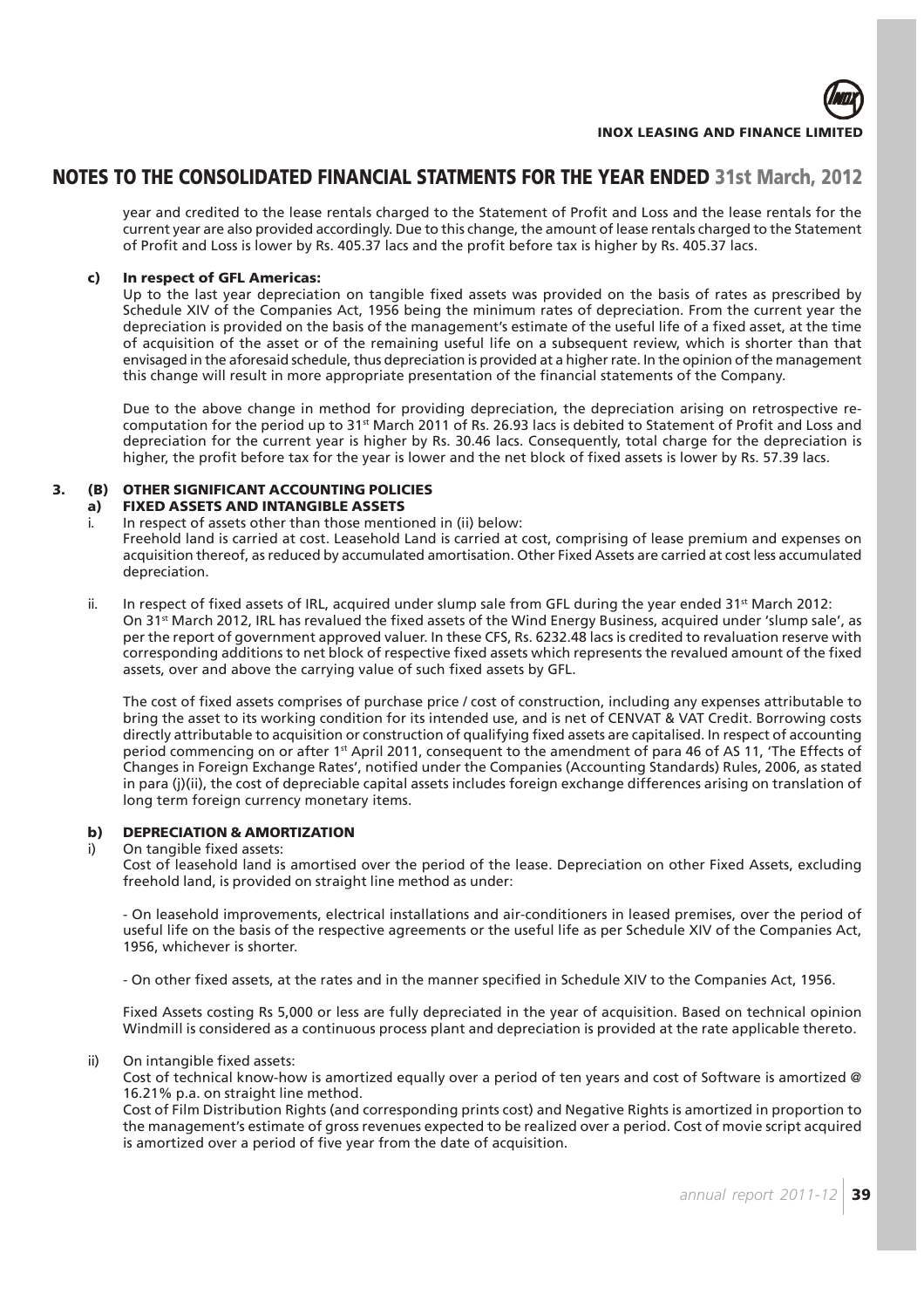### In respect of GFL Americas:

Depreciation on all fixed assets (except land) is provided under straight line method on the basis of the management's estimate of the useful life of a fixed asset, at the time of acquisition of the asset or of the remaining useful life on a subsequent review.

The estimated useful life is as under:

| Estimated useful life |
|-----------------------|
| 30 Years              |
| 7 Years               |
| 7 Years               |
| 5 Years               |
| 5 Years               |
| 15 Years              |
|                       |

### **c) IMPAIRMENT OF ASSETS**

Consideration is given at each Balance Sheet date to determine whether there is any indication of impairment of the carrying amount of the Company's assets and impairment loss is recognised wherever the carrying amount of an asset exceeds its recoverable amount.

### **d) INVESTMENTS**

### i) In Securities

Long Term Investments are carried at cost. Provision for diminution is made to recognise the decline, other than temporary, in the values of these investments. Current Investments are carried at lower of cost and fair value.

### ii) In Investment Property

Leasehold Land is carried at cost, comprising of lease premium and expenses on acquisition thereof, as reduced by accumulated amortisation. Building is carried at cost of acquisition, less accumulated depreciation.

### **e) INVENTORIES**

Inventories are valued at lower of cost and net realisable value. Cost is determined using Weighted Average Method, except for multiplex inventories, cost is determined using FIFO method, and is inclusive of appropriate overheads. Closing stock of finished goods and imported materials include excise duty and customs duty payable thereon, wherever applicable. Obsolete, defective and unserviceable stocks are duly provided for.

### **f) REVENUE RECOGNITION**

Revenue from sales is recognised when the significant risks and rewards of ownership of the goods have passed to the customers, which is generally at the point of dispatch of goods. Gross revenue from operations includes excise duty but are exclusive of sales tax. Revenue from Carbon Credits is recognised on delivery thereof or sale of rights therein, as the case may be, in terms of the contract with the respective buyer and is net of payment towards cancellation of contracts. Income on sale of electricity generated is recognised on the basis of actual units generated and transmitted to the purchaser and is net of unscheduled interchange charges paid.

Income from Box Office and Film Distribution is recognized as and when the movie is exhibited. Income from Sale of Food & Beverages is accounted at the point of sale. Income is net of refunds and complimentary. Conducting fees are in respect of charges received from parties to conduct business from the Company's Multiplexes. Income from conducting fees and management of multiplexes / theatres is recognized on accrual basis as per the contractual arrangements. Advertisement income is recognized on the date of exhibition of the advertisement / event or over the period of the contract, as applicable. Revenue from programming is recognized as and when the movie is exhibited and comprises of proceeds from sale of tickets, net of taxes and theatre owner's share. As the Group is the primary obligor with respect to the programming activities, the share of distributor in these proceeds is disclosed as programming cost. In respect of Movie Rights, revenue from theatrical exhibition is recognized as and when the movie is exhibited and revenue from film's satellite, video and other rights are recognized from effective date of exploitation of rights or when the rights are made available to the assignee for exploitation, in terms of the agreement.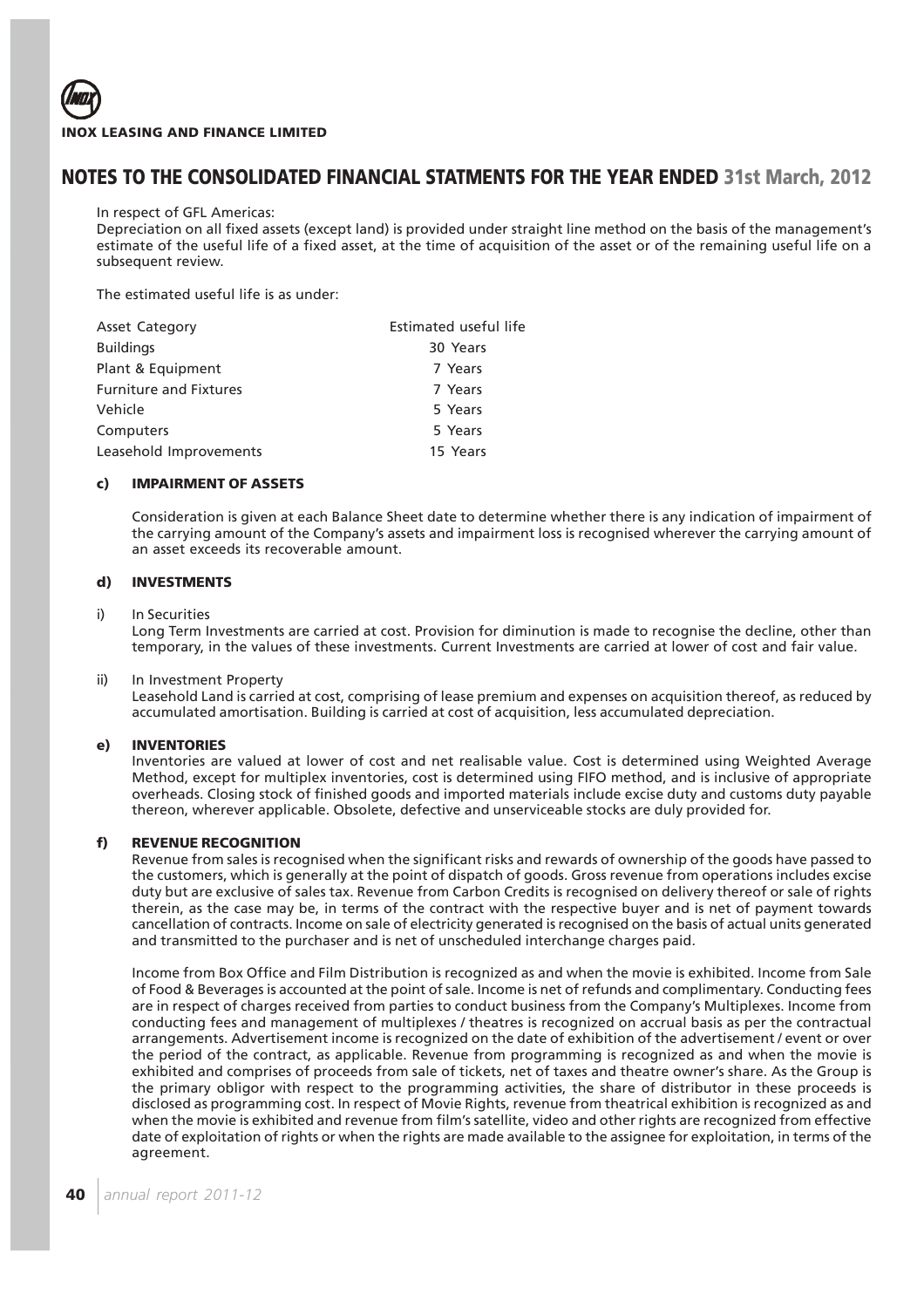

Interest income is recognised on a time proportion basis, except in cases where interest is doubtful of recovery. Dividend income is recognised when the Company's right to receive the dividend is established by the reporting date.

# **g) EMPLOYEE BENEFITS**

Short-term employee benefits are recognized as an expense at the undiscounted amount in the Statement of Profit and Loss in the year in which the related service is rendered. Company's contributions towards provident and pension funds viz. Defined Contribution Plan paid/payable during the year are charged to the Statement of Profit and Loss. Retirement benefits in the form of Gratuity and Leave Encashment are recognized as an expense in the Statement of Profit and Loss at the present value of the amounts payable determined on the basis of actuarial valuation techniques, using the projected unit credit method. Actuarial gains and losses are recognized in the Statement of Profit and Loss

### **h) BORROWING COSTS**

Borrowing costs that are directly attributable to the acquisition, construction or production of a qualifying asset are capitalised as part of cost of such asset. Other borrowing costs are charged to the Statement of Profit and Loss.

### **i) TAXES ON INCOME**

Income tax expense comprises of current tax & deferred tax charge. Deferred tax is recognised on timing differences, subject to consideration of prudence, being the differences between taxable income and accounting income that originates in one period and are capable of reversal in one or more subsequent periods. The deferred tax in respect of timing differences which reverse during the tax holiday period is not recognised to the extent the Company's gross total income is subject to the deduction during the tax holiday period. Minimum Alternate Tax (MAT) paid on the book profits, which gives rise to future economic benefits in the form of tax credit against future income-tax liability, is recognized as an asset in the Balance Sheet if there is convincing evidence that the Company will pay normal tax within the period prescribed for utilization of such credit.

# **j) FOREIGN CURRENCY TRANSACTIONS AND FORWARD CONTRACTS**

- (i) Transactions in foreign currency are recorded in rupees by applying the exchange rate at the date of the transaction. At the Balance Sheet date, monetary assets and liabilities in foreign currency are restated by applying the closing rate. Gains or losses on settlement of the transactions and restatement of monetary assets and liabilities are recognised in the Statement of Profit and Loss, except as mentioned in para (ii) below. In respect of forward exchange contracts entered, the difference between the forward rate and the exchange rate at the date of the transaction is recognised as income or expense over the life of such contract. Currency and interest rate swaps are accounted in accordance with the respective contracts. All other derivatives, which are not covered by AS 11, are measured using the mark-to-market principles and the net loss after considering the offsetting effect on the underlying hedge items is charged to the Statement of Profit and Loss. Net gains on the mark-to-market basis are not recognised.
- (ii) The Central Government has vide its Notification no. G.S.R. 914(E) dated 29 December 2011, amended AS 11 'The Effects of Changes in Foreign Exchange Rates', notified under the Companies (Accounting Standards) Rules, 2006, to the extent it relates to the recognition of losses or gains arising on restatement of long-term foreign currency monetary items in respect of accounting periods commencing on or after 1 April 2011.

As stipulated in the Notification, the Company has exercised the option to adopt the following policy irrevocably for accounting periods commencing from 1 April 2011:

Long term foreign currency monetary items are translated at the exchange rate prevailing on the balance sheet date and the net exchange gain / loss on such conversion and on settlement of the liability, is adjusted to the cost of the asset, where the long-term foreign currency monetary items relate to the acquisition of a depreciable capital asset (whether purchased within or outside India), and depreciated over the balance life of the assets.

### **k) LEASE**

### Assets taken on operating lease

Lease rentals in respect of assets acquired on operating lease are charged to the Statement of Profit and Loss as per the terms of the respective lease agreements.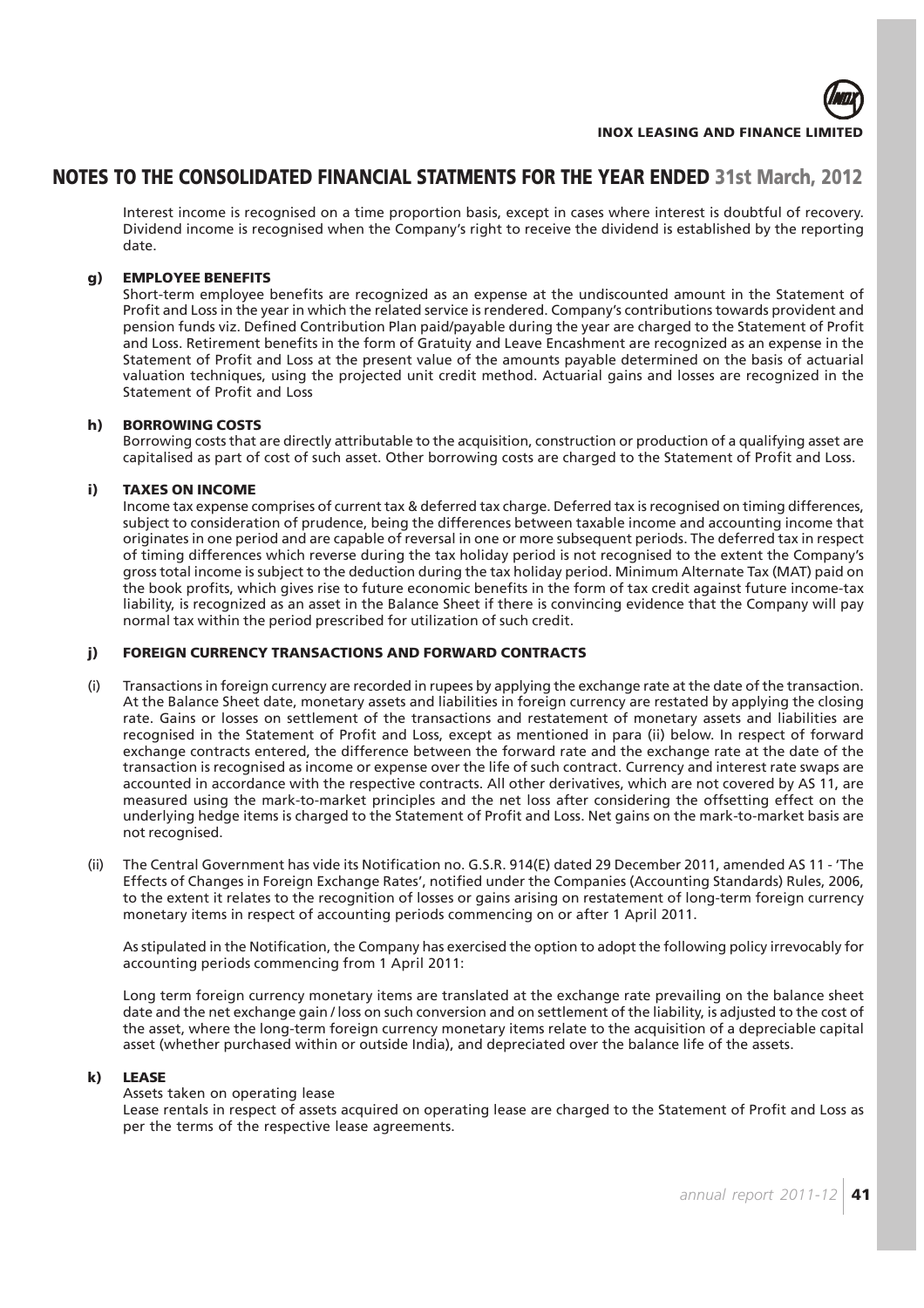# Assets given on operating lease

Assets given under operating lease are capitalised and included in the fixed assets. Lease income arising there from is recognised as income in the Statement of Profit and Loss as per the terms of the respective lease agreements.

# **l) PROVISIONS AND CONTINGENT LIABILITIES**

A provision is recognized when the Company has a present obligation as a result of past event and it is probable that an outflow of resources will be required to settle the obligation and in respect of which a reliable estimate can be made. A disclosure for a contingent liability is made when there is a possible obligation or a present obligation that may, but probably will not, require an outflow of resources. When there is possible obligation or a present obligation in respect of which the likelihood of outflow of resource is remote, no provision or disclosure is made.

### **m) USE OF ESTIMATES**

The preparation of financial statements in conformity with Indian GAAP requires the management to make judgements, estimates and assumptions that affect the reported balances of assets and liabilities and disclosure of contingent liabilities, at the end of the accounting year and reported amounts of revenue and expenses during the year. Although these estimates are based on the management's best knowledge of current events and actions, uncertainty about these assumptions and estimates could result in outcomes requiring a material adjustment to the carrying amounts of assets or liabilities in future periods.

# **4. SHARE CAPITAL As at 31st March 2012** As at 31st March 2011

|                      | 1,100.00             |
|----------------------|----------------------|
| 1,500.00<br>2,600.00 | 1,500.00<br>2,600.00 |
| 1,061.85             | 1,061.85<br>1,061.85 |
|                      | 1,061.85             |

# **4.2 Terms/rights attached to equity shares**

The Company has only one class of equity shares having a par value of Rupees 10 per share. Each holder of equity shares is entitled to one vote per share. The dividend proposed by the Board of Directors is subject to the approval of the shareholders in the Annual General Meeting. In the event of liquidation of the Company, the holders of equity shares will be entitled to receive remaining assets of the company, after distribution of all preferential amounts, if any. During the financial year company has paid interim dividend of Rs. 10/- per share (previous year Rs. Nil per equity share). Further, dividend of Rs. 10/- per equity share (previous year Rs. 10/- per equity share) is proposed to be distributed to the equity shareholders. The total distribution of dividend to the equity shareholders is Rs. 20/- per equity share (previous year Rs. 10/- per equity share).

# **4.3 Details of shareholders holding more than 5% shares in the company**

|                      |               | 31-03-2012 |         | 31-03-2011 |  |
|----------------------|---------------|------------|---------|------------|--|
|                      | <b>Number</b> | % holding  | Number  | % holding  |  |
| Mr. Pavan Kumar Jain | 2474178       | 23.30      | 2473478 | 23.29      |  |
| Mr. Vivek Kumar Jain | 2366405       | 22.29      | 2366405 | 22.29      |  |
| Mr. Devansh Jain     | 1307618       | 12.31      | 1257618 | 11.84      |  |
| Mrs. Nayantara Jain  | 1172832       | 11.05      | 1122832 | 10.57      |  |
| Mrs. Nandita Jain    | 1031644       | 9.72       | 981644  | 9.24       |  |
| Mr. Siddharth Jain   | 1018292       | 9.59       | 968292  | 9.12       |  |
|                      |               |            |         |            |  |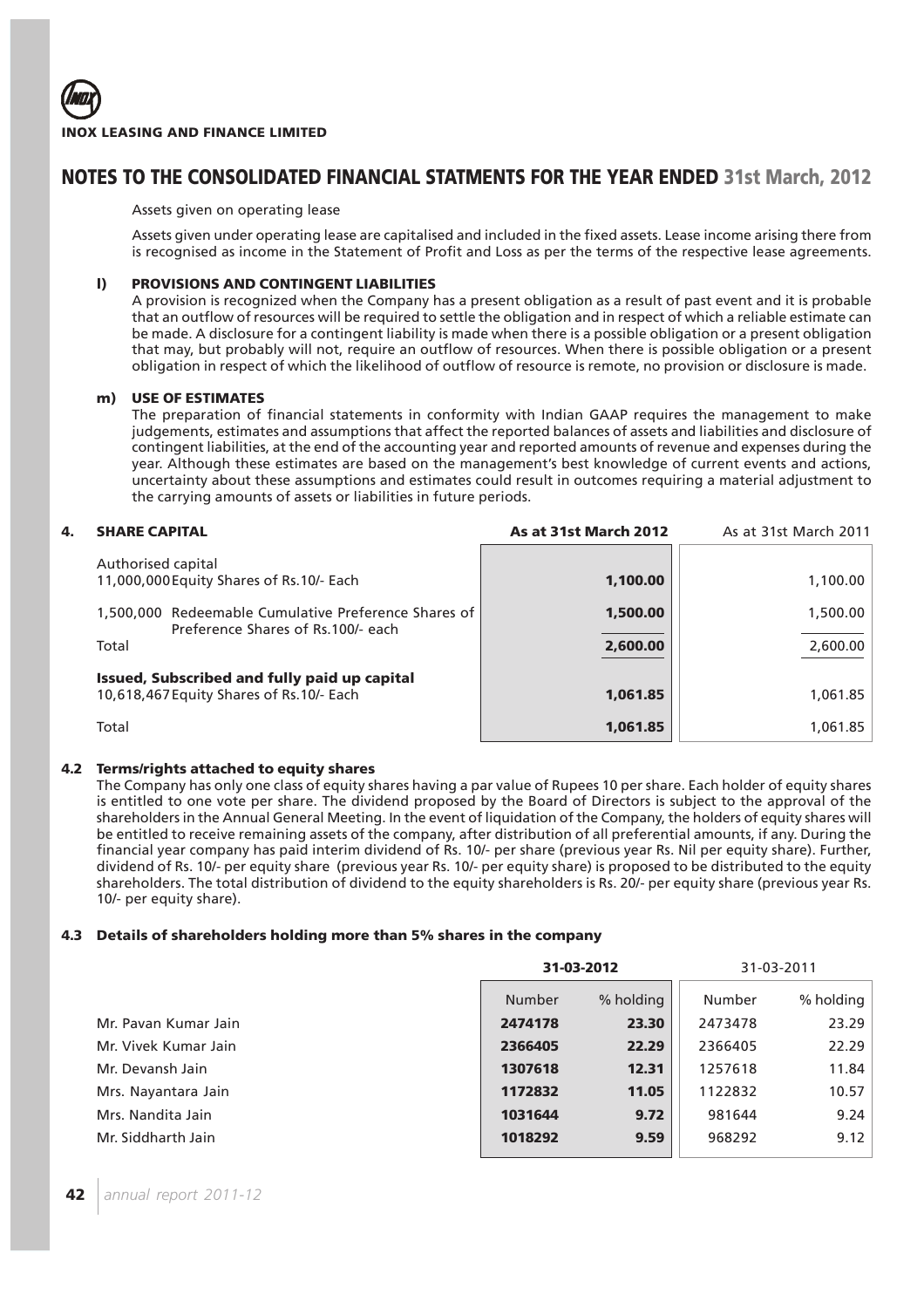# **NOTES TO THE CONSOLIDATED FINANCIAL STATMENTS FOR THE YEAR ENDED 31st March, 2012**

| 5 | <b>Reserves and surplus</b>                                                       | As at 31st March 2012 |            |           | As at 31st March 2011 |
|---|-----------------------------------------------------------------------------------|-----------------------|------------|-----------|-----------------------|
|   | <b>Capital Reserves</b>                                                           |                       |            |           |                       |
|   | As per last Balance Sheet                                                         | 6,242.04              |            | 6,242.04  |                       |
|   | Additions during the year (see note below)                                        | 401.60                | 6,643.64   |           | 6,242.04              |
|   | <b>Reconstruction Reserve</b>                                                     |                       |            |           |                       |
|   | As per last Balance Sheet                                                         |                       | 639.52     |           | 639.52                |
|   | Amalgamation Reserve                                                              |                       |            |           |                       |
|   | As per last Balance Sheet                                                         |                       | 206.16     |           | 206.16                |
|   | <b>Capital Redemption Reserve</b>                                                 |                       |            |           |                       |
|   | As per last Balance Sheet<br><b>Securities Premium Account</b>                    |                       | 1,459.30   |           | 1,459.30              |
|   | As per last Balance Sheet                                                         | 4,325.70              |            | 4,325.70  |                       |
|   | Add/(Less): Adjustment on account of FCCB                                         |                       |            |           |                       |
|   | premium and grant of stock options to                                             |                       |            |           |                       |
|   | employees in subsidiaries etc.                                                    | 60.67                 |            |           |                       |
|   |                                                                                   |                       | 4,386.37   |           | 4,325.70              |
|   | <b>Revaluation Reserve</b>                                                        |                       |            |           |                       |
|   | As per last Balance Sheet                                                         |                       |            |           |                       |
|   | Add: Addition during the year                                                     | 3,274.54              | 3,274.54   |           |                       |
|   | Statutory Reserve Fund*                                                           |                       |            |           |                       |
|   | As per last Balance Sheet                                                         | 2,806.00              |            | 2306.00   |                       |
|   | Add: Transfer from Profit and Loss Account                                        | 630.00                |            | 500.00    |                       |
|   |                                                                                   |                       | 3,436.00   |           | 2,806.00              |
|   | <b>Consolidation Reserve</b>                                                      |                       |            |           |                       |
|   | As per last Balance Sheet                                                         | 24,526.50             |            | 24587.56  |                       |
|   | Add: Adjustments during the year                                                  | 29.26                 | 24,555.76  | (61.06)   | 24,526.50             |
|   |                                                                                   |                       |            |           |                       |
|   | <b>General Reserve</b>                                                            |                       |            |           |                       |
|   | As per last Balance Sheet                                                         | 58,906.18             |            | 51,656.18 |                       |
|   | Add: Transfer from Profit and Loss Account                                        | 38,815.00             |            | 7,250.00  |                       |
|   |                                                                                   |                       | 97,721.18  |           | 58,906.18             |
|   | Foreign currency translation reserve<br>Surplus in the Statement of Profit & Loss |                       | 722.22     |           | 281.25                |
|   | As per last Balance Sheet                                                         | 20,765.88             |            | 16,666.99 |                       |
|   | Add: Profit for the year                                                          | 41,727.85             |            | 15,376.15 |                       |
|   |                                                                                   | 62,493.73             |            | 32,043.14 |                       |
|   | Less: Appropriations                                                              |                       |            |           |                       |
|   | Interim Dividend                                                                  | 2,104.55              |            | 521.35    |                       |
|   | Proposed Dividend                                                                 | 1,843.87              |            | 2,365.22  |                       |
|   | Tax on Dividend                                                                   | 623.71                |            | 627.96    |                       |
|   | Statutory surplus reserve                                                         | 33.31                 |            | 12.72     |                       |
|   | Statutory reserve fund<br>General Reserve                                         | 630.00                |            | 500.00    |                       |
|   |                                                                                   | 38,815.00             |            | 7,250.00  |                       |
|   |                                                                                   | 44,050.44             | 18,443.29  | 11,277.25 | 20,765.89             |
|   | <b>Group Share in Joint Ventures</b>                                              |                       | 21.49      |           | 18.42                 |
|   | <b>Total</b>                                                                      |                       | 161,509.47 |           | 120,176.96            |
|   |                                                                                   |                       |            |           |                       |

During the year, GFL has received compensation of R.s 764.37 Lacs (previous year Rs. Nil), equivalent to US \$ 1.64 million (previous year US \$ Nil), for phased reduction and cessation of CFC production and dismantling of plant, unless otherwise used, as stipulated. The Company has been advised that the compensation is a capital receipt and hence this amount is credited to Capital Reserve.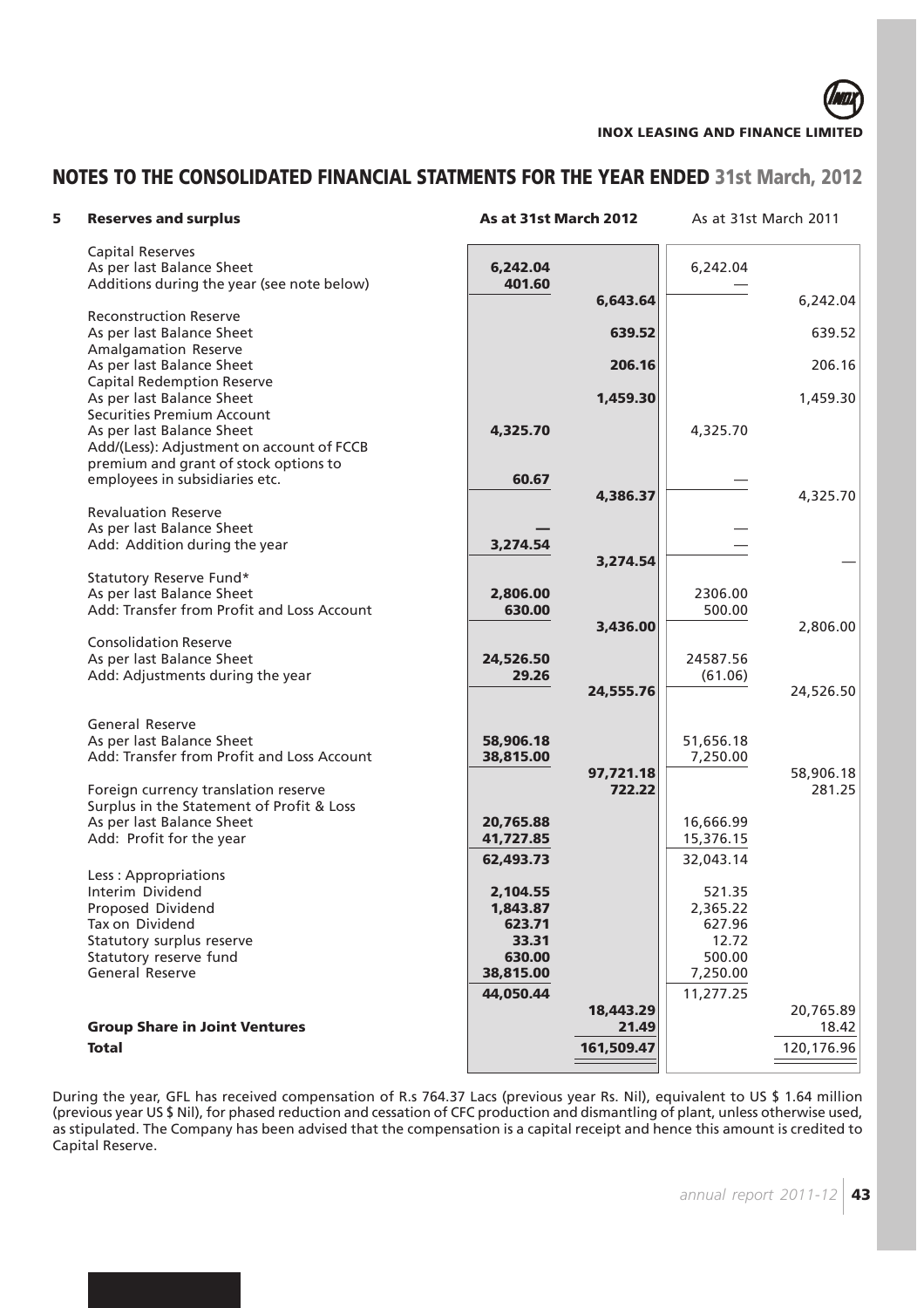|   |                             |          | As at 31st March 2012 | As at 31st March 2011 |           |  |
|---|-----------------------------|----------|-----------------------|-----------------------|-----------|--|
| 6 | <b>Long-term borrowings</b> |          |                       |                       |           |  |
|   | <b>Term Loans</b>           |          |                       |                       |           |  |
|   | Secured Loans<br>From Banks |          |                       |                       |           |  |
|   | — Rupee Loans               | 1590.06  |                       | 5,958.87              |           |  |
|   | - Foreign Currency Loans    | 87383.62 | 88,973.68             | 19,578.56             | 25,537.43 |  |
|   | <b>Total</b>                |          | 88,973.68             |                       | 25,537.43 |  |

**6.1** For nature of securities and terms of repayment please refer to note no. 33

| $\overline{\mathbf{z}}$ | <b>Other Long-term liabilities</b>       |          |           |          |           |
|-------------------------|------------------------------------------|----------|-----------|----------|-----------|
|                         | Trade payables                           |          |           |          | 296.00    |
|                         | <b>Security Deposits</b>                 |          | 464.06    |          | 754.04    |
|                         | <b>Retention Money</b>                   |          | 61.92     |          | 18.59     |
|                         | Sundry creditors for capital expenditure |          |           |          | 8.00      |
|                         | Advances from customers                  |          |           |          | 9,205.90  |
|                         |                                          |          | 525.98    |          | 10,282.53 |
|                         | <b>Group Share in Joint Ventures</b>     |          | 1.31      |          | 1.36      |
|                         | <b>Total</b>                             |          | 527.29    |          | 10,283.89 |
| 8                       | <b>Long-term provisions</b>              |          |           |          |           |
|                         | Provision for employee benefits          |          |           |          |           |
|                         | - For Gratuity                           | 668.02   |           | 528.87   |           |
|                         | - For Leave benefits                     | 300.19   |           | 247.31   |           |
|                         |                                          |          | 968.21    |          | 776.18    |
|                         | Provision for income tax                 |          |           |          | 0.82      |
|                         |                                          |          | 968.21    |          | 777.00    |
|                         | <b>Group Share in Joint Ventures</b>     |          | 1.72      |          | 0.29      |
|                         | <b>Total</b>                             |          | 969.93    |          | 777.29    |
| 9                       | <b>Short-term borrowings</b>             |          |           |          |           |
| 9.1                     | (i) Secured Loans<br>From Banks          |          |           |          |           |
|                         | - Cash Credit/Overdraft                  | 3228.97  |           | 6,376.75 |           |
|                         | - Rupee Loans                            | 1305.34  |           | 3,661.28 |           |
|                         | - Foreign Currency Loans                 | 16135.86 |           | 7,080.10 |           |
|                         |                                          |          | 20,670.17 |          | 17,118.13 |
|                         |                                          |          |           |          |           |
|                         |                                          |          |           |          |           |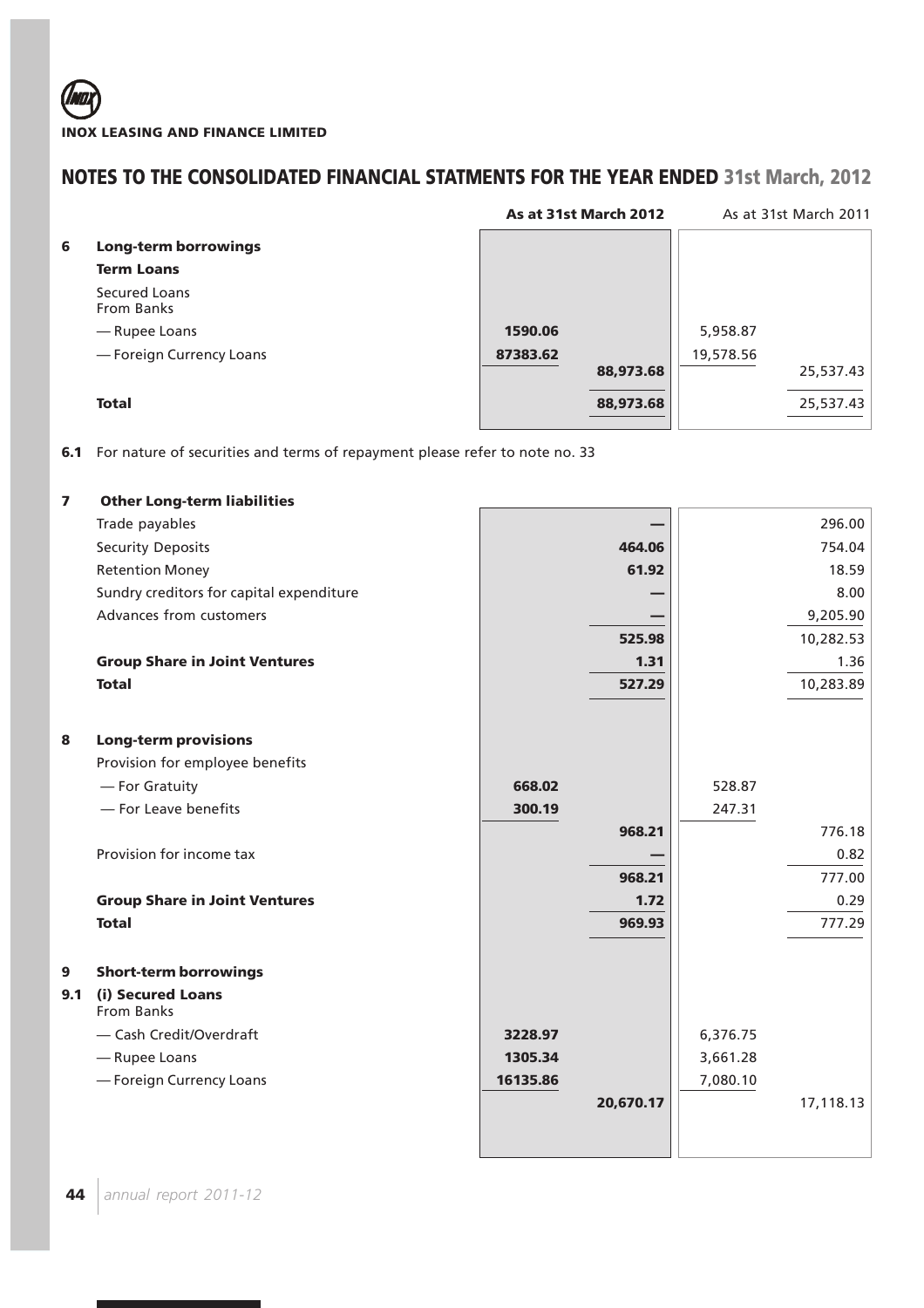# **NOTES TO THE CONSOLIDATED FINANCIAL STATMENTS FOR THE YEAR ENDED 31st March, 2012**

|     |                                                                                                                                                                                                                          | As at 31st March 2012 | As at 31st March 2011 |
|-----|--------------------------------------------------------------------------------------------------------------------------------------------------------------------------------------------------------------------------|-----------------------|-----------------------|
| 9.2 | (ii) Unsecured Loans                                                                                                                                                                                                     |                       |                       |
|     | From Banks                                                                                                                                                                                                               |                       |                       |
|     | - Rupee Loan                                                                                                                                                                                                             | 5000.00               | 11,000.00             |
|     | - Foreign Currency Loans                                                                                                                                                                                                 | 23483.54              | 6,083.13              |
|     |                                                                                                                                                                                                                          | 28,483.54             | 17,083.13             |
|     |                                                                                                                                                                                                                          | 49,153.71             | 34,201.26             |
|     | <b>Group Share in Joint Ventures</b>                                                                                                                                                                                     | 1,948.28              | 1,055.77              |
|     | <b>Total</b>                                                                                                                                                                                                             | 51,101.99             | 35,257.03             |
| 10  | <b>Trade Payables</b>                                                                                                                                                                                                    |                       |                       |
|     | <b>Trade Payables</b>                                                                                                                                                                                                    |                       |                       |
|     | - dues to Micro and Small Enterprises                                                                                                                                                                                    | 17.13                 | 12.03                 |
|     | $-$ others                                                                                                                                                                                                               | 21,512.45             | 20,246.51             |
|     |                                                                                                                                                                                                                          | 21,529.58             | 20,258.54             |
|     | <b>Group Share in Joint Ventures</b>                                                                                                                                                                                     | 754.78                | 801.90                |
|     |                                                                                                                                                                                                                          | 22,284.36             | 21,060.44             |
| 11  | <b>Other Current Liabilities</b><br><b>Bonds/Debentures</b>                                                                                                                                                              |                       |                       |
|     | 10,00,000 7% Unsecured Fully Convertible<br>Debentures of Rs. 100 each<br>(optionally convertible into fully paid equity shares at<br>par after a period of three years from the date of<br>allotment viz. on 19.3.2013) | 1,000.00              | 1,000.00              |
|     | <b>Others Liabilities</b>                                                                                                                                                                                                |                       |                       |
|     | Current maturities of long-term debt                                                                                                                                                                                     | 13,493.61             | 15,368.94             |
|     | Interest accrued but not due on borrowings                                                                                                                                                                               | 451.14                | 2,319.64              |
|     | Interest accrued and due on borrowings                                                                                                                                                                                   | 37.05                 | 282.74                |
|     | Creditors for capital expenditure                                                                                                                                                                                        | 14,623.31             | 3,594.24              |
|     | Security deposits                                                                                                                                                                                                        | 491.89                | 495.08                |
|     | Income received in advance                                                                                                                                                                                               | 598.57                | 566.90                |
|     | Advances received from related parties                                                                                                                                                                                   | 0.00                  | 1.89                  |
|     | Advances from customers                                                                                                                                                                                                  | 9,638.10              | 15,731.81             |
|     | Unpaid dividends (see note below)                                                                                                                                                                                        | 243.63                | 195.19                |
|     | Retention money                                                                                                                                                                                                          | 231.28                | 324.62                |
|     | UI charges payable                                                                                                                                                                                                       | 291.42                | 0.00                  |
|     | Statutory dues and taxes payable                                                                                                                                                                                         | 3,112.57              | 2,325.42              |
|     | Other Payables                                                                                                                                                                                                           | 20.82                 | 12.48                 |
|     |                                                                                                                                                                                                                          | 44223.40              | 42218.95              |
|     | <b>Group Share in Joint Ventures</b>                                                                                                                                                                                     | 212.78                | 383.37                |
|     | <b>Total</b>                                                                                                                                                                                                             | 44446.18              | 42602.32              |

In respect of unclaimed dividends, the actual amount to be transferred to the Investor Education and Protection Fund shall be determined on the due date.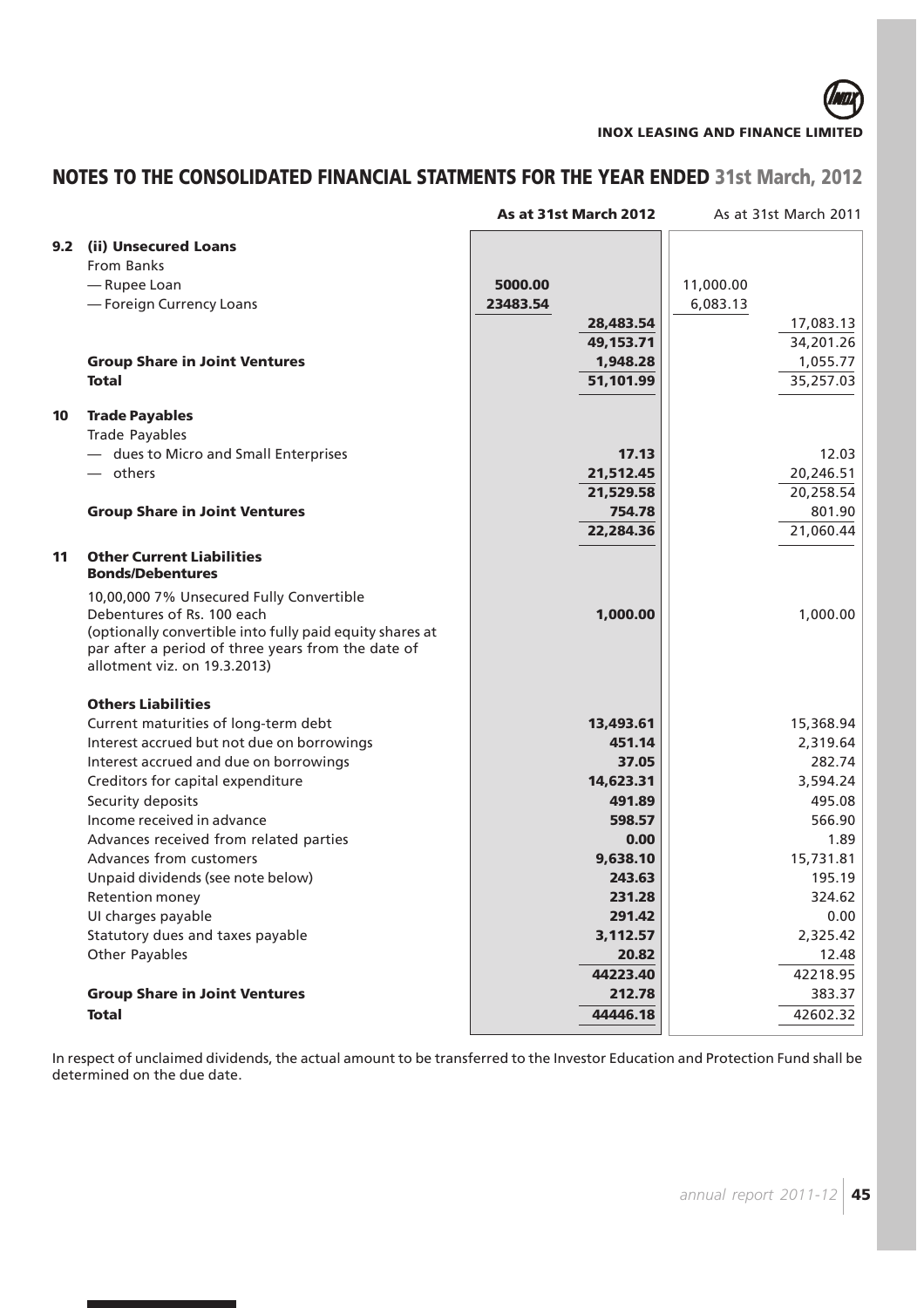|         |                                                | As at 31st March 2012 |        | As at 31st March 2011 |
|---------|------------------------------------------------|-----------------------|--------|-----------------------|
| $12 \,$ | <b>Short-term provisions</b>                   |                       |        |                       |
|         | Provision for employee benefits                |                       |        |                       |
|         | — For Gratuity                                 | 141.74                | 96.24  |                       |
|         | - For Leave benefits                           | 304.62                | 211.71 |                       |
|         |                                                | 446.36                |        | 307.95                |
|         | Provision for Municipal tax - (see note no 43) | 154.60                |        | 131.80                |
|         | Provision for Service tax - (see note no 35)   | 1,328.72              |        |                       |
|         | Provision for MVAT- (see note no 43)           | 39.61                 |        | 39.61                 |
|         | Provision for Proposed Dividend                | 1,843.87              |        | 2,365.22              |
|         | Tax on Proposed Dividend                       | 267.31                |        | 445.51                |
|         | Provision for fringe benefit tax               |                       | 4.50   |                       |
|         | Provision for taxation (net of taxes paid)     | 60.10                 | 30.25  |                       |
|         | Provision for mark-to-market losses on         | 60.10                 |        | 34.75                 |
|         | derivative contracts                           | 1,603.68              |        |                       |
|         |                                                | 5,744.25              |        | 3,324.84              |
|         | <b>Group Share in Joint Ventures</b>           | 45.22                 |        | 0.02                  |
|         | <b>Total</b>                                   | 5,789.47              |        | 3,324.86              |
|         |                                                |                       |        |                       |
|         |                                                |                       |        |                       |
|         |                                                |                       |        |                       |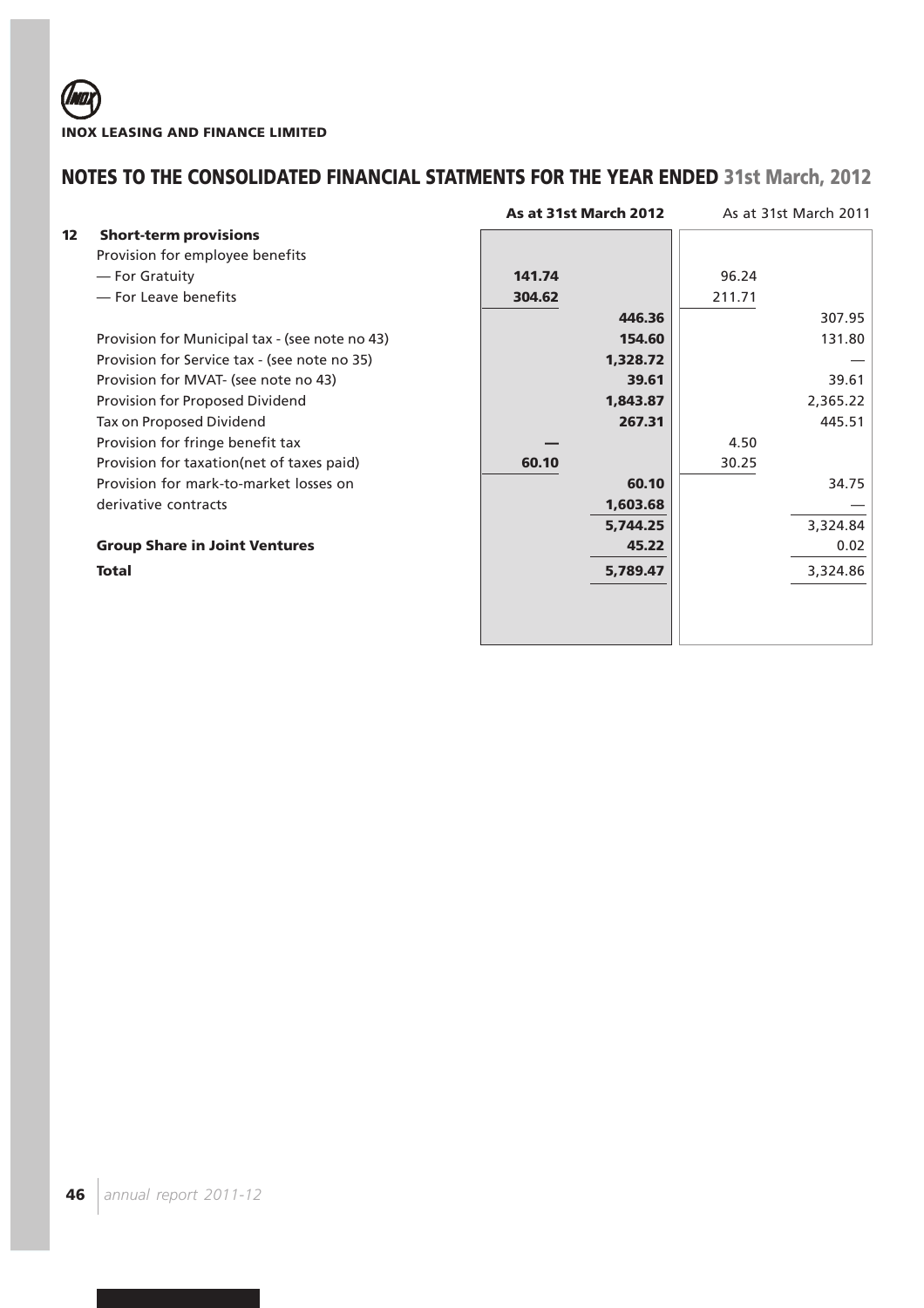# **Notes to Financial Statements for the year ended 31st March, 2012**

### **13 TANGIBLE ASSETS**

Amount Rs. in Lacs

| <b>TANGIBLE ASSETS</b><br>13                |               |                                                   |                                |                    |                 |                  |                                    |                           |                                  |                                        |                 |                 |                              | Amount Rs. in Lacs           |                           |
|---------------------------------------------|---------------|---------------------------------------------------|--------------------------------|--------------------|-----------------|------------------|------------------------------------|---------------------------|----------------------------------|----------------------------------------|-----------------|-----------------|------------------------------|------------------------------|---------------------------|
| <b>Particulars</b>                          |               |                                                   |                                | <b>Gross Block</b> |                 |                  |                                    |                           | <b>Depreciation/Amortization</b> |                                        |                 |                 | <b>Net Block</b>             |                              |                           |
|                                             | As at<br>2011 | <b>Translation</b><br>April Difference Account of | On <sub>1</sub><br>revaluation | <b>Additions</b>   | Deduc-<br>tions | Differ-<br>ences | <b>Exchange Borrowing</b><br>Costs | As at<br>31 March<br>2012 | 1 April<br>2011                  | As at Translation<br><b>Difference</b> | For the<br>Year | Deduc-<br>tions | As at<br>31<br>March<br>2012 | As at<br>31 March<br>2012    | As at<br>31 March<br>2011 |
| (a) Tangible Assets                         |               |                                                   |                                |                    |                 |                  |                                    |                           |                                  |                                        |                 |                 |                              |                              |                           |
| Land                                        |               |                                                   |                                |                    |                 |                  |                                    |                           |                                  |                                        |                 |                 |                              |                              |                           |
| - Freehold Land                             | 3333.32       | 4.03                                              |                                | 43.98              |                 |                  |                                    | 3381.33                   |                                  |                                        |                 |                 |                              | 3381.33                      | 3333.32                   |
| - Leasehold Land                            | 5016.51       |                                                   |                                | 684.36             | 127.20          |                  |                                    | 5573.67                   | 166.20                           |                                        | 63.14           | 2.55            | 226.79                       | 5346.88                      | 4850.31                   |
| <b>Buildings</b>                            | 27911.50      |                                                   |                                | 9523.45            | 4.38            |                  | 27.37                              | 37457.94                  | 2742.16                          | $\Omega$                               | 843.41          | 0.08            | 3585.49                      | 33872.45                     | 25169.34                  |
| Leasehold improvements                      | 18860.52      | 1.18                                              |                                | 1121.91            | 188.36          |                  | 70.31                              | 19865.56                  | 4636.71                          | 0.08                                   | 1543.96         | 66.69           | 6114.06                      | 13751.50                     | 14223.81                  |
| Plant and Equipments                        | 154870.95     | 33.88                                             | 6232.01                        | 65123.30           | 157.19          | 4637.40          | 757.76                             | 231498.11                 | 27337.36                         | 1.56                                   | 10716.98        | 72.00           | 37983.90                     | 193514.21                    | 127533.59                 |
| <b>Furniture and Fixtures</b>               | 6206.95       | 1.72                                              | 0.44                           | 516.10             | 95.88           |                  | 15.70                              | 6645.03                   | 1938.81                          | 0.11                                   | 587.08          | 42.03           | 2483.97                      | 4161.06                      | 4268.14                   |
| Vehicles                                    | 693.72        |                                                   | 0.28                           | 151.34             | 51.42           |                  |                                    | 793.92                    | 289.12                           | $\Omega$                               | 64.54           | 13.02           | 340.64                       | 453.28                       | 404.6                     |
| <b>Office Equipments</b>                    | 2895.34       | 0.62                                              | $-0.25$                        | 432.72             | 25.71           |                  |                                    | 3302.72                   | 1389.37                          | 0.11                                   | 334.54          | 13.7            | 1710.32                      | 1592.4                       | 1505.97                   |
| Total (a)                                   | 219788.81     | 41.43                                             | 6232.48                        | 77597.16           | 650.14          | 4637.40          |                                    | 871.14308518.28           | 38499.73                         | 1.86                                   | 14153.65        | 210.07          |                              | 52445.17 256073.11 181289.08 |                           |
| (b) Group Share in<br><b>Joint Ventures</b> | 2754.33       | 484.15                                            |                                | 71.49              |                 |                  |                                    | 3309.97                   | 906.05                           | 99.67                                  | 291.02          |                 | 1296.74                      | 2013.23                      | 1848.28                   |
| Grand Total $(a + b)$                       | 222543.14     | 525.58                                            | 6232.48                        | 77668.65           | 650.14          | 4637.40          |                                    | 871.14311828.25           | 39405.78                         | 101.53                                 | 14444.67        | 210.07          | 53741.41                     | 258086.33 183137.35          |                           |
| Previous year                               | 166400.60     | (1.05)                                            |                                | 56202.80           | 242.39          |                  |                                    | 222359.96                 | 30124.23                         | (0.08)                                 | 9315.22         | 159.76          | 39279.61                     |                              |                           |

### **Note:**

1. Buildings includes office premises given on operating lease as under

|                                  | 31-03-2012 | 31-03-2011 |
|----------------------------------|------------|------------|
| Gross Block                      | 929.38     | 929.38     |
| Depreciation charge for the year | 15.10      | 15.10      |
| <b>Accumulated Depreciation</b>  | 102.12     | 87.03      |
| Net book value                   | 827.26     | 842.37     |

2. Free hold land includes share of undivided plot of land at Anand, Gujarat

3. Building includes Rs. 4681.02 lacs in respect of building at Nariman Point, Deed of Apartment of which is to be executed.

4. Deductions during the year include Rs. 326.14 lacs on account of write back of provisions no longer required in respect of cost of fixed assets and adjustment of share of joint venture investor in the cost of fixed asse

**As at** As at

### **14 INTANGIBLE ASSETS**

| <b>Particulars</b>              | <b>Gross Block</b>       |                                         |                  |                   |                           | <b>Depreciation/Amortization</b> |                                         |                 |                   |                           | <b>Net Block</b>          |                           |  |
|---------------------------------|--------------------------|-----------------------------------------|------------------|-------------------|---------------------------|----------------------------------|-----------------------------------------|-----------------|-------------------|---------------------------|---------------------------|---------------------------|--|
|                                 | As at<br>l April<br>2011 | <b>Translation</b><br><b>Difference</b> | <b>Additions</b> | <b>Deductions</b> | As at<br>31 March<br>2012 | As at<br>1 April<br>2011         | <b>Translation</b><br><b>Difference</b> | For the<br>Year | <b>Deductions</b> | As at<br>31 March<br>2012 | As at<br>31 March<br>2012 | As at<br>31 March<br>2011 |  |
| (a) Intangible Assets           |                          |                                         |                  |                   |                           |                                  |                                         |                 |                   |                           |                           |                           |  |
| <b>Technical Know How</b>       | 2866.19                  |                                         | 1932.92          |                   | 4799.11                   | 448.38                           |                                         | 432.50          |                   | 880.88                    | 3918.23                   | 2417.81                   |  |
| Computer Software               | 788.48                   |                                         | 28.39            |                   | 816.87                    | 440.91                           |                                         | 95.33           |                   | 536.24                    | 280.63                    | 347.57                    |  |
| <b>Film Distribution Rights</b> | 229.68                   |                                         |                  | 156.46            | 73.22                     | 229.68                           |                                         |                 | 156.46            | 73.22                     |                           |                           |  |
| & Prints Cost                   |                          |                                         |                  |                   |                           |                                  |                                         |                 |                   |                           |                           |                           |  |
| Movie Script                    |                          |                                         | 155.50           |                   | 155.50                    |                                  |                                         | 6.46            |                   | 6.46                      | 149.04                    |                           |  |
| Movie Rights                    | 375.01                   |                                         |                  |                   | 375.01                    | 375.01                           |                                         |                 |                   | 375.01                    |                           |                           |  |
| Total (a)                       | 4259.36                  |                                         | 2116.81          | 156.46            | 6219.71                   | 1493.98                          |                                         | 534.29          | 156.46            | 1871.81                   | 4347.90                   | 2765.38                   |  |
| <b>Group Share in</b><br>(b)    |                          |                                         |                  |                   |                           |                                  |                                         |                 |                   |                           |                           |                           |  |
| <b>Joint Venture</b>            | 308.68                   | 66.75                                   | 0.07             |                   | 375.50                    | 41.84                            | 8.18                                    | 22.81           |                   | 72.84                     | 302.66                    | 266.84                    |  |
| Grand Total ( $a + b$ )         | 4568.04                  | 66.75                                   | 2116.88          | 156.46            | 6595.21                   | 1535.82                          | 8.18                                    | 557.10          | 156.46            | 1944.65                   | 4650.56                   | 3032.22                   |  |
| Previous year                   | 3248.51                  | (10.34)                                 | 2220.07          | 890.20            | 4568.04                   | 2044.53                          | (1.32)                                  | 382.78          | 890.17            | 1535.82                   |                           |                           |  |

**INOX LEASING AND FINANCE LIMITED**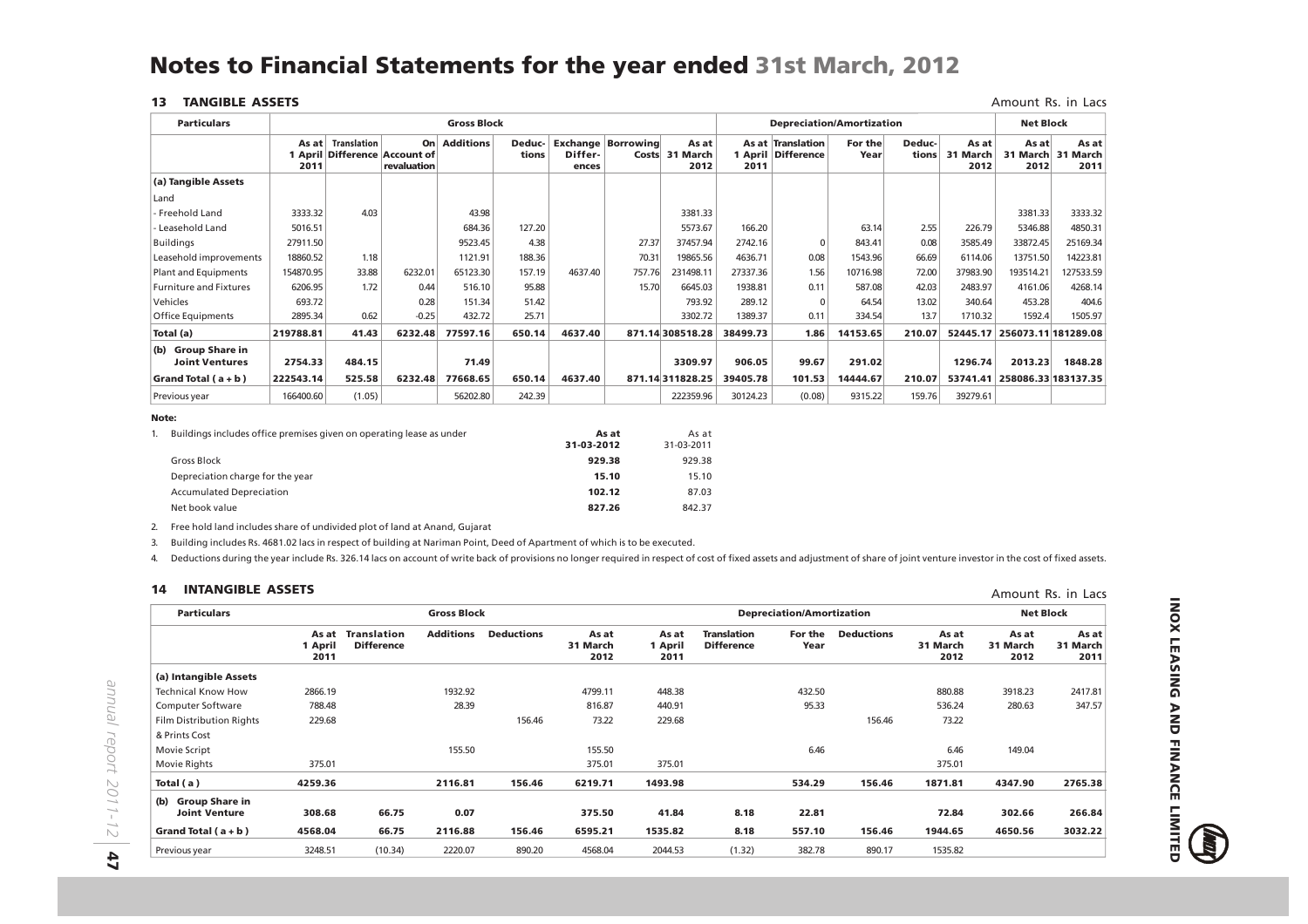|          |                                                                                                                    | <b>Face Value</b><br>Rs. | Nos. As at<br>31st March,<br>2012 | Nos. As at<br>31st March,<br>2011 | As at<br>31st March,<br>2012 |                   | As at<br>31st March,<br>2011 |                  |
|----------|--------------------------------------------------------------------------------------------------------------------|--------------------------|-----------------------------------|-----------------------------------|------------------------------|-------------------|------------------------------|------------------|
|          |                                                                                                                    |                          |                                   |                                   | <b>Amount Rs. in Lacs</b>    |                   | Amount Rs. in Lacs           |                  |
| 15       | <b>NON CURRENT INVESTMENTS</b>                                                                                     |                          |                                   |                                   |                              |                   |                              |                  |
|          | (Long term, non-trade, at cost, unless otherwise stated)                                                           |                          |                                   |                                   |                              |                   |                              |                  |
| [1]      | <b>INVESTMENTS IN SECURITIES</b><br><b>UNQUOTED</b>                                                                |                          |                                   |                                   |                              |                   |                              |                  |
| A]<br>i) | <b>Investment in Equity instrument</b>                                                                             |                          |                                   |                                   |                              |                   |                              |                  |
|          | In Associate company                                                                                               |                          |                                   |                                   |                              |                   |                              |                  |
|          | Megnasolace City Private Limited                                                                                   |                          |                                   |                                   |                              |                   |                              |                  |
|          | - Equity shares of Rs.10/- each                                                                                    |                          | 50,00,000                         | 50,00,000                         | 3201.47                      |                   | 3201.18                      |                  |
|          | - paid up Rs. 1.60 per share<br>(previous year Rs. 1.60 per share)                                                 |                          |                                   |                                   |                              |                   |                              |                  |
|          | In Other company                                                                                                   |                          |                                   |                                   |                              |                   |                              |                  |
|          | Kaleidoscope Entertainment Private Limited                                                                         | 1                        | 5,62,500                          | 5,62,500                          | 60.75                        |                   | 60.75                        |                  |
|          | Ideas & U Limited                                                                                                  | 10                       | 500,000                           | 500,000                           | 50.00                        |                   | 50.00                        |                  |
|          | Less: Provision for diminution in value of Investment                                                              |                          |                                   |                                   |                              | 3312.22<br>110.75 |                              | 3311.93<br>60.75 |
|          |                                                                                                                    |                          |                                   |                                   |                              | 3201.47           |                              | 3251.18          |
| ii)      | <b>Investment in Govt. or Trust Securities</b>                                                                     |                          |                                   |                                   |                              |                   |                              |                  |
|          | <b>National Saving Certificate</b>                                                                                 |                          |                                   |                                   | 69.83                        |                   | 52.56                        |                  |
|          | (Held in the name of Directors &                                                                                   |                          |                                   |                                   |                              |                   |                              |                  |
|          | Pledged with Government Authorities)                                                                               |                          |                                   |                                   |                              | 69.83             |                              | 52.56            |
| iii)     | <b>Investment in Mutual Funds</b>                                                                                  |                          |                                   |                                   |                              |                   |                              |                  |
|          | Birla Sunlife Midcap Fund- Plan A-Dividend-Reinvestment<br>DSP Blackrock Small & Midcap Fund-Regular Plan-Dividend | 10<br>10                 | 0<br>0                            | 457,330<br>3,909,152              | 0.00<br>0.00                 |                   | 108.72<br>544.74             |                  |
|          | HDFC Top 200 Fund-Dividend                                                                                         | 10                       | $\bf{0}$                          | 280,960                           | 0.00                         |                   | 119.96                       |                  |
|          | ICICI Prudential Infrstrcture Fund - Dividend                                                                      | 10                       | $\bf{0}$                          | 980,689                           | 0.00                         |                   | 110.09                       |                  |
|          | <b>ICICI Prudential Discovery Fund-Dividend</b><br>Reliance Diversified Power Sector Fund- Retail Dividend Plan    | 10<br>10                 | $\bf{0}$<br>$\bf{0}$              | 2,971,809<br>144,797              | 0.00<br>0.00                 |                   | 567.61<br>67.20              |                  |
|          | Reliance Equity Opptunities Fund Retail Plan-Dividend Plan                                                         | 10                       | $\bf{0}$                          | 2,581,455                         | 0.00                         |                   | 547.26                       |                  |
|          | SBI- Megnum Global Fund- Dividend                                                                                  | 10<br>10                 | $\bf{0}$<br>$\bf{0}$              | 1,768,991                         | 0.00<br>0.00                 |                   | 500.00<br>84.83              |                  |
|          | SBI- Magnum Sector Funds Umbrella Contra-Dividend<br>SBNPP Select Midcap-Dividend                                  | 10                       | $\bf{0}$                          | 365,187<br>1,371,196              | 0.00                         |                   | 230.80                       |                  |
|          | Templeton India Equity Income Fund-Dividend Reinvestment                                                           | 10                       | $\bf{0}$                          | 256,370                           | 0.00                         |                   | 36.00                        |                  |
|          | ICICI Prudential FMP Series 55-15M Plan A-Growth<br>ICICI Prudential FMP Series 55-13M Plan B-Growth               | 10<br>10                 | $\bf{0}$<br>$\bf{0}$              | 2,031,509<br>2,416,246            | 0.00<br>0.00                 |                   | 203.15<br>241.62             |                  |
|          | <b>BSL FTP Series EV-Growth</b>                                                                                    | 10                       | 2,000,000                         | 0                                 | 200.00                       |                   | 0.00                         |                  |
|          | DSP BR FMP Series 41-12.5M-Growth                                                                                  | 10                       | 2,000,000                         | 0                                 | 200.00                       |                   | 0.00                         |                  |
|          | DSP BR FMP Series 38-12.5M-Growth<br>HDFC FMP 400D March'12(1) series XXII-Growth                                  | 10<br>10                 | 1,015,630<br>2.000.000            | 0<br>0                            | 101.56<br>200.00             |                   | 0.00<br>0.00                 |                  |
|          | <b>ICICI Prudential FMP Series 60-18M Plan B-Growth</b>                                                            | 10                       | 2,000,000                         | 0                                 | 200.00                       |                   | 0.00                         |                  |
|          | <b>IDFC FMP 18M Series 9-Growth</b><br>TATA FMP Series 39 Scheme H-Growth                                          | 10<br>10                 | 2,000,000<br>1,500,000            | 0<br>0                            | 200.00<br>150.00             |                   | 0.00<br>0.00                 |                  |
|          |                                                                                                                    |                          |                                   |                                   |                              | 1251.56           |                              | 3361.99          |
| iv)      | <b>Investment in Bonds</b>                                                                                         |                          |                                   |                                   |                              |                   |                              |                  |
|          | HUDCO 7.62% Tax Free Bond Oct'11                                                                                   | 100000                   | 250                               | $\mathbf{0}$                      | 250.00                       |                   | 0.00                         |                  |
|          | IRFC 7.55% Tax Free Bond Oct'11                                                                                    | 100000                   | 250                               | 0                                 | 250.00                       |                   | 0.00                         |                  |
|          | POWER FINANCE CORP 8.20% Tax Free Bonds<br>REC 7.93% Tax Free Bond                                                 | 1000<br>1000             | 8,544<br>12,248                   | $\mathbf 0$<br>0                  | 85.44<br>122.48              |                   | 0.00<br>0.00                 |                  |
|          |                                                                                                                    |                          |                                   |                                   |                              | 707.92            |                              | 0.00             |
| v)       | <b>Investment in Venture Capital Fund</b>                                                                          |                          |                                   |                                   |                              |                   |                              |                  |
|          | Indiareit Fund Scheme III                                                                                          | 100000                   | 850.78                            | 850.78                            | 850.78                       |                   | 850.78                       |                  |
|          | Kshitij Venture Capital Fund                                                                                       | 920                      | 250,000                           | 250,000                           | 2300.00                      |                   | 2350.00                      |                  |
|          |                                                                                                                    |                          |                                   |                                   |                              | 3150.78           |                              | 3200.78          |
|          | <b>Net Unquoted Investments</b>                                                                                    |                          |                                   |                                   |                              | 8381.56           |                              | 9866.51          |
| B]       | <b>QUOTED</b>                                                                                                      |                          |                                   |                                   |                              |                   |                              |                  |
|          | <b>Investment in Equity instrument</b>                                                                             |                          |                                   |                                   |                              |                   |                              |                  |
|          | Advanta India Limited<br>Clarus Finance & Securities Limited                                                       | 10<br>10                 | 48,590<br>907,000                 | 48,590<br>0                       | 598.39<br>560.13             |                   | 598.39<br>0.00               |                  |
|          | Dalmia Bharat Sugar And Industries Limited                                                                         | 2                        | $\mathbf{0}$                      | 191,881                           | 0.00                         |                   | 155.15                       |                  |
|          | TCS E-Serve Ltd.<br><b>EIH Limited</b>                                                                             | 10<br>2                  | 0<br>439,950                      | 200<br>439,950                    | 0.00<br>963.28               |                   | 1.92<br>963.28               |                  |
|          |                                                                                                                    |                          |                                   |                                   |                              |                   |                              |                  |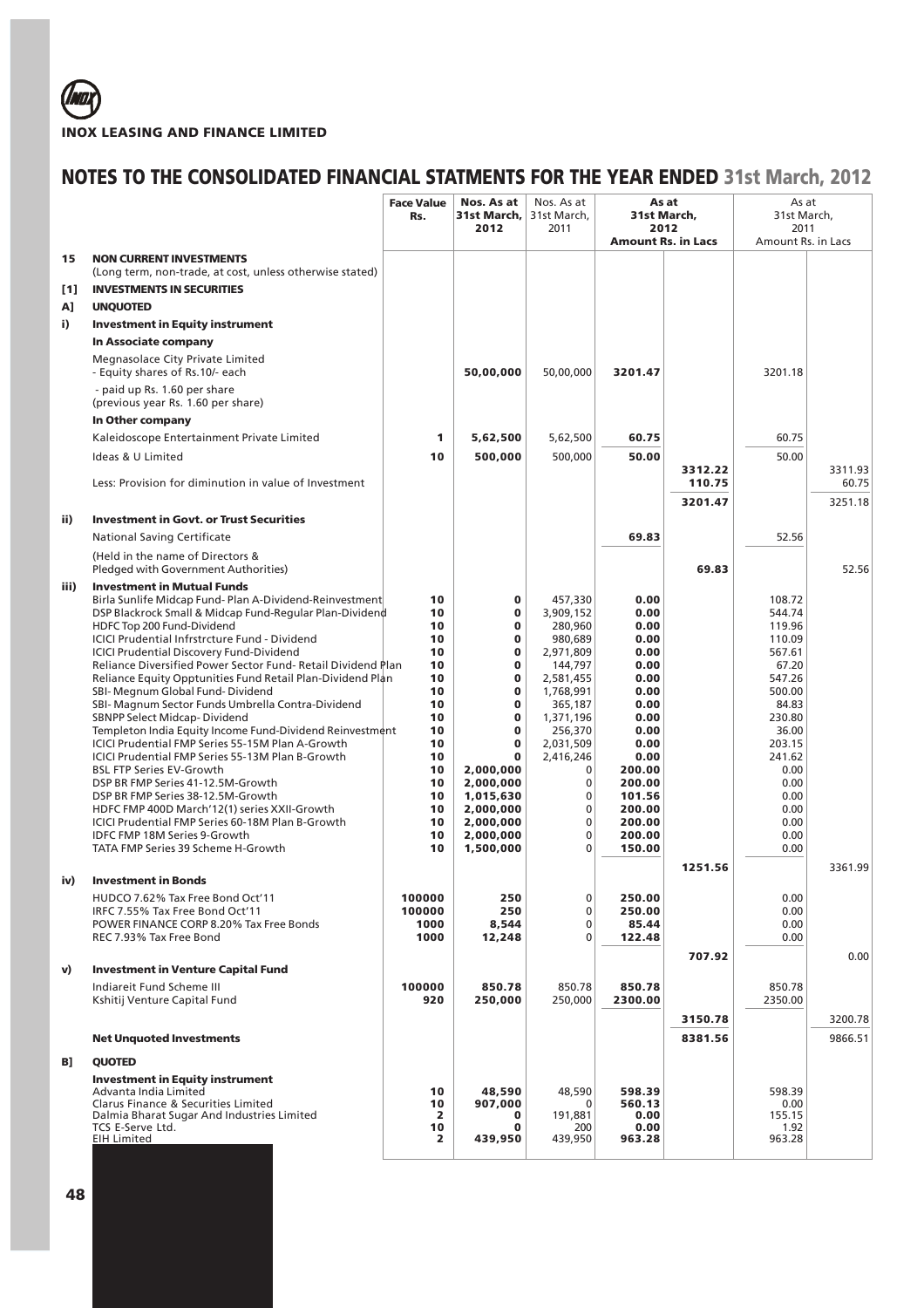

|                                                                                                                                                                                                                                                     | <b>Face Value</b><br>Rs.                                       | Nos. As at<br>31st March,<br>2012                   | Nos. As at<br>31st March,<br>2011                               | As at<br>31st March,<br>2012<br><b>Amount Rs. in Lacs</b>                    | As at<br>31st March,<br>2011<br>Amount Rs. in Lacs                             |
|-----------------------------------------------------------------------------------------------------------------------------------------------------------------------------------------------------------------------------------------------------|----------------------------------------------------------------|-----------------------------------------------------|-----------------------------------------------------------------|------------------------------------------------------------------------------|--------------------------------------------------------------------------------|
| <b>Future Ventures India Limited</b>                                                                                                                                                                                                                | 10                                                             | 15,000,000                                          | 15,000,000                                                      | 1500.00                                                                      | 1500.00                                                                        |
| Garware Wall Ropes Limited                                                                                                                                                                                                                          | 10                                                             | 441,308                                             | 441,308                                                         | 729.88                                                                       | 729.88                                                                         |
| Housing Development & Infrastructure Limited                                                                                                                                                                                                        | 10                                                             | 156,556                                             | 156,556                                                         | 1176.02                                                                      | 1176.02                                                                        |
| <b>HEG Limited</b>                                                                                                                                                                                                                                  | 10                                                             | 116,000                                             | 116,000                                                         | 500.91                                                                       | 500.91                                                                         |
| K S Oils Limited                                                                                                                                                                                                                                    | 1                                                              | 621,081                                             | 621,081                                                         | 552.01                                                                       | 552.01                                                                         |
| Kesoram Textile Mills Limited                                                                                                                                                                                                                       | 10                                                             | 131,893                                             | 131,893                                                         | 0.00                                                                         | 0.00                                                                           |
| (Received puruant to a scheme of arrangement)<br>Mount Everest Mineral Water Limited<br><b>OCL India Limited</b><br>Praj Industries Limited<br><b>Prime Focus Limited</b><br><b>Reliance Communication Limited</b><br>Shree Global Tradefin Limited | 10<br>$\overline{2}$<br>$\overline{\mathbf{2}}$<br>1<br>5<br>5 | 2,335,592<br>0<br>993,630<br>772,560<br>56,981<br>Λ | 2,335,592<br>112,950<br>993,630<br>772,560<br>56,981<br>651,093 | 2613.06<br>0.00<br>2461.04<br>989.21<br>362.76<br>0.00                       | 2613.06<br>150.05<br>2461.04<br>989.21<br>362.76<br>1601.57                    |
| Taneja Aerospace & Aviation Limited                                                                                                                                                                                                                 | 5                                                              | 365,559                                             | 365,559                                                         | 738.06                                                                       | 738.06                                                                         |
| <b>Tantia Constructions Limited</b>                                                                                                                                                                                                                 | 10                                                             | 224,774                                             | 224,774                                                         | 332.94                                                                       | 332.94                                                                         |
| Bajaj Finance Limited                                                                                                                                                                                                                               | 10                                                             | 640                                                 | 640                                                             | 4.79                                                                         | 4.79                                                                           |
| Central Bank of India                                                                                                                                                                                                                               | 10                                                             | n                                                   | 2,007                                                           | 0.00                                                                         | 4.40                                                                           |
| <b>City Union Bank Limited</b>                                                                                                                                                                                                                      | 1                                                              | 9,013                                               | 9.013                                                           | 4.27                                                                         | 4.27                                                                           |
| Dewan Housing Finance Corporation.Limited                                                                                                                                                                                                           | 10                                                             | 1,542                                               | 1,542                                                           | 4.82                                                                         | 4.82                                                                           |
| <b>Edelweiss Financial Services Limited</b>                                                                                                                                                                                                         | 1                                                              | 11,110                                              | 10,144                                                          | 6.21                                                                         | 5.85                                                                           |
| <b>Emkay Global Finance Service Limited</b>                                                                                                                                                                                                         | 10                                                             | 1,976                                               | 1,976                                                           | 2.10                                                                         | 2.10                                                                           |
| <b>GIC Housing Finance Limited</b>                                                                                                                                                                                                                  | 10                                                             | 3,017                                               | 3,017                                                           | 3.99                                                                         | 3.99                                                                           |
| India Infoline Limited                                                                                                                                                                                                                              | $\overline{2}$                                                 | 4.294                                               | 4.294                                                           | 4.92                                                                         | 4.92                                                                           |
| Indian Bank                                                                                                                                                                                                                                         | 10                                                             | 1,835                                               | 1,835                                                           | 4.71                                                                         | 4.71                                                                           |
| Mahindra & Mahindra Financial Services Limited                                                                                                                                                                                                      | 10                                                             | 573                                                 | 573                                                             | 4.55                                                                         | 4.55                                                                           |
| Motilal Oswal Financial Services Limited                                                                                                                                                                                                            | 1                                                              | 2,496                                               | 2,075                                                           | 4.43                                                                         | 3.82                                                                           |
| <b>Phoenix Mills Limited</b><br>Sobha Developers Limited<br>Geojit BNP Paribas Financial Services Limited<br>The Federal Bank Limited<br><b>LIC Housing Finance Limited</b><br>Shriram City Union Finance Limited                                   | $\overline{2}$<br>10<br>1<br>10<br>$\overline{2}$<br>10        | 1,946<br>7,787<br>1,019<br>1,835<br>144             | 1,946<br>1,530<br>7,787<br>924<br>1,835<br>144                  | 4.10<br>0.00<br>2.97<br>4.32<br>4.93<br>0.99                                 | 4.10<br>5.11<br>2.97<br>3.96<br>4.93<br>0.99                                   |
| The South Indian Bank Limited                                                                                                                                                                                                                       | 1                                                              | 15,365                                              | $\Omega$                                                        | 3.57                                                                         | 0.00                                                                           |
| Sundaram Finance Limited                                                                                                                                                                                                                            | 10                                                             | 453                                                 | 453                                                             | 2.99                                                                         | 2.99                                                                           |
| Cholamandalam Investment & Finance Limited                                                                                                                                                                                                          | 10                                                             | 1,398                                               | 1,048                                                           | 2.55                                                                         | 1.93                                                                           |
| Manappuram Finance Limited                                                                                                                                                                                                                          | $\overline{2}$                                                 | 6,900                                               | 2,535                                                           | 4.88                                                                         | 3.68                                                                           |
| <b>YES Bank Limited</b>                                                                                                                                                                                                                             | 10                                                             | 896                                                 | 1,789                                                           | 2.37                                                                         | 5.02                                                                           |
| Shriram Transport Finance Company Limited                                                                                                                                                                                                           | 10                                                             | 365                                                 | 309                                                             | 2.59                                                                         | 2.22                                                                           |
| Damania Capital Market Limited                                                                                                                                                                                                                      | 10                                                             | 124,200                                             | 124,200                                                         | 37.26                                                                        | 37.26                                                                          |
| <b>Eastern Mining Limited</b>                                                                                                                                                                                                                       | 10                                                             | 10,300                                              | 10,300                                                          | 3.30                                                                         | 3.30                                                                           |
| Konar Organics Limited                                                                                                                                                                                                                              | 10                                                             | 41,100                                              | 41,100                                                          | 4.11                                                                         | 4.11                                                                           |
| Rajinder Pipes Limited                                                                                                                                                                                                                              | 10                                                             | 8,300                                               | 8,300                                                           | 3.32                                                                         | 3.32                                                                           |
| Unified Agro Industries (India) Limited                                                                                                                                                                                                             | 10                                                             | 1,800                                               | 1.800                                                           | 0.45                                                                         | 0.45                                                                           |
| W S Telesystem Limited                                                                                                                                                                                                                              | 10                                                             | 8,300                                               | 8,300                                                           | 3.32                                                                         | 3.32                                                                           |
| <b>Orient Fabritex Limited</b><br><b>BOC India Limited</b><br><b>Ahmedabad Gases Limited</b><br>Mount Everest Mineral Water Limited<br>Bombay Oxygen Corpn. Limited<br>Less: Provision for diminution in value of Investment                        | 10<br>10<br>10<br>10<br>100                                    | 140,000<br>200<br>200<br>255,400<br>5               | 140,000<br>200<br>200<br>255,400<br>5                           | 14.00<br>0.21<br>0.02<br>186.01<br>0.06<br>14410.80<br>5555.74               | 14.00<br>0.21<br>0.02<br>186.01<br>0.06<br>15764.43<br>1368.63                 |
| <b>Net Ouoted Investments</b><br><b>Total Investments</b><br>Aggregate amount of quoted investments<br>Market value of quoted investments<br>Aggregate amount of unquoted investments<br>Aggregate provision for diminution in value of investments |                                                                |                                                     |                                                                 | 8855.06<br>8855.06<br>17236.62<br>14410.80<br>6645.33<br>11693.78<br>5666.49 | 14395.80<br>14395.80<br>24262.30<br>15764.43<br>5629.77<br>13178.44<br>1429.38 |

# **[2] INVESTMENTS IN PROPERTY**

| Particulars          | Gross Block (at cost) |           |                    |                         | Depreciation/Amortization | Net Block          |                    |                      |
|----------------------|-----------------------|-----------|--------------------|-------------------------|---------------------------|--------------------|--------------------|----------------------|
|                      | As at<br>1-Apr-11     | Additions | As at<br>31-Mar-12 | As at<br>$1 - Apr - 11$ | For the<br>year           | As at<br>31-Mar-12 | As at<br>31-Mar-12 | As at<br>$31-Mar-11$ |
| Leasehold Land       | 169.37                | 0.00      | 169.37             | 0.25                    | 0.17                      | 0.42               | 168.96             | 169.13               |
| Building             | 102.53                | 0.00      | 102.53             | 2.44                    | 1.67                      | 4.11               | 98.41              | 100.08               |
| Total                | 271.90                | 0.00      | 271.90             | 2.69                    | 1.84                      | 4.53               | 267.37             | 269.21               |
| <b>Previous Year</b> | 271.90                | ۰         | 271.90             | 0.85                    | 1.84                      | 2.69               |                    |                      |

# **Total Non Current Investments [1+2] 17,503.99 17,503.99 17,503.99**

*annual report 2011-12* **49**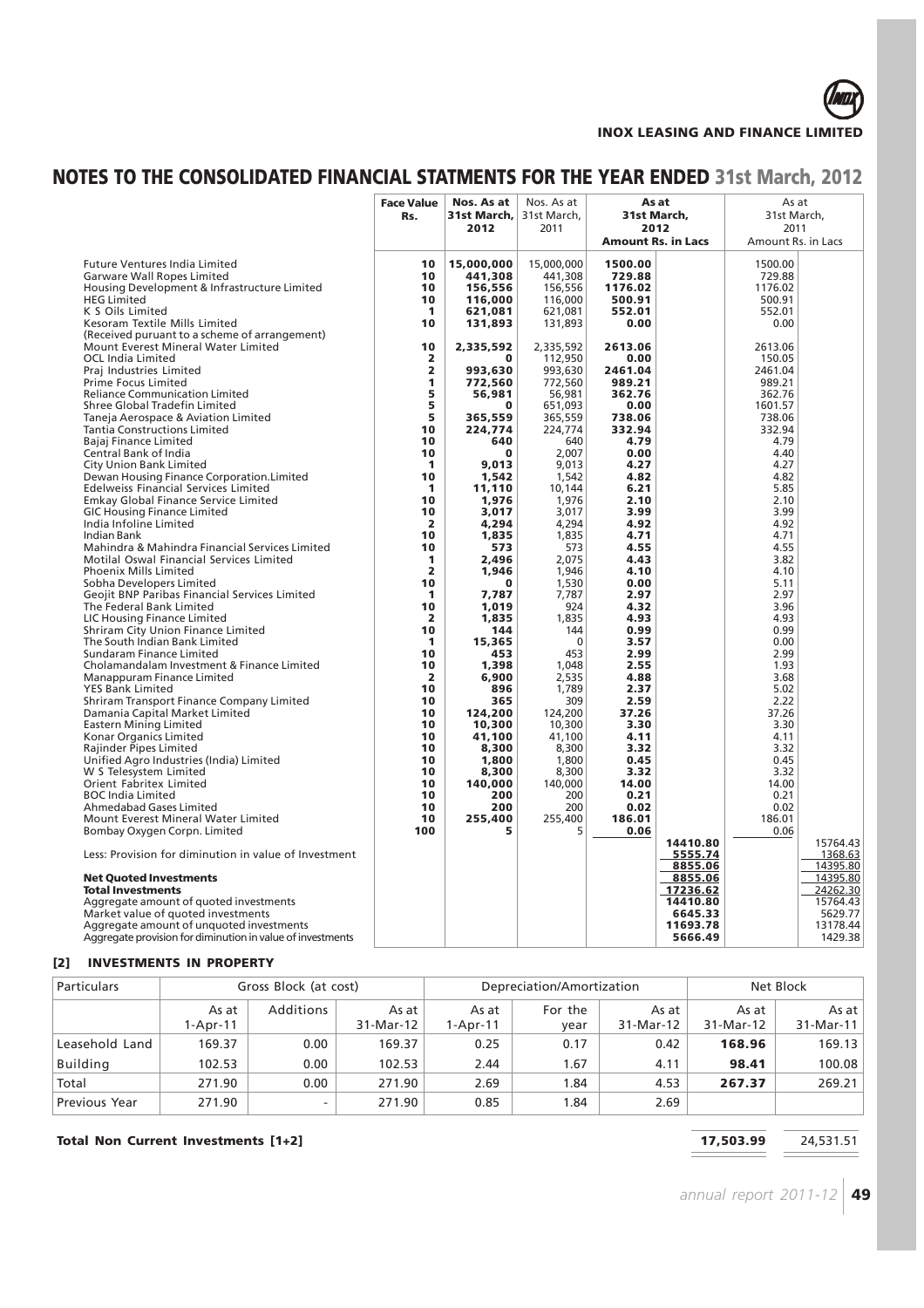|    |                                                       | As at 31st March 2012 |          | As at 31st March 2011 |
|----|-------------------------------------------------------|-----------------------|----------|-----------------------|
| 16 | <b>Long-term loans and advances</b>                   |                       |          |                       |
|    | (Unsecured, considered good, unless otherwise stated) |                       |          |                       |
|    | <b>Capital Advances</b>                               | 9,076.42              |          | 6,371.21              |
|    | <b>Security Deposits</b>                              | 7,841.07              |          | 7,797.58              |
|    | Advances recoverable in cash or in kind               |                       |          |                       |
|    | <b>Considered Good</b>                                | 2,649.47              | 4,547.09 |                       |
|    | <b>Considered Doubtful</b>                            | 67.32                 | 10.00    |                       |
|    |                                                       | 2,716.79              | 4,557.09 |                       |
|    | Less: Provision for Doubtful advances                 | 67.32                 | 10.00    |                       |
|    |                                                       | 2,649.47              |          | 4,547.09              |
|    | Loans to Employees                                    | 0.63                  |          | 1.07                  |
|    | Inter corporate Deposits                              | 536.95                |          | 536.95                |
|    | Prepaid expenses                                      | 33.39                 |          | 46.15                 |
|    | <b>Electricity Charges refund claimed</b>             | 389.83                |          | 389.83                |
|    | Service Tax Credit Available                          | 74.54                 |          | 97.84                 |
|    | <b>Entertainment Tax Refund Claimed</b>               | 1,093.08              |          | 846.13                |
|    | Income tax paid (Net of provisions)                   | 10,378.84             |          | 1,431.03              |
|    |                                                       | 32,074.22             |          | 22,064.88             |
|    | <b>Group Share in Joint Ventures</b>                  | 71.40                 |          | 166.17                |
|    | <b>Total</b>                                          | 32,145.62             |          | 22,231.05             |
| 17 | <b>Other non-current assets</b>                       |                       |          |                       |
|    | <b>MAT Credit Entitlement</b>                         | 2,480.54              |          | 1,854.81              |
|    | Deposits                                              | 307.20                |          | 0.25                  |
|    | Non-current bank balances (bank balances with         |                       |          |                       |
|    | original maturity of more than 12 months)             | 92.43                 |          | 44.70                 |
|    | Interest accrued                                      |                       |          |                       |
|    | on Investment                                         | 16.47                 |          | 17.59                 |
|    | on bank fixed deposit                                 | 1.78                  |          | 0.42                  |
|    | others                                                | 111.54                |          | 93.31                 |
|    | Other recoverables                                    | 100.81                |          | 121.66                |
|    |                                                       | 3,110.77              |          | 2,132.74              |
|    |                                                       |                       |          |                       |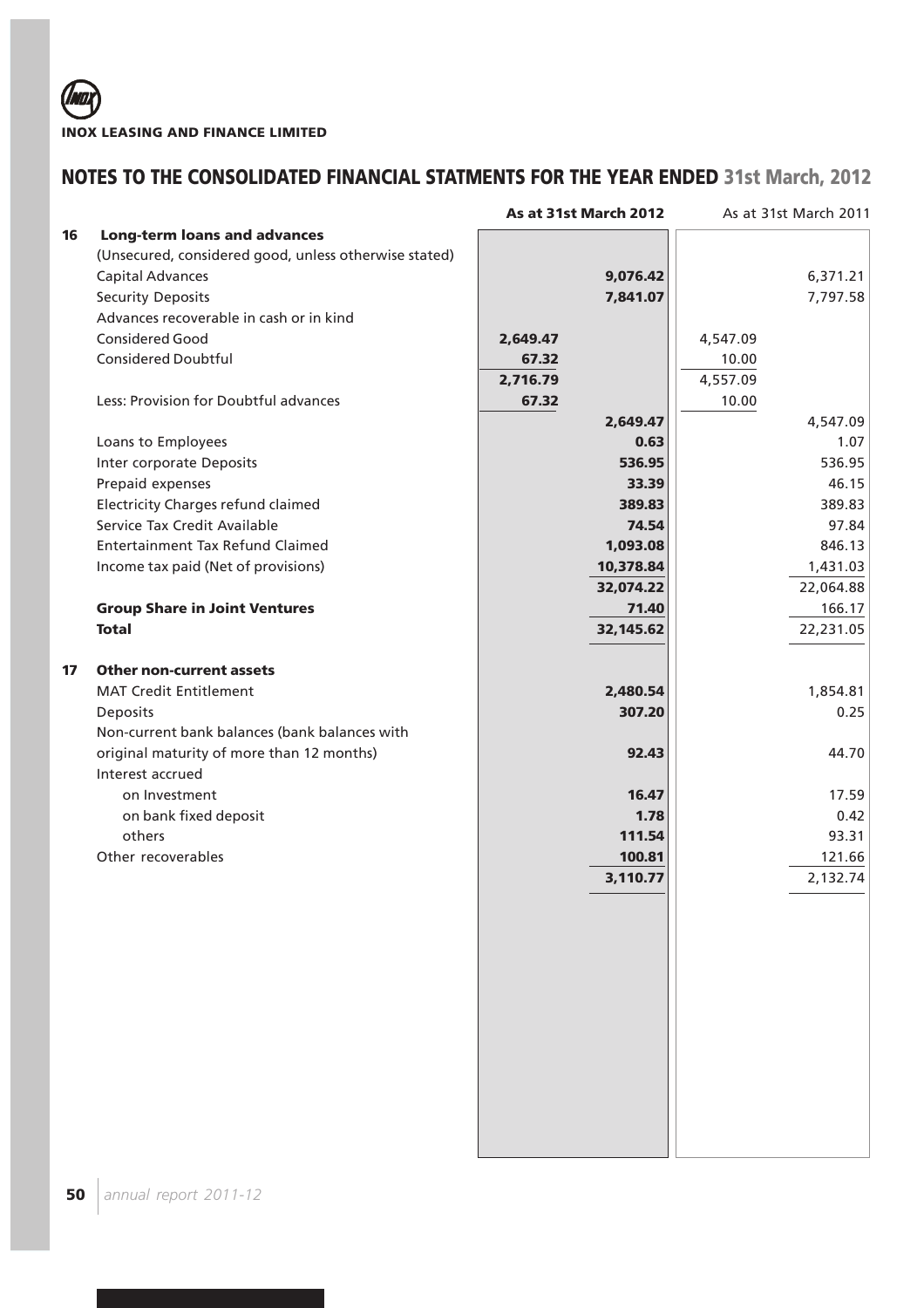

|    |                                                                                        | <b>Face Value</b><br>Rs. | Nos. As at<br>31st March,<br>2012 | Nos. As at<br>31st March,<br>2011 | 31st March,                 | As at<br>2012 | As at<br>31st March.<br>2011 |  |
|----|----------------------------------------------------------------------------------------|--------------------------|-----------------------------------|-----------------------------------|-----------------------------|---------------|------------------------------|--|
| 18 | <b>CURRENT INVESTMENTS</b>                                                             |                          |                                   |                                   | <b>Amount (Rs. in Lacs)</b> |               | Amount (Rs. in Lacs)         |  |
|    | (Non-trade, at cost)                                                                   |                          |                                   |                                   |                             |               |                              |  |
| A] | <b>CURRENT MATURITIES OF LONG TERM INVESTMENTS</b>                                     |                          |                                   |                                   |                             |               |                              |  |
| i) | <b>Investment in Mutual Funds</b>                                                      |                          |                                   |                                   |                             |               |                              |  |
|    | Kotak FMP 24 Months Series 1-Growth                                                    | 10                       | 5,000,000                         | 5,000,000                         | 500.00                      |               | 500.00                       |  |
|    | Birla Sunlife FMP Series.CQ-Growth<br>Birla Sunlife FMP Series CP Growth               | 10<br>10                 | $\mathbf 0$<br>0                  | 10,000,000<br>10,000,000          | 0.00<br>0.00                |               | 1000.00<br>1000.00           |  |
|    | <b>BNP Paribas FTF Series.21B-Growth</b>                                               | 10                       | 0                                 | 10,000,000                        | 0.00                        |               | 1000.00                      |  |
|    | <b>BNP Paribas FTF Series.21 E-Growth</b>                                              | 10                       | 0                                 | 10,000,000                        | 0.00                        |               | 1000.00                      |  |
|    | Canara Robeco FMP Series.6 13 Month Plan-A                                             | 10                       | $\bf{0}$                          | 10,000,000                        | 0.00                        |               | 1000.00                      |  |
|    | DSP Blackrock FMP-12 Month Series.14-Growth                                            | 10                       | $\mathbf 0$                       | 10,000,000                        | 0.00                        |               | 1000.00                      |  |
|    | DWS Fixed Term Fund-Series 68-Regular Growth                                           | 10                       | $\mathbf 0$                       | 5,000,000                         | 0.00                        |               | 500.00                       |  |
|    | DWS Fixed Term Fund-Series 69-Regular Growth                                           | 10                       | $\mathbf 0$                       | 5,000,000                         | 0.00                        |               | 500.00                       |  |
|    | Fortis Fixed Term Fund Series 16                                                       | 10                       | $\mathbf 0$<br>$\bf{0}$           | 5,000,000                         | 0.00                        |               | 500.00                       |  |
|    | Fidelity FMP Series.5 Plan A-Growth<br>HDFC FMP 24 Months Feb 10-Series XII - Growth   | 10<br>10                 | $\mathbf 0$                       | 5,000,000<br>5,000,000            | 0.00<br>0.00                |               | 500.00<br>500.00             |  |
|    | ICICI Prudential FMP Series.55-1Year Plan.D-Cumulative                                 | 10                       | 0                                 | 10,000,000                        | 0.00                        |               | 1000.00                      |  |
|    | ICICI Prudential FMP Series.51-15 Months Plan.                                         |                          |                                   |                                   |                             |               |                              |  |
|    | E-Cumulative                                                                           | 10                       | 0                                 | 10,000,000                        | 0.00                        |               | 1000.00                      |  |
|    | ICICI Prudential FMP Series.55-1 Year.Plan.B-Cumulative                                | 10                       | 0                                 | 15,000,000                        | 0.00                        |               | 1500.00                      |  |
|    | ICICI Prudential FMP Series.55-1 Year Plan.C-Cumulative                                | 10                       | 0                                 | 10,000,000                        | 0.00                        |               | 1000.00                      |  |
|    | IDFC FMP Yearly Series.38-Growth                                                       | 10                       | $\bf{0}$                          | 10,000,000                        | 0.00                        |               | 1000.00                      |  |
|    | IDFC FMP Yearly Series.37-Growth<br>JPMORGAN India FMP 400 Days Series.1-Growth        | 10<br>10                 | $\mathbf 0$<br>$\mathbf 0$        | 10,000,000                        | 0.00                        |               | 1000.00                      |  |
|    | Kotak FMP 13 Months Series 6 - Growth                                                  | 10                       | $\mathbf 0$                       | 10,000,000<br>5,000,000           | 0.00<br>0.00                |               | 1000.00<br>500.00            |  |
|    | Kotak FMP Series 37 - Growth                                                           | 10                       | $\mathbf 0$                       | 5,000,000                         | 0.00                        |               | 500.00                       |  |
|    | Kotak FMP Series 35 - Growth                                                           | 10                       | $\bf{0}$                          | 10,000,000                        | 0.00                        |               | 1000.00                      |  |
|    | Kotak FMP Series 34 - Growth                                                           | 10                       | $\mathbf 0$                       | 10.000.000                        | 0.00                        |               | 1000.00                      |  |
|    | L&T FMP-III(JAN 369 Days)-Growth                                                       | 10                       | $\bf{0}$                          | 10,000,000                        | 0.00                        |               | 1000.00                      |  |
|    | SUNDARAM FMP AX 366 Days Growth                                                        | 10                       | 0                                 | 5,000,000                         | 0.00                        |               | 500.00                       |  |
|    | TATA FMP Series.31 Scheme A-Growth                                                     | 10                       | $\mathbf 0$                       | 10,000,000                        | 0.00                        |               | 1000.00                      |  |
|    | DSP Black Rock FMP 13M Series 2-Growth                                                 | 10<br>10                 | 0<br>$\mathbf{0}$                 | 883,862<br>2,000,000              | 0.00<br>0.00                |               | 88.39<br>200.00              |  |
|    | ICICI Prudential FMP Series 50-19M Plan A-Growth<br>IDFC FMP 14 Months Series 1-Growth | 10                       | $\bf{0}$                          | 1,000,000                         | 0.00                        |               | 100.00                       |  |
|    | Reliance Fixed Horizon Fund XIII Series 6-Growth                                       | 10                       | $\mathbf 0$                       | 2,000,000                         | 0.00                        |               | 200.00                       |  |
|    | Tata FMP Series 25 Scheme A-Growth                                                     | 10                       | 0                                 | 2,000,000                         | 0.00                        |               | 200.00                       |  |
|    | UTI Fixed Term Income Fund Series VII-II                                               |                          |                                   |                                   |                             |               |                              |  |
|    | (407 Days)-Growth                                                                      | 10                       | 0                                 | 500,000                           | 0.00                        |               | 50.92                        |  |
|    | UTI Fixed Term Income Fund Series VII-II                                               |                          |                                   |                                   |                             |               |                              |  |
|    | (407 Days)-Growth                                                                      | 10                       | 0                                 | 1,500,000                         | 0.00                        |               | 150.00                       |  |
|    | Birla Sunlife FTP Series CU-Growth<br>Fidelity FMP Series V Plan E-Growth              | 10<br>10                 | $\mathbf 0$<br>0                  | 2,008,500<br>2,000,000            | 0.00<br>0.00                |               | 200.85<br>200.00             |  |
|    | Birla Sunlife FTP Series CT-Growth                                                     | 10                       | $\mathbf 0$                       | 2,500,000                         | 0.00                        |               | 250.00                       |  |
|    | Birla Sunlife FTP Series CI-Growth                                                     | 10                       | $\mathbf 0$                       | 2,000,000                         | 0.00                        |               | 200.00                       |  |
|    | SBI Debt Fund Series 370 Days-8-Growth                                                 | 10                       | 0                                 | 2,000,000                         | 0.00                        |               | 200.00                       |  |
|    | ICICI Prudential FMP Series 53-1Yr Plan B-Growth                                       | 10                       | $\mathbf 0$                       | 2,000,000                         | 0.00                        |               | 200.00                       |  |
|    | Birla Sunlife FTP Series CE-Growth                                                     | 10                       | $\bf{0}$                          | 2.000.000                         | 0.00                        |               | 200.00                       |  |
|    | ICICI Prudential FMP Series 53-1Yr Plan A-Growth                                       | 10<br>10                 | $\mathbf 0$<br>0                  | 2,000,000                         | 0.00<br>0.00                |               | 200.00<br>82.54              |  |
|    | Fidelity FMP Series 5 Plan B-Dividend<br>HDFC FMP 370D August 2010(1)-Growth           | 10                       | $\bf{0}$                          | 825,430<br>900,000                | 0.00                        |               | 90.00                        |  |
|    | DSP Black Rock FMP 12M Series 6-Growth                                                 | 10                       | 0                                 | 900,000                           | 0.00                        |               | 90.00                        |  |
|    | HDFC FMP 370D July'2010 (1) Series XV-Growth                                           | 10                       | 0                                 | 2,000,000                         | 0.00                        |               | 200.00                       |  |
|    | UTI Fixed Term Income Fund Series VIII-IV                                              |                          |                                   |                                   |                             |               |                              |  |
|    | (369 Days)-Growth                                                                      | 10                       | 0                                 | 2,000,000                         | 0.00                        |               | 200.00                       |  |
|    | UTI Fixed Term Income Fund Series VIII-II                                              |                          |                                   |                                   |                             |               |                              |  |
|    | (367 Days)-Growth                                                                      | 10<br>10                 | 0<br>0                            | 2,500,000                         | 0.00<br>0.00                |               | 250.00                       |  |
|    | HDFC FMP 370D June'2010(1)-Growth<br>Templeton India Income Opportunities Fund-Growth  | 10                       | 0                                 | 5,000,000<br>1,139,723            | 0.00                        |               | 500.00<br>117.94             |  |
|    | ICICI Prudential FMP Series 55-1Yr. Plan F-Growth                                      | 10                       | 0                                 | 3,005,665                         | 0.00                        |               | 300.57                       |  |
|    | ICICI Prudential FMP Series 55-15M Plan A-Growth                                       | 10                       | 2,031,509                         | 0                                 | 203.15                      |               | 0.00                         |  |
|    | <b>ICICI Prudential FMP Series 55-13M Plan B-Growth</b>                                | 10                       | 2,416,246                         | 0                                 | 241.62                      |               | 0.00                         |  |
|    | <b>BSL FTP Series CY-Growth</b>                                                        | 10                       | 1,001,661                         | 0                                 | 100.17                      |               | 0.00                         |  |
|    | <b>BSL FTP Series EW-Growth</b>                                                        | 10                       | 2,651,942                         | 0                                 | 265.19                      |               | 0.00                         |  |
|    | <b>BSL FTP Series FA-Growth</b><br>DSP BR FMP 12M Series 19-Growth                     | 10<br>10                 | 2,049,704                         | 0<br>0                            | 204.97<br>225.06            |               | 0.00<br>0.00                 |  |
|    | DCD RR FMD Corior 20.12M-Growth                                                        | 10                       | 2,250,585<br>1,302,273            | 0                                 | 130.23                      |               | 0.00                         |  |
|    | es XVIII-Growth                                                                        | 10                       | 2,500,000                         | 0                                 | 250.00                      |               | 0.00                         |  |
|    | es XVIII-Growth                                                                        | 10                       | 2,000,000                         | 0                                 | 200.00                      |               | 0.00                         |  |
|    |                                                                                        |                          |                                   |                                   |                             |               |                              |  |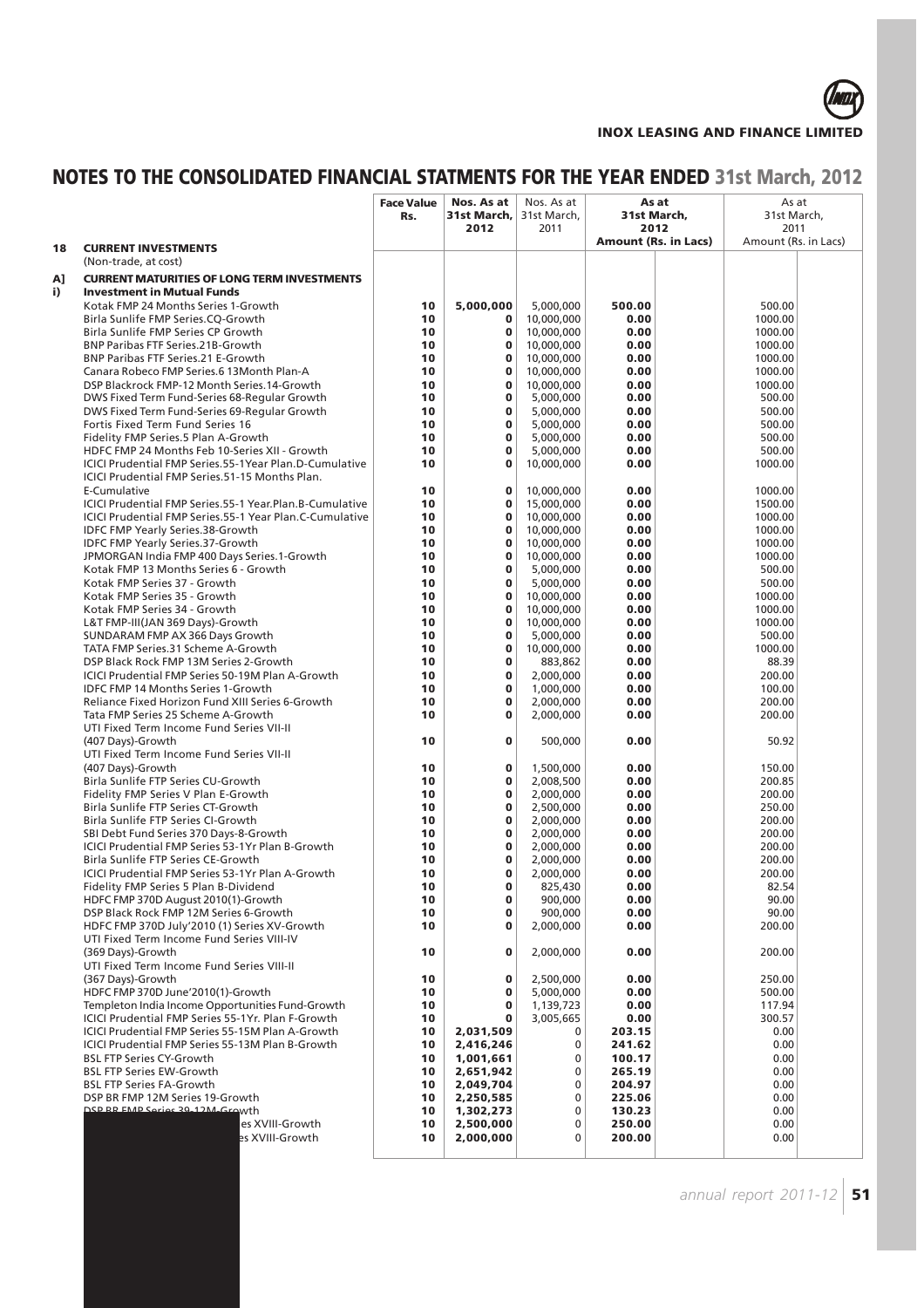|     |                                                                                                                                                                                                                                                                                                                                                                                                                                                                                 | <b>Face Value</b><br>Rs.                                 | Nos. As at<br>31st March.<br>2012                                                                                            | Nos. As at<br>31st March.<br>2011                                      | As at<br>31st March,<br>2012<br><b>Amount (Rs. in Lacs)</b>                                     |                 | As at<br>31st March,<br>2011<br>Amount (Rs. in Lacs)                         |          |
|-----|---------------------------------------------------------------------------------------------------------------------------------------------------------------------------------------------------------------------------------------------------------------------------------------------------------------------------------------------------------------------------------------------------------------------------------------------------------------------------------|----------------------------------------------------------|------------------------------------------------------------------------------------------------------------------------------|------------------------------------------------------------------------|-------------------------------------------------------------------------------------------------|-----------------|------------------------------------------------------------------------------|----------|
|     | ICICI Prudential FMP Series 54-1Yr Plan C-Growth<br>ICICI Prudential FMP Series 54-1Yr Plan D-Growth<br>ICICI Prudential interval Fund Annual Plan 1-Growth<br>ICICI Prudential FMP Series 60-1 Yr Plan J-Growth<br>TATA FMP Series 30 Scheme C-Growth<br>TATA FMP Series 38 Scheme D-Growth<br>TATA FMP Series 39 Scheme E-Growth<br>UTI Fixed Term Income Fund IX-II 369D -Growth<br>UTI Fixed Term Income Fund Series IX-VI 368D-Growth<br>UTI FTIF Series X-III 370D-Growth | 10<br>10<br>10<br>10<br>10<br>10<br>10<br>10<br>10<br>10 | 750,000<br>1,499,939<br>2,207,246<br>1,506,316<br>2,244,260<br>2,002,005<br>1,003,851<br>1,619,820<br>2,684,493<br>2,151,600 | $\mathbf 0$<br>0<br>0<br>0<br>0<br>0<br>0<br>0<br>0<br>0               | 75.00<br>149.99<br>300.00<br>150.63<br>224.43<br>200.20<br>100.39<br>161.98<br>268.45<br>215.16 | 4166.62         | 0.00<br>0.00<br>0.00<br>0.00<br>0.00<br>0.00<br>0.00<br>0.00<br>0.00<br>0.00 | 26471.20 |
| ii) | <b>Investment in Govt. or Trust Securities</b><br><b>National Saving Certificate</b>                                                                                                                                                                                                                                                                                                                                                                                            |                                                          |                                                                                                                              |                                                                        | 0.21                                                                                            |                 | 0.21                                                                         |          |
|     | (Held in the name of Directors & Pledged<br>with Government Authorities)                                                                                                                                                                                                                                                                                                                                                                                                        |                                                          |                                                                                                                              |                                                                        |                                                                                                 | 0.21            |                                                                              | 0.21     |
| В]  | <b>CURRENT INVESTMENT</b>                                                                                                                                                                                                                                                                                                                                                                                                                                                       |                                                          |                                                                                                                              |                                                                        |                                                                                                 |                 |                                                                              |          |
|     | <b>Investment in Mutual Funds</b><br>Birla Sunlife Short Term FMP Series 4-Dividend<br>DSP Black Rock FMP 3M Series 29-Dividend<br>Goldman Sachs Liquid Exchange Traded Scheme<br>JM High Liquidity Fund Instl. Plan Daily Dividend<br>JP Morgan India Liquid Fund-Super Instl. Daily<br>Dividend Plan<br>ICICI Prudential Flexible Income Plan Premium -<br>Daily Dividend<br>DSP Black Rock Liquidity Fund                                                                    | 10<br>10<br>1000<br>10<br>10<br>100<br>1000              | 0<br>$\bf{0}$<br>1<br>2,080,397<br>1.943.638<br>86,951<br>23,216                                                             | 1,066,964<br>2,250,585<br>782<br>1,942,499<br>1,815,122<br>95,153<br>0 | 0.00<br>0.00<br>0.01<br>208.37<br>194.52<br>91.94<br>232.23                                     |                 | 106.70<br>225.06<br>7.82<br>194.56<br>181.66<br>100.61<br>0.00               |          |
|     | Taurus Liquid Fund - Institutional Growth<br>Templeton India Treasury Management Account                                                                                                                                                                                                                                                                                                                                                                                        | 10                                                       | 34,168                                                                                                                       | 0                                                                      | 400.00                                                                                          |                 | 0.00                                                                         |          |
|     | Institutional Plan - Growth.<br>JM High Liquidity Fund - Super Institutional                                                                                                                                                                                                                                                                                                                                                                                                    | 10                                                       | 27,170                                                                                                                       | 0                                                                      | 450.00                                                                                          |                 | 0.00                                                                         |          |
|     | Plan - Growth<br>Peerless Liquid Fund - Super Institutional Growth<br>BSL Short Term FMP Series 23-Growth<br>BSL QLY Interval Series 4-Growth<br>DSP BR FMP Series 42-3M-Growth<br>ICICI Prudential interval Fund II QLY Plan D-Growth<br>IDFC FMP QS 69-Growth<br>UTI FIIF Series II QLY Interval Plan VI-Growth                                                                                                                                                               | 10<br>10<br>10<br>10<br>10<br>10<br>10<br>10             | 3,593,611<br>3,436,839<br>2,171,040<br>1,519,345<br>1,537,033<br>2,351,847<br>2,068,398<br>2,241,900                         | 0<br>0<br>0<br>0<br>0<br>0<br>0<br>0                                   | 600.00<br>400.00<br>217.10<br>204.65<br>153.70<br>256.88<br>206.84<br>252.67                    |                 | 0.00<br>0.00<br>0.00<br>0.00<br>0.00<br>0.00<br>0.00<br>0.00                 |          |
|     |                                                                                                                                                                                                                                                                                                                                                                                                                                                                                 |                                                          |                                                                                                                              |                                                                        |                                                                                                 | 3,868.91        |                                                                              | 816.40   |
|     | <b>Total Unquoted Investments</b>                                                                                                                                                                                                                                                                                                                                                                                                                                               |                                                          |                                                                                                                              |                                                                        |                                                                                                 | 8035.74         |                                                                              | 27287.81 |
|     | Group share in Joint Ventures<br><b>Total Investments</b>                                                                                                                                                                                                                                                                                                                                                                                                                       |                                                          |                                                                                                                              |                                                                        |                                                                                                 | 0.00<br>8035.74 |                                                                              | 10.42    |
|     |                                                                                                                                                                                                                                                                                                                                                                                                                                                                                 |                                                          |                                                                                                                              |                                                                        |                                                                                                 |                 |                                                                              | 27298.23 |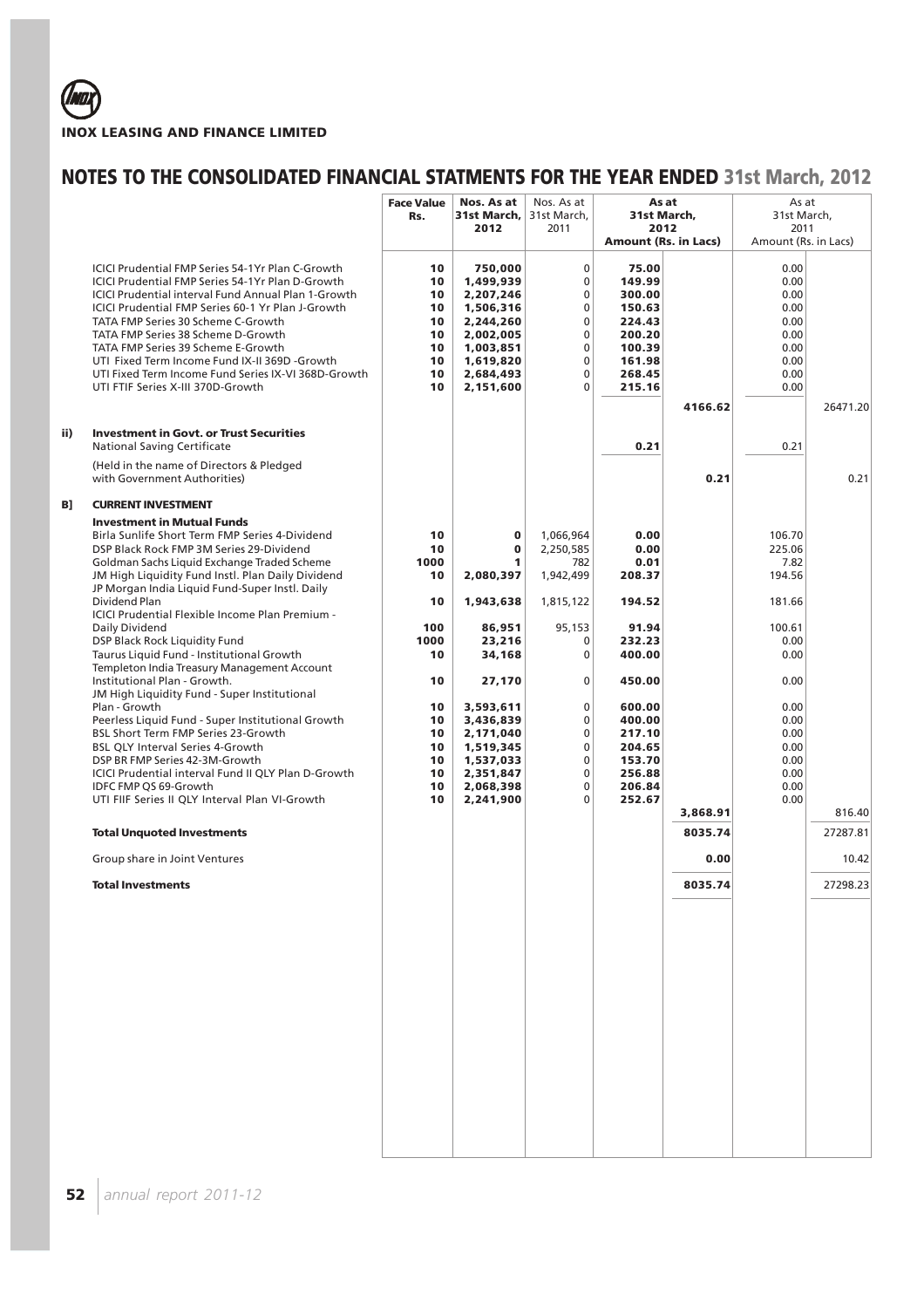|    |                                                                                 |           | As at 31st March 2012 |          | As at 31st March 2011 |
|----|---------------------------------------------------------------------------------|-----------|-----------------------|----------|-----------------------|
| 19 | <b>Inventories</b><br>(at cost or net realizable value whichever is lower)      |           |                       |          |                       |
|    | Raw materials                                                                   |           | 28,761.14             |          | 13,372.48             |
|    | Work-in-progress                                                                |           | 4,014.67              |          | 1,030.30              |
|    | Finished goods<br>Stores and spares                                             |           | 13,488.98<br>3,785.25 |          | 5,879.46<br>3,672.22  |
|    | Others                                                                          |           |                       |          |                       |
|    | — Fuel                                                                          | 996.34    |                       | 116.00   |                       |
|    | - Packing Material                                                              | 528.08    |                       | 227.97   |                       |
|    | - By products                                                                   | 240.70    |                       | 10.94    |                       |
|    | - Food and Beverages                                                            | 274.16    |                       | 225.74   |                       |
|    | - Carbon Credits                                                                | 786.35    |                       | 523.84   |                       |
|    |                                                                                 |           | 2,825.63              |          | 1,104.49              |
|    |                                                                                 |           | 52,875.67             |          | 25,058.95             |
|    | <b>Group Share in Joint Ventures</b>                                            |           | 434.03                |          | 443.34                |
|    | <b>Total</b>                                                                    |           | 53,309.70             |          | 25,502.29             |
|    |                                                                                 |           |                       |          |                       |
| 20 | <b>Trade receivables</b>                                                        |           |                       |          |                       |
|    | (Unsecured, considered good, unless otherwise stated)<br><b>Considered good</b> |           |                       |          |                       |
|    | Outstanding for a period exceeding 6 months                                     | 1846.40   |                       | 1104.88  |                       |
|    | Others                                                                          | 25574.83  |                       | 17927.21 |                       |
|    |                                                                                 |           | 27,421.23             |          | 19,032.09             |
|    | <b>Considered Doubtful</b>                                                      |           |                       |          |                       |
|    | Outstanding for a period exceeding 6 months                                     | 233.09    |                       | 169.18   |                       |
|    | Others                                                                          |           |                       |          |                       |
|    |                                                                                 |           | 233.09                |          | 169.18                |
|    |                                                                                 |           | 27,654.32             |          | 19,201.27             |
|    | Less: Provision for Doubtful Debts                                              |           | (233.09)              |          | (169.18)              |
|    |                                                                                 |           | 27,421.23             |          | 19,032.09             |
|    | <b>Group Share in Joint Ventures</b>                                            |           | 1,611.53              |          | 817.34                |
|    | <b>Total</b>                                                                    |           | 29,032.76             |          | 19,849.43             |
| 21 | <b>Cash and bank balances</b>                                                   |           |                       |          |                       |
|    | 21.1 Cash & cash equivalents                                                    |           |                       |          |                       |
|    | Balances with banks in current accounts                                         | 17,681.48 |                       | 2,813.40 |                       |
|    | In Liquid funds of Mutual Fund                                                  | 305.00    |                       | 250.92   |                       |
|    | Bank deposits with original maturity upto 3 months                              | 10,260.77 |                       | 920.83   |                       |
|    | Cash on hand                                                                    | 236.76    |                       | 142.31   |                       |
|    |                                                                                 |           | 28,484.01             |          | 4,127.46              |
|    |                                                                                 |           |                       |          |                       |
|    |                                                                                 |           |                       |          |                       |
|    |                                                                                 |           |                       |          |                       |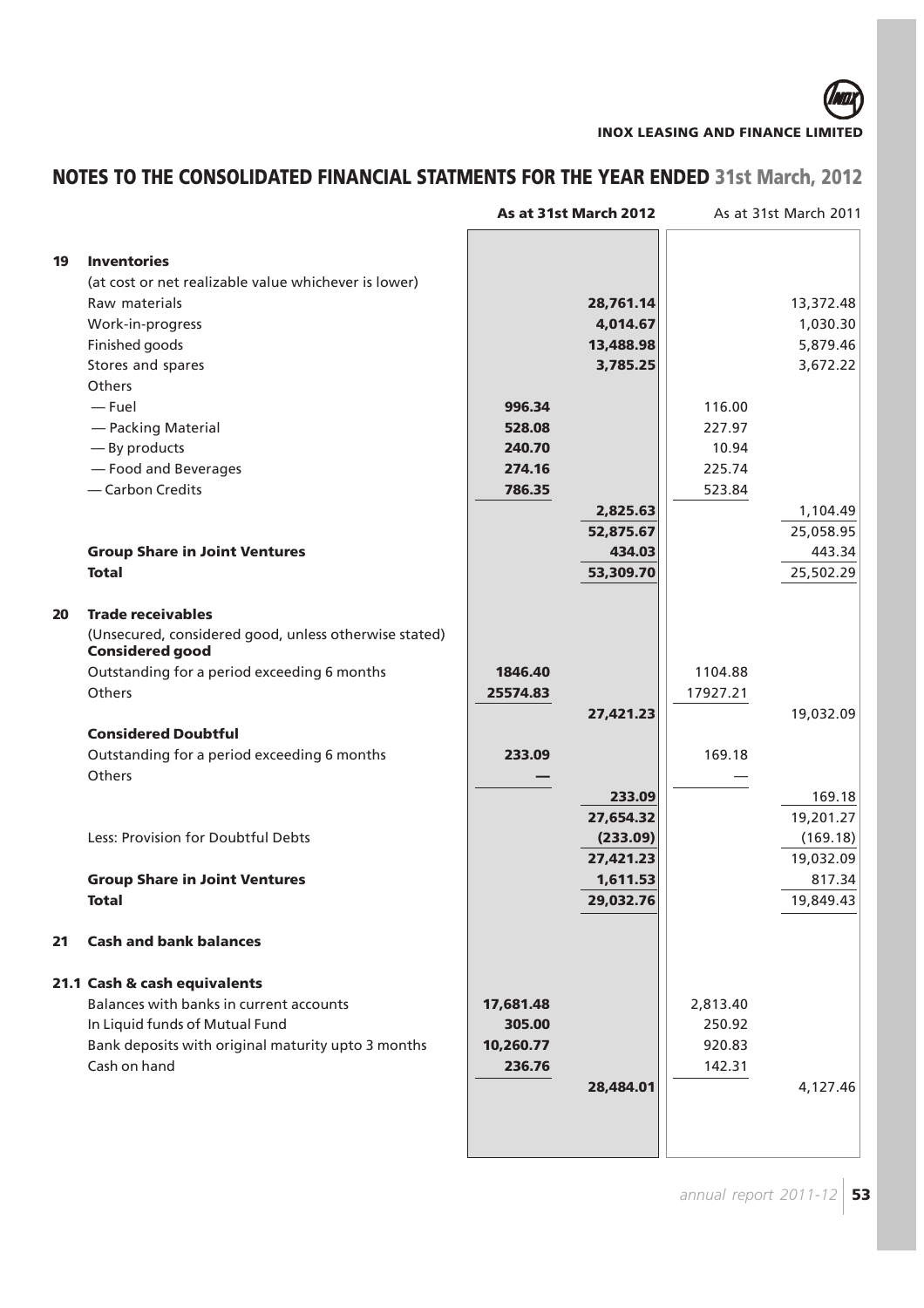|    |                                                                                                                                                                                                                                                                                                                                                                                                                                |                                        | As at 31st March 2012                                                                                            |                                        | As at 31st March 2011                                                                                           |
|----|--------------------------------------------------------------------------------------------------------------------------------------------------------------------------------------------------------------------------------------------------------------------------------------------------------------------------------------------------------------------------------------------------------------------------------|----------------------------------------|------------------------------------------------------------------------------------------------------------------|----------------------------------------|-----------------------------------------------------------------------------------------------------------------|
|    | <b>21.2 Other Bank Balances</b><br>- Unpaid Dividend with banks<br>Margin Money with banks<br>- Deposit with original maturity for more than<br>3 months but less than 12 months<br>- Bank deposits with original maturity more than<br>12 months                                                                                                                                                                              | 243.63<br>176.40<br>845.27<br>17.39    | 1,282.69<br>29766.70                                                                                             | 195.19<br>2,145.61<br>322.46           | 2,663.26<br>6,790.72                                                                                            |
|    | <b>Group Share in Joint Ventures</b><br><b>Total</b>                                                                                                                                                                                                                                                                                                                                                                           |                                        | 244.71<br>30011.41                                                                                               |                                        | 328.39<br>7,119.11                                                                                              |
| 22 | <b>Short-term loans and advances</b><br>(Unsecured, considered good, unless otherwise stated)<br>Loans and advances to related parties<br>Advance recoverable in cash or in kind<br>- Considered Good<br>- Considered Doubtful                                                                                                                                                                                                 | 350.48<br>95.31<br>445.79              | 1.17                                                                                                             | 385.35<br>75.65<br>461.00              |                                                                                                                 |
|    | Less: Provision for doubtful advances                                                                                                                                                                                                                                                                                                                                                                                          | 95.31                                  | 350.48                                                                                                           | 75.65                                  | 385.35                                                                                                          |
|    | Others<br>- Prepaid expenses<br>- Advances to employees<br>- Advances to suppliers<br>- Advances recoverable in cash or in kind<br>- Security deposits<br><b>Considered Good</b><br><b>Considered Doubtful</b><br>Less: Provision for Doubtful Inter-corporate deposits<br>- Income Tax paid (Net of provisions)<br>- Balances in Excise, Service Tax and VAT Accounts<br><b>Group Share in Joint Ventures</b><br><b>Total</b> | 1050.00<br>377.35<br>1427.35<br>377.35 | 533.38<br>1.77<br>957.61<br>2,357.64<br>125.35<br>1,050.00<br>1.31<br>3,660.24<br>9,038.94<br>534.72<br>9,573.66 | 1,729.27<br>99.00<br>1,828.27<br>99.00 | 490.61<br>0.52<br>767.64<br>1,827.74<br>71.40<br>1,729.27<br>0.32<br>2,764.88<br>8,037.73<br>309.83<br>8,347.56 |
|    |                                                                                                                                                                                                                                                                                                                                                                                                                                |                                        |                                                                                                                  |                                        |                                                                                                                 |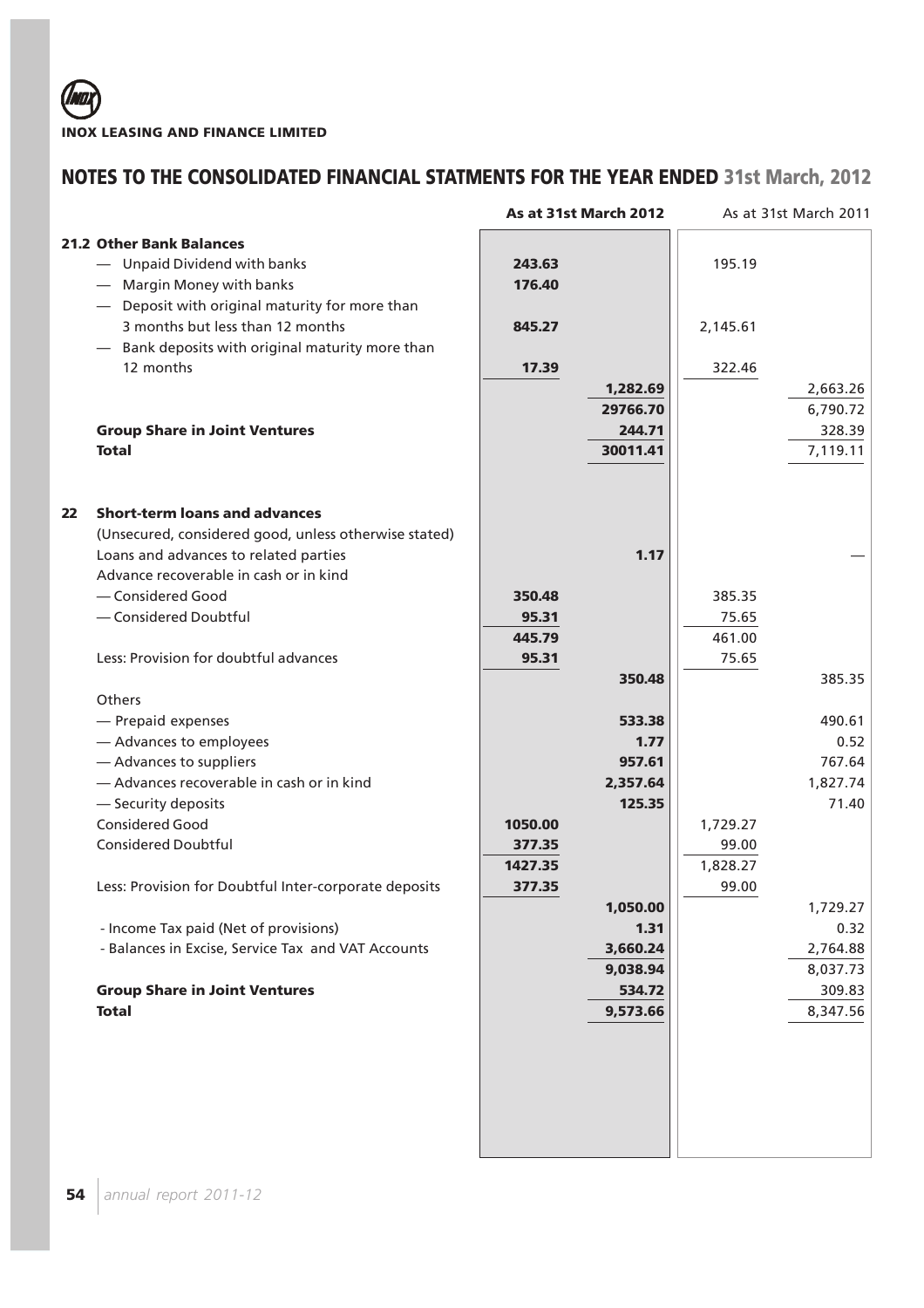| 23 | <b>Other current assets</b>                                 |            | As at 31st March 2012 |            | As at 31st March 2011 |
|----|-------------------------------------------------------------|------------|-----------------------|------------|-----------------------|
|    | Interest accrued                                            |            | 182.80                |            | 343.81                |
|    | Insurance claim lodged                                      |            | 88.34                 |            |                       |
|    | Other assets                                                |            | 16.31                 |            |                       |
|    | MAT credit entitlement                                      |            | 138.96                |            | 2,684.15              |
|    |                                                             |            | 426.41                |            | 3,027.96              |
|    | <b>Group Share in Joint Ventures</b>                        |            | 0.12                  |            | 0.34                  |
|    | <b>Total</b>                                                |            | 426.53                |            | 3,028.30              |
|    |                                                             |            |                       |            |                       |
| 24 | <b>Revenue from operations</b>                              |            | 2011-12               |            | 2010-11               |
|    | Sale of products                                            | 228,256.09 |                       | 111,854.40 |                       |
|    | Sale of services                                            | 51,631.55  |                       | 30,565.75  |                       |
|    | Other operating revenues                                    | 2,106.95   |                       | 1,831.93   |                       |
|    |                                                             |            | 281,994.59            |            | 144,252.08            |
|    | Less:                                                       |            |                       |            |                       |
|    | Excise duty                                                 |            | 5,897.01              |            | 3,439.17              |
|    |                                                             |            | 276,097.58            |            | 140,812.91            |
|    | <b>Group Share in Joint Ventures</b>                        |            | 7,537.64              |            | 4,689.24              |
|    | <b>Total</b>                                                |            | 283,635.22            |            | 145,502.15            |
| 25 | <b>Other income</b>                                         |            |                       |            |                       |
|    | Interest Income                                             |            |                       |            |                       |
|    | - on bank deposits                                          | 166.31     |                       | 403.61     |                       |
|    | - on Inter corporate deposits                               | 174.84     |                       | 134.29     |                       |
|    | - on others                                                 | 277.95     |                       | 194.62     |                       |
|    | - on long term investments                                  | 6.23       |                       | 5.14       |                       |
|    |                                                             |            | 625.33                |            | 737.66                |
|    | Dividend Income                                             |            |                       |            |                       |
|    | - on long term investments (from subsidiary company)        |            |                       |            |                       |
|    | - on long term investments                                  | 154.88     |                       | 428.77     |                       |
|    | - on current investments                                    | 40.37      |                       | 85.27      |                       |
|    | - from joint venture company                                | 78.44      |                       | 0.00       |                       |
|    |                                                             |            | 273.69                |            | 514.04                |
|    | Profit on sale of investments (Net)                         |            |                       |            |                       |
|    | - on long term investments                                  | 2082.69    |                       | 3,825.93   |                       |
|    | - on current investments                                    | 391.21     |                       | 487.32     |                       |
|    |                                                             |            | 2,473.90              |            | 4,313.25              |
|    | Provision for doubtful debts written back                   |            | 10.66                 |            | 5.00                  |
|    | Liabilities written back                                    |            | 254.03                |            | 199.66                |
|    | Net gain on foreign currency translation and transaction    |            | 1.72                  |            | 2,607.77              |
|    | Profit on assets sold/scrapped                              |            | 6.26                  |            | 0.00                  |
|    | Rental income from operating leases<br>Miscellaneous income |            | 772.56                |            | 772.56                |
|    |                                                             |            | 263.01                |            | 317.76                |
|    |                                                             |            | 4681.16               |            | 9467.70               |
|    | <b>Group Share in Joint Ventures</b>                        |            | 2.10                  |            | 5.41                  |
|    | <b>Total</b>                                                |            | 4683.26               |            | 9473.11               |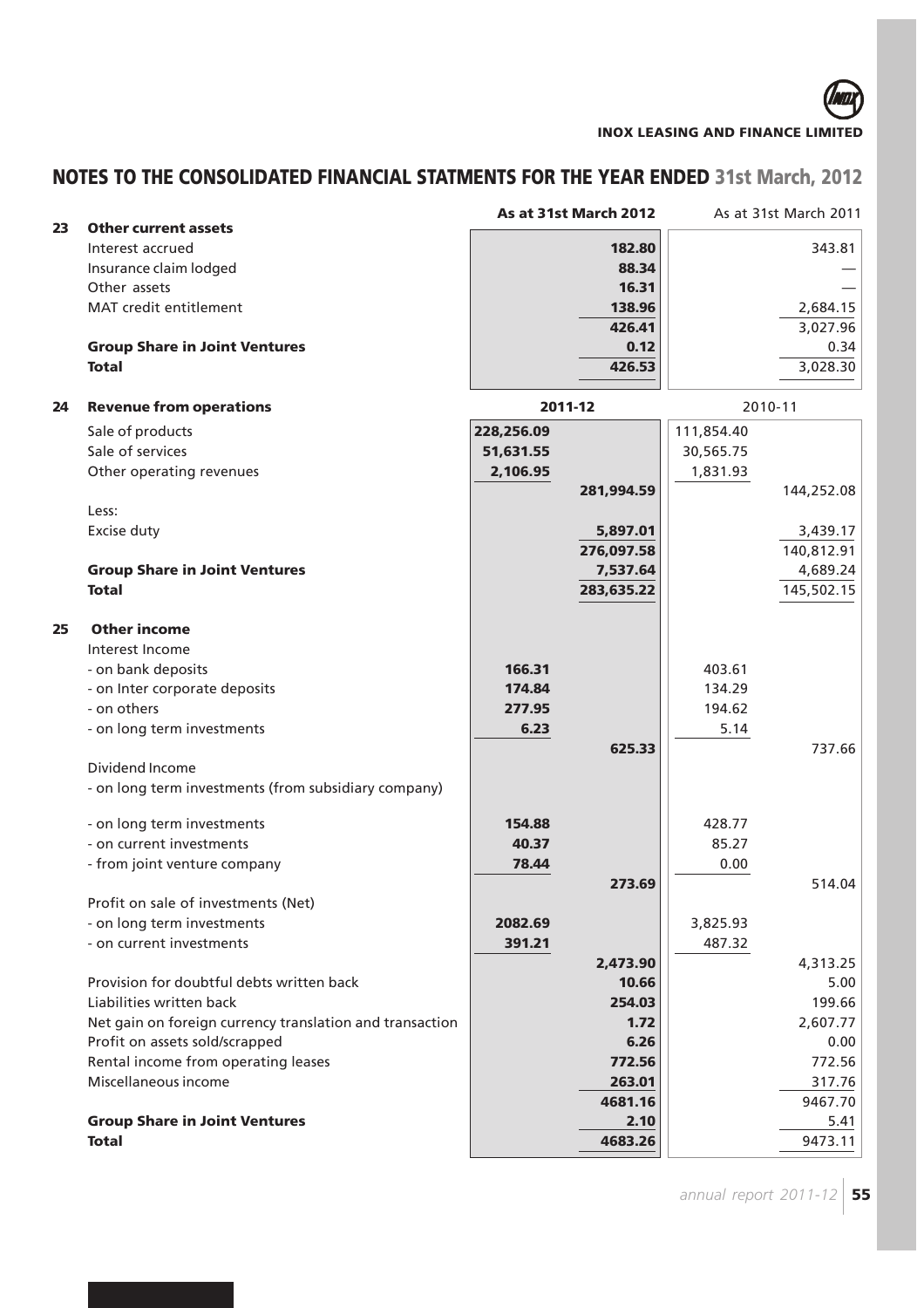|    |                                                       | As at 31st March 2012 | As at 31st March 2011 |
|----|-------------------------------------------------------|-----------------------|-----------------------|
| 26 | <b>Cost of materials consumed</b>                     |                       |                       |
|    | Raw Materials consumed                                | 63,533.99             | 24,071.39             |
|    | <b>Packing Materials consumed</b>                     | 2,928.97              | 3,513.05              |
|    | Cost of food and Beverages                            | 3,443.68              | 1,950.59              |
|    |                                                       | 69,906.64             | 29,535.03             |
|    | <b>Group Share in Joint Ventures</b>                  | 6,054.49              | 3,850.46              |
|    | <b>Total</b>                                          | 75,961.13             | 33,385.49             |
| 27 | <b>Purchases of Stock-in-Trade</b>                    |                       |                       |
|    | Purchases of Stock-in-Trade                           | 1,365.65              | 1,473.77              |
|    |                                                       | 1,365.65              | 1,473.77              |
| 28 | <b>Changes in inventories</b>                         |                       |                       |
|    | <b>Opening Stock</b>                                  |                       |                       |
|    | <b>Finished Goods</b>                                 | 5778.28               | 6,849.94              |
|    | Material-in-process                                   | 1030.30               | 1,768.08              |
|    | By-products                                           | 10.94                 | 1.79                  |
|    | <b>Carbon Credits</b>                                 | 523.84                | 218.91                |
|    |                                                       | 7,343.36              | 8,838.72              |
|    | <b>Less: Closing Stock</b>                            |                       |                       |
|    | <b>Finished Goods</b>                                 | 13488.98              | 5,778.28              |
|    | Material-in-process                                   | 4014.67               | 1,030.30              |
|    | <b>By-products</b>                                    | 240.70                | 10.94                 |
|    | <b>Carbon Credits</b>                                 | 786.35                | 523.84                |
|    |                                                       | 18,530.70             | 7,343.36              |
|    | Excise Duty on Stock of Finished Goods (Net)          | 860.36                | (21.51)               |
|    | (Increase) / Decrease In Stock                        | (10, 326.98)          | 1,473.85              |
| 29 | <b>Employee benefits expense</b>                      |                       |                       |
|    | Salaries and wages                                    | 11,360.59             | 8,009.29              |
|    | Contribution to provident and other funds             | 644.29                | 386.51                |
|    | Expense on ESOP (net)                                 | (4.78)                | 9.87                  |
|    | Gratuity                                              | 211.61                | 160.88                |
|    | Staff welfare expenses                                | 507.48                | 296.72                |
|    |                                                       | 12,719.19             | 8,863.27              |
|    | <b>Group Share in Joint Ventures</b>                  | 99.43                 | 54.16                 |
|    |                                                       | 12,818.62             | 8,917.43              |
| 30 | <b>Finance costs</b>                                  |                       |                       |
|    | Interest expense                                      | 5,904.40              | 4,187.06              |
|    | Other borrowing costs                                 | 485.35                | 77.45                 |
|    | Loss on foreign currency transactions and translation | 2,288.02              | 0.00                  |
|    |                                                       | 8,677.77              | 4,264.51              |
|    | <b>Group Share in Joint Ventures</b>                  | 91.74                 | 80.95                 |
|    |                                                       | 8,769.51              | 4,345.46              |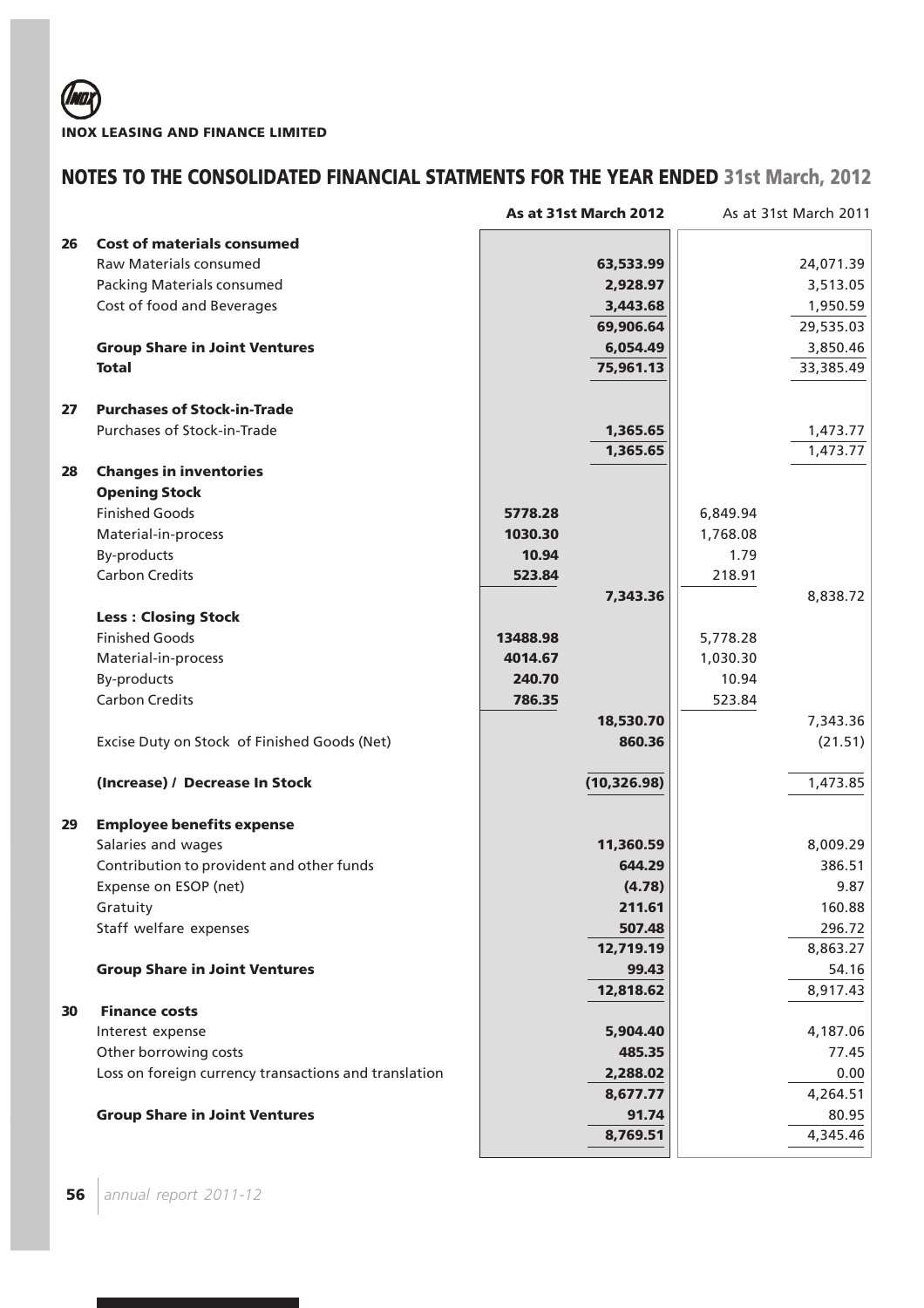|    |                                                  | As at 31st March 2012 | As at 31st March 2011 |
|----|--------------------------------------------------|-----------------------|-----------------------|
| 31 | <b>Depreciation and amortization expense</b>     |                       |                       |
|    | Depreciation and amortization on Tangible assets | 14,153.65             | 9,154.78              |
|    | Amortization of Intangible assets                | 534.29                | 364.04                |
|    | Depreciation on Investment property              | 1.67                  | 1.67                  |
|    | Amortization of Investment property              | 0.17                  | 0.17                  |
|    | Depreciation written back                        | (90.92)               | 0.00                  |
|    |                                                  | 14,598.86             | 9,520.66              |
|    | <b>Group Share in Joint Ventures</b>             | 313.83                | 192.72                |
|    |                                                  | 14,912.69             | 9,713.38              |
| 32 | <b>Other expenses</b>                            |                       |                       |
|    | Stores and Spare parts Consumed                  | 6,111.86              | 2,537.56              |
|    | Power and Fuel                                   | 31,481.63             | 19,649.56             |
|    | Entertainment tax                                | 8,303.52              | 4,923.15              |
|    | Distributors' share                              | 17,010.60             | 9,832.29              |
|    | Other exhibition cost                            | 745.26                | 401.69                |
|    | Freight and Octroi                               | 2,697.83              | 2,558.27              |
|    | Insurance                                        | 684.85                | 481.42                |
|    | Excise Duty, Custom Duty and Sales Tax           | 834.73                | 103.03                |
|    | <b>Production Labour Charges</b>                 | 397.08                | 366.89                |
|    | <b>Processing Charges</b>                        | 699.99                | 146.49                |
|    | <b>Outsourced Personnel Cost</b>                 | 1,339.33              | 991.27                |
|    | <b>Property Rent and Conducting Fees</b>         | 8,094.47              | 5,082.31              |
|    | <b>Common Facility Charges</b>                   | 2,454.90              | 1,709.03              |
|    | <b>Factory Expenses</b>                          | 809.07                | 359.02                |
|    | Repairs to                                       |                       |                       |
|    | $-$ Buildings                                    | 279.11                | 221.14                |
|    | - Machinery                                      | 4191.83               | 2,552.08              |
|    | $-$ Others                                       | 500.33                | 530.61                |
|    |                                                  | 4,971.27              | 3,303.83              |
|    | <b>Directors' Sitting Fees</b>                   | 11.15                 | 6.05                  |
|    | <b>Commission to Chairman</b>                    | 1,275.04              | 326.85                |
|    | Rent                                             | 164.73                | 181.00                |
|    | Rates and Taxes                                  | 862.80                | 578.34                |
|    | Service Tax                                      | 1,420.20              | 219.73                |
|    | <b>Travelling and Conveyance</b>                 | 1,621.70              | 1,065.04              |
|    | <b>Communication expenses</b>                    | 369.70                | 304.93                |
|    | Legal and Professional Fees and Expenses         | 2,820.58              | 2,073.82              |
|    | Lease Rentals and Hire Charges                   | 653.70                | 192.45                |
|    | Loss on assets sold/scrapped (Net)               | 50.58                 | 61.94                 |
|    | Foreign exchange fluctuation loss (Net)          | 12,201.26             |                       |
|    | Provision for trade receivables                  | 163.47                | 98.42                 |
|    | Provision for doubtful advances                  | 298.60                | 27.30                 |
|    | Provision for diminution in value of investments | 4,239.04              | 60.75                 |
|    | <b>Bad debts and Remissions</b>                  | 96.10                 | 3.41                  |
|    | Expenditure on Sustainable Development Plan      | 80.48                 | 88.24                 |
|    | Commission                                       | 326.90                | 330.72                |
|    | Royalty                                          | 775.72                | 504.96                |
|    | Purchase of Carbon Credits                       | 8,751.52              | 3,665.41              |
|    | <b>Miscellaneous Expenses</b>                    | 6,993.19              | 3,822.46              |
|    |                                                  | 129,812.85            | 66,057.62             |
|    | <b>Group Share in Joint Ventures</b>             | 718.89                | 204.93                |
|    |                                                  | 130,531.74            | 66,262.55             |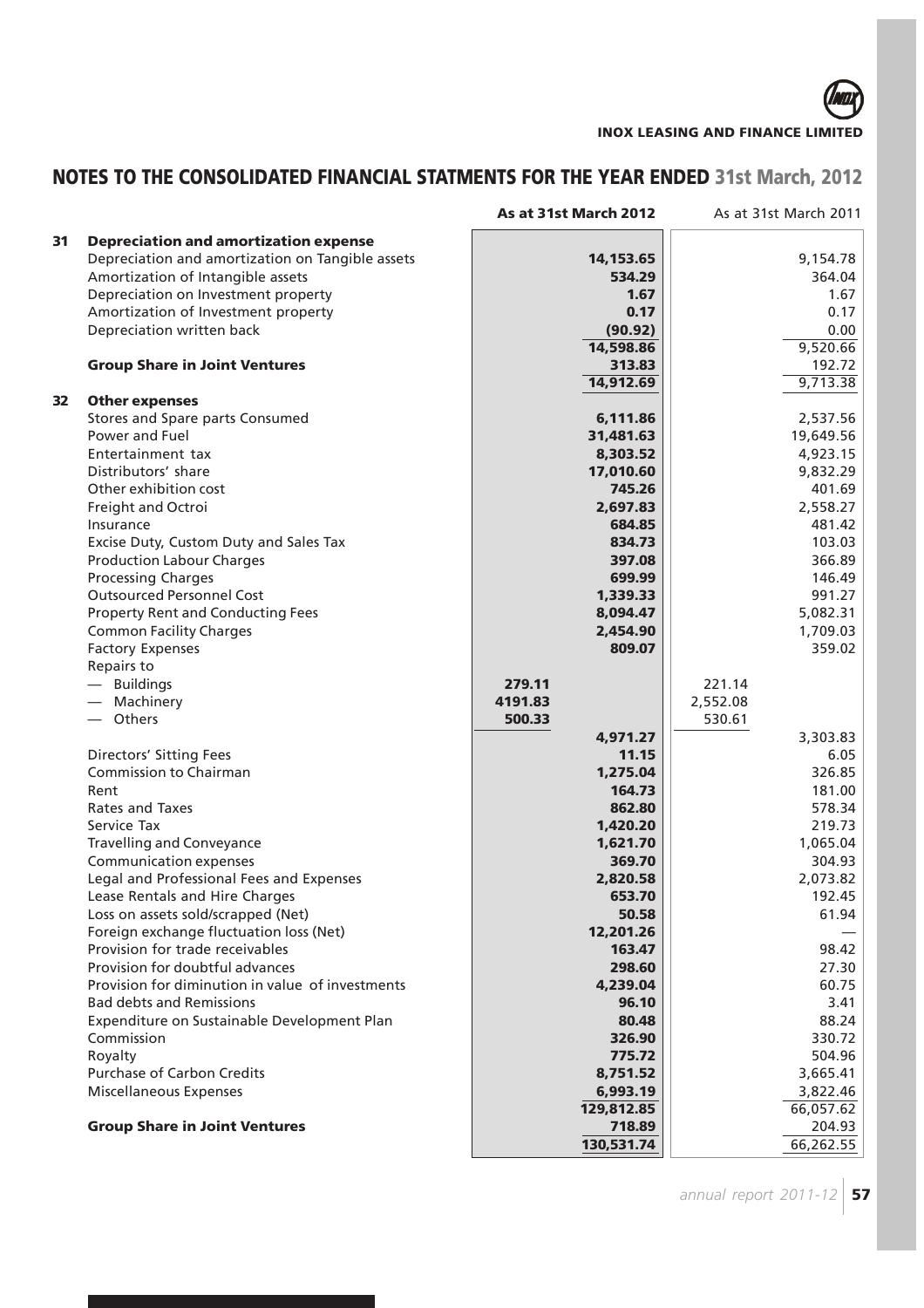

33. Securities and terms of repayment in respect of secured loans taken by GFL :

Rupee Term Loan of Rs. 1111.05 lacs (previous year 3333.33 lacs) from Oriental Bank of Commerce is secured by the way of lease hold land and building and hypothecation of all movable fixed assets of the Company situated at Plot No.12-A, GIDC Estate, Village – Dahej, Taluka Vagra, District Bharuch, Gujarat, excluding assets related to Company's 18 MW coal based captive power plant situated at Plot No.12-A, GIDC Estate, Village – Dahej, Taluka Vagra, District Bharuch, on first pari passu basis and by way of second pari passu charge over fixed assets situated at Survey No.16/3, 26 and 27, Village Ranjitnagar, Taluka Goghamba, District Panchmahals, Gujarat, except for R23 incineration project. The term loan is repayable in 16 equal quarterly instalments starting from 31st May 2008 and carries interest @ 8.50% p.a.

As per the term of sanction, Foreign Currency Term Loan of Rs. 24929.24 lacs (previous year Rs.Nil) from Axis Bank Limited is secured by way of first charge on all movable and immovable assets of Mahidad (36 MW), Gujarat, and Ossiya (10.50 MW) Rajasthan. Further, the lender also has a charge/lien over the escrow account. The Company has not yet created the above mention security. Further, Ossiya (10.50 MW) Rajasthan is transferred to Inox Renewables Limited under slump sale. Now the Company is in the process of creation of security on the said loan after considering the above. The term loan is repayable in 40 equal quarterly instalments starting from 15th June 2012 and carries interest @ 3 months LIBOR plus 4.25% p.a.

As per the term of sanction, Foreign Currency Term Loan of Rs. 8379.58 lacs (previous year Rs. Nil) from ICICI Bank Limited is secured by way of an exclusive first ranking security interest/ mortgage/hypothecation on movable and immovable fixed assets including cash flow and receivables of project assets Dangri (20 MW) Rajasthan, Mahidad (14 MW) and Ossiya (19.50 MW) and first pari-passu mortgage/hypothecation on movable and immovable fixed assets including cash flow and receivables of wind power assets located at Gude Panchgani (23.1 MW). Further, the lender also has a charge/lien over the escrow account. The Company has not yet created the above mention security. Further, Dangri (20 MW) Rajasthan, Ossiya (19.50 MW) Rajasthan and Gude Panchgani (23.1 MW) is transferred to Inox Renewables Limited under slump sale. Now the Company is in the process of creation of security on the said loan after considering the above. The term loan is repayable in 20 equal half yearly instalments starting from 20th September 2013 and carries interest @ 6 months LIBOR plus 4.14% p.a.

Foreign Currency Term Loan of Rs. 9033.00 lacs (previous year Rs. 9033.00 lacs) from DBS Bank Limited is secured by first pari passu charge over moveable fixed assets of the Company at Plot No.12-A, GIDC Estate, Village – Dahej, Taluka Vagra, District Bharuch except assets pertaining to 18 MW coal based captive power plant. The term loan is repayable in 16 equal quarterly instalments starting from 16th April 2012 and carries interest @ 8.65% p.a.

Foreign Currency Term Loan of Rs. 2800.25 lacs (previous year Rs. 4200.38 lacs) from BNP Paribas Limited is secured by hypothecation of all movable property of the Company's 18 MW coal based captive power plant situated at Plot No.12-A, GIDC Estate, Village – Dahej, TalukaVagra, District Bharuch, Gujarat. The term loan is repayable in 16 equal quarterly instalments starting from 9th April 2010 and carries interest @ 7.07% p.a.

Foreign Currency Term Loan of Rs. 1955.55 lacs (previous year Rs. 3085.07 lacs) from Citibank NA is secured by first pari passu charge over Company's fixed assets situated at Survey No.16/3, 26 and 27, Village Ranjitnagar, Taluka Goghamba, District Panchmahals, Gujarat (Security is yet to be created). The term loan is repayable in 16 equal quarterly instalments starting from 3rd July 2009 and carries interest @ 3 months LIBOR plus 4.00% p.a.

Working Capital Loans of Rs. 3014.61 lacs (previous year Rs. 3278.99 lacs) from HDFC Bank Limited is secured by first pari passu charge over stock and book debts of the Company's Dahej Plant situated at Plot No.12-A, GIDC Estate, Village – Dahej, TalukaVagra, District Bharuch, Gujarat. The loan is repayable on demand and carries interest @ 12.80% p.a

Working Capital Loans of Rs. 5410.46 lacs (previous year Rs. 5118.13 lacs) from The Royal Bank of Scotland is secured by way of first pari passu charge in favour of the bank by way of hypothecation over the borrower's stock and receivables, both present and future of the Company's unit at Plot No.12-A, GIDC Estate, Village – Dahej, TalukaVagra, District Bharuch, Gujarat. The loan is repayable in 30 days to 330 days carrying interest ranging @ 1 month LIBOR plus 1.65% to 11 month LIBOR plus 1.65%.

Working Capital Loan of Rs. Nil (previous year Rs.1961.96 lacs) and Rs. Nil (previous year Rs. 2000.00 lacs) from Canara Bank were secured by way of first pari passu charge on current assets of the Company's unit at Survey No.16/3, 26 and 27, Village Ranjitnagar, Taluka Goghamba, District Panchmahals, Gujarat and second charge on fixed assets of the Company's unit at Survey No.16/3, 26 and 27, Village Ranjitnagar, Taluka Goghamba, District Panchmahals, Gujarat along with term lenders of the Company's unit at Plot No.12-A, GIDC Estate, Village – Dahej, Taluka Vagra, District Bharuch. The loan is repayable on demand and carries interest @ 6 month LIBOR plus 2.00% and 10.00% p.a. respectively.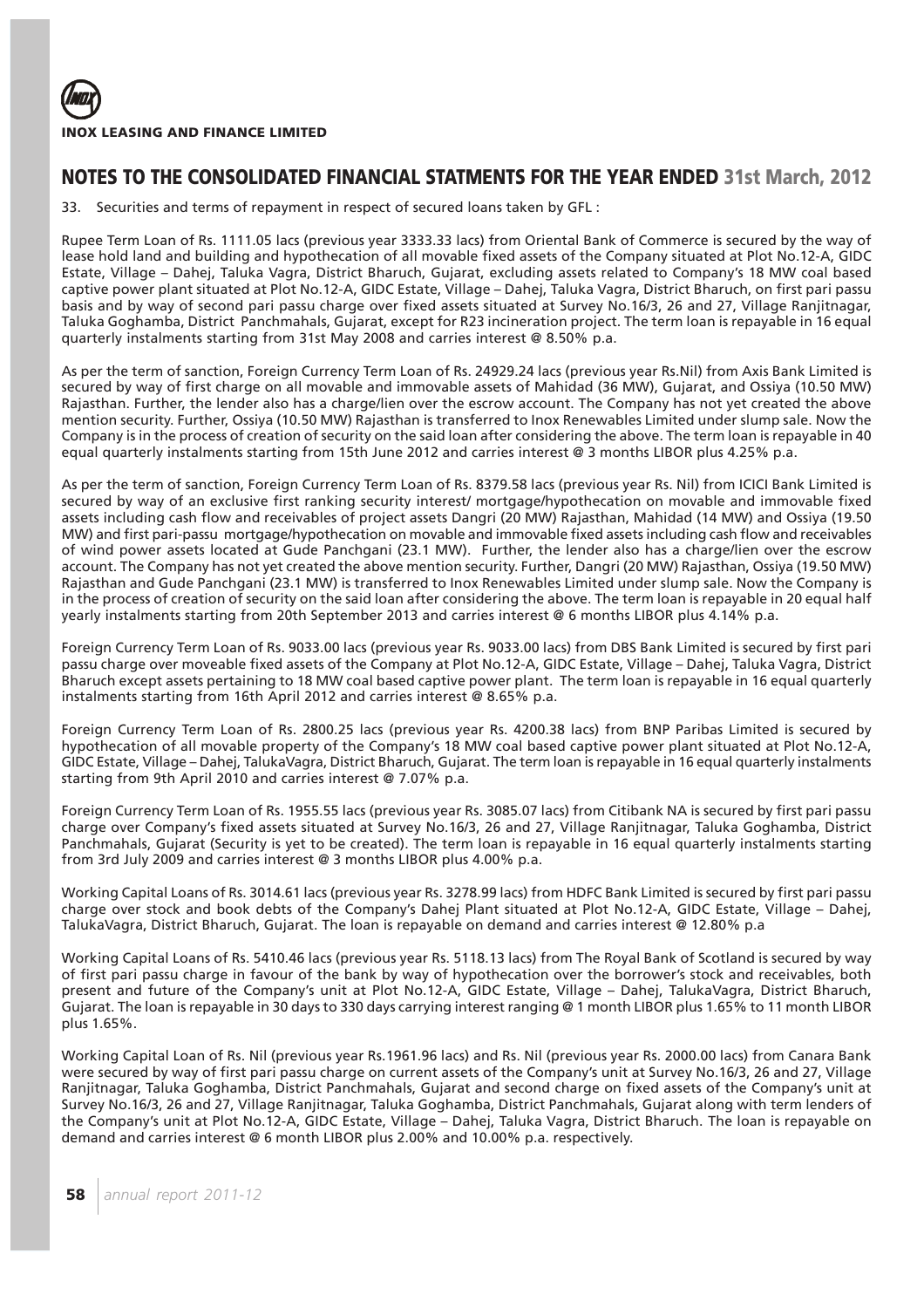

# **Securities and terms of repayment in respect of secured loans taken by IRL** :

Foreign Currency Term Loan of Rs. 11970.82 lacs (previous year Rs. Nil) from ICICI Bank Limited is secured by way of an exclusive first ranking security interest / mortgage / hypothecation on movable and immovable fixed assets including cash flow and receivables of project assets of its Dangri (20 MW) wind farm The term loan is repayable in 20 half yearly equal installments starting from 21st September 2013 and carries interest @ 6 month LIBOR + 4.14% p.a. The security is yet to be created.

Foreign Currency Term Loan of Rs. 30525.60000 lacs (previous year Rs. Nil) from ICICI Bank Limited is secured by way of an exclusive first ranking security interest / mortgage / hypothecation on movable and immovable fixed assets including cash flow and receivables of project assets at Dangri (50 MW) wind farms The term loan is repayable in 20 half yearly equal installments starting from 6th August 2013 and carries rate of interest @ 6 month LIBOR + 4.14% p.a. The security is yet to be created.

The above two loans are also secured by way of an exclusive first ranking security interest / mortgage / hypothecation on movable and immovable fixed assets including cash flow and receivables of project assets of its Ossiya (19.5 MW) wind farm and first pari-passu mortgage/hypothecation on movable and immovable fixed assets including cash flow and receivables of wind power assets located at Gude Panchgani (23.1 MW) wind farm and the lender also has a charge/lien over the escrow account, where the collections of sales of electricity are to be deposited including cash flow and receivables. The security is yet to be created.

Foreign Currency Term Loan of Rs. 6881.65 lacs (previous year Rs. 7237.66 – in GFL) from ICICI Bank Limited is secured by equitable mortgage of land and hypothecation of all movable property of wind mills situated at Gude Panchgani, District Sangli, Maharashtra. Further, the lender also has a charge/lien over the escrow account, where the collections of sales of electricity are to be deposited. The term loan is repayable in 38 equal quarterly installments starting from 20th December 2007 and carries interest @ 5.86% p.a. The security is originally created by the holding company and modification in the loan documents and creation of charge on IRL's asset is pending.

# **Securities and terms of repayment in respect of secured loans taken by ILL Group**:

Term loan from Axis Bank taken by ILL amounting to Rs. 660.81 lacs (previous year Rs. 1101.33 lacs) is secured by mortgage of immovable property situated at Vadodara and charge on all stocks, debts and movable properties situated at Burdhwan, Indore Central, Rajarhat (Kolkata), Jayanagar (Bangalore), Siliguri and Maleshwaram (Bangalore) multiplexes and carries interest @ bank base rate + 2.75 % p.a which is in the range of 11.75% to 12.75%. The loan is repayable in 16 equal quarterly instalments beginning from 31st December, 2009.

Term loan from Citi Bank taken by ILL amounting to Rs.1166.66 lacs (previous year Rs.1833.33 lacs) carries interest @ 8,75% p.a and is secured by mortgage of immovable property situated at Pune and charge on all movable assets situated at Pune, Thane and Rajapark (Jaipur) multiplexes and five future properties. The loan is repayable in 12 equal quarterly instalments beginning from 29th January, 2011.

Term loan from ING Vysya Bank taken by ILL amounting to Rs.1944.44 lacs (previous year Rs. 3111.11 lacs) carries interest @ 9.5% p.a and is secured by charge on immovable property situated at Nariman Point and exclusive charge on all the current and fixed assets situated at Vizag Beach Road, Vizag CMR Mall, Kanpur, Belgaum, J.P.Nagar (Bangalore) multiplexes and two future multiplexes. The loan is repayable in 36 equal monthly instalments beginning from 1st December, 2010.

Term loan from Axis Bank taken by FIL amounting to Rs. 1108.63 lacs (previous year Rs. 750.00 lacs) is secured against first charge on the entire movable fixed assets of the Subsidiary Company, both present and future; and extension of first charge on the entire current assets of FIL, both present and future. The Loan is repayable in 18 equal quarterly installments starting from 01/04/2009 along with interest of 12.75%. Further loan is secured by first charge by way of equitable mortgage of property at Anand,Gujarat.

Term loan from IDBI Bank taken by FIL amounting to Rs. Nil (previous year Rs. 1416.67 lacs) was secured by first pari passu charge with other lenders Axis Bank Limited by deposit of title deeds of immovable properties located at Anand, Gujarat and further secured by first charge by way of hypothecation of entire movables (save and except book debts), including movable machinery, machinery spares, tools and accessories, present and future, in respect of the existing multiplexes at Fame South City, South City Mall, Kolkata, Fame Lido, Fame Dahisar, Thakur Mall and Multiplex, Fame Thakur, Fame Anand, Fame Inorbit, Fame Raghuleela, Fame Highland Park, Fame Akurdi, and new multiplexes at Bangalore, Ghatkopar, Vashi, Prabhat, Chandigarh, Panchkula, Bharuch, Dhanbad, Pune, Kalyan, Vadodara and Surat, subject to prior charges created and/or to be created in favour of the bankers on the stocks of raw material, semi-finished and finished goods, consumable stores and by escrow of entire cash flows arising out of multiplexes at South City – Kolkata, Lido-Bangalore, Fame Dahisar, Fame Thakur-Kandivali,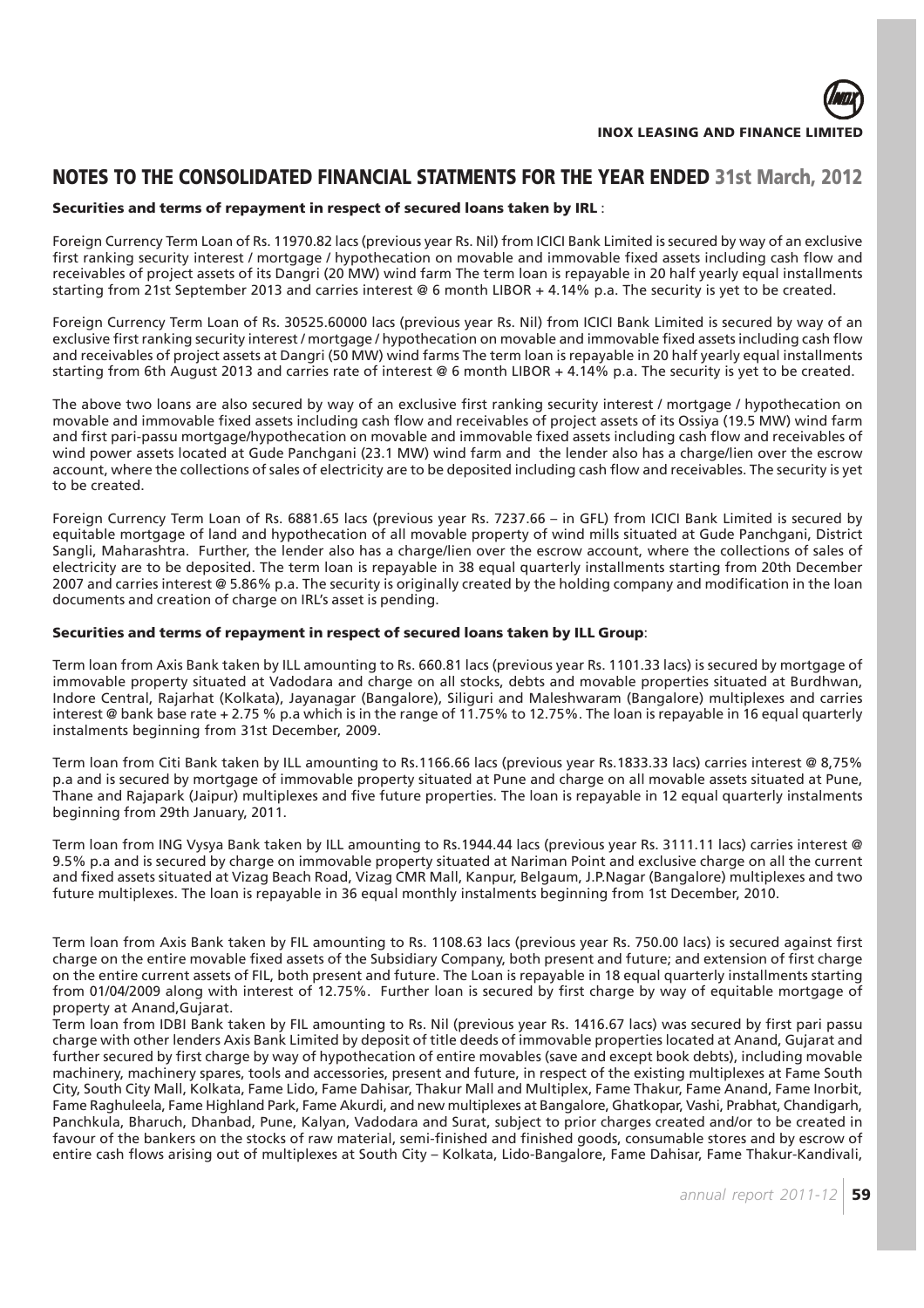Bangalore, Ghatkopar, Vashi, Prabhat, Chandigarh, Panchkula, Bharuch, Dhanbad, Pune, Kalyan, Vadodara and Surat on paripassu basis with Axis Bank. The loan is repayable in 18 equal quarterly installments starting from 31/05/2009 along with interest of 12.75%

In case of FIL, the bank overdraft is secured against first charge on the entire current assets, both present and future; and extension of first charge on the entire movable fixed assets, both present and future and further secured by fixed deposits to the extent of Rs Nil (Previous year Rs. 1350 lacs)

Terms of long-term unsecured borrowings taken by ILL

The inter-corporate deposits are repayable in 3 years from the date of the respective deposits beginning from 18th June 2013 and carry interest in the range of 8.75% to 11.00%.

# **Securities and terms of repayment in respect of secured loans taken by IWL** :

Working capital short term loans from Banks amounting to Rs 1305.34 lacs are repayable on demand and are secured by current assets.

Foreign currency short term loans from Banks amounting to Rs 10725.39 lacs are repayable as per terms of availment and are secured by current assets.

- 34. Employee Stock Options
- a. In the case of ILL

During the year ended 31<sup>st</sup> March 2006, ILL had issued 5,00,000 equity shares of Rs. 10 each at a premium of Rs. 5 per share to Inox Leisure Limited – Employees' Welfare Trust ("Trust") to be transferred to the employees of ILL under the scheme of ESOP framed in this regard. ILL has provided finance of Rs. 75 lacs to the Trust for subscription of these shares at the beginning of the plan.

As per the Guidance Note on Accounting for Employee Share-based Payments issued by the Institute of Chartered Accountants of India, shares allotted to the Trust but not transferred to employees is required to be reduced from Share Capital and Reserves. Out of the 5,00,000 equity shares allotted to the Trust, 1,61,843 shares have been transferred to employees up to 31<sup>st</sup> March 2012. Accordingly, for the balance number of shares, ILL has reduced the Share Capital by the amount of face value of equity shares and Share Premium Account by the amount of share premium on such shares.

Following stock options have been granted to the employees:

| On 29 <sup>th</sup> January 2007 (First Grant)  | 2,44,120 shares |
|-------------------------------------------------|-----------------|
| On 27 <sup>th</sup> October 2009 (Second Grant) | 33,332 shares   |

The vesting period for these equity settled options is between one to four years from the date of the grant. The options are exercisable within one year from the date of vesting.

The compensation costs of stock options granted to employees are accounted using the intrinsic value method.

The summary of stock options is as under:

| Outstanding on 1 <sup>st</sup> April 2011     | 38,419 |
|-----------------------------------------------|--------|
| Granted during the year                       | Nil    |
| Lapsed during the year                        | 12,839 |
| Exercised during the year                     | 15,580 |
| Outstanding as on 31 <sup>st</sup> March 2012 | 10,000 |
| Exercisable as on 31 <sup>st</sup> March 2012 | 5,000  |

All stock options are exercisable at the exercise price of Rs. 15 per option and the weighted average remaining contractual life is as under:

Options granted on 27<sup>th</sup> October 2009 **1.58** years **1.58** years **1.58** years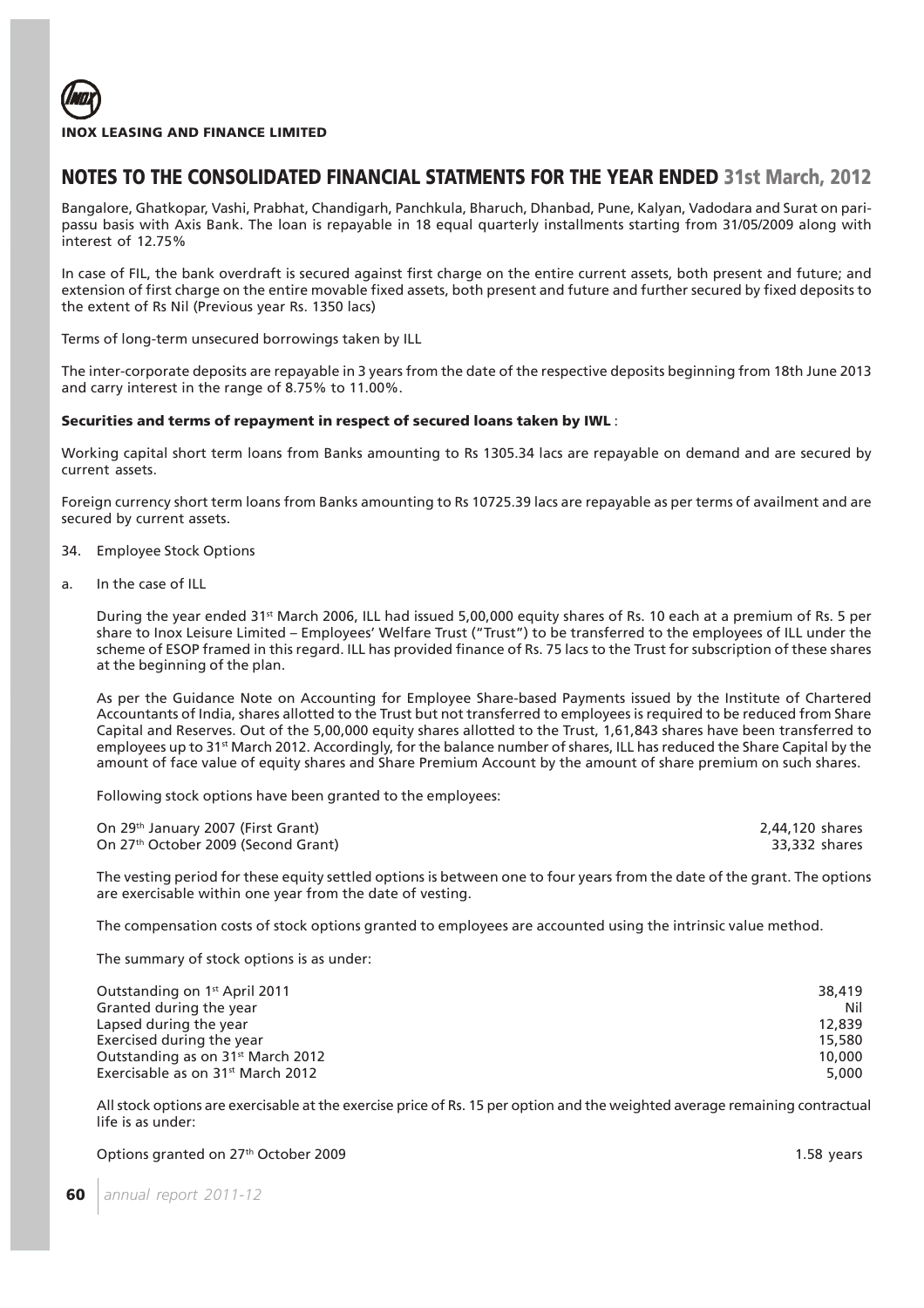In respect of the options granted under the Employees' Stock Option Plan, in accordance with the Guidance Note on Accounting for Employee Share-based Payments issued by the Institute of Chartered Accountants of India, the accounting value of options is amortized over the vesting period. Consequently, 'Employee benefits expense' in note no 29 includes credit of Rs. 4.78 lacs (previous year Rs. 9.87 lacs) being the amortization of employee compensation.

### b. In case of the FIL

On 21 May 2009, the FIL established the 'Employee Stock Option Scheme 2009' ('ESOS' or 'the Plan' or "the Scheme'). Under the Plan, FIL is authorised to issue not more than 5% of its equity share capital to eligible employees. Employees covered by the Plan are granted an option to purchase the shares subject to the requirements of vesting. A compensation committee constituted by the Board of Directors of FIL administers the plan.

As per the Scheme, the Committee shall issue stock options to the employees at an exercise price of Rs 14.47 per option. Further, the participants shall exercise the options within a period of 5 years commencing on or after respective date of vesting of the options.

The Scheme provides that these options would vest in tranches as follows:

Period within which options will vest  $\sim$  800  $\mu$  . The contract will vest of options that will vest of options that will vest

|                                                    | Grant A | Grant B |
|----------------------------------------------------|---------|---------|
| End of 12 months from the date of grant of options | 15      |         |
| End of 24 months from the date of grant of options | 15      | 10      |
| End of 36 months from the date of grant of options | 20      | 25      |
| End of 48 months from the date of grant of options | 25      | 25      |
| End of 60 months from the date of grant of options | 25      | 40      |
|                                                    |         |         |

The terms and conditions of the scheme, as approved by the remuneration committee of the Board of Directors of FIL in its meeting held on 21 May 2009 in pursuance to the approval of the Company at its Annual General Meeting held on 27 September 2006, are in line with the Securities and Exchange Board of India (Employee Stock Option Scheme and Employee stock Purchase Scheme) Guidelines, 1999 as amended vide Circular no SEBI/CFD/DIL/ESOP/5/2009/03/09 dated 3 September 2009 and in accordance with the terms of the resolutions passed by the Company. Employee stock option activity under the scheme is as follows.

Amount Rs in Lacs

|                                                    | <b>March, 2012</b> | 2011, March  |
|----------------------------------------------------|--------------------|--------------|
| Outstanding at the beginning of the year           | 2,73,780           | 10,63,300    |
| Granted during the year                            | <b>Nil</b>         | Nil          |
| Forfeited during the year *                        | (1,32,261)         | (6, 37, 750) |
| Vested during the year                             | (37, 989)          | (1, 51, 770) |
| Exercised during the year                          | 36,603             | 1,51,770     |
| Outstanding at the end of the year - not vested ** | 1,03,530           | 2,73,780     |
| Options vested and exercisable as at the year end  | 1,386              | Nil          |

\*On account of non fulfillment of vesting conditions by the employees.

\*\*On 21 May 2012, the third tranche of options have vested to the eligible employees.

35. In respect of service tax matters of Inox Leisure Limited Group (ILL Group):-

As per the amendment made by the Finance Act 2010, renting of immovable property is defined as a taxable service with retrospective effect from 1 June, 2007 and accordingly, in the annual accounts for the year ended 31st March 2010, ILL Group had provided for service tax in respect of rent on immovable properties for the year ended 31st March 2009 and 31st March 2010.

During the year ended 31st March 2011, this levy was challenged by ILL Group by filing Writ Petitions with various High Courts and some of the High Courts had granted a stay against the levy of service tax in respect of immovable properties situated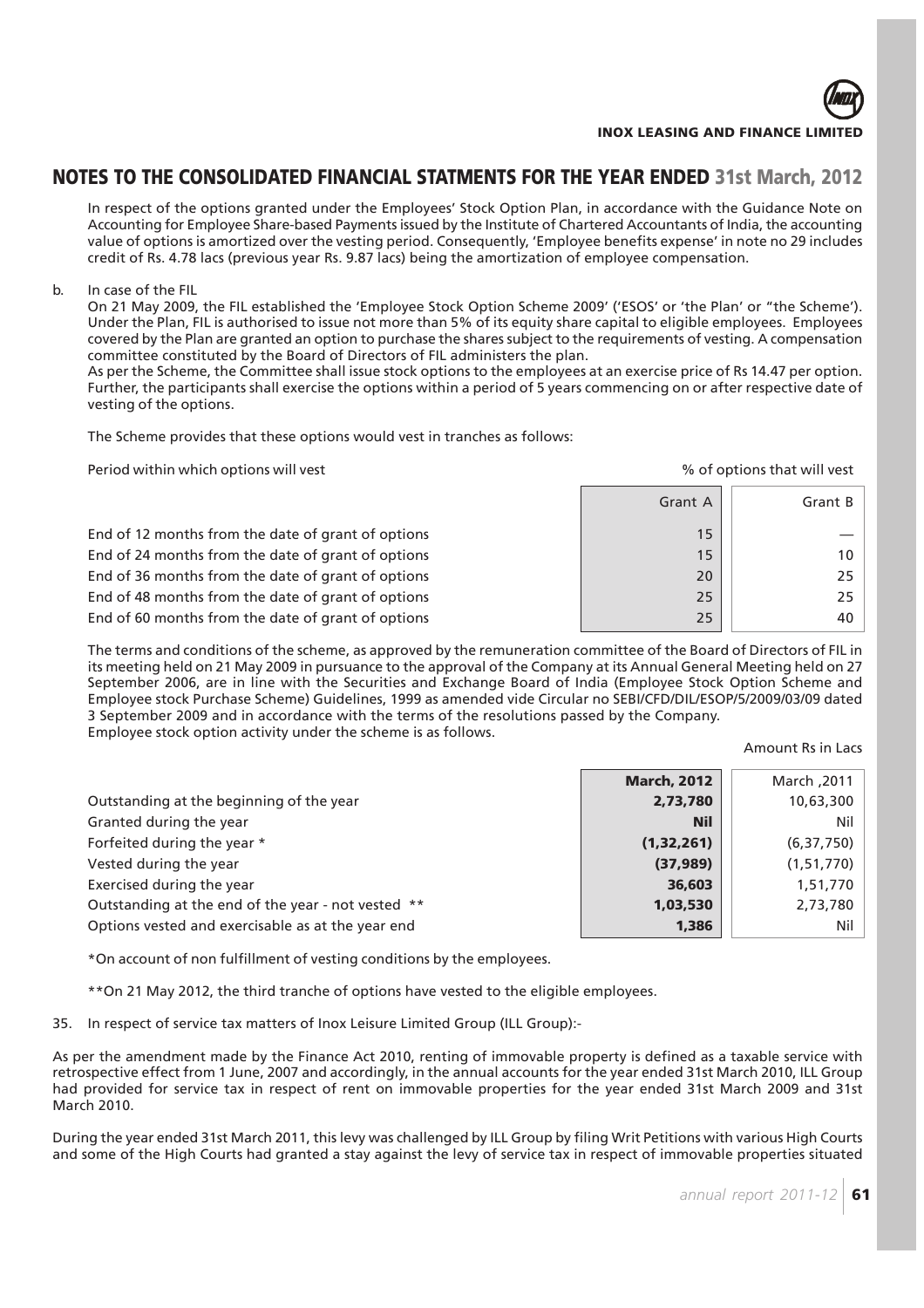within their jurisdictions. Based on legal advice obtained by ILL Group, no provision of service tax was made for the year ended 31st March 2011. Further, the amount provided in the accounts during the year ended 31st March 2010 towards such service tax was reversed and the same is shown as an exceptional item in the Statement of Profit and Loss.

During the current year, the levy has been upheld by several High Courts. ILL Group has preferred a Special Leave Petition before the Hon'ble Supreme Court which is pending and ILL Group has made the payments in this regard as directed by the Hon'ble Supreme Court.

In the above circumstances, ILL Group has provided for service tax on renting of immovable properties. Accordingly the amount of Rs. 834.14 lacs being the charge for the current year is included in 'Service tax' and the amount of Rs. 1797.51 lacs being the charge for the period upto 31st March 2011 is shown as an exceptional item in the Statement of Profit and Loss.

The movement in the provision for service tax account (including Group's share in a joint venture) is as under:

| <b>Particulars</b>                                                      | 2011-12                     | 2010-11              |
|-------------------------------------------------------------------------|-----------------------------|----------------------|
| Opening Balance                                                         | (Rs. in lacs)<br><b>Nil</b> | (Rs. in lacs)<br>Nil |
| Provided during the year (including Rs. 1797.50 lacs for earlier years) | 2631.65                     | Nil                  |
| Amount paid and adjusted during the year                                | 1286.55                     | Nil                  |
| Closing balance                                                         | 1345.10                     | Nil                  |
|                                                                         |                             |                      |

36. Foreign Currency Convertible Bonds issued by FIL

On 21 April 2006, FIL, pursuant to a resolution of the Board of Directors dated 28 January 2006 and by a resolution of the shareholders dated 8 March 2006, issued

- (i) 12,000, Zero Coupon Series A Unsecured Foreign Currency Convertible Bonds ("Series A Bonds") of the face value of US \$ 1000; and
- (ii) 8,000, 0.5% per annum Series B Unsecured Foreign Currency Convertible Bonds ("Series B Bonds") of the face value of US \$ 1000

aggregating to US\$ 2,00,00,000 due in 2011 (the Series A Bonds and the Series B Bonds are collectively called the "Bonds"). The Bonds were convertible at the option of the bond holders into newly issued, ordinary equity shares of par value of Rs. 10 per share ("Shares"), at an initial conversion price of Rs. 90 per share for Series A Bonds; and Rs. 107 per share for Series B Bonds, as defined in terms and conditions of the Bonds.

Unless previously converted, redeemed or repurchased and cancelled, Series A Bonds were redeemable on 22nd April 2011 at 137.01 percent of their principal amount representing a gross yield to maturity of 6.5%; and Series B Bonds were redeemable on 22nd April 2011 at 140.69 percent of their principal amount representing a gross yield to maturity of 7.5%. The bond issue expenses had been adjusted against securities premium as per the provision of Section 78 of the Companies Act 1956. Premium payable on redemption of FCCB has been amortised over the period of the bonds and has been charged to the securities premium account.

During the year ended 31 March 2008, 15,04,999 equity shares of Rs 10 each were allotted against 3,000 Series A Foreign Currency Convertible Bonds (FCCB) of US \$ 1,000 each at an exercise price of Rs 90 per share and 16,87,850 equity shares of Rs 10 each were allotted against 4,000 Series B FCCB of US \$ 1,000 each at an exercise price of Rs 107 per share, thus aggregating to a total allotment of 31,92,849 equity shares of Rs 10 each of FIL.

With the permission of Reserve Bank of India and with the necessary consent of the bondholders, in September 2011 FIL has redeemed the outstanding bonds at a final redemption price of 112.35% of their principal amount for Series A Bonds of face value of USD 90,00,000 and 115.37% of their principal amount for Series B Bonds of face value of USD 40,00,000, which represents a discount of 18% to the original redemption value of the Bonds. Accordingly, the Bonds stand fully discharged.

37. In respect of income-tax matters of Inox Leisure Limited Group (ILL Group):-

a) In the appellate proceedings before the Commissioner of Income-tax (Appeals) and Income Tax Appellate Tribunal, Ahmedabad Bench, ILL's contention that the amount of entertainment tax exemption availed for some of its multiplexes is a capital receipt has been accepted. Provision for current tax is made on the same basis for such multiplexes by ILL.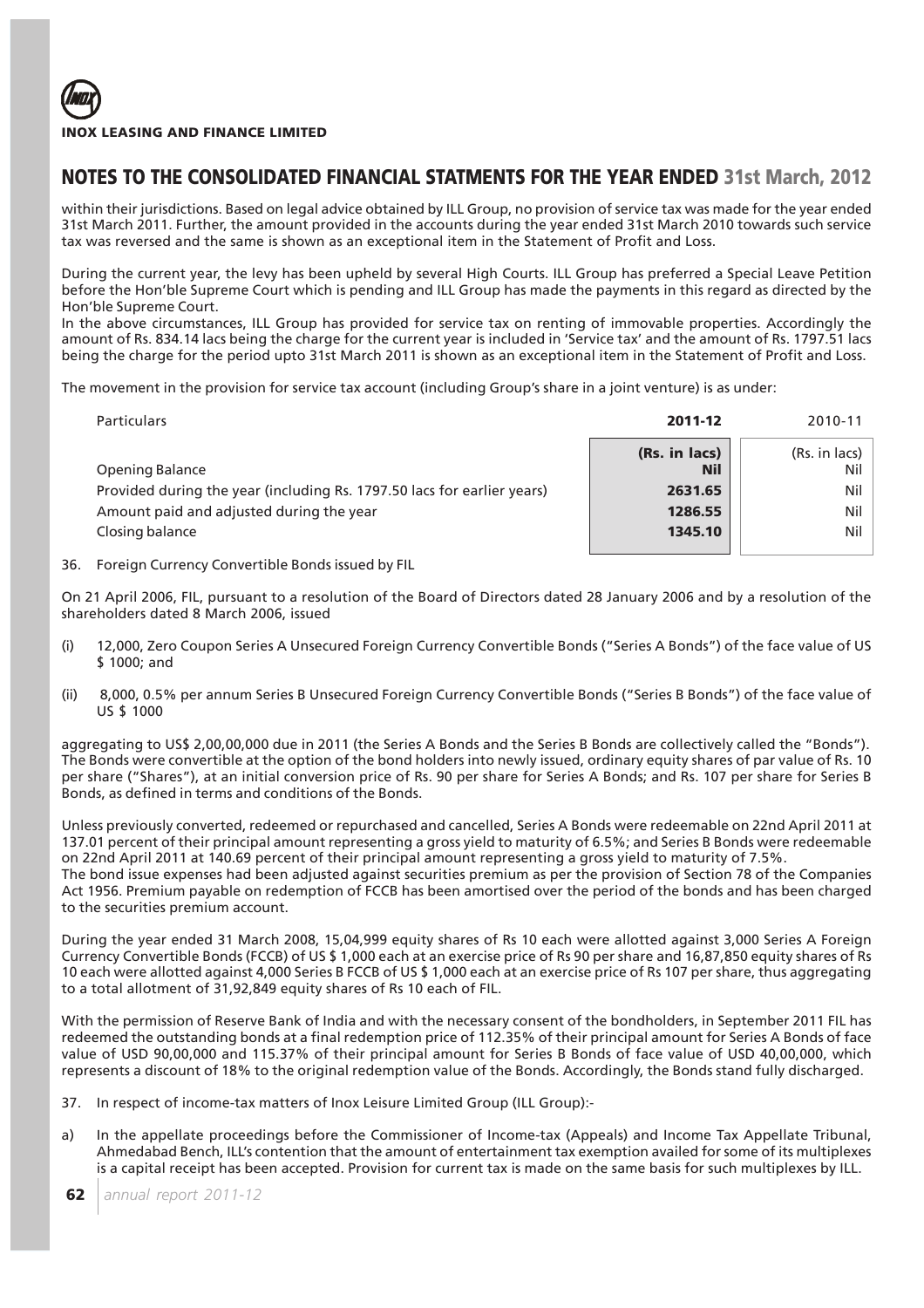

- b) Provision for current taxation is for Minimum Alternate Tax (MAT) payable on book profit in the case of ILL (for the current and previous year) and FIL (for the previous year). MAT paid by these companies is entitled to be carried forward and utilized in subsequent years. In the opinion of management, on the basis of projections, estimates of future taxable income and the period available for utilization of MAT credit, these companies would have normal tax liability within the specified period to avail such MAT credit. Consequently, these companies have recognized Rs 410.63 lakhs (Previous year Rs. 323.38 lakhs) towards MAT credit entitlement.
- 38. Contingent liabilities not provided for in respect of :-

| <b>Particulars</b><br>(a) Claims against company not acknowledge as debt<br>(b) Others    | 2011-2012<br>1639.64                  | 2010-2011<br>254.53 |
|-------------------------------------------------------------------------------------------|---------------------------------------|---------------------|
| Sales Tax                                                                                 | 4.13                                  | 7.12                |
| Income Tax(including TDS matters)                                                         | 5499.75                               | 3191.25             |
| Service Tax                                                                               | 563.70                                | 366.24              |
| Excise duty/Custom duty                                                                   | 759.81                                | 4.36                |
| <b>Electricity Duty</b>                                                                   | 1204.86                               | 1317.30             |
| <b>Municipal Tax</b>                                                                      | 596.59                                | 506.61              |
| Entertainment Tax                                                                         | 2.22                                  | 53.06               |
| <b>ESIC</b> demand                                                                        | 0.00                                  | 9.71                |
| Stamp Duty                                                                                | 263.81                                | Nil                 |
| Claims in respect of labour matters and Custom duty<br>on import of cinematographic films | <b>Amount is not</b><br>ascertainable |                     |

- (c) During the year, GFL has received CIT(A) order for the Assessment Year 2008-09 where in the CIT(A) has confirmed the action of the Assessing Officer in respect of
	- i. treatment of Investment activity of the Company in respect of investment in shares as a business activity and
	- ii. the re-computation of the amount of deduction u/s 80IA by applying the regulatory prices in respect of power generated at its captive power units.

GFL has not accepted the order the of the CIT(A) and has preferred appeal before ITAT, Ahmedabad. The said issues were decided in favour of the Company by CIT(A) in earlier years. Consequently, the amount of demands in respect of the above are included in the amount of contingent liabilities in para (b).

- (d) FIL has issued termination notice for one of its proposed multiplexes seeking refund of security deposit of Rs. 60.07 lacs and reimbursement of the cost of fit-outs of Rs. 902.83 lacs incurred by FIL and carried forward as capital work-inprogress. The party has made a counter claim of Rs. 675.86 lacs towards rent for lock in period and other costs which is included in (a) above. An arbitration petition filed by FIL under section 9 of the Arbitration and Conciliation Act, 1996 before the Court of District Judge, Chandigarh was dismissed vide order dated 11 November 2011. FIL has taken necessary legal steps to sustain its claim and pending the settlement of matter, adjustment, if any, in the carrying amount of the said assets, will be made when the matter is finally decided.
- (e) FIL may be required to charge additional cost of Rs. 389.83 lacs (previous year Rs. 389.83 lacs) towards electricity from 1st June 2007 to 31st March 2010 pursuant to the increase in the tariff in case the appeal made with Maharashtra Electricity Regulatory Commission 'MERC' by the Company through the Multiplex Association of India is rejected and the case filed in the Supreme Court by one of the electricity supplier against the order of the Appellate Tribunal for Electricity, dated 19th January 2009, for change in category, in favor of the appeal made by the Multiplex Association of India is passed in favor of the electricity supplier. FIL has paid the whole amount to the respective authorities under protest (which is included in 'long term loans and advances')
- 39. Commitments:
- (a) Estimated amount of contract remaining to be executed on capital account and not provided for, net of advances, is Rs. 18198.98 lacs (previous year Rs. 3588.24 lacs)

Amount (Rs. in Lacs)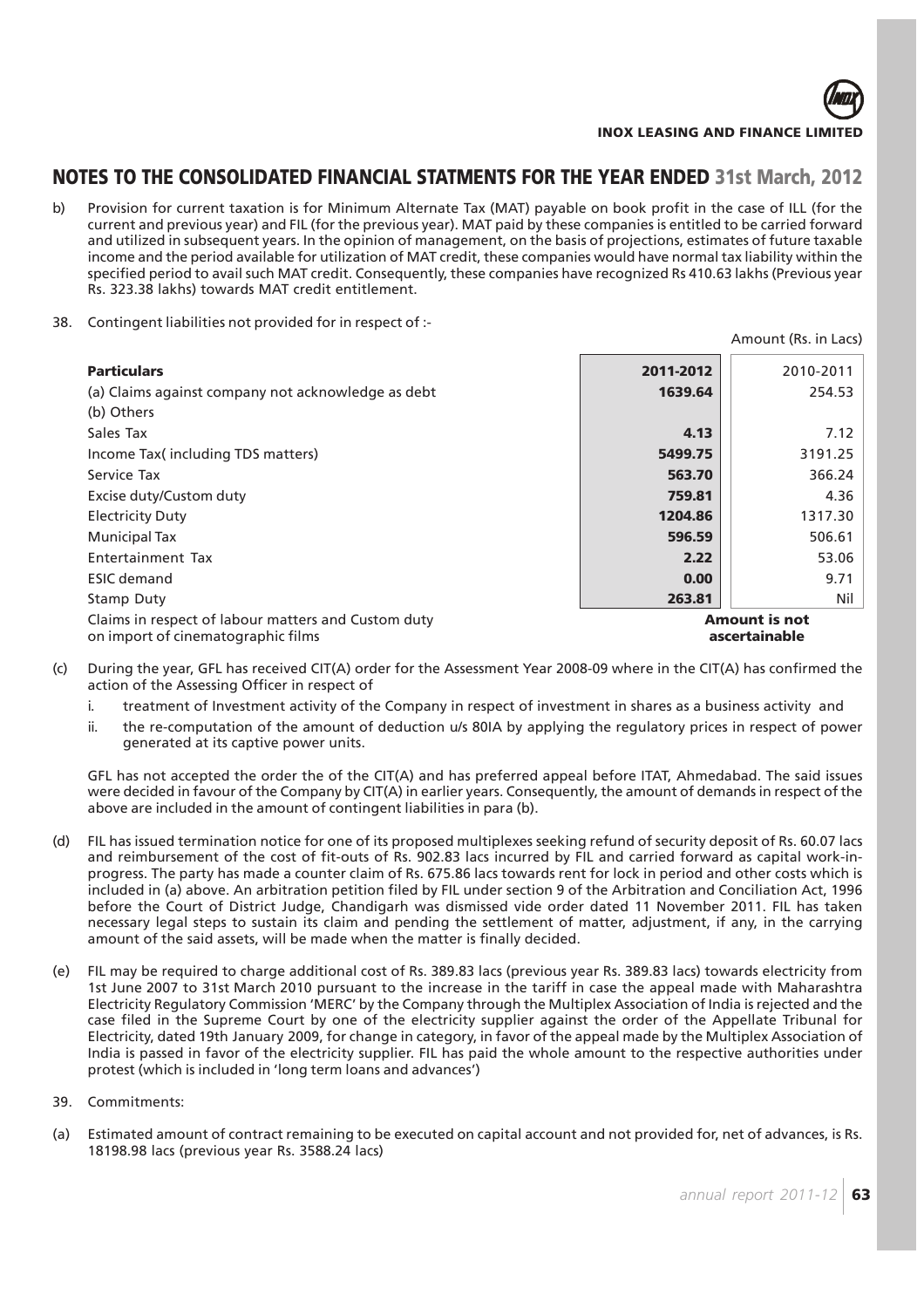

(b) Other commitments:

The exemption from payment of Entertainment Tax in respect of multiplexes of ILL Group, which are eligible for such exemption, is subject to fulfilment of the terms and conditions of the respective State Government Policies issued in this regard. The amount of Entertainment Tax exemption availed so far by ILL Group, which is liable to be paid if the relevant multiplex ceases operations prior to completing the minimum period of operations in terms of the respective policies of the States is Rs. 14877.77 lacs (Previous year Rs. 14311.39 lacs.)

- 40. In respect of Entertainment Tax liability and its treatment in these accounts: -
- a. The Entertainment Tax exemption in respect of some of ILL's multiplexes has been accounted on the basis of eligibility criteria as laid down in the respective Schemes but is subject to final Orders yet to be received from respective authorities. Accordingly the amount of Rs. 413.37 lacs (Previous year Rs 304.91 lacs) being Entertainment Tax in respect of such Multiplexes has not been charged to the Statement of Profit & Loss. Cumulative amount as on 31<sup>st</sup> March 2012 – Rs. 3007.10 lacs (Previous year Rs. 2593.73 lacs.)
- b. In respect of the multiplex of ILL at Vadodara, the issues in respect of the eligibility for exemption from payment of entertainment tax and the method of computing the exemption availed, have been decided in favour of ILL by the Honourable High Court of Gujarat vide its order dated 26th June, 2009. The matter regarding method of computation of eligibility amount is challenged by the Government Department before the Honourable Supreme Court. Pending receipt of final eligibility certificate the figures indicated in note (a) above includes the figures pertaining to the said multiplex.
- 41. The major components of the net deferred tax assets and liability are as under **:**

In respect of Deferred Tax Assets (Net):

| <b>S.No. Particulars</b> |  |
|--------------------------|--|
|--------------------------|--|

|     |                                        | 2011-2012 | 2010-2011 |
|-----|----------------------------------------|-----------|-----------|
| (A) | <b>Deferred Tax Assets (Net)</b>       |           |           |
| (i) | Expenditure allowable on payment basis | 14.21     | 17.09     |
|     | <b>Carry Forward Losses</b>            | 0.00      | 793.55    |
|     | <b>Others</b>                          | 21.26     | 34.59     |
|     | Depreciation                           | 7.06      | 8.02      |
|     | <b>Total</b>                           | 42.53     | 853.25    |
| (B) | <b>Deferred Tax Liabilities</b>        |           |           |
|     | Depreciation                           | 0.00      | 606.19    |
|     | <b>Total</b>                           | 0.00      | 606.19    |
|     | <b>Net Deferred Tax Assets (A-B)</b>   | 42.53     | 247.06    |

Amount (Rs. in Lacs)

In respect of Deferred Tax Liabilities (Net):

S.No. Particulars Amount (Rs. in Lacs) S.No. Particulars Amount (Rs. in Lacs)

|                                                          | 2011-2012 | 2010-2011 |
|----------------------------------------------------------|-----------|-----------|
| <b>Deferred Tax Liabilities</b><br>(A)                   |           |           |
| (i)<br>On account of difference between tax depreciation | 17002.42  | 15559.00  |
| and depreciation /amortisation charged in the books      |           |           |
| Others<br>(ii)                                           | 595.67    |           |
| Total                                                    | 17598.09  | 15559.00  |
| <b>Deferred Tax Assets</b><br>(B)                        |           |           |
| (i)<br>Expenditure allowable on payment basis            | 645.67    | 367.88    |
| (ii)<br>Others                                           | 104.74    | 67.84     |
| Total                                                    | 750.41    | 435.72    |
| <b>Net Deferred Tax Liability (A-B)</b>                  | 16847.68  | 15123.28  |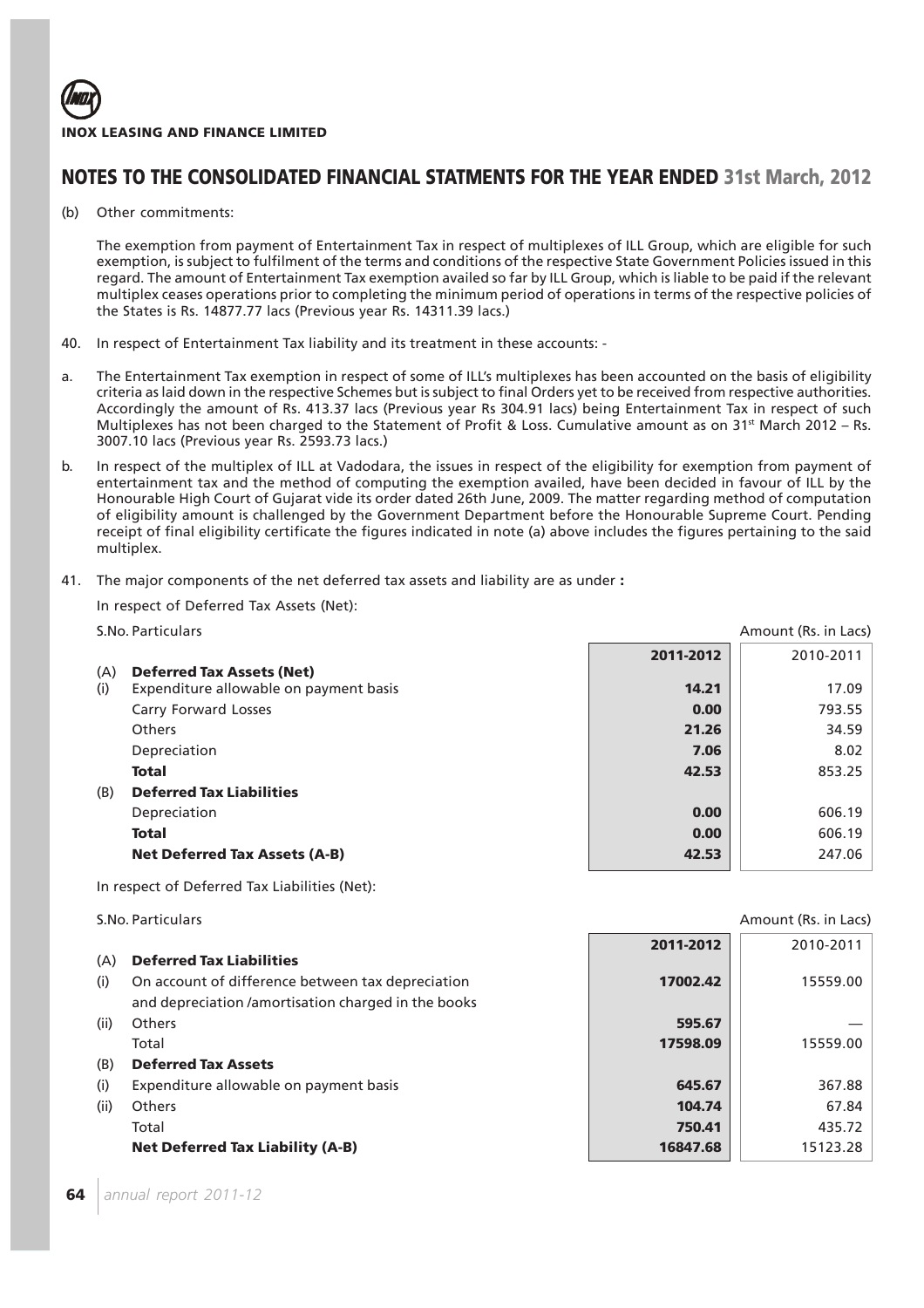

Amount ( Rs. in Lacs )

# **NOTES TO THE CONSOLIDATED FINANCIAL STATMENTS FOR THE YEAR ENDED 31st March, 2012**

Note: Amount of deferred tax recognized in the CFS exclude the net deferred tax asset in the case of FIL, two of its subsidiaries and its joint venture, as the same is not recognized in the standalone financials of these companies due to absence of virtual certainty of realization.

- 42. Disclosure as required by Accounting Standard AS 19 on "Leases" –
- a) In respect of Assets given on Operating Lease :

Assets given on operating lease are Office Premises. The non-cancellable initial lease tenure is for five to nine years, which can be further extended at the mutual option of both the parties. The details of carrying amount of assets given on lease and the future minimum lease payments are as under :

|       | <b>Particulars</b>                                                                                      | 2011-2012 | 2010-2011 |
|-------|---------------------------------------------------------------------------------------------------------|-----------|-----------|
| (i)   | Gross carrying amount of asset given on operating lease<br>included in Buildings block of fixed assets. | 929.38    | 929.38    |
| (ii)  | Accumulated Depreciation as at the end of the year                                                      | 102.12    | 87.03     |
| (iii) | Depreciation for the year                                                                               | 15.10     | 15.12     |
|       | (iv) Future minimum lease payments -                                                                    |           |           |
|       | Not later than one year<br>(a)                                                                          | 583.94    | 760.70    |
|       | Later than one year and not later than five years<br>(b)                                                | 2097.69   | 2949.64   |
|       | Later than five years<br>(c)                                                                            | 0.00      | 517.84    |
| (y)   | Assate given on operating lease are Office Premises                                                     |           |           |

- (v) Assets given on operating lease are Office Premises. The non-cancellable initial lease tenure is for five to nine years, which can be further extended at the mutual option of both the parties.
- b) In respect of plant taken on operating lease:

The plants taken on operating lease are for an initial non-cancellable period of ten years, which can be further extended at the mutual agreement. The future minimum lease payments under these lease arrangement are as under:-

|    |                                                   |           | Amount (Rs. in Lacs) |
|----|---------------------------------------------------|-----------|----------------------|
|    | S.No. Payable in future                           | 2011-2012 | 2010-2011            |
| a) | Not later than one year                           | 74.66     | 35.28                |
| b) | Later than one year and not later than five years | 312.30    | 141.12               |
| C) | Later than five years                             | 206.25    | 26.46                |

c) Operating leases for some of the multiplexes of Inox Leisure Limited Group ("ILL Group")

ILL Group is operating some of the multiplexes under Operating Lease / Business Conducting Arrangement. These arrangements are for a period of 9-25 years with a minimum lock-in period of 3-10 years and the agreement provides for escalation in rentals after pre-determined periods. Property Rent and Conducting Fees are included in 'Property Rent and Conducting Fees' charged in the Statement of Profit and Loss

The future minimum lease / conducting fees payments under these arrangements are as under:

|    |                                                   | Amount (Rs. in Lacs) |           |  |  |  |  |  |
|----|---------------------------------------------------|----------------------|-----------|--|--|--|--|--|
|    | S.No. Amount payable in future                    | 2011-2012            | 2010-2011 |  |  |  |  |  |
| a) | Not later than one year                           | 8073.47              | 7818.75   |  |  |  |  |  |
| b) | Later than one year and not later than five years | 33253.75             | 32369.70  |  |  |  |  |  |
|    | Later than five years                             | 77970.61             | 84243.32  |  |  |  |  |  |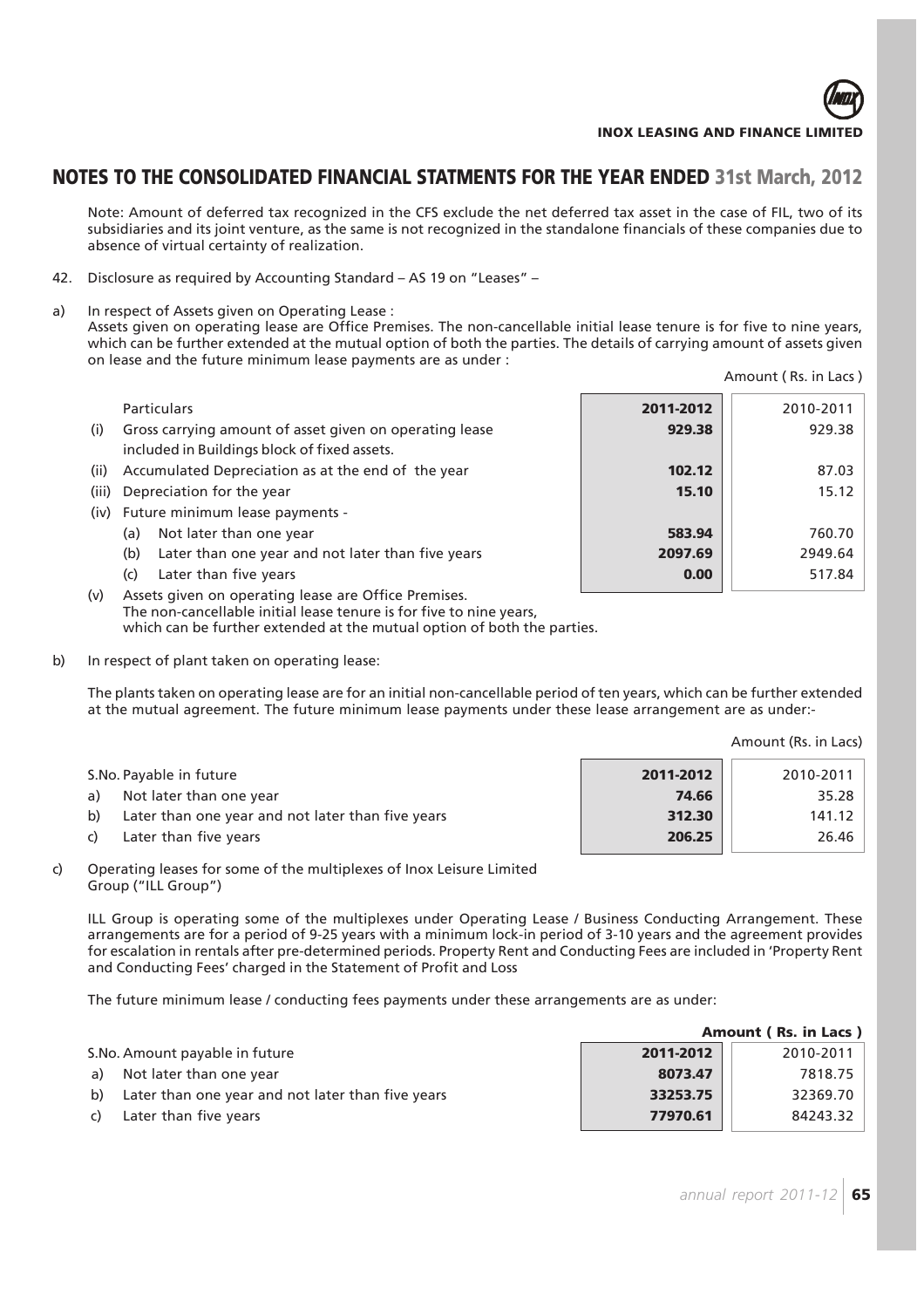

# **NOTES TO THE CONSOLIDATED FINANCIAL STATMENTS FOR THE YEAR ENDED 31st March, 2012**

- d) In respect of other operating leases for premises (offices and residential accommodations for employees) generally, these lease arrangements range between 11 months to 33 months and are usually renewable by mutual consent on mutually agreeable terms. Lease rentals are included in 'Property Rent and Conducting Fees' charged in the Statement of Profit and Loss.
- 43. Provisions:
- (a) ILL has recognised provision towards estimated liability in respect of municipal taxes payable for one of its multiplexes as under :-

| 2011-12       | 2010-11       |
|---------------|---------------|
| (Rs. in lacs) | (Rs. in lacs) |
| 131.80        | 119.00        |
| 52.80         | 52.80         |
| 30.00         | 40.00         |
| 154.60        | 131.80        |
|               |               |

(b) FMPL has recognized a provision towards Maharashtra Value Added Tax (MVAT) on account of inclusion of 'copyright' in the scheduled list of taxable items w.e.f. 1<sup>st</sup> April 2005, as under:

| Particulars              | 2011-12       | 2010-11       |
|--------------------------|---------------|---------------|
|                          | (Rs. in lacs) | (Rs. in lacs) |
| <b>Opening Balance</b>   | 39.61         | 39.61         |
| Provided during the year | <b>Nil</b>    | Nil           |
| Paid during the year     | Nil           | Nil           |
| Closing balance          | 39.61         | 39.61         |

- 44. In respect of ILL, the arbitration award in the matter of disputed recoveries pertaining to one of its multiplexes has been received in favour of ILL and the arbitrator has further granted interest claimed on the unpaid amount at the rate of 15% p.a. ILL has accordingly accounted interest of Rs. 18.23 lacs. (Previous Year Rs. 18.23 lacs). Total amount of interest receivable upto 31st March, 2012 is Rs.111.54 lacs. During the previous year the said award has been challenged before the District Court and the matter is pending.
- 45. Related Party Disclosures **:**
- (i) Names of Related Parties

### **(A) Where control exists:**

Subsidiary Company- Gujarat Fluorochemicals Limited

(B) Other related parties with whom there are transactions during the year:

Joint Venture Xuancheng HengYuan Chemical Technology Co. Ltd. (XHCT Co. Ltd) Swanston Multiplex Cinema Private Limited (SMCPL) – joint venture of a subsidiary

Associate of a subsidiary Megnasolace City Private Limited

Key Management Personnel Mr. P.K. Jain (Managing Director) Mr. V K Jain (Managing Director of GFL) Mr. Deepak Asher (Whole Time Director) Mr. D K Sachdeva (Whole Time Director of GFL) Mr. J S Bedi (Whole Time Director of GFL)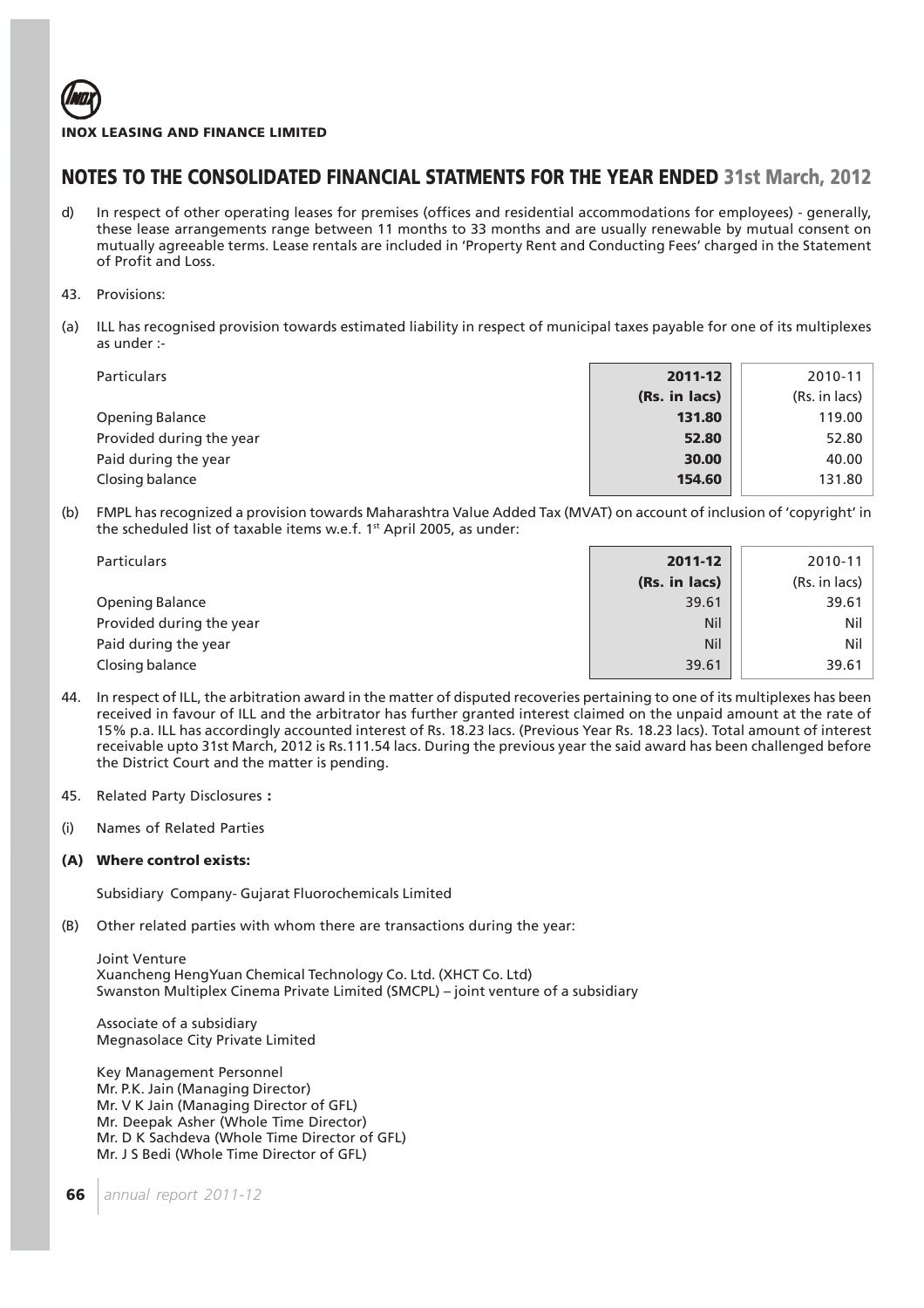

Mr. G Arumugam (Whole Time Director of GFL) w.e.f. 12<sup>th</sup> August 2011 Mr. Alok Tandon – Manager of Inox Leisure Limited Mr. Rajiv Patni – Manager of Fame India Limited w.e.f. 21st December 2011

Mr. David Kaufmann – Manager of GFL Americas LLC, U.S.A.

Relatives of Key Management Personnel Mr. D K Jain (Father of Mr. V K Jain) Mr. P K Jain (Brother of Mr. V K Jain) Mr. Devansh Jain (Son of Mr. V.K. Jain) Mr. Cody Kaufmann (Son of Mr. David Kaufmann)

Enterprises over which Key Management Personnel, or his relative, has significant influence Devansh Gases Private Limited Devansh Trading and Finance Private Limited Inox India Limited Inox Air Products Limited Inox Chemicals Private Limited Refron Valves Limited Rajni Farms Private Limited Sidhapavan Trading and Finance Private Limited Siddho Mal Investments Private Limited

Following parties have become 'related parties' w.e.f. 6<sup>th</sup> January 2011 viz. the date on which Fame India Limited (FIL) has become a subsidiary of Inox Leisure Limited. Accordingly, transactions with these parties w.e.f. 6th January 2011 are considered in related party disclosures:

a) Key Management Personnel

Mr. Rishi Negi - Chief Operating Officer in FIL (resigned on 28 February 2011) Mr. Shyam Shroff - Director in Fame Motion Pictures Limited (FMPL) (Resigned on 21 January 2011) Mr. Balkrishna Shroff - Director in FMPL (resigned on 21 January 2011) Mr. Aditya Shroff – Director in FIL (resigned on 21 January 2011)

b) Enterprises over which Key Management Personnel, or his relative, has significant influence M/s Shringar Films (upto 21 January 2011) Adlabs Shringar Multiplex Cinemas Private Limited ('ASMCPL') (upto 21 January 2011)

### (ii) Particulars of transactions: -

| <b>Particulars</b>                     | Subsidiary and<br>Sub-subsidiary<br>Company |         | <b>Joint Venture</b> |         |         | Key Management<br><b>Personnel (KMP)</b> |         | <b>Relative of key</b><br><b>Management</b><br>Personnel | <b>Enterprises over</b><br>which KMP has<br>significant<br>influence |         | <b>Total</b>    |         |
|----------------------------------------|---------------------------------------------|---------|----------------------|---------|---------|------------------------------------------|---------|----------------------------------------------------------|----------------------------------------------------------------------|---------|-----------------|---------|
|                                        | 2011-12                                     | 2010-11 | 2011-12              | 2010-11 | 2011-12 | 2010-11                                  | 2011-12 | 2010-11                                                  | 2011-12                                                              |         | 2010-11 2011-12 | 2010-11 |
| A) Transactions during the year        |                                             |         |                      |         |         |                                          |         |                                                          |                                                                      |         |                 |         |
| <b>Sales of Goods</b>                  |                                             |         |                      |         |         |                                          |         |                                                          |                                                                      |         |                 |         |
| <b>Inox Air Products Limited</b>       |                                             |         |                      |         |         |                                          |         |                                                          | 25.18                                                                | 19.58   | 25.18           | 19.58   |
| Others                                 |                                             |         |                      |         |         |                                          |         |                                                          | 0.03                                                                 | 0.22    | 0.03            | 0.22    |
| <b>Total</b>                           |                                             |         |                      |         |         |                                          |         |                                                          | 25.21                                                                | 19.80   | 25.21           | 19.80   |
| <b>Purchase of Assets</b>              |                                             |         |                      |         |         |                                          |         |                                                          |                                                                      |         |                 |         |
| David Kaufmann                         |                                             |         |                      |         | 45.34   | 0.00                                     |         |                                                          |                                                                      |         | 45.34           | 0.00    |
| Total                                  |                                             |         |                      |         | 45.34   | 0.00                                     |         |                                                          |                                                                      |         | 45.34           | 0.00    |
| <b>Purchase of Goods</b>               |                                             |         |                      |         |         |                                          |         |                                                          |                                                                      |         |                 |         |
| <b>Inox Air Products Limited</b>       |                                             |         |                      |         |         |                                          |         |                                                          | 424.74                                                               | 111.57  | 424.74          | 111.57  |
| Inox India Limited                     |                                             |         |                      |         |         |                                          |         |                                                          | 578.59                                                               | 1748.05 | 578.59          | 1748.05 |
| XHCT Co. Ltd                           |                                             |         | 569.58               | 112.91  |         |                                          |         |                                                          |                                                                      |         | 569.58          | 112.91  |
| Others                                 |                                             |         |                      |         |         |                                          |         |                                                          | 0.00                                                                 | 0.08    | 0.00            | 0.08    |
| <b>Total</b>                           |                                             |         | 569.58               | 112.91  |         |                                          |         |                                                          | 1003.33                                                              | 1859.70 | 1572.91         | 1972.62 |
| <b>Inter-corporate Deposits paid</b>   |                                             |         |                      |         |         |                                          |         |                                                          |                                                                      |         |                 |         |
| Inox Leisure Limited                   | 0.00                                        | 1300.00 |                      |         |         |                                          |         |                                                          |                                                                      |         | 0.00            | 1300.00 |
| <b>Total</b>                           | 0.00                                        | 1300.00 |                      |         |         |                                          |         |                                                          |                                                                      |         | 0.00            | 1300.00 |
| Inter-corporate Deposits received back |                                             |         |                      |         |         |                                          |         |                                                          |                                                                      |         |                 |         |
| Inox Leisure Limited                   | 1200.00                                     | 0.00    |                      |         |         |                                          |         |                                                          |                                                                      |         | 1200.00         |         |
| Total                                  | 1200.00                                     | 0.00    |                      |         |         |                                          |         |                                                          |                                                                      |         | 1200.00         | 0.00    |
|                                        |                                             |         |                      |         |         |                                          |         |                                                          |                                                                      |         |                 |         |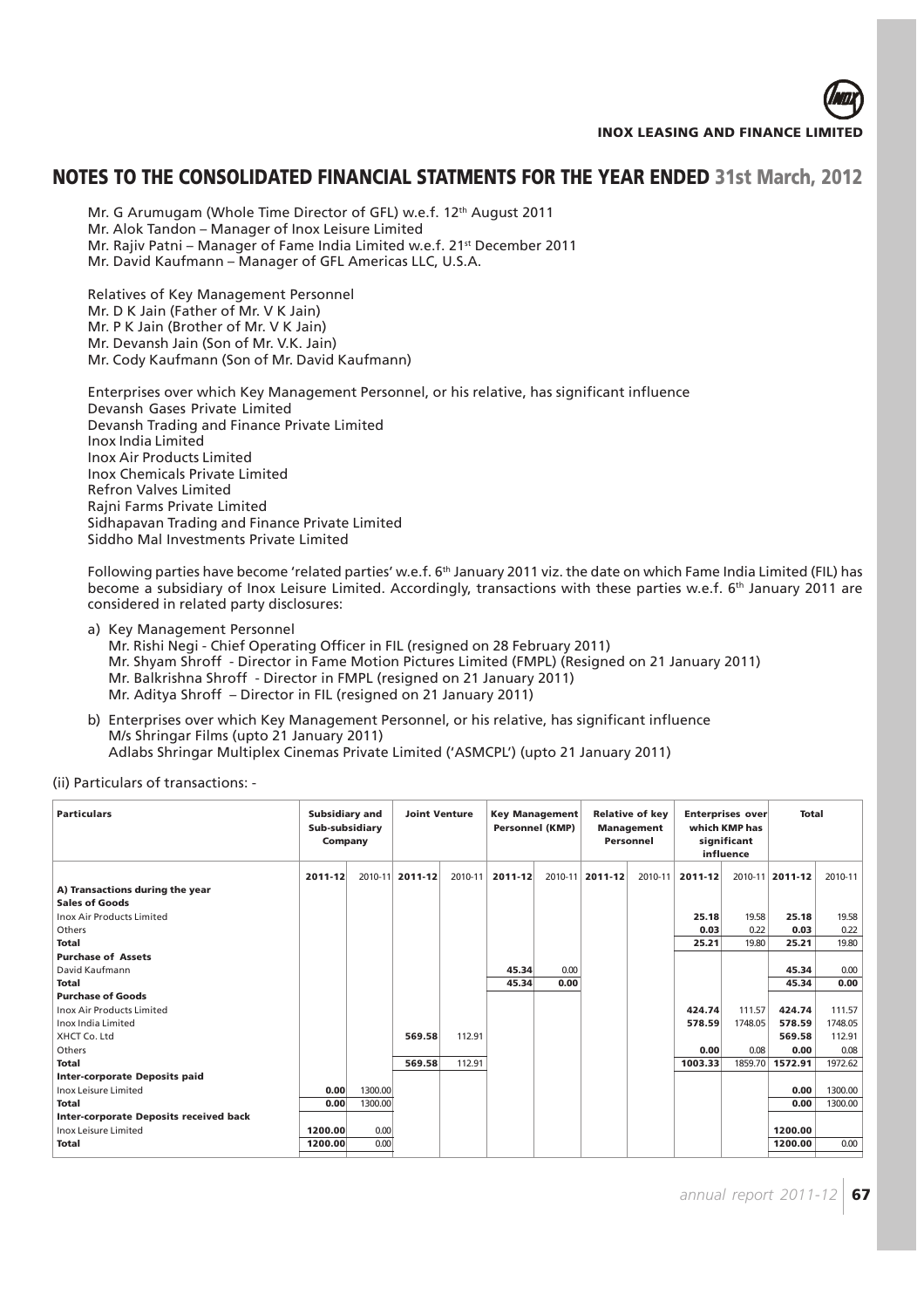| <b>Particulars</b>                            | <b>Subsidiary and</b><br>Sub-subsidiary<br>Company |       | <b>Joint Venture</b> |              | <b>Personnel (KMP)</b> | <b>Key Management</b> |         | <b>Relative of key</b><br><b>Management</b><br>Personnel | Enterprises over<br>which KMP has<br>significant<br>influence |        | Total           |                  |
|-----------------------------------------------|----------------------------------------------------|-------|----------------------|--------------|------------------------|-----------------------|---------|----------------------------------------------------------|---------------------------------------------------------------|--------|-----------------|------------------|
| <b>Interest received</b>                      |                                                    |       |                      |              |                        |                       |         |                                                          |                                                               |        |                 |                  |
| Inox Leisure Limited                          | 139.48                                             | 60.24 |                      |              |                        |                       |         |                                                          |                                                               |        | 139.48          | 60.24            |
| Total                                         | 139.48                                             | 60.24 |                      |              |                        |                       |         |                                                          |                                                               |        | 139.48          | 60.24            |
| <b>Interest Paid/Interest on Debentures.</b>  |                                                    |       |                      |              |                        |                       |         |                                                          |                                                               |        |                 |                  |
| Devansh Trading & Finance Private Limited     |                                                    |       |                      |              |                        |                       |         |                                                          | 17.50                                                         | 17.50  | 17.50           | 17.50            |
| Inox Chemicals Private Limited                |                                                    |       |                      |              |                        |                       |         |                                                          | 17.50                                                         | 17.50  | 17.50           | 17.50            |
| Siddhapavan Trading & Finance Private Limited |                                                    |       |                      |              |                        |                       |         |                                                          | 17.50                                                         | 17.50  | 17.50           | 17.50            |
| Siddho Mal Investments Private Limited        |                                                    |       |                      |              |                        |                       |         |                                                          | 17.50                                                         | 17.50  | 17.50           | 17.50            |
| Total                                         |                                                    |       |                      |              |                        |                       |         |                                                          | 70.00                                                         | 70.00  | 70.00           | 70.00            |
| <b>Expenses (Repairs)</b>                     |                                                    |       |                      |              |                        |                       |         |                                                          |                                                               |        |                 |                  |
| Inox India Limited                            |                                                    |       |                      |              |                        |                       |         |                                                          | 0.00                                                          | 1.67   | 0.00            | 1.67             |
| <b>Refron Valves Limited</b>                  |                                                    |       |                      |              |                        |                       |         |                                                          | 2.85                                                          | 9.68   | 2.85            | 9.68             |
| Total                                         |                                                    |       |                      |              |                        |                       |         |                                                          | 2.85                                                          | 11.35  | 2.85            | 11.35            |
| <b>Reimbursement of expenses (paid)</b>       |                                                    |       |                      |              |                        |                       |         |                                                          |                                                               |        |                 |                  |
| Inox Air Products Limited                     |                                                    |       |                      |              |                        |                       |         |                                                          | 8.01                                                          | 5.05   | 8.01            | 5.05             |
| Inox India Limited                            |                                                    |       |                      |              |                        |                       |         |                                                          | 0.08                                                          | 0.00   | 0.08            | 0.00             |
| Inox Leasing & Finance Limited                | 0.28                                               | 0.38  |                      |              |                        |                       |         |                                                          |                                                               |        | 0.28            | 0.38             |
| ASMCPL                                        |                                                    |       |                      |              |                        |                       |         |                                                          | 0.00                                                          | 1.73   | 0.00            | 1.73             |
| SMCPL                                         |                                                    |       | 4.87                 | 4.35         | 0.00                   |                       |         |                                                          |                                                               |        | 4.87            | 4.35             |
| David Kaufmann-Manager<br>Total               | 0.28                                               | 0.38  | 4.87                 | 4.35         | 0.00                   | 56.70<br>56.70        |         |                                                          | 8.09                                                          | 6.78   | 0.00<br>13.24   | 56.70<br>68.21   |
| <b>Reimbursement of expenses (received)</b>   |                                                    |       |                      |              |                        |                       |         |                                                          |                                                               |        |                 |                  |
| Inox India Limited                            |                                                    |       |                      |              |                        |                       |         |                                                          | 4.62                                                          | 4.64   | 4.62            | 4.64             |
| Inox Leasing & Finance Limited                | 0.57                                               | 0.76  |                      |              |                        |                       |         |                                                          |                                                               |        | 0.57            | 0.76             |
| <b>SMCPL</b>                                  |                                                    |       | 3.85                 | 26.83        |                        |                       |         |                                                          |                                                               |        | 3.85            | 26.83            |
| Total                                         | 0.57                                               | 0.76  | 3.85                 | 26.83        |                        |                       |         |                                                          | 4.62                                                          | 4.64   | 9.04            | 32.23            |
| Project hiring charges received               |                                                    |       |                      |              |                        |                       |         |                                                          |                                                               |        |                 |                  |
| SMCPL                                         |                                                    |       | 14.51                | 14.31        |                        |                       |         |                                                          |                                                               |        | 14.51           | 14.31            |
| Total                                         |                                                    |       | 14.51                | 14.31        |                        |                       |         |                                                          |                                                               |        | 14.51           | 14.31            |
| <b>Rent Received</b>                          |                                                    |       |                      |              |                        |                       |         |                                                          |                                                               |        |                 |                  |
| Inox Air Products Limited                     |                                                    |       |                      |              |                        |                       |         |                                                          | 144.90                                                        | 144.90 | 144.90          | 144.90           |
| Gujarat Fluorochemicals Limited               | 48.00                                              | 36.00 |                      |              |                        |                       |         |                                                          |                                                               |        | 48.00           | 36.00            |
| Others                                        |                                                    |       |                      |              |                        |                       |         |                                                          | 0.72                                                          | 0.72   | 0.72            | 0.72             |
| Total                                         |                                                    |       |                      |              |                        |                       |         |                                                          | 145.62                                                        | 145.62 | 145.62          | 145.62           |
| <b>Deposit refund received</b>                |                                                    |       |                      |              |                        |                       |         |                                                          |                                                               |        |                 |                  |
| <b>Shringar Films</b>                         |                                                    |       |                      |              |                        |                       |         |                                                          | 0.00                                                          | 19.68  | 0.00            | 19.68            |
| <b>Total</b>                                  |                                                    |       |                      |              |                        |                       |         |                                                          | 0.00                                                          | 19.68  | 0.00            | 19.68            |
| <b>Dividend Received</b>                      |                                                    |       |                      |              |                        |                       |         |                                                          |                                                               |        |                 |                  |
| XHCT Co. Ltd                                  |                                                    |       | 78.44                | 0.00<br>0.00 |                        |                       |         |                                                          |                                                               |        | 78.44           | 0.00             |
| <b>Total</b>                                  | 48.00                                              | 36.00 | 78.44                |              |                        |                       |         |                                                          |                                                               |        | 126.44          | 36.00            |
| <b>Rent paid</b>                              |                                                    |       |                      |              |                        |                       |         |                                                          |                                                               |        |                 |                  |
| Inox Air Products Limited                     |                                                    |       |                      |              |                        |                       |         |                                                          | 0.63                                                          | 0.60   | 0.63            | 0.60             |
| Devansh Gases Private Limited                 |                                                    |       |                      |              |                        |                       |         |                                                          | 18.00                                                         | 18.00  | 18.00           | 18.00            |
| <b>Shringar Films</b>                         |                                                    |       |                      |              |                        |                       |         |                                                          | 0.00                                                          | 6.69   | 0.00            | 6.69             |
| <b>ASMCPL</b>                                 |                                                    |       |                      |              |                        |                       |         |                                                          | 0.00                                                          | 52.41  | 0.00            | 52.41            |
| Others                                        |                                                    |       |                      |              | 1.20                   | 1.20                  |         |                                                          |                                                               |        | 1.20            | 1.20             |
| <b>Total</b>                                  |                                                    |       |                      |              | 1.20                   | 1.20                  |         |                                                          | 18.63                                                         | 77.70  | 19.83           | 78.90            |
| <b>O&amp;M Charges &amp; Lease Rents paid</b> |                                                    |       |                      |              |                        |                       |         |                                                          |                                                               |        |                 |                  |
| Inox Air Products Limited                     |                                                    |       |                      |              |                        |                       |         |                                                          | 137.96                                                        | 116.31 | 137.96          | 116.31           |
| Total                                         |                                                    |       |                      |              |                        |                       |         |                                                          | 137.96                                                        | 116.31 | 137.96          | 116.31           |
| <b>Erection &amp; Commissioning Charges</b>   |                                                    |       |                      |              |                        |                       |         |                                                          |                                                               |        |                 |                  |
| Inox Air Products Limited                     |                                                    |       |                      |              |                        |                       |         |                                                          | 30.00                                                         | 0.00   | 30.00           | 0.00             |
| Total                                         |                                                    |       |                      |              |                        |                       |         |                                                          | 30.00                                                         | 0.00   | 30.00           | 0.00             |
| <b>Remuneration paid</b>                      |                                                    |       |                      |              |                        |                       |         |                                                          |                                                               |        |                 |                  |
| Mr. V K Jain<br>Mr. Deepak Asher              |                                                    |       |                      |              | 567.31<br>17.59        | 1369.04<br>17.59      |         |                                                          |                                                               |        | 567.31<br>17.59 | 1369.04<br>17.59 |
| Others                                        |                                                    |       |                      |              | 236.50                 | 158.29                | 5.38    | 5.38                                                     |                                                               |        | 241.88          | 163.67           |
| Total                                         |                                                    |       |                      |              | 821.40                 | 1544.92               | 5.38    | 5.38                                                     |                                                               |        | 826.77          | 1550.30          |
| <b>Professional fees</b>                      |                                                    |       |                      |              |                        |                       |         |                                                          |                                                               |        |                 |                  |
| Mr.David Kaufmann-Manager                     |                                                    |       |                      |              | 46.40                  | 38.41                 |         |                                                          |                                                               |        | 46.40           | 38.41            |
| Mr.Cody Kaufmann                              |                                                    |       |                      |              |                        |                       | 28.92   | 21.26                                                    |                                                               |        | 28.92           | 21.26            |
| Total                                         |                                                    |       |                      |              | 46.40                  | 38.41                 | 28.92   | 21.26                                                    |                                                               |        | 75.33           | 59.67            |
| <b>Commission paid.</b>                       |                                                    |       |                      |              |                        |                       |         |                                                          |                                                               |        |                 |                  |
| Mr. D K Jain-Chairman                         |                                                    |       |                      |              |                        |                       | 1275.04 | 326.85                                                   |                                                               |        | 1275.04         | 326.85           |
|                                               |                                                    |       |                      |              |                        |                       |         |                                                          |                                                               |        |                 |                  |
|                                               |                                                    |       |                      |              |                        |                       |         |                                                          |                                                               |        |                 |                  |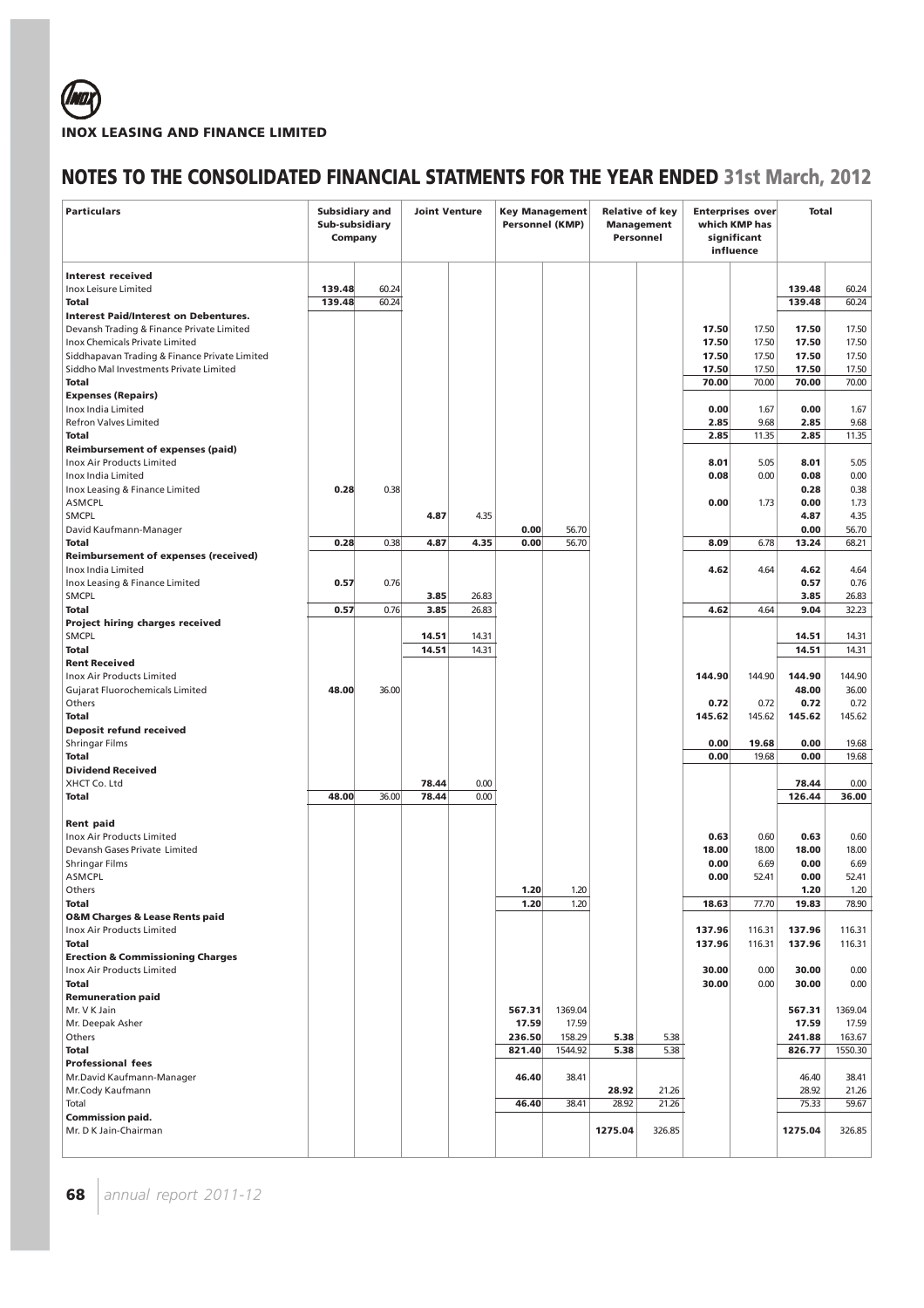

| <b>Particulars</b>                            | Subsidiary and<br>Sub-subsidiary<br>Company |         | <b>Joint Venture</b> |       | <b>Key Management</b><br><b>Personnel (KMP)</b> |        | Personnel | <b>Relative of key</b><br><b>Management</b> | <b>Enterprises over</b><br>which KMP has<br>significant<br>influence |         | <b>Total</b> |         |
|-----------------------------------------------|---------------------------------------------|---------|----------------------|-------|-------------------------------------------------|--------|-----------|---------------------------------------------|----------------------------------------------------------------------|---------|--------------|---------|
| Mr.David Kaufmann-Manager                     |                                             |         |                      |       | 8.00                                            | 0.00   |           |                                             |                                                                      |         | 8.00         | 0.00    |
| <b>Total</b>                                  |                                             |         |                      |       | 8.00                                            | 0.00   | 1275.04   | 326.85                                      |                                                                      |         | 1283.04      | 326.85  |
| <b>Sitting Fees paid</b>                      |                                             |         |                      |       |                                                 |        |           |                                             |                                                                      |         |              |         |
| Mr. D K Jain                                  |                                             |         |                      |       |                                                 |        | 1.60      | 1.00                                        |                                                                      |         | 1.60         | 1.00    |
| Mr.P K Jain                                   |                                             |         |                      |       |                                                 |        | 0.20      | 0.00                                        |                                                                      |         | 0.20         | 0.00    |
| Total                                         |                                             |         |                      |       |                                                 |        | 1.80      | 1.00                                        |                                                                      |         | 1.80         | 1.00    |
| <b>B) Amounts outstanding</b>                 |                                             |         |                      |       |                                                 |        |           |                                             |                                                                      |         |              |         |
| <b>Amount payable</b>                         |                                             |         |                      |       |                                                 |        |           |                                             |                                                                      |         |              |         |
| Shri V K Jain                                 |                                             |         |                      |       | 350.14                                          | 907.82 |           |                                             |                                                                      |         | 350.14       | 907.82  |
| Shri D K Jain                                 |                                             |         |                      |       |                                                 |        | 881.05    | 225.85                                      |                                                                      |         | 881.05       | 225.85  |
| Others                                        |                                             |         | 106.39               | 27.69 | 15.87                                           | 5.63   | 0.45      | 0.45                                        | 139.09                                                               | 176.08  | 261.80       | 209.85  |
| <b>Total</b>                                  |                                             |         | 106.39               | 27.69 | 366.01                                          | 913.45 | 881.50    | 226.30                                      | 139.09                                                               | 176.08  | 1492.99      | 1343.52 |
| Inter -corporate deposits paid                |                                             |         |                      |       |                                                 |        |           |                                             |                                                                      |         |              |         |
| Inox Leasing & Finance Limited                | 600.00                                      | 1800.00 |                      |       |                                                 |        |           |                                             |                                                                      |         | 600.00       | 1800.00 |
| <b>Total</b>                                  | 600.00                                      | 1800.00 |                      |       |                                                 |        |           |                                             |                                                                      |         | 600.00       | 1800.00 |
| <b>Debentures Outstanding</b>                 |                                             |         |                      |       |                                                 |        |           |                                             |                                                                      |         |              |         |
| Devansh Trading & Finance Private Limited     |                                             |         |                      |       |                                                 |        |           |                                             | 250.00                                                               | 250.00  | 250.00       | 250.00  |
| <b>Inox Chemicals Private Limited</b>         |                                             |         |                      |       |                                                 |        |           |                                             | 250.00                                                               | 250.00  | 250.00       | 250.00  |
| Siddhapavan Trading & Finance Private Limited |                                             |         |                      |       |                                                 |        |           |                                             | 250.00                                                               | 250.00  | 250.00       | 250.00  |
| Siddho Mal Investments Private Limited        |                                             |         |                      |       |                                                 |        |           |                                             | 250.00                                                               | 250.00  | 250.00       | 250.00  |
| <b>Total</b>                                  |                                             |         |                      |       |                                                 |        |           |                                             | 1000.00                                                              | 1000.00 | 1000.00      | 1000.00 |
| Interest on Debentures accrued not paid.      |                                             |         |                      |       |                                                 |        |           |                                             |                                                                      |         |              |         |
| Devansh Trading & Finance Private Limited     |                                             |         |                      |       |                                                 |        |           |                                             | 15.75                                                                | 16.53   | 15.75        | 16.53   |
| <b>Inox Chemicals Private Limited</b>         |                                             |         |                      |       |                                                 |        |           |                                             | 15.75                                                                | 16.53   | 15.75        | 16.53   |
| Siddhapavan Trading & Finance Private Limited |                                             |         |                      |       |                                                 |        |           |                                             | 15.75                                                                | 16.53   | 15.75        | 16.53   |
| Siddho Mal Investments Private Limited        |                                             |         |                      |       |                                                 |        |           |                                             | 15.75                                                                | 16.53   | 15.75        | 16.53   |
|                                               |                                             |         |                      |       |                                                 |        |           |                                             | 63.00                                                                | 66.12   | 63.00        | 66.12   |
| <b>b) Trade Receivables</b>                   |                                             |         |                      |       |                                                 |        |           |                                             |                                                                      |         |              |         |
| <b>Inox Air Products Limited</b>              |                                             |         |                      |       |                                                 |        |           |                                             | 0.46                                                                 | 0.00    | 0.46         | 0.00    |
| <b>Total</b>                                  |                                             |         |                      |       |                                                 |        |           |                                             | 0.46                                                                 | 0.00    | 0.46         | 0.00    |

### 46. Derivative outstanding and not hedged foreign currency exposure as at Balance Sheet date:

a) Derivative outstanding as at Balance Sheet date: **(Figures in Lacs**)

| S.No | <b>Nature of Contract</b>                  | <b>Foreign</b><br><b>Currency</b> | <b>Buy/</b><br><b>Sell</b> | 2011-2012 | 2010-2011 | <b>Purpose</b>                               |
|------|--------------------------------------------|-----------------------------------|----------------------------|-----------|-----------|----------------------------------------------|
| a)   | <b>Forward Contracts</b>                   | <b>USD</b>                        | Sell                       | 604.50    | 540.60    | Hedging of Receivable                        |
| b)   | <b>Forward Contracts</b>                   | <b>EURO</b>                       | Sell                       | 1,470.00  | 1,777.50  | Hedging of Receivable                        |
| c)   | Currency and Interest<br>Rate Swap         | <b>USD</b>                        | Buy                        | 257.50    | 286.25    | Hedging of Loan and Interest<br>Rate of Loan |
| d)   | Interest Rate Swap<br>(Notional Principal) | <b>USD</b>                        | Buy                        | 135.26    | 162.32    | Hedging of Loan and Interest<br>Rate of Loan |

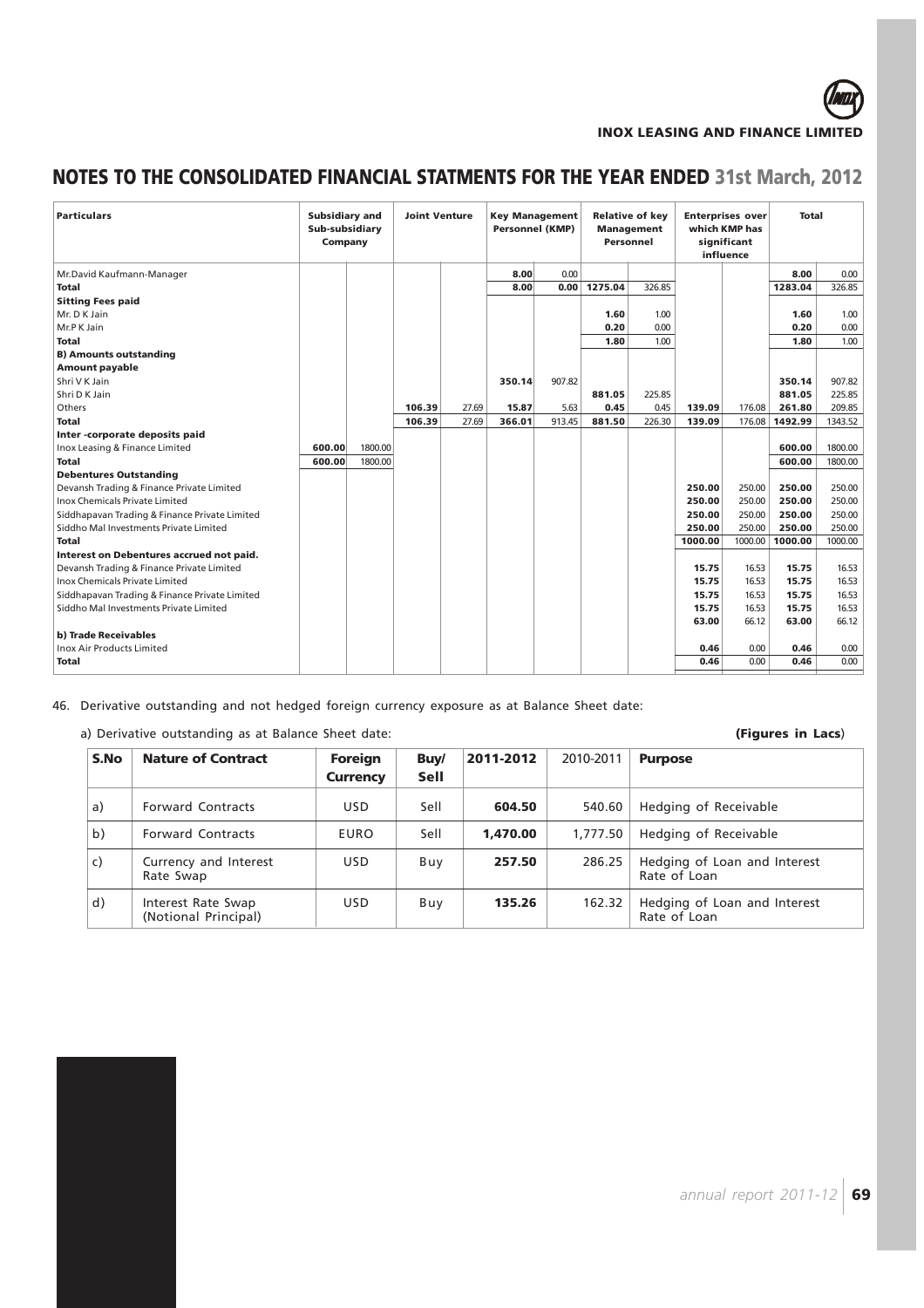# b) Foreign currency exposure not hedged as at Balance Sheet date:

| S.  | <b>Particulars</b>       |            | 2011-2012   |            |            |            |             |            | 2010-2011   |                          |                          |                          |             |  |
|-----|--------------------------|------------|-------------|------------|------------|------------|-------------|------------|-------------|--------------------------|--------------------------|--------------------------|-------------|--|
| No. |                          | <b>USD</b> | <b>EURO</b> | <b>JPY</b> | <b>GBP</b> | <b>CHF</b> | <b>YUAN</b> | <b>USD</b> | <b>EURO</b> | JPY                      | GBP                      | <b>CHF</b>               | <b>YUAN</b> |  |
| a)  | Payables                 | 21.74      | 9.12        | 19.40      | 0.03       | 0.47       | ۰           | 84.67      | 8.73        | 344.39                   | 0.87                     | 0.04                     | 0.00        |  |
| b)  | <b>Advances Received</b> | 7.15       | 130.25      | ۰          | ۰          | ۰          | ۰           | 21.45      | 372.79      | ۰                        | 0.00                     | 0.00                     | 0.00        |  |
| c)  | <b>Advances Paid</b>     | 10.50      | 2.77        | 352.04     |            | ۰          | ۰           | 40.37      | 10.79       | 586.77                   | 0.85                     | 0.01                     | 0.00        |  |
| d)  | <b>ECB/FCNRB</b>         | 1663.70    | ۰           | ۰          | ۰          | ۰          |             | 231.50     | ۰           | $\overline{\phantom{0}}$ | $\overline{\phantom{0}}$ | $\overline{\phantom{a}}$ |             |  |
| e)  | <b>PCFC</b>              | 219.08     | ۰           | ۰          |            | ۰          | ۰           | 115.06     | -           | $\overline{\phantom{0}}$ | $\overline{\phantom{0}}$ | $\overline{\phantom{a}}$ |             |  |
| f)  | <b>Buyers Credit</b>     | 348.85     | ۰           | ۰          | ۰          | ۰          | ۰           | 180.14     | -           | $\overline{\phantom{0}}$ | $\overline{\phantom{0}}$ | $\overline{\phantom{a}}$ |             |  |
| g)  | Interest Payable         | 2.50       | ۰           | ۰          | ۰          | ۰          | ۰           | 0.92       | ۰           | $\overline{\phantom{0}}$ | $\overline{\phantom{0}}$ | $\overline{\phantom{a}}$ |             |  |
| h)  | Investments              | 28.86      | ۰           | ۰          |            | - 1        | 225.91      | 12.24      | ۰           | $\overline{\phantom{0}}$ | -                        | $\overline{\phantom{a}}$ | 225.91      |  |
| i)  | <b>FCCB</b> liability    |            | ۰           | ۰          | ۰          | ۰          | ۰           | 130.00     |             |                          |                          |                          |             |  |
| j)  | YTM on FCCB              | ۰          | ۰           | ۰          | ٠          | ۰          | ۰           | 48.79      | -           | $\overline{\phantom{0}}$ | -                        | $\overline{\phantom{0}}$ |             |  |

### **47. Segment Information**

A) Information about Primary (Business) Segments.

|        |                    |                                                  |                                 | <b>Amount Rs. in Lacs</b> |
|--------|--------------------|--------------------------------------------------|---------------------------------|---------------------------|
|        | <b>Particulars</b> |                                                  | <b>Year Ended</b><br>31.03.2012 | Year Ended<br>31.03.2011  |
| $[1]$  |                    | <b>Segment Revenue</b>                           |                                 |                           |
|        | i.                 | Chemicals                                        | 213207.66                       | 99034.33                  |
|        | ii.                | <b>WTG</b>                                       | 62136.91                        | 7192.08                   |
|        | iii.               | Power                                            | 4910.53                         | 8231.66                   |
|        | iv.                | <b>Theatrical Exhibition</b>                     | 64745.45                        | 37125.56                  |
|        | V.                 | Others, Un-allocable and Corporate               | 8087.65                         | 12122.92                  |
|        |                    | <b>Total Segment Revenue</b>                     | 353088.20                       | 163706.56                 |
|        |                    | Less: Inter Segment Revenue                      |                                 |                           |
|        |                    | <b>WTG</b>                                       | 61985.06                        | 7192.08                   |
|        |                    | Others                                           | 2784.67                         | 1539.22                   |
|        |                    | <b>Total External Revenue</b>                    | 288318.47                       | 154975.26                 |
| $[11]$ |                    | <b>Segment Result</b>                            |                                 |                           |
|        | i.                 | Chemicals                                        | 107828.38                       | 34240.59                  |
|        | ii.                | <b>WTG</b>                                       | 2350.30                         | 806.35                    |
|        | iii.               | Power                                            | 946.92                          | 825.96                    |
|        | iv.                | <b>Theatrical Exhibition</b>                     | 2773.61                         | 1579.53                   |
|        | v.                 | Others, Un-allocable and Corporate               | (848.03)                        | 7148.36                   |
|        |                    | <b>Total Segment Result</b>                      | 113051.18                       | 44600.79                  |
|        |                    | Add/(Less): Un-allocable Income /(Expenses)(net) | (1794.29)                       | 3372.24                   |
|        |                    | Less: Finance costs                              | 8769.51                         | 4345.46                   |
|        |                    | <b>Total Profit Before Tax</b>                   | 102487.67                       | 36883.09                  |
|        |                    | Less: Taxation (net)                             | 24370.42                        | 8754.75                   |
|        |                    | <b>Net Profit After Tax</b>                      | 78117.25                        | 28128.34                  |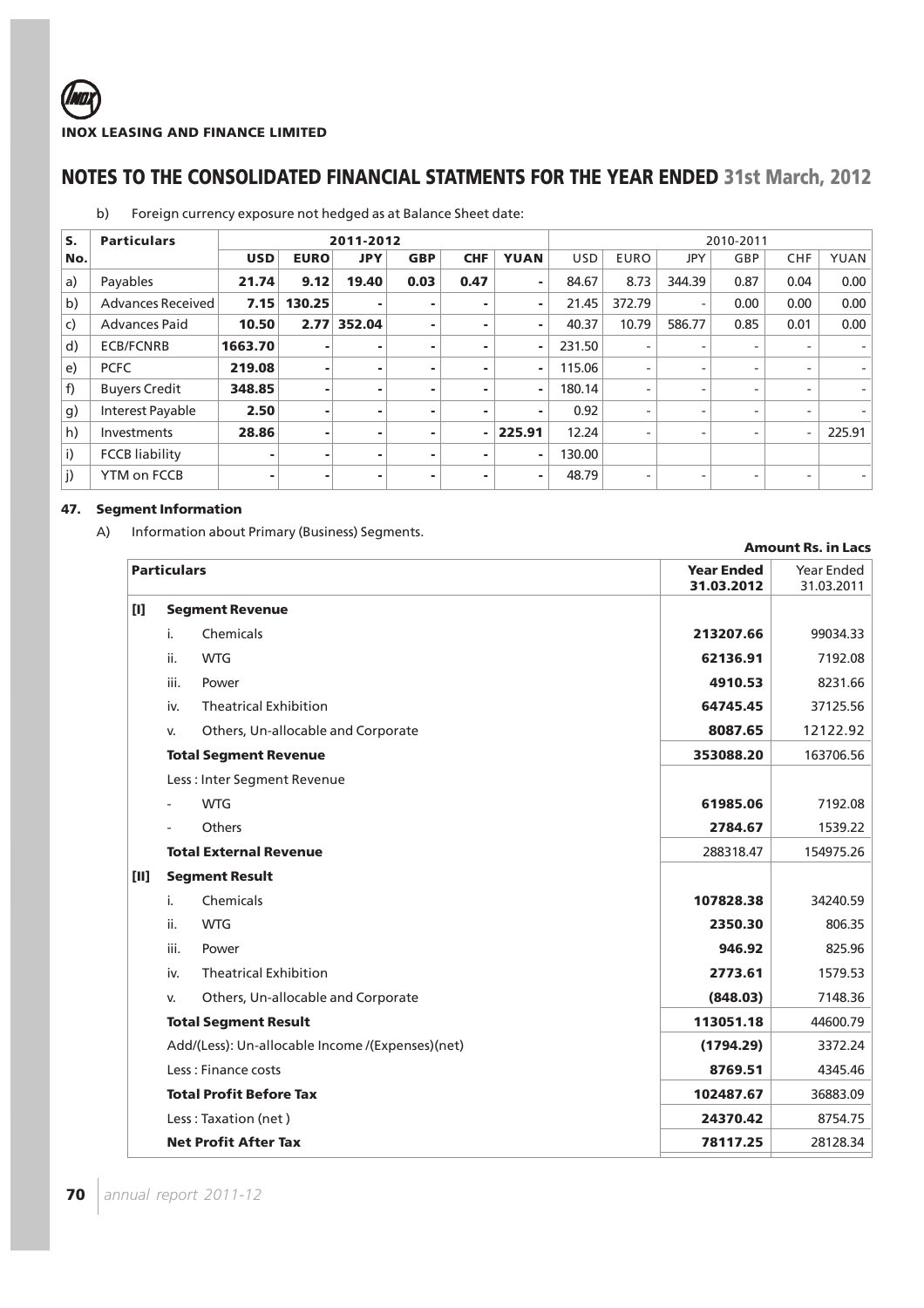

# **Amount Rs. in Lacs Particulars Year Ended** Year Ended **31.03.2012** 31.03.2011 **[III] Other Information a] Segment Assets** i. Chemicals **279199.97** 159505.07 ii. WTG **33576.29** 19820.72 iii. Power **88441.53** 48700.35 iv. Theatrical Exhibition **50101.04** 66318.64 v. Others, Un-allocable and Corporate **77806.29** 75576.61 **Total 529125.63** 369921.39 **b] Segment Liabilities** i. Chemicals **28579.39** 41518.01 ii. WTG **13622.70** 4613.10 iii. Power **3005.04** 759.74 iv. Theatrical Exhibition **10445.98** 7918.57 v. Others, Un-allocable and Corporate **175287.49** 99157.12 **Total 230940.60** 153966.54 **c] Capital Expenditure (Including Capital Advances)** i. Chemicals **82952.30** 44615.31 ii. WTG **3264.69** 4313.96 iii. Power **30502.33** 9818.41 iv. Theatrical Exhibition **3460.06** 3391.92 v. Others,Un-allocable and Corporate **3069.43** 1850.07 **Total 123248.81** 63989.67 **d] Depreciation & Amortization** i. Chemicals **7883.96** 3295.40 ii. WTG **758.58** 394.28 iii. Power **2277.14** 3457.23 iv. Theatrical Exhibition **3750.37** 2292.85 v. Others,Un-allocable and Corporate **242.64** 273.62 **Total 14912.69** 9713.38 **e] Non-cash expenses (other than depreciation)** i. Chemicals **16.75** 16.99 ii. Theatrical Exhibition **256.06** 118.35 iii. Others,Un-allocable and Corporate **4954.31** 111.80 **Total 5227.12** 247.15

# **NOTES TO THE CONSOLIDATED FINANCIAL STATMENTS FOR THE YEAR ENDED 31st March, 2012**

# **B) Information about Secondary (Geographical) Segments.**

|                    | <b>Amount Rs. in Lacs</b> |           |  |
|--------------------|---------------------------|-----------|--|
| <b>Particulars</b> | 2011-2012                 | 2010-2011 |  |
| Domestic           | 126491.46                 | 78313.25  |  |
| Overseas           | 155658.95                 | 66495.78  |  |
| <b>Total</b>       | 282150.41                 | 144809.03 |  |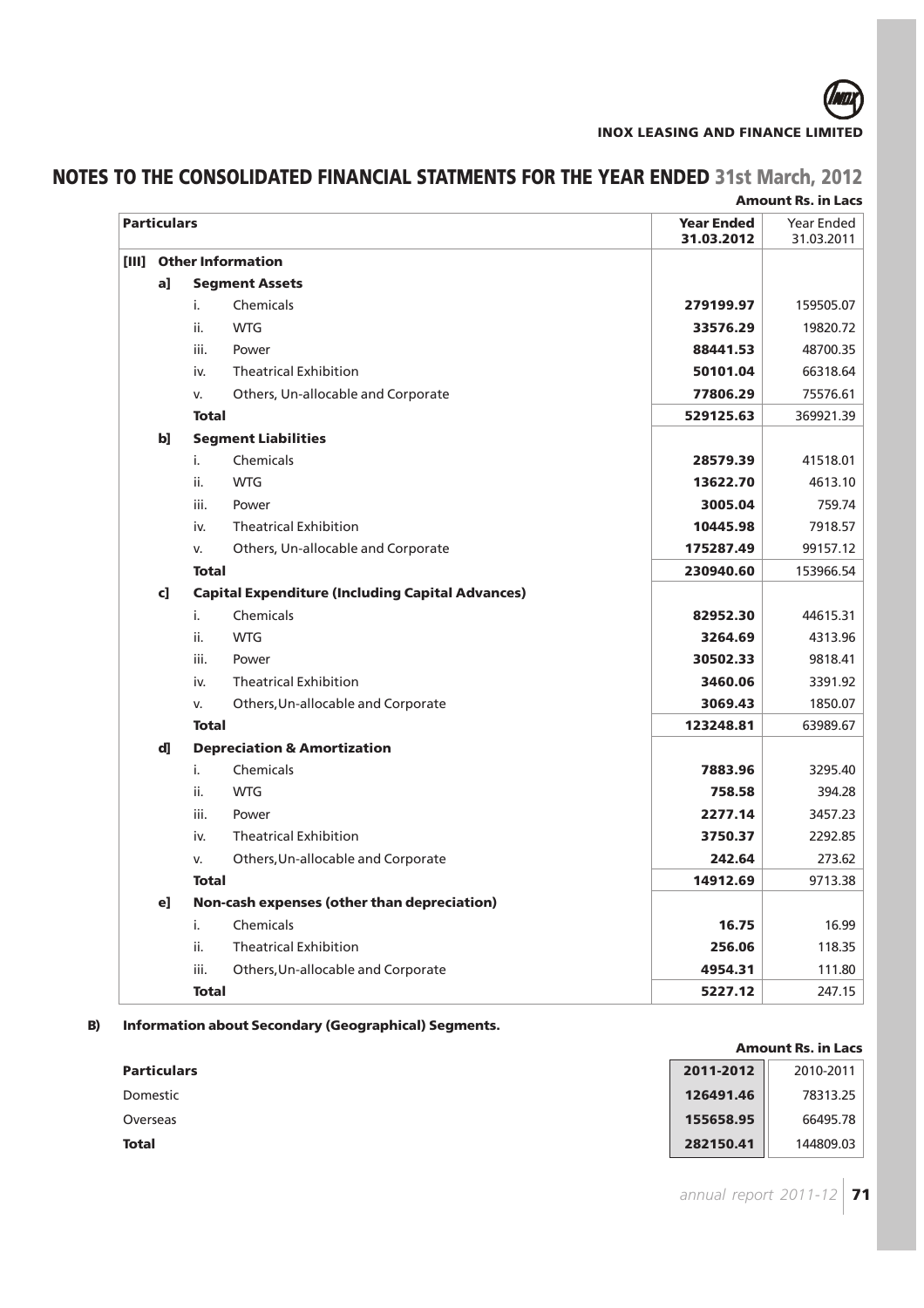

## **NOTES TO THE CONSOLIDATED FINANCIAL STATMENTS FOR THE YEAR ENDED 31st March, 2012**

## **C) Notes**

- 1) The Company operates in following business segments:
	- a. Investments in shares, mutual funds and Brokerage received on distribution of units of mutual funds.
	- b. Chemicals Comprising of Refrigeration Gases, Anhydrous Hydrochloric Acid, Caustic Soda, Chlorine, Chloromethanes, Poly Tetrafluoroethylene (PTFE), Post Treated Poly Tetrafluorethylene (PTPTFE) and revenue from carbon credits.
	- c. Power Comprising of Power Generation.
	- d. Theatrical Exhibition Operating & managing multiplexes and cinema theatres.
	- e. WTG Manufacture of Wind Turbine Generators
	- f. Other Segment Distribution of movies, programming business and production of movies.
- 2) Inter-segment revenue comprises of Wind Turbine Generators manufactured by WTG segment is capitalized as fixed assets in Power Segment and is priced at estimated market value.
- 3) Chemicals business is operated in two geographical markets, in domestic and overseas market. The manufacturing facilities of chemicals business are common for India and overseas market and hence it is not possible to directly attribute or allocate on a reasonable basis the expenses, assets and liabilities to these geographical segments. In respect of power segment, the entire production is indigenously sold. All multiplexes/theatres are located in India and all movies are distributed/produced in India. In respect of WTG, the entire production is captively used in India. The disclosures regarding geographical segments are made accordingly.
- 4) The Group is having various power generation facilities viz. Wind Mills, Gas Based Power Plants and Coal Based Power Plant and the power generated is used for captive consumption as well as sold outside. Power generation facilities which are generating and supplying power to the Chemical Business and Theatrical Exhibition Business were included in Power Segment upto last year. Since such power is primarily used for captive consumption in chemical/theatrical exhibition business, the management has reviewed the classification during the year and the activity of generation of such power is now included in the chemical / theatrical exhibition segment respectively.
- 5) The above segment information includes the respective amounts identifiable to each of the segments and amounts allocated on a reasonable basis.

#### **48. Employee Benefits:**

- Defined Contribution Plans: Contribution to Provident Fund of Rs. 564.06 lacs (Previous Year Rs. 374.90 lacs) is recognized as an expense and included in 'Contribution to Provident & Other Funds' in the Statement of Profit and Loss and Rs. 0.39 lacs (Previous year Rs. 1.32 lacs) is included in pre-operative expenses.
- b) Defined Benefit Plans: In respect of Gratuity and Leave Encashment as per Actuarial valuation.

|                    |                                             |                 |           |                   | <b>Amount Rs. in Lacs</b> |
|--------------------|---------------------------------------------|-----------------|-----------|-------------------|---------------------------|
| <b>Particulars</b> |                                             | <b>Gratuity</b> | Gratuity  | <b>Leave</b>      | Leave                     |
|                    |                                             |                 |           | <b>Encashment</b> | Encashment                |
|                    |                                             | 2011-2012       | 2010-2011 | 2011-2012         | 2010-2011                 |
| 1.                 | <b>Change in Benefit Obligation</b>         |                 |           |                   |                           |
|                    | Liability at the beginning of the year      | 624.88          | 511.55    | 288.82            | 218.84                    |
|                    | <b>Interest Cost</b>                        | 50.47           | 37.56     | 21.74             | 13.91                     |
|                    | <b>Current Service Cost</b>                 | 206.72          | 143.74    | 193.98            | 140.26                    |
|                    | <b>Recognised Past Service Cost</b>         | 0.09            | 0.09      | ŋ                 | O                         |
|                    | Benefit paid                                | $-37.6$         | $-35.23$  | $-66.36$          | $-61.9$                   |
|                    | <b>Actuarial (Gain)/Loss</b>                | $-34.6$         | $-32.84$  | $-72.38$          | $-22.29$                  |
|                    | Liability at the end of the year            | 809.96          | 624.87    | 365.80            | 288.82                    |
|                    | <b>Group Share in joint ventures</b>        | 1.15            | 0.15      | 0.62              | 0.12                      |
| 2.                 | <b>Expenses recognized in the Statement</b> |                 |           |                   |                           |
|                    | of Profit and Loss                          |                 |           |                   |                           |
|                    | <b>Current Service Cost</b>                 | 206.72          | 143.74    | 194.01            | 140.26                    |
|                    | <b>Interest Cost</b>                        | 50.47           | 37.56     | 21.74             | 13.91                     |
|                    | <b>Recognised Past Service Cost</b>         | 0.09            | 0.09      | O                 | <sup>0</sup>              |
|                    | <b>Actuarial (Gain)/Loss</b>                | $-34.6$         | $-32.82$  | $-72.38$          | $-22.29$                  |
|                    | <b>Expenses recognized in the Statement</b> |                 |           |                   |                           |
|                    | of Profit and Loss                          | 222.68          | 148.57    | 143.37            | 131.88                    |
|                    | <b>Group Share in joint ventures</b>        | 1.23            | 0         | 0.81              | $-0.03$                   |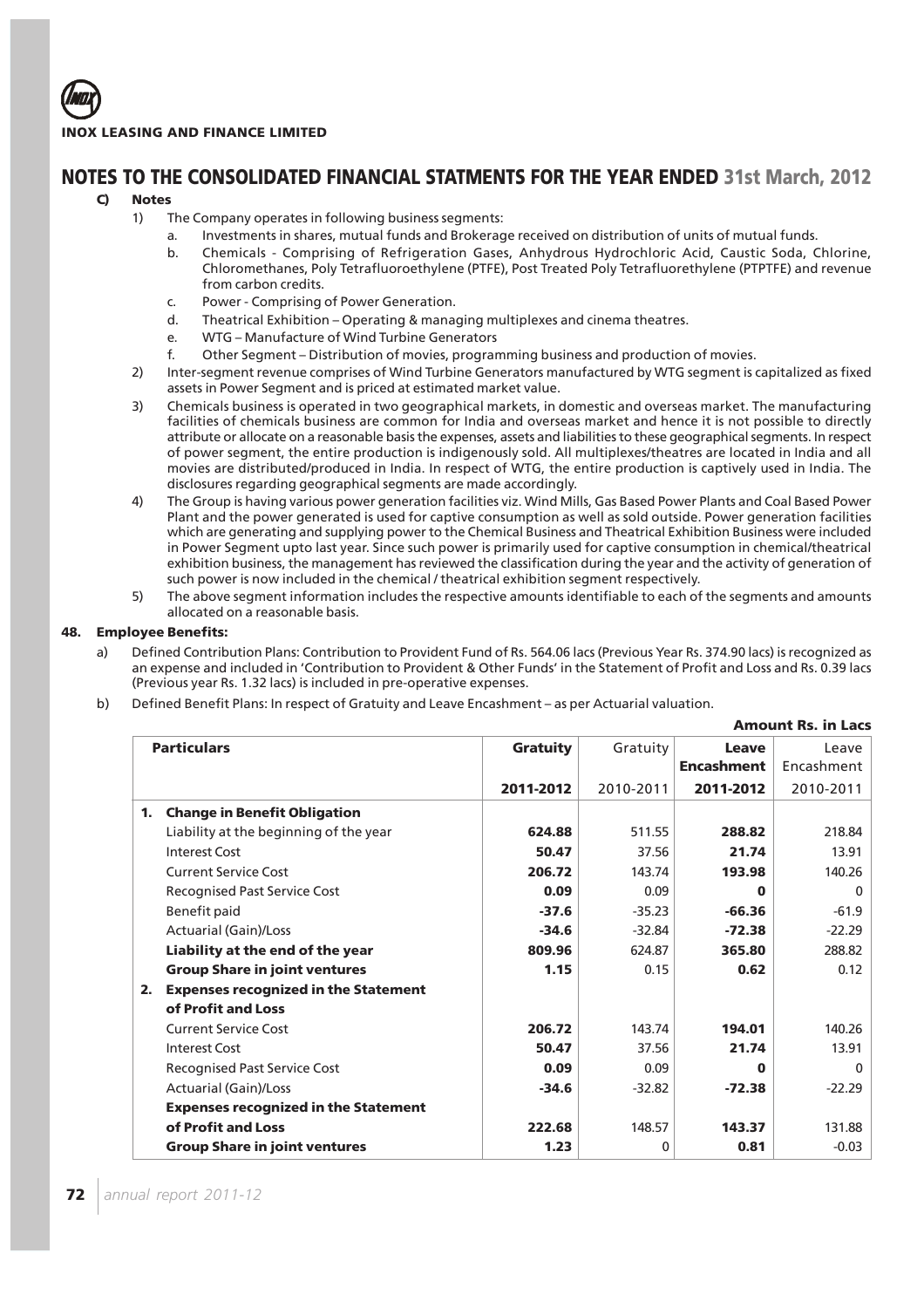

## **NOTES TO THE CONSOLIDATED FINANCIAL STATMENTS FOR THE YEAR ENDED 31st March, 2012**

|                    | <b>Amount Rs. in Lacs</b>     |            |                                        |                            |                     |  |  |  |
|--------------------|-------------------------------|------------|----------------------------------------|----------------------------|---------------------|--|--|--|
| <b>Particulars</b> |                               | Gratuity   | Gratuity                               | Leave<br><b>Encashment</b> | Leave<br>Encashment |  |  |  |
|                    |                               | 2011-2012  | 2010-2011                              | 2011-2012                  | 2010-2011           |  |  |  |
| 3.                 | <b>Actuarial Assumptions</b>  |            |                                        |                            |                     |  |  |  |
|                    | Discount Rate                 | $7$ to 9 % | 7 to 8.17 %                            | $7$ to 9 %                 | 7 to 8.17 %         |  |  |  |
|                    | <b>Salary Escalation Rate</b> | 7% to 10%  | 7% to 12%                              | 7% to 10%                  | 7% to 12%           |  |  |  |
|                    | <b>Retirement Age</b>         |            | 58 years to 60 Years                   |                            |                     |  |  |  |
|                    | <b>Withdrawal Rates</b>       | 5% to 10%  | 5% to 10%                              | 5% to 10%                  | 5% to 10%           |  |  |  |
|                    | <b>Mortality</b>              |            | LIC (1994-96) published table of rates |                            |                     |  |  |  |

The above defined benefit plans are unfunded. The estimate of future salary increase, considered in actuarial valuation, take account of inflation, seniority, promotion and other relevant factors such as supply and demand in the employment market.

#### **49. The Particulars of dues to Micro, Small and Medium Enterprises under Micro, Small and Medium Enterprises Development Act, 2006;**

|                                                                                                             |           | <b>Amount Rs. in Lacs</b> |
|-------------------------------------------------------------------------------------------------------------|-----------|---------------------------|
| <b>Particulars</b>                                                                                          | 2011-2012 | 2010-2011                 |
| Principal amount due to suppliers under MSMED Act, 2006 at the year end.                                    | 13.98     | 9.18                      |
| Interest accrued and due to suppliers under MSMED Act, 2006 on the above amount,<br>unpaid at the year end. | 0.01      | 0.04                      |
| Payment made to suppliers (other than interest) beyond the appointed date during the year                   | 53.59     | 48.10                     |
| Interest paid to suppliers under MSMED Act, 2006 (Sec 16) during the year                                   | 0.16      | 0.00                      |
| Interest due and payable to suppliers under MSMED Act for payments already made.                            | 0.48      | 0.48                      |
| Interest accrued and not paid to suppliers under MSMED Act, 2006 up to the year end.                        | 3.15      | 2.82                      |

### **50. Details of pre-Operative Expenditure incurred during the year and included in Capital Work in Progress:-**

|     | Sr. No.     | <b>Particulars</b>                                                 | 2011-2012 | 2010-2011 |
|-----|-------------|--------------------------------------------------------------------|-----------|-----------|
|     |             | Salaries and wages                                                 | 223.11    | 287.16    |
|     | 2           | Legal and Professional fees                                        | 199.59    | 307.43    |
|     | 3           | Travelling and conveyance                                          | 155.79    | 130.93    |
|     | 4           | <b>Finance Costs</b>                                               | 491.32    | 405.99    |
|     | 5           | Other expenditure                                                  | 348.09    | 293.99    |
|     |             | Total                                                              | 1417.90   | 1425.50   |
| 51. |             | <b>Calculation of Earnings Per Share (EPS):</b>                    |           |           |
|     | Particulars |                                                                    | 2011-12   | 2010-2011 |
|     | a)          | Amount used as the numerator - Profit after taxation (Rs. in lacs) | 41727.84  | 15376.14  |
|     |             |                                                                    |           |           |

- b) Equity shares outstanding at the beginning & end of the year (Nos.) **10618467** 10618467
- c) Nominal value of each share (Re) **10** 10 **10** 10
- d) Basic and Diluted Earnings per share (Rs.) **392.97** 144.81

As per our report of even date attached On behalf of the Board of Directors

#### for **S.C. BANDI & CO.** Chartered Accountants

**S.C.BANDI P.K. JAIN P.K. JAIN P.R. JAIN P.R. JAIN P.R. JAIN Proprietor Company Secretary Chairman Managing Director** Proprietor Company Secretary Chairman Chairman Chairman Chairman Director Chairman **Membership No. 16932**

Place: Mumbai Phare: Mumbai Place: New Delhi<br>
Place: New Delhi<br>
Place: 13th August, 2012

Date: 13th August, 2012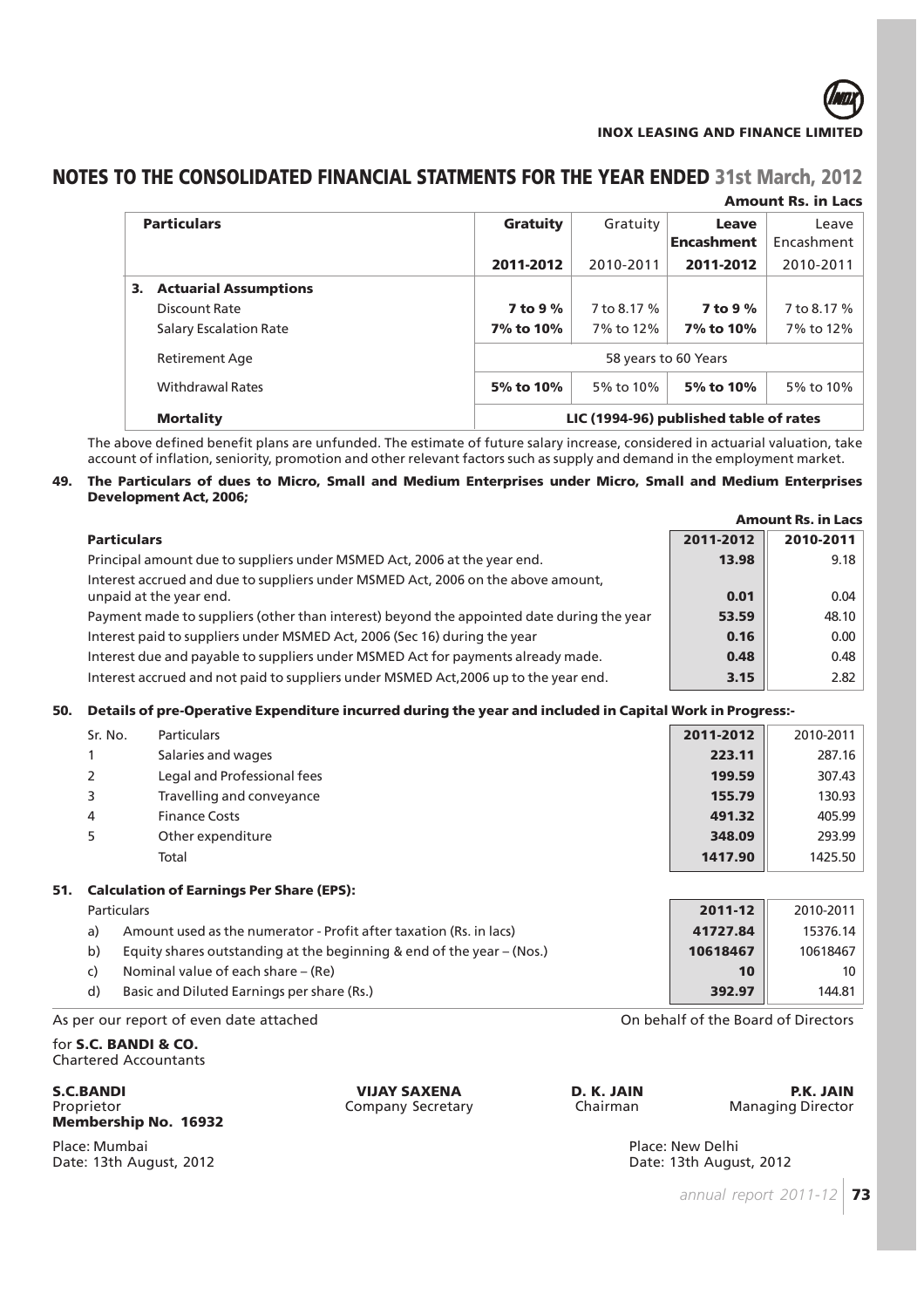# **relating to subsidiary companies of Inox Leasing and Finance Limited**

# **for the Financial Year 2011-2012**

**INOX LEASING AND FINANCE LIMITED**

**INOX LEASING AND FINANCE LIMITED** 

**Compt** 

|           |                                                         |                                                                     |                                                   |                                       | for the Financial Year 2011-2012                                 |                                                                  |                                     |                                |                                      |                                   |                          |                                                                                                 |                                                                      | <b>Amount Rs. in Lacs</b>                      |
|-----------|---------------------------------------------------------|---------------------------------------------------------------------|---------------------------------------------------|---------------------------------------|------------------------------------------------------------------|------------------------------------------------------------------|-------------------------------------|--------------------------------|--------------------------------------|-----------------------------------|--------------------------|-------------------------------------------------------------------------------------------------|----------------------------------------------------------------------|------------------------------------------------|
|           |                                                         | Name of Subsidiary Company (including subsidiaries of subsidiaries) |                                                   |                                       |                                                                  |                                                                  |                                     |                                |                                      |                                   |                          |                                                                                                 |                                                                      |                                                |
| S.<br>No. | Particulars                                             | Gujarat<br>Fluoro<br>Chemicals<br>Limited                           | Inox<br>Infrast-<br>ructure<br>Private<br>Limited | Inox<br>Motion<br>Pictures<br>Limited | Gujarat<br>Fluoroche-<br>micals<br>Americas<br>LLC,<br>$U.S.A.*$ | Gujarat<br>Fluoroche-<br>micals<br>Singapore<br>Pte.<br>Limited* | <b>GFL GM</b><br>Fluorspar<br>$SA*$ | <b>Inox</b><br>Wind<br>Limited | <b>Inox</b><br>Renewables<br>Limited | <b>Inox</b><br>Leisure<br>Limited | Fame<br>India<br>Limited | Fame<br>Motion<br>Pictures<br>Limited<br>(Formerly<br>known as<br>Shringar<br>Films<br>Limited) | <b>Big Pictures</b><br>Hospitality<br>Services<br>Private<br>Limited | Head-<br>strong<br>Films<br>Private<br>Limited |
| a)        | Capital                                                 | 1098.50                                                             | 5,000.00                                          | 300.00                                | 799.23                                                           | 589.56                                                           | 4.56                                | 3,000.00                       | 305.00                               | 6,155.74                          | 5,527.51                 | 99.99                                                                                           | 5.00                                                                 | 1.00                                           |
| b)        | Reserves                                                | 213,078.26                                                          |                                                   | 217.26 (573.23)                       | 294.97                                                           | 30.66                                                            | (56.32)                             | 10,488.90                      | 41,833.77                            | 26,673.52                         | 10,579.60                | 1,854.76                                                                                        | (98.53)                                                              | (25.46)                                        |
| c)        | <b>Total Assets</b>                                     | 345,904.38                                                          | 5,241.57                                          | 4.66                                  | 2,897.07                                                         | 622.47                                                           | 589.95                              |                                | 43,381.61 100,401.83 64,378.31       |                                   | 22,924.66                | 2,058.63                                                                                        | 0.47                                                                 | 0.69                                           |
| d)        | <b>Total Liabilities</b>                                | 131,727.62                                                          | 24.31                                             | 277.89                                | 1,802.87                                                         | 2.25                                                             | 641.71                              | 29,892.71                      | 58,263.06 31,549.05                  |                                   | 6,817.54                 | 103.88                                                                                          | 94.00                                                                | 25.15                                          |
| e)        | Investments (other<br>than investment<br>in subsidiary) | 13,578.67 4,194.42                                                  |                                                   |                                       | $\overline{\phantom{a}}$                                         | 3.82                                                             |                                     |                                | 0.45                                 | 46.26                             | 4,065.71                 | 0.10                                                                                            | $\overline{\phantom{a}}$                                             |                                                |
| f)        | Turnover                                                | 212,664.00                                                          |                                                   |                                       | 2,245.42                                                         |                                                                  |                                     | 62,136.91                      |                                      | 346.89 41,873.24                  | 21,858.72                | 2.21                                                                                            | $\overline{\phantom{a}}$                                             |                                                |
| g)        | Profit/(Loss) before<br>taxation                        | 65,189.00                                                           |                                                   | 100.19 (15.25)                        | 266.78                                                           | 22.50                                                            | (55.97)                             | 11,942.55                      | (27.62)                              | 1,259.33                          | (1, 113.47)              | 105.95                                                                                          | (0.19)                                                               | (0.35)                                         |
| h)        | Provision for taxation                                  | 22,029.00                                                           | 29.50                                             |                                       | 88.49                                                            | 3.97                                                             |                                     | 1,868.42                       |                                      | 231.64                            |                          | 30.93                                                                                           |                                                                      |                                                |
| i)        | Profit/(Loss)<br>after taxation                         | 43,160.00                                                           | 70.69                                             | (15.25)                               | 178.29                                                           | 18.53                                                            | (55.97)                             | 10,074.13                      | (27.62)                              | 1,027.69                          | (1, 113.47)              | 75.02                                                                                           | (0.19)                                                               | (0.35)                                         |
| j)        | Proposed dividend                                       | 1,648.00<br>(15%)                                                   | Nil                                               | Nil                                   | Nil                                                              | Nil                                                              | Nil                                 | Nil                            | Nil                                  | Nil                               | Nil                      | Nil                                                                                             | Nil                                                                  | Nil                                            |